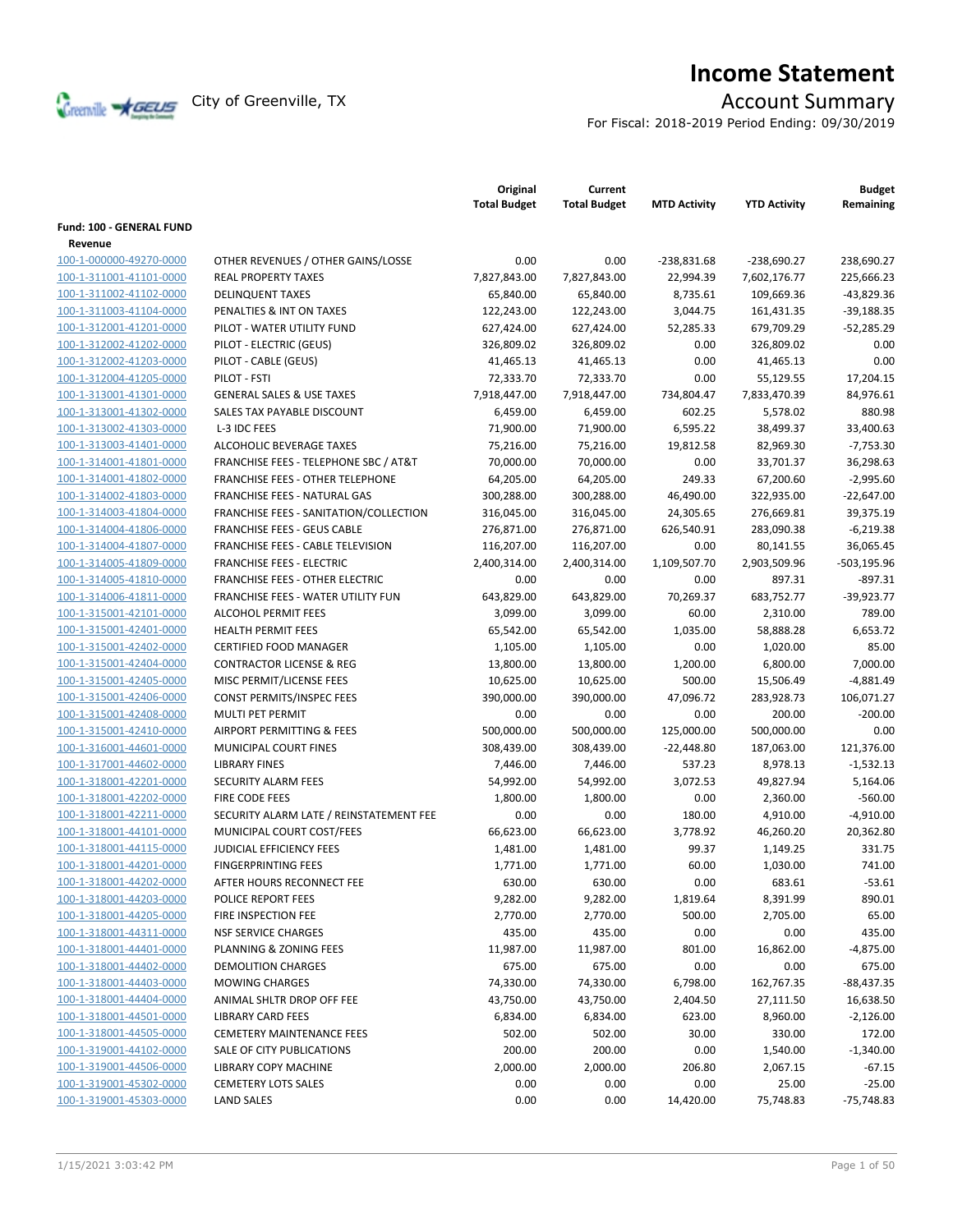|                         |                                       | Original<br><b>Total Budget</b> | Current<br><b>Total Budget</b> | <b>MTD Activity</b> | <b>YTD Activity</b> | <b>Budget</b><br>Remaining |
|-------------------------|---------------------------------------|---------------------------------|--------------------------------|---------------------|---------------------|----------------------------|
| 100-1-319001-45304-0000 | <b>PROPERTY SALES</b>                 | 90,000.00                       | 90,000.00                      | 0.00                | 6,470.73            | 83,529.27                  |
| 100-1-319001-45305-0000 | <b>AUCTION PROCEEDS</b>               | 5,480.00                        | 5,480.00                       | 107,233.61          | 107,233.61          | $-101,753.61$              |
| 100-1-319001-45401-0000 | <b>INTEREST REVENUES</b>              | 22,613.00                       | 22,613.00                      | 2,984.77            | 81,763.26           | $-59,150.26$               |
| 100-1-319001-45501-0000 | LIBRARY MTG ROOM RENTAL               | 1,015.00                        | 1,015.00                       | 50.00               | 1,302.50            | $-287.50$                  |
| 100-1-319001-45503-0000 | <b>PAVILION RENTALS</b>               | 11,908.00                       | 11,908.00                      | 970.00              | 4,820.00            | 7,088.00                   |
| 100-1-319001-45601-0000 | MISCELLANEOUS REVENUES                | 41,204.00                       | 41,204.00                      | 8,801.74            | 67,709.65           | $-26,505.65$               |
| 100-1-319001-45604-0000 | OTHER REVENUE / OVER/SHORT            | 0.00                            | 0.00                           | 31.78               | $-11,024.57$        | 11,024.57                  |
| 100-1-322001-43002-0000 | ANIMAL SHELTER CONTRIB                | 100,000.00                      | 100,000.00                     | 0.00                | 100,000.00          | 0.00                       |
| 100-1-322001-43003-0000 | HUNT CO CONTRIB - FIRE                | 28,800.00                       | 28,800.00                      | 2,400.00            | 28,800.00           | 0.00                       |
| 100-1-322001-43004-0000 | HUNT CO MEM HOSP REIM                 | 22,400.00                       | 22,400.00                      | 0.00                | 19,866.00           | 2,534.00                   |
| 100-1-323001-46008-0000 | <b>XFR - TOURISM FUND</b>             | 190,000.00                      | 190,000.00                     | 15,833.33           | 189,999.96          | 0.04                       |
| 100-1-324001-46506-0000 | <b>CA - RECREATION FUND</b>           | 10,275.00                       | 10,275.00                      | 856.25              | 10,275.00           | 0.00                       |
| 100-1-324001-46509-0000 | CA - VENUE MGMT FUND                  | 5,741.00                        | 5,741.00                       | 478.42              | 5,741.04            | $-0.04$                    |
| 100-1-324001-46537-0000 | CA - MAIL MACHINE LEASE               | 3,132.00                        | 3,132.00                       | 269.28              | 3,231.36            | $-99.36$                   |
| 100-1-324001-46614-0000 | CA - SANITATION FUND COLLECTION       | 41,607.00                       | 41,607.00                      | 3,467.25            | 41,607.00           | 0.00                       |
| 100-1-324001-46650-0000 | CA - UTILITY FUND TO GENERAL GOVERNME | 406,798.00                      | 406,798.00                     | 33,899.83           | 406,797.96          | 0.04                       |
| 100-1-324001-46651-0000 | CA - UTILITY FUND TO PUBLIC WORKS     | 155,979.00                      | 155,979.00                     | 12,998.25           | 155,979.00          | 0.00                       |
| 100-1-324001-46801-0000 | <b>CA - SPENCE FUND</b>               | 600.00                          | 600.00                         | 50.00               | 600.00              | 0.00                       |
| 100-1-324009-46901-0000 | <b>CA - ELECTRIC UTILITY</b>          | 355,294.00                      | 355,294.00                     | 29,607.83           | 355,293.96          | 0.04                       |
| 100-1-324009-46906-0000 | <b>CA - CABLE UTILITY</b>             | 57,596.00                       | 57,596.00                      | 4,799.67            | 57,596.04           | $-0.04$                    |
|                         | <b>Revenue Total:</b>                 | 24,474,298.85                   | 24,474,298.85                  | 2,899,911.80        | 24,461,602.98       | 12,695.87                  |
| <b>Expense</b>          |                                       |                                 |                                |                     |                     |                            |
| 100-1-411000-52001-0000 | <b>OFFICE SUPPLIES</b>                | 60.00                           | 60.00                          | 0.00                | 0.00                | 60.00                      |
| 100-1-411000-52005-0000 | PRINTED MATERIALS                     | 96.00                           | 96.00                          | 0.00                | 72.00               | 24.00                      |
| 100-1-411000-52103-0000 | <b>MEETING SUPPLIES</b>               | 2,150.00                        | 3,410.00                       | 1,622.03            | 3,577.10            | $-167.10$                  |
| 100-1-411000-54001-0000 | <b>TELEPHONE CHARGES</b>              | 1,452.00                        | 1,452.00                       | 100.69              | 1,108.69            | 343.31                     |
| 100-1-411000-54201-0000 | MEMBERSHIPS & SUBSCRIPTIONS           | 6,274.00                        | 6,274.00                       | 0.00                | 6,242.80            | 31.20                      |
| 100-1-411000-54204-0000 | PUBLIC RELATIONS                      | 1,200.00                        | 1,200.00                       | 0.00                | 1,300.00            | $-100.00$                  |
| 100-1-411000-54213-0000 | PLAQUES AND AWARDS                    | 750.00                          | 750.00                         | 0.00                | 492.80              | 257.20                     |
| 100-1-411000-54214-0000 | <b>TRAVEL &amp; TRAINING</b>          | 16,995.00                       | 15,735.00                      | 20.00               | 12,313.97           | 3,421.03                   |
| 100-1-411400-51001-0000 | <b>REGULAR SALARIES</b>               | 82,284.00                       | 82,284.00                      | 6,454.24            | 81,876.87           | 407.13                     |
| 100-1-411400-51021-0000 | LONGEVITY                             | 1,560.00                        | 1,560.00                       | 0.00                | 1,560.00            | 0.00                       |
| 100-1-411400-51116-0000 | CAR ALLOWANCE                         | 4,200.00                        | 4,200.00                       | 323.08              | 4,200.04            | $-0.04$                    |
| 100-1-411400-51117-0000 | <b>CELL PHONE ALLOWANCE</b>           | 696.00                          | 696.00                         | 53.54               | 696.02              | $-0.02$                    |
| 100-1-411400-51201-0000 | <b>FICA</b>                           | 5,502.00                        | 5,502.00                       | 403.88              | 5,249.76            | 252.24                     |
| 100-1-411400-51202-0000 | MEDICARE                              | 1,287.00                        | 1,287.00                       | 94.46               | 1,227.78            | 59.22                      |
| 100-1-411400-51203-0000 | <b>HEALTH INSURANCE</b>               | 10,725.00                       | 10,725.00                      | 893.75              | 9,831.25            | 893.75                     |
| 100-1-411400-51204-0000 | <b>WORKERS COMPENSATION</b>           | 243.00                          | 243.00                         | 20.25               | 222.75              | 20.25                      |
| 100-1-411400-51205-0000 | <b>STATE UNEMPLOYMENT</b>             | 69.00                           | 69.00                          | 0.00                | 87.07               | $-18.07$                   |
| 100-1-411400-51301-0000 | TMRS                                  | 9,939.00                        | 9,939.00                       | 755.50              | 9,906.10            | 32.90                      |
| 100-1-411400-52001-0000 | <b>OFFICE SUPPLIES</b>                | 360.00                          | 360.00                         | 195.61              | 238.10              | 121.90                     |
| 100-1-411400-52002-0000 | POSTAGE / FREIGHT                     | 150.00                          | 150.00                         | 3.80                | 75.71               | 74.29                      |
| 100-1-411400-52005-0000 | PRINTED MATERIALS                     | 150.00                          | 150.00                         | 0.00                | 48.50               | 101.50                     |
| 100-1-411400-54001-0000 | <b>TELEPHONE CHARGES</b>              | 1,020.00                        | 1,020.00                       | 60.43               | 1,007.78            | 12.22                      |
| 100-1-411400-54101-0000 | PROFESSIONAL SERVICES                 | 875.00                          | 895.00                         | 0.00                | 891.48              | 3.52                       |
| 100-1-411400-54201-0000 | MEMBERSHIPS & SUBSCRIPTIONS           | 135.00                          | 135.00                         | 0.00                | 125.00              | 10.00                      |
| 100-1-411400-54206-0000 | <b>ELECTION EXPENSE</b>               | 4,000.00                        | 3,595.00                       | 0.00                | 2,598.43            | 996.57                     |
| 100-1-411400-54212-0000 | PRINTING                              | 4,000.00                        | 3,980.00                       | 0.00                | 1,050.00            | 2,930.00                   |
| 100-1-411400-54214-0000 | <b>TRAVEL &amp; TRAINING</b>          | 1,100.00                        | 1,505.00                       | 295.00              | 1,554.55            | $-49.55$                   |
| 100-1-412100-51001-0000 | <b>REGULAR SALARIES</b>               | 181,564.00                      | 181,564.00                     | 11,065.59           | 157,364.71          | 24,199.29                  |
| 100-1-412100-51020-0000 | <b>OVERTIME</b>                       | 7,037.00                        | 7,037.00                       | 83.49               | 5,055.17            | 1,981.83                   |
| 100-1-412100-51021-0000 | LONGEVITY                             | 5,912.00                        | 5,912.00                       | 0.00                | 3,530.00            | 2,382.00                   |
| 100-1-412100-51101-0000 | <b>CERTIFICATION PAY</b>              | 3,600.00                        | 3,600.00                       | 184.62              | 2,469.29            | 1,130.71                   |
| 100-1-412100-51201-0000 | <b>FICA</b>                           | 12,283.00                       | 12,283.00                      | 635.44              | 9,624.47            | 2,658.53                   |
| 100-1-412100-51202-0000 | MEDICARE                              | 2,873.00                        | 2,873.00                       | 148.61              | 2,250.87            | 622.13                     |
| 100-1-412100-51203-0000 | <b>HEALTH INSURANCE</b>               | 42,900.00                       | 42,900.00                      | 3,575.00            | 39,325.00           | 3,575.00                   |
| 100-1-412100-51204-0000 | <b>WORKERS COMPENSATION</b>           | 542.00                          | 542.00                         | 45.17               | 496.87              | 45.13                      |
| 100-1-412100-51205-0000 | STATE UNEMPLOYMENT                    | 399.00                          | 399.00                         | 0.00                | 0.75                | 398.25                     |
| 100-1-412100-51301-0000 | <b>TMRS</b>                           | 21,375.00                       | 21,375.00                      | 1,253.50            | 18,880.63           | 2,494.37                   |
|                         |                                       |                                 |                                |                     |                     |                            |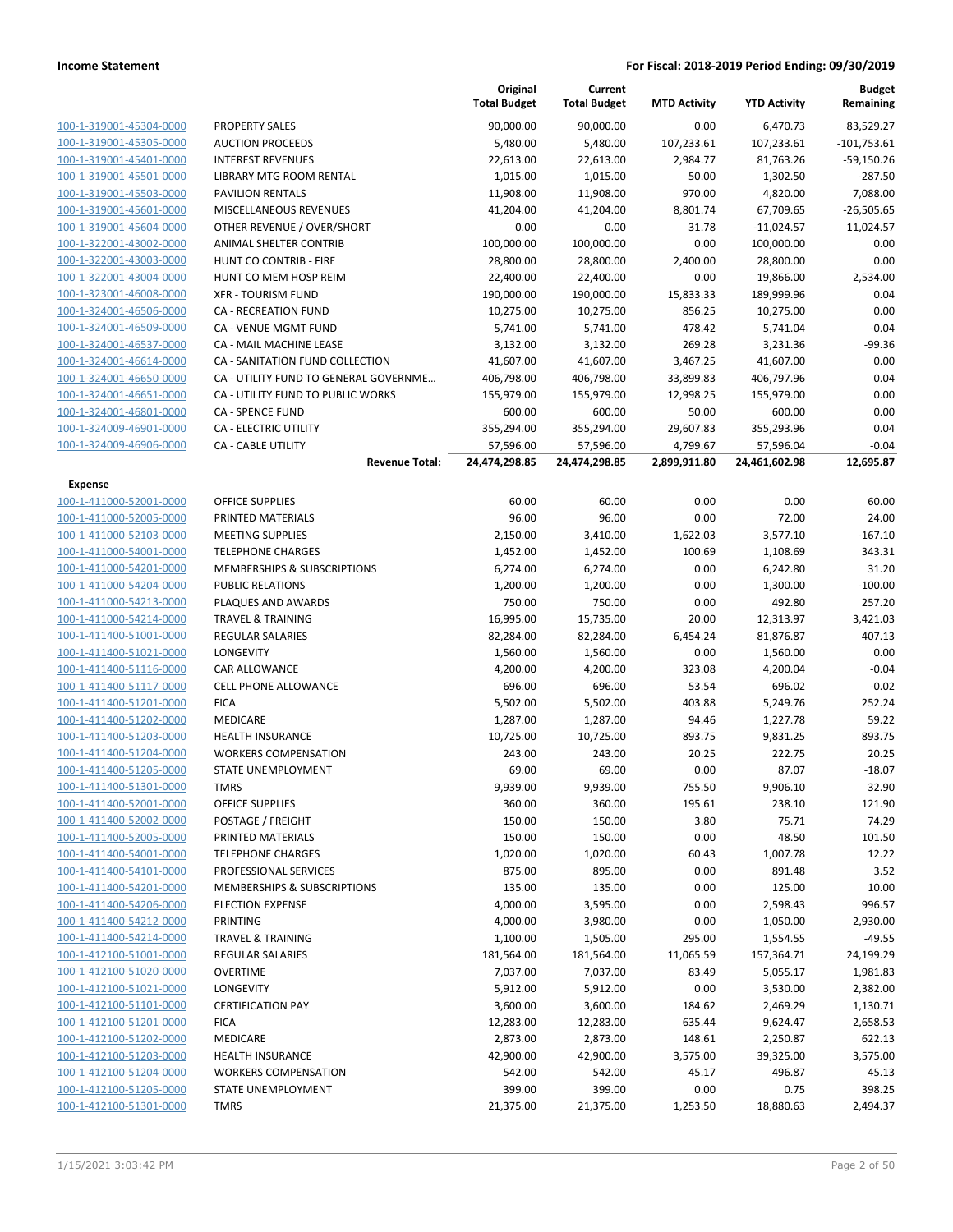| 100-1-412100-51401-0000                            |
|----------------------------------------------------|
| 100-1-412100-52001-0000                            |
| 100-1-412100-52002-0000                            |
| 100-1-412100-52005-0000                            |
| 100-1-412100-52102-0000                            |
| 100-1-412100-52110-0000                            |
| 100-1-412100-53201-0000                            |
| 100-1-412100-54001-0000                            |
| <u>100-1-412100-54101-0000</u>                     |
| 100-1-412100-54201-0000                            |
| 100-1-412100-54207-0000                            |
| 100-1-412100-54214-0000                            |
| 100-1-413200-51001-0000                            |
| 100-1-413200-51020-0000                            |
| 100-1-413200-51021-0000                            |
| 100-1-413200-51116-0000                            |
| 100-1-413200-51117-0000                            |
| 100-1-413200-51201-0000                            |
| <u>100-1-413200-51202-0000</u>                     |
| 100-1-413200-51203-0000                            |
| 100-1-413200-51204-0000                            |
| 100-1-413200-51205-0000                            |
| 100-1-413200-51301-0000                            |
| 100-1-413200-51303-0000                            |
| 100-1-413200-52001-0000                            |
| 100-1-413200-52002-0000<br>100-1-413200-52103-0000 |
| 100-1-413200-54001-0000                            |
|                                                    |
| <u>100-1-413200-54101-0000</u>                     |
| 100-1-413200-54201-0000<br>100-1-413200-54205-0000 |
| 100-1-413200-54212-0000                            |
| 100-1-413200-54214-0000                            |
| <u>100-1-415100-51001-0000</u>                     |
| 100-1-415100-51020-0000                            |
| 100-1-415100-51021-0000                            |
| 100-1-415100-51116-0000                            |
| 100-1-415100-51117-0000                            |
| <u>100-1-415100-51201-0000</u>                     |
| 100-1-415100-51202-0000                            |
| 100-1-415100-51203-0000                            |
| <u>100-1-415100-51204-0000</u>                     |
| 100-1-415100-51205-0000                            |
| 100-1-415100-51301-0000                            |
| <u>100-1-415100-52001-0000</u>                     |
| 100-1-415100-52002-0000                            |
| <u>100-1-415100-52005-0000</u>                     |
| 100-1-415100-54001-0000                            |
| 100-1-415100-54101-0000                            |
| <u>100-1-415100-54110-0000</u>                     |
| 100-1-415100-54201-0000                            |
| 100-1-415100-54211-0000                            |
| 100-1-415100-54212-0000                            |
| 100-1-415100-54214-0000                            |
| <u>100-1-415150-54401-0000</u>                     |
| <u>100-1-415150-54402-0000</u>                     |
| <u>100-1-415300-54106-0000</u>                     |
| 100-1-415300-54214-0000                            |
| <u>100-1-415500-51001-0000</u>                     |
|                                                    |

|                                                    |                                             | Original<br><b>Total Budget</b> | Current<br><b>Total Budget</b> | <b>MTD Activity</b>  | <b>YTD Activity</b> | <b>Budget</b><br>Remaining |
|----------------------------------------------------|---------------------------------------------|---------------------------------|--------------------------------|----------------------|---------------------|----------------------------|
| 100-1-412100-51401-0000                            | <b>CONTRA - SALARIES</b>                    | 0.00                            | 0.00                           | 1.015.00             | 3,920.00            | $-3,920.00$                |
| 100-1-412100-52001-0000                            | <b>OFFICE SUPPLIES</b>                      | 900.00                          | 900.00                         | 0.00                 | 365.96              | 534.04                     |
| 100-1-412100-52002-0000                            | POSTAGE / FREIGHT                           | 3,700.00                        | 3,700.00                       | 302.12               | 2,682.26            | 1,017.74                   |
| 100-1-412100-52005-0000                            | PRINTED MATERIALS                           | 1,500.00                        | 1,500.00                       | 0.00                 | 165.40              | 1,334.60                   |
| 100-1-412100-52102-0000                            | <b>BOOKS / REF SUPPLIES</b>                 | 250.00                          | 250.00                         | 0.00                 | 0.00                | 250.00                     |
| 100-1-412100-52110-0000                            | <b>TICKET WRITER SUPPLIES</b>               | 8,700.00                        | 8,700.00                       | 0.00                 | 0.00                | 8,700.00                   |
| 100-1-412100-53201-0000                            | FURNITURE & OFFICE EQUIPMENT                | 1,212.00                        | 1,212.00                       | 0.00                 | 1,211.54            | 0.46                       |
| 100-1-412100-54001-0000                            | <b>TELEPHONE CHARGES</b>                    | 6,882.00                        | 6,882.00                       | 606.42               | 4,264.33            | 2,617.67                   |
| 100-1-412100-54101-0000                            | PROFESSIONAL SERVICES                       | 27,192.00                       | 27,192.00                      | 124.00               | 26,362.56           | 829.44                     |
| 100-1-412100-54201-0000                            | MEMBERSHIPS & SUBSCRIPTIONS                 | 550.00                          | 550.00                         | 75.00                | 481.23              | 68.77                      |
| 100-1-412100-54207-0000                            | <b>COURT COSTS, JURY, WIT FEES</b>          | 360.00                          | 360.00                         | 0.00                 | 108.00              | 252.00                     |
| 100-1-412100-54214-0000                            | <b>TRAVEL &amp; TRAINING</b>                | 6,785.00                        | 6,785.00                       | 904.80               | 4,603.13            | 2,181.87                   |
| 100-1-413200-51001-0000                            | <b>REGULAR SALARIES</b>                     | 219,608.00                      | 219,608.00                     | 17,197.45            | 219,010.60          | 597.40                     |
| 100-1-413200-51020-0000                            | <b>OVERTIME</b>                             | 130.00                          | 130.00                         | 0.00                 | 54.78               | 75.22                      |
| 100-1-413200-51021-0000                            | LONGEVITY                                   | 432.00                          | 432.00                         | 0.00                 | 432.00              | 0.00                       |
| 100-1-413200-51116-0000                            | CAR ALLOWANCE                               | 7,200.00                        | 7,200.00                       | 553.84               | 7,199.92            | 0.08                       |
| 100-1-413200-51117-0000                            | <b>CELL PHONE ALLOWANCE</b>                 | 960.00                          | 960.00                         | 73.84                | 959.92              | 0.08                       |
| 100-1-413200-51201-0000                            | <b>FICA</b>                                 | 8,974.00                        | 8,974.00                       | 782.92               | 11,715.69           | $-2,741.69$                |
| 100-1-413200-51202-0000                            | MEDICARE                                    | 3,311.00                        | 3,311.00                       | 245.94               | 3,158.04            | 152.96                     |
| 100-1-413200-51203-0000                            | <b>HEALTH INSURANCE</b>                     | 21,450.00                       | 21,450.00                      | 1,787.50             | 19,662.50           | 1,787.50                   |
| 100-1-413200-51204-0000                            | <b>WORKERS COMPENSATION</b>                 | 625.00                          | 625.00                         | 52.08                | 572.88              | 52.12                      |
| 100-1-413200-51205-0000<br>100-1-413200-51301-0000 | <b>STATE UNEMPLOYMENT</b><br><b>TMRS</b>    | 137.00                          | 137.00                         | 0.00                 | 122.48              | 14.52                      |
| 100-1-413200-51303-0000                            |                                             | 25,573.00                       | 25,573.00                      | 1,971.46<br>2,542.86 | 25,516.66           | 56.34                      |
| 100-1-413200-52001-0000                            | SUP 457 COMP PLAN<br><b>OFFICE SUPPLIES</b> | 12,334.00<br>550.00             | 12,334.00<br>550.00            | 8.91                 | 23,733.36<br>72.44  | $-11,399.36$<br>477.56     |
| 100-1-413200-52002-0000                            | POSTAGE / FREIGHT                           | 200.00                          | 200.00                         | 0.88                 | 44.04               | 155.96                     |
| 100-1-413200-52103-0000                            | <b>MEETING SUPPLIES</b>                     | 475.00                          | 475.00                         | 80.16                | 1,130.30            | $-655.30$                  |
| 100-1-413200-54001-0000                            | <b>TELEPHONE CHARGES</b>                    | 5,332.00                        | 5,332.00                       | 360.90               | 3,765.59            | 1,566.41                   |
| 100-1-413200-54101-0000                            | PROFESSIONAL SERVICES                       | 100.00                          | 100.00                         | 0.00                 | 137.50              | $-37.50$                   |
| 100-1-413200-54201-0000                            | MEMBERSHIPS & SUBSCRIPTIONS                 | 1,400.00                        | 1,400.00                       | 423.26               | 1,348.15            | 51.85                      |
| 100-1-413200-54205-0000                            | <b>BUSINESS MEALS</b>                       | 250.00                          | 250.00                         | 33.42                | 3,373.02            | $-3,123.02$                |
| 100-1-413200-54212-0000                            | <b>PRINTING</b>                             | 450.00                          | 450.00                         | 0.00                 | 0.00                | 450.00                     |
| 100-1-413200-54214-0000                            | <b>TRAVEL &amp; TRAINING</b>                | 8,000.00                        | 7,460.97                       | 817.66               | 6,466.74            | 994.23                     |
| 100-1-415100-51001-0000                            | <b>REGULAR SALARIES</b>                     | 300,886.00                      | 251,479.00                     | 19,806.87            | 246,982.04          | 4,496.96                   |
| 100-1-415100-51020-0000                            | <b>OVERTIME</b>                             | 1,148.00                        | 1,148.00                       | 43.88                | 1,358.10            | $-210.10$                  |
| 100-1-415100-51021-0000                            | <b>LONGEVITY</b>                            | 4,000.00                        | 4,000.00                       | 0.00                 | 3,174.00            | 826.00                     |
| 100-1-415100-51116-0000                            | CAR ALLOWANCE                               | 4,200.00                        | 4,200.00                       | 323.08               | 4,200.04            | $-0.04$                    |
| 100-1-415100-51117-0000                            | <b>CELL PHONE ALLOWANCE</b>                 | 1,920.00                        | 1,920.00                       | 73.84                | 959.92              | 960.08                     |
| 100-1-415100-51201-0000                            | <b>FICA</b>                                 | 19,354.00                       | 19,354.00                      | 1,172.23             | 15,463.55           | 3,890.45                   |
| 100-1-415100-51202-0000                            | MEDICARE                                    | 4,526.00                        | 4,526.00                       | 274.15               | 3,616.48            | 909.52                     |
| 100-1-415100-51203-0000                            | HEALTH INSURANCE                            | 58,988.00                       | 58,988.00                      | 4,915.66             | 54,072.26           | 4,915.74                   |
| 100-1-415100-51204-0000                            | <b>WORKERS COMPENSATION</b>                 | 854.00                          | 854.00                         | 71.17                | 782.87              | 71.13                      |
| 100-1-415100-51205-0000                            | <b>STATE UNEMPLOYMENT</b>                   | 377.00                          | 377.00                         | 0.00                 | 407.60              | $-30.60$                   |
| 100-1-415100-51301-0000                            | <b>TMRS</b>                                 | 34,961.00                       | 34,961.00                      | 2,239.38             | 28,884.40           | 6,076.60                   |
| 100-1-415100-52001-0000                            | OFFICE SUPPLIES                             | 1,700.00                        | 1,700.00                       | 101.73               | 1,677.93            | 22.07                      |
| 100-1-415100-52002-0000                            | POSTAGE / FREIGHT                           | 4,000.00                        | 4,000.00                       | 199.01               | 4,014.67            | $-14.67$                   |
| 100-1-415100-52005-0000                            | PRINTED MATERIALS                           | 0.00                            | 0.00                           | 0.00                 | 115.61              | $-115.61$                  |
| 100-1-415100-54001-0000                            | <b>TELEPHONE CHARGES</b>                    | 2,858.00                        | 2,858.00                       | 238.57               | 2,745.73            | 112.27                     |
| 100-1-415100-54101-0000                            | PROFESSIONAL SERVICES                       | 0.00                            | 0.00                           | 0.00                 | 50.00               | $-50.00$                   |
| 100-1-415100-54110-0000                            | <b>AUDIT</b>                                | 58,181.00                       | 74,952.00                      | 17,632.00            | 74,952.00           | 0.00                       |
| 100-1-415100-54201-0000                            | MEMBERSHIPS & SUBSCRIPTIONS                 | 2,345.00                        | 2,345.00                       | 0.00                 | 1,643.29            | 701.71                     |
| 100-1-415100-54211-0000                            | ADVERTISING                                 | 25,000.00                       | 25,000.00                      | 5,455.61             | 46,210.46           | $-21,210.46$               |
| 100-1-415100-54212-0000                            | PRINTING                                    | 3,500.00                        | 3,500.00                       | 0.00                 | 0.00                | 3,500.00                   |
| 100-1-415100-54214-0000                            | <b>TRAVEL &amp; TRAINING</b>                | 4,500.00                        | 4,500.00                       | 80.04                | 3,632.49            | 867.51                     |
| 100-1-415150-54401-0000                            | <b>APPRAISER</b>                            | 276,930.00                      | 276,930.00                     | 67,210.30            | 268,841.20          | 8,088.80                   |
| 100-1-415150-54402-0000                            | <b>COLLECTOR</b>                            | 16,000.00                       | 16,000.00                      | 0.00                 | 15,911.38           | 88.62                      |
| 100-1-415300-54106-0000                            | <b>ATTORNEY FEES</b>                        | 200,000.00                      | 200,000.00                     | 61,298.65            | 259,287.19          | -59,287.19                 |
| 100-1-415300-54214-0000                            | TRAVEL/TRAINING EXPENSE                     | 0.00                            | 0.00                           | 0.00                 | 370.00              | $-370.00$                  |
| 100-1-415500-51001-0000                            | <b>REGULAR SALARIES</b>                     | 171,254.00                      | 171,254.00                     | 13,629.13            | 168,449.63          | 2,804.37                   |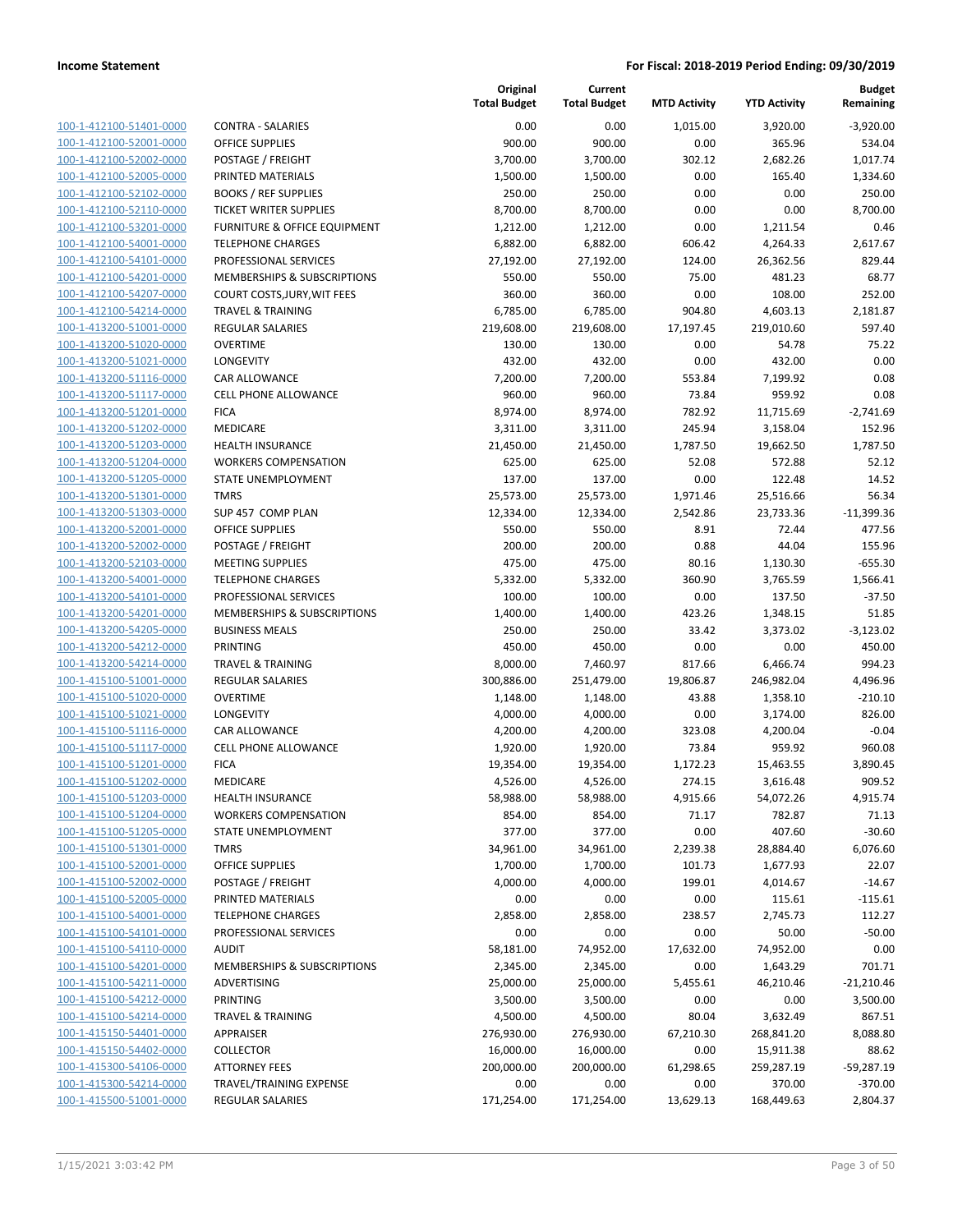| 100-1-415500-51020-0000                            |
|----------------------------------------------------|
| 100-1-415500-51021-0000                            |
| 100-1-415500-51116-0000                            |
| 100-1-415500-51117-0000                            |
| 100-1-415500-51201-0000                            |
| 100-1-415500-51202-0000                            |
| 100-1-415500-51203-0000                            |
| 100-1-415500-51204-0000                            |
| 100-1-415500-51205-0000                            |
| 100-1-415500-51301-0000                            |
| 100-1-415500-52001-0000                            |
| 100-1-415500-52002-0000                            |
| 100-1-415500-52303-0000                            |
| <u>100-1-415500-52401-0000</u>                     |
| 100-1-415500-54001-0000                            |
| 100-1-415500-54102-0000                            |
| 100-1-415500-54103-0000                            |
| 100-1-415500-54107-0000                            |
| 100-1-415500-54118-0000                            |
| 100-1-415500-54119-0000                            |
| 100-1-415500-54201-0000                            |
| 100-1-415500-54213-0000                            |
| 100-1-415500-54214-0000                            |
| <u>100-1-421100-51001-0000</u>                     |
| 100-1-421100-51020-0000                            |
| 100-1-421100-51021-0000                            |
| 100-1-421100-51101-0000                            |
| 100-1-421100-51115-0000                            |
| 100-1-421100-51117-0000                            |
| 100-1-421100-51201-0000                            |
| 100-1-421100-51202-0000                            |
| 100-1-421100-51203-0000                            |
| 100-1-421100-51204-0000                            |
| <u>100-1-421100-51205-0000</u>                     |
| 100-1-421100-51301-0000<br>100-1-421100-51401-0000 |
|                                                    |
| 100-1-421100-52001-0000                            |
| 100-1-421100-52002-0000                            |
| 100-1-421100-52004-0000                            |
| 100-1-421100-52005-0000                            |
| 100-1-421100-52103-0000                            |
| <u>100-1-421100-52104-0000</u>                     |
| 100-1-421100-52201-0000                            |
| 100-1-421100-52203-0000                            |
| <u>100-1-421100-52302-0000</u>                     |
| 100-1-421100-52305-0000                            |
| 100-1-421100-53202-0000                            |
| <u>100-1-421100-53205-0000</u>                     |
| <u>100-1-421100-54001-0000</u>                     |
| 100-1-421100-54002-0000                            |
| 100-1-421100-54201-0000                            |
| 100-1-421100-54205-0000                            |
| <u>100-1-421100-54212-0000</u>                     |
| <u>100-1-421100-54213-0000</u>                     |
| <u>100-1-421100-54214-0000</u>                     |
| <u>100-1-421210-51001-0000</u>                     |
| 100-1-421210-51020-0000                            |
| <u>100-1-421210-51021-0000</u>                     |
| <u>100-1-421210-51101-0000</u>                     |

| )VERTIME                                                |
|---------------------------------------------------------|
| ONGEVITY                                                |
| AR ALLOWANCE                                            |
| <b>ELL PHONE ALLOWANCE</b>                              |
| ICA                                                     |
| <b><i>AEDICARE</i></b>                                  |
| IEALTH INSURANCE                                        |
| <b>VORKERS COMPENSATION</b>                             |
| TATE UNEMPLOYMENT                                       |
| <b>MRS</b>                                              |
| <b>DEFICE SUPPLIES</b>                                  |
| 'OSTAGE / FREIGHT                                       |
| <b>RAINING SUPPLIES</b>                                 |
| ECREATIONAL SUPPLIES                                    |
| <b>ELEPHONE CHARGES</b>                                 |
| AVR CHECKS                                              |
| :ONSULTING                                              |
| <i><b>AEDICAL</b></i>                                   |
| AEDICAL - POLICE                                        |
| AEDICAL - FIRE                                          |
| <i><b>ЛЕМВЕRSHIPS &amp; SUBSCRIPTIONS</b></i>           |
| 'LAQUES AND AWARDS                                      |
| <b>RAVEL &amp; TRAINING</b>                             |
| <b>EGULAR SALARIES</b>                                  |
| <b>OVERTIME</b>                                         |
| ONGEVITY                                                |
| <b>ERTIFICATION PAY</b>                                 |
| LOTHING ALLOWANCE                                       |
| <b>ELL PHONE ALLOWANCE</b>                              |
| ICA                                                     |
| <i><b>AEDICARE</b></i>                                  |
| IEALTH INSURANCE                                        |
| <b>VORKERS COMPENSATION</b>                             |
| TATE UNEMPLOYMENT                                       |
| <b>MRS</b>                                              |
| <b>CONTRA - SALARIES</b>                                |
| <b>DEFICE SUPPLIES</b>                                  |
| 'OSTAGE / FREIGHT                                       |
| OMPUTER SUPPLIES                                        |
| RINTED MATERIALS                                        |
| <b>AEETING SUPPLIES</b>                                 |
| <b>VEARING APPAREL</b>                                  |
| AINOR TOOLS & EQUIPMENT                                 |
| <b><i>AOTOR VEHICLE FUEL</i></b>                        |
| <b><i>AEDICAL SUPPLIES</i></b>                          |
| UBLIC EDUCATION<br><b>AACHINE, TOOLS &amp; IMPLMNTS</b> |
|                                                         |
| <b><i>AOTOR VEHICLES</i></b>                            |
| <b>ELEPHONE CHARGES</b><br><b>JTILITY CHARGES</b>       |
| <i><b>ЛЕМBERSHIPS &amp; SUBSCRIPTIONS</b></i>           |
| USINESS MEALS                                           |
| <b>RINTING</b>                                          |
| LAQUES AND AWARDS                                       |
| <b>RAVEL &amp; TRAINING</b>                             |
| EGULAR SALARIES                                         |
| <b>OVERTIME</b>                                         |
| ONGEVITY                                                |
|                                                         |

|                                                    |                                                   | Original<br><b>Total Budget</b> | Current<br><b>Total Budget</b> | <b>MTD Activity</b> | <b>YTD Activity</b> | <b>Budget</b><br>Remaining |
|----------------------------------------------------|---------------------------------------------------|---------------------------------|--------------------------------|---------------------|---------------------|----------------------------|
| 100-1-415500-51020-0000                            | <b>OVERTIME</b>                                   | 735.00                          | 735.00                         | 140.13              | 891.73              | $-156.73$                  |
| 100-1-415500-51021-0000                            | LONGEVITY                                         | 3,990.00                        | 3,990.00                       | 0.00                | 4,047.00            | $-57.00$                   |
| 100-1-415500-51116-0000                            | CAR ALLOWANCE                                     | 4,200.00                        | 4,200.00                       | 323.08              | 3,715.42            | 484.58                     |
| 100-1-415500-51117-0000                            | <b>CELL PHONE ALLOWANCE</b>                       | 960.00                          | 960.00                         | 73.84               | 849.16              | 110.84                     |
| 100-1-415500-51201-0000                            | <b>FICA</b>                                       | 11,231.00                       | 11,231.00                      | 795.83              | 10,642.29           | 588.71                     |
| 100-1-415500-51202-0000                            | MEDICARE                                          | 2,627.00                        | 2,627.00                       | 186.12              | 2,488.93            | 138.07                     |
| 100-1-415500-51203-0000                            | HEALTH INSURANCE                                  | 32,175.00                       | 32,175.00                      | 2,681.25            | 29,493.75           | 2,681.25                   |
| 100-1-415500-51204-0000                            | <b>WORKERS COMPENSATION</b>                       | 496.00                          | 496.00                         | 41.33               | 454.63              | 41.37                      |
| 100-1-415500-51205-0000                            | STATE UNEMPLOYMENT                                | 206.00                          | 206.00                         | 0.00                | 206.08              | $-0.08$                    |
| 100-1-415500-51301-0000                            | <b>TMRS</b>                                       | 20,288.00                       | 20,288.00                      | 1,566.79            | 20,652.53           | $-364.53$                  |
| 100-1-415500-52001-0000                            | <b>OFFICE SUPPLIES</b>                            | 2,000.00                        | 2,000.00                       | 94.97               | 1,859.72            | 140.28                     |
| 100-1-415500-52002-0000                            | POSTAGE / FREIGHT                                 | 1,000.00                        | 1,000.00                       | 122.23              | 842.10              | 157.90                     |
| 100-1-415500-52303-0000                            | <b>TRAINING SUPPLIES</b>                          | 500.00                          | 500.00                         | 0.00                | 34.60               | 465.40                     |
| 100-1-415500-52401-0000                            | RECREATIONAL SUPPLIES                             | 0.00                            | 0.00                           | 0.00                | 386.05              | $-386.05$                  |
| 100-1-415500-54001-0000                            | <b>TELEPHONE CHARGES</b>                          | 2,165.00                        | 2,165.00                       | 230.50              | 2,101.17            | 63.83                      |
| 100-1-415500-54102-0000                            | <b>MVR CHECKS</b>                                 | 200.00                          | 200.00                         | 86.87               | 482.04              | $-282.04$                  |
| 100-1-415500-54103-0000                            | CONSULTING                                        | 0.00                            | 0.00                           | 0.00                | 1,709.80            | $-1,709.80$                |
| 100-1-415500-54107-0000                            | <b>MEDICAL</b>                                    | 5,500.00                        | 5,500.00                       | 2,368.00            | 10,357.00           | $-4,857.00$                |
| 100-1-415500-54118-0000                            | <b>MEDICAL - POLICE</b>                           | 2,500.00                        | 2,500.00                       | 560.00              | 1,575.00            | 925.00                     |
| 100-1-415500-54119-0000                            | <b>MEDICAL - FIRE</b>                             | 2,500.00                        | 2,500.00                       | 0.00                | 508.00              | 1,992.00                   |
| 100-1-415500-54201-0000                            | MEMBERSHIPS & SUBSCRIPTIONS                       | 5,500.00                        | 5,500.00                       | 269.60              | 2,487.42            | 3,012.58                   |
| 100-1-415500-54213-0000                            | PLAQUES AND AWARDS                                | 10,900.00                       | 10,900.00                      | 1,774.80            | 14,727.52           | $-3,827.52$                |
| 100-1-415500-54214-0000                            | <b>TRAVEL &amp; TRAINING</b>                      | 6,000.00                        | 6,000.00                       | 25.17               | 4,198.95            | 1,801.05                   |
| 100-1-421100-51001-0000                            | <b>REGULAR SALARIES</b>                           | 284,521.00                      | 284,521.00                     | 23,473.76           | 330,876.01          | $-46,355.01$               |
| 100-1-421100-51020-0000                            | <b>OVERTIME</b>                                   | 1,850.00                        | 1,850.00                       | 300.33              | 7,915.87            | $-6,065.87$                |
| 100-1-421100-51021-0000                            | LONGEVITY                                         | 4,488.00                        | 4,488.00                       | 0.00                | 8,048.00            | $-3,560.00$                |
| 100-1-421100-51101-0000                            | <b>CERTIFICATION PAY</b>                          | 3,600.00                        | 3,600.00                       | 276.92              | 4,361.49            | $-761.49$                  |
| 100-1-421100-51115-0000                            | <b>CLOTHING ALLOWANCE</b>                         | 840.00                          | 840.00                         | 18.48               | 1,491.06            | $-651.06$                  |
| 100-1-421100-51117-0000                            | <b>CELL PHONE ALLOWANCE</b>                       | 1,560.00                        | 1,560.00                       | 120.00              | 1,966.12            | $-406.12$                  |
| 100-1-421100-51201-0000                            | <b>FICA</b>                                       | 18,405.00                       | 18,405.00                      | 1,436.90            | 21,957.74           | $-3,552.74$                |
| 100-1-421100-51202-0000                            | MEDICARE                                          | 4,304.00                        | 4,304.00                       | 336.05              | 5,135.28            | $-831.28$                  |
| 100-1-421100-51203-0000                            | <b>HEALTH INSURANCE</b>                           | 42,900.00                       | 42,900.00                      | 3,575.00            | 39,325.00           | 3,575.00                   |
| 100-1-421100-51204-0000                            | <b>WORKERS COMPENSATION</b>                       | 6,075.00                        | 6,075.00                       | 506.25              | 5,568.75            | 506.25                     |
| 100-1-421100-51205-0000                            | STATE UNEMPLOYMENT                                | 275.00                          | 275.00                         | 0.00                | 326.38              | $-51.38$                   |
| 100-1-421100-51301-0000                            | <b>TMRS</b>                                       | 33,248.00                       | 33,248.00                      | 2,675.34            | 41,023.15           | $-7,775.15$                |
| 100-1-421100-51401-0000                            | <b>CONTRA - SALARIES</b>                          | 0.00                            | 0.00                           | 0.00                | $-906.14$           | 906.14                     |
| 100-1-421100-52001-0000                            | <b>OFFICE SUPPLIES</b>                            | 1,000.00                        | 1,000.00                       | 56.05               | 829.44              | 170.56                     |
| 100-1-421100-52002-0000                            | POSTAGE / FREIGHT                                 | 300.00                          | 300.00                         | 0.88                | 185.70              | 114.30                     |
| 100-1-421100-52004-0000<br>100-1-421100-52005-0000 | <b>COMPUTER SUPPLIES</b>                          | 300.00                          | 300.00                         | 0.00                | 125.51              | 174.49                     |
|                                                    | PRINTED MATERIALS                                 | 210.00                          | 210.00                         | 0.00                | 182.04              | 27.96<br>$-738.54$         |
| 100-1-421100-52103-0000<br>100-1-421100-52104-0000 | <b>MEETING SUPPLIES</b>                           | 1,200.00                        | 1,200.00                       | 300.76              | 1,938.54            |                            |
| 100-1-421100-52201-0000                            | <b>WEARING APPAREL</b><br>MINOR TOOLS & EQUIPMENT | 397.98<br>600.00                | 397.98<br>600.00               | 0.00<br>13.95       | 244.92<br>154.49    | 153.06<br>445.51           |
| 100-1-421100-52203-0000                            | <b>MOTOR VEHICLE FUEL</b>                         | 4,200.00                        | 4,200.00                       | 42.74               | 1,966.99            | 2,233.01                   |
| 100-1-421100-52302-0000                            | <b>MEDICAL SUPPLIES</b>                           | 300.00                          | 300.00                         | 0.00                | 243.54              | 56.46                      |
| 100-1-421100-52305-0000                            | PUBLIC EDUCATION                                  | 4,725.00                        | 4,725.00                       | 43.35               | 4,463.80            | 261.20                     |
| 100-1-421100-53202-0000                            | MACHINE, TOOLS & IMPLMNTS                         | 150.00                          | 150.00                         | 0.00                | 149.95              | 0.05                       |
| 100-1-421100-53205-0000                            | <b>MOTOR VEHICLES</b>                             | 2,245.00                        | 2,245.00                       | 789.32              | 4,551.72            | $-2,306.72$                |
| 100-1-421100-54001-0000                            | <b>TELEPHONE CHARGES</b>                          | 20,174.00                       | 20,174.00                      | 2,295.38            | 22,994.06           | $-2,820.06$                |
| 100-1-421100-54002-0000                            | UTILITY CHARGES                                   | 83,432.00                       | 83,432.00                      | 6,712.67            | 77,761.53           | 5,670.47                   |
| 100-1-421100-54201-0000                            | MEMBERSHIPS & SUBSCRIPTIONS                       | 2,664.00                        | 2,664.00                       | 3,230.00            | 3,545.00            | $-881.00$                  |
|                                                    | <b>BUSINESS MEALS</b>                             |                                 |                                |                     |                     |                            |
| 100-1-421100-54205-0000<br>100-1-421100-54212-0000 | PRINTING                                          | 150.00<br>222.00                | 150.00<br>222.00               | 0.00                | 84.00<br>0.00       | 66.00<br>222.00            |
| 100-1-421100-54213-0000                            |                                                   | 200.00                          | 200.00                         | 0.00                |                     | 86.02                      |
| 100-1-421100-54214-0000                            | PLAQUES AND AWARDS                                |                                 |                                | 113.98<br>245.00    | 113.98              | 3,404.53                   |
|                                                    | <b>TRAVEL &amp; TRAINING</b>                      | 6,158.53                        | 6,158.53                       |                     | 2,754.00            |                            |
| 100-1-421210-51001-0000                            | REGULAR SALARIES                                  | 818,807.00                      | 818,807.00                     | 53,518.11           | 679,094.61          | 139,712.39                 |
| 100-1-421210-51020-0000                            | <b>OVERTIME</b>                                   | 46,777.00                       | 46,777.00                      | 6,730.11            | 77,952.82           | $-31,175.82$               |
| 100-1-421210-51021-0000                            | LONGEVITY                                         | 15,528.00                       | 15,528.00                      | 156.92              | 13,678.47           | 1,849.53                   |
| 100-1-421210-51101-0000                            | <b>CERTIFICATION PAY</b>                          | 19,320.00                       | 19,320.00                      | 1,153.82            | 14,999.66           | 4,320.34                   |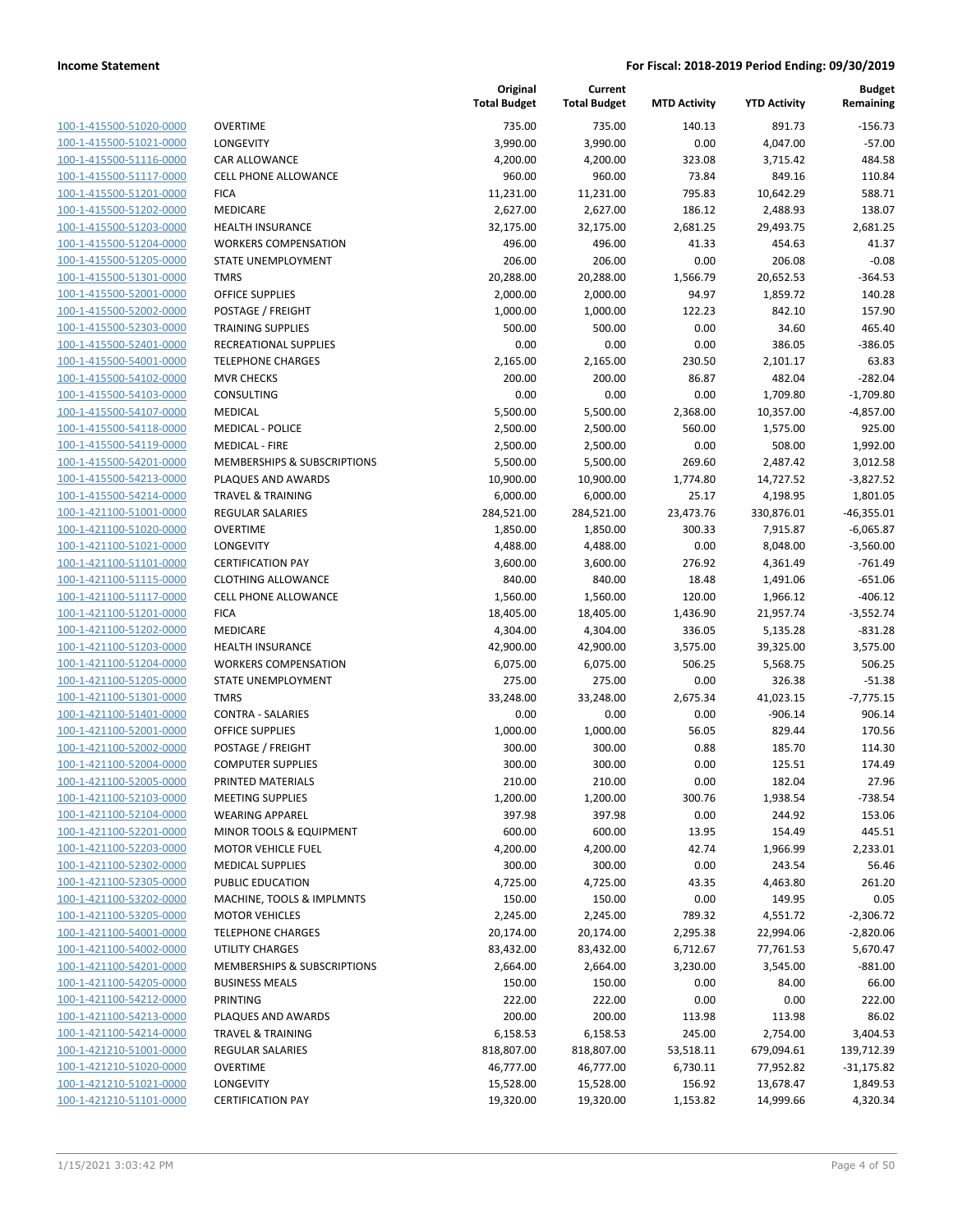| 100-1-421210-51115-0000        |
|--------------------------------|
| 100-1-421210-51117-0000        |
| 100-1-421210-51201-0000        |
| <u>100-1-421210-51202-0000</u> |
| 100-1-421210-51203-0000        |
| 100-1-421210-51204-0000        |
| 100-1-421210-51205-0000        |
| 100-1-421210-51301-0000        |
| 100-1-421210-51401-0000        |
| 100-1-421210-52001-0000        |
| 100-1-421210-52002-0000        |
|                                |
| 100-1-421210-52004-0000        |
| 100-1-421210-52005-0000        |
| <u>100-1-421210-52102-0000</u> |
| 100-1-421210-52201-0000        |
| 100-1-421210-52203-0000        |
| 100-1-421210-53203-0000        |
| 100-1-421210-53205-0000        |
| 100-1-421210-54001-0000        |
| 100-1-421210-54201-0000        |
| 100-1-421210-54208-0000        |
| 100-1-421210-54214-0000        |
| 100-1-421210-54215-0000        |
| <u>100-1-421210-54216-0000</u> |
| 100-1-421230-51001-0000        |
|                                |
| 100-1-421230-51020-0000        |
| 100-1-421230-51021-0000        |
| 100-1-421230-51101-0000        |
| 100-1-421230-51102-0000        |
| 100-1-421230-51115-0000        |
| 100-1-421230-51117-0000        |
| 100-1-421230-51201-0000        |
| 100-1-421230-51202-0000        |
| 100-1-421230-51203-0000        |
| 100-1-421230-51204-0000        |
| 100-1-421230-51205-0000        |
| 100-1-421230-51301-0000        |
| 100-1-421230-51401-0000        |
| 100-1-421230-52001-0000        |
| 100-1-421230-52002-0000        |
| 100-1-421230-52004-0000        |
| 100-1-421230-52005-0000        |
| 100-1-421230-52006-0000        |
|                                |
| 100-1-421230-52007-0000        |
| <u>100-1-421230-52104-0000</u> |
| 100-1-421230-52108-0000        |
| 100-1-421230-52109-0000        |
| 100-1-421230-52111-0000        |
| 100-1-421230-52201-0000        |
| <u>100-1-421230-52202-0000</u> |
| 100-1-421230-52203-0000        |
| 100-1-421230-52309-0000        |
| 100-1-421230-53202-0000        |
| 100-1-421230-53205-0000        |
| <u>100-1-421230-54001-0000</u> |
| <u>100-1-421230-54108-0000</u> |
| <u>100-1-421230-54201-0000</u> |
| 100-1-421230-54214-0000        |
|                                |
| <u>100-1-421240-51001-0000</u> |

|                                                                          | TULAI DUU    |
|--------------------------------------------------------------------------|--------------|
| CLOTHING ALLOWANCE                                                       | 7,920        |
| <b>CELL PHONE ALLOWANCE</b>                                              | 5,160        |
| FICA                                                                     | 56,638       |
| MEDICARE                                                                 | 13,246       |
| <b>HEALTH INSURANCE</b>                                                  | 117,975      |
| <b>WORKERS COMPENSATION</b>                                              | 25,438       |
| STATE UNEMPLOYMENT                                                       | 755          |
| <b>TMRS</b>                                                              | 102,313      |
| CONTRA - SALARIES                                                        | 0            |
| OFFICE SUPPLIES                                                          | 1,635        |
| POSTAGE / FREIGHT                                                        | 150          |
| <b>COMPUTER SUPPLIES</b>                                                 | 1,785        |
| PRINTED MATERIALS                                                        | 100          |
| <b>BOOKS / REF SUPPLIES</b>                                              | 120          |
| MINOR TOOLS & EQUIPMENT<br>MOTOR VEHICLE FUEL                            | 1,160        |
| <b>INSTRUMENTS &amp; APPARATUS</b>                                       | 8,413<br>300 |
| <b>MOTOR VEHICLES</b>                                                    | 3.947        |
| <b>TELEPHONE CHARGES</b>                                                 | 28,094       |
| <b>MEMBERSHIPS &amp; SUBSCRIPTIONS</b>                                   | 6,557        |
| LABORATORY WORK                                                          | 5,500        |
| TRAVEL & TRAINING                                                        | 8,450        |
| <b>EVIDENCE PURCHASES</b>                                                | 1,000        |
| <b>INFORMANT EXPENSES</b>                                                | 500          |
| REGULAR SALARIES                                                         | 2,876,471    |
| OVERTIME                                                                 | 209,683      |
| LONGEVITY                                                                | 39,132       |
| <b>CERTIFICATION PAY</b>                                                 | 55,380       |
| <b>BILINGUAL PAY</b>                                                     | 900          |
| <b>CLOTHING ALLOWANCE</b>                                                | 4,920        |
| <b>CELL PHONE ALLOWANCE</b>                                              | 2,880        |
| FICA                                                                     | 198,854      |
| MEDICARE                                                                 | 46,506       |
| HEALTH INSURANCE                                                         | 445,088      |
| <b>WORKERS COMPENSATION</b>                                              | 88,834       |
| STATE UNEMPLOYMENT                                                       | 2,848        |
| <b>TMRS</b>                                                              | 359,219      |
| CONTRA - SALARIES                                                        | $-172,600$   |
| OFFICE SUPPLIES (PATROL)                                                 | 1,530        |
| POSTAGE / FREIGHT (PATROL)                                               | 430          |
| COMPUTER SUPPLIES (PATROL)                                               | 2,200        |
| PRINTED MATERIALS (PATROL)                                               | 1,370        |
| OFFICE SUPPLIES (OPERATIONS)                                             | 0            |
| POSTAGE/FRIEGHT (OPERATIONS)                                             | 0            |
| WEARING APPAREL (PATROL)                                                 | 48,245       |
| <b>MENAGERIE SUPPLIES</b>                                                | 475          |
| <b>SUPPORT OF PRISONERS</b>                                              | 2,440        |
| AMMUNITION                                                               | 15,166       |
| MINOR TOOLS & EQUIPMENT (PATROL)<br>MINOR TOOLS AND EQUIPMENT (OPERATION | 14,339<br>0  |
| MOTOR VEHICLE FUEL                                                       | 90,086       |
| <b>BODY ARMOR</b>                                                        | 10,800       |
| MACHINE, TOOLS & IMPLMNTS                                                | 1,500        |
| <b>MOTOR VEHICLES</b>                                                    | 32,000       |
| <b>TELEPHONE CHARGES</b>                                                 | 57,625       |
| <b>VETERINARY SERVICES</b>                                               | 650          |
| MEMBERSHIPS & SUBSCRIPTIONS (PATROL)                                     | 570          |
| TRAVEL & TRAINING                                                        | 12,735       |

|                                                    |                                                            | Original<br><b>Total Budget</b> | Current<br><b>Total Budget</b> | <b>MTD Activity</b> | <b>YTD Activity</b>   | <b>Budget</b><br>Remaining |
|----------------------------------------------------|------------------------------------------------------------|---------------------------------|--------------------------------|---------------------|-----------------------|----------------------------|
| 100-1-421210-51115-0000                            | <b>CLOTHING ALLOWANCE</b>                                  | 7,920.00                        | 7,920.00                       | 83.16               | 6,481.08              | 1,438.92                   |
| 100-1-421210-51117-0000                            | <b>CELL PHONE ALLOWANCE</b>                                | 5,160.00                        | 5,160.00                       | 304.64              | 3,960.32              | 1,199.68                   |
| 100-1-421210-51201-0000                            | <b>FICA</b>                                                | 56,638.00                       | 56,638.00                      | 3,593.51            | 46,416.28             | 10,221.72                  |
| 100-1-421210-51202-0000                            | MEDICARE                                                   | 13,246.00                       | 13,246.00                      | 840.42              | 10,855.43             | 2,390.57                   |
| 100-1-421210-51203-0000                            | <b>HEALTH INSURANCE</b>                                    | 117,975.00                      | 117,975.00                     | 9,831.25            | 108,143.75            | 9,831.25                   |
| 100-1-421210-51204-0000                            | <b>WORKERS COMPENSATION</b>                                | 25,438.00                       | 25,438.00                      | 2,119.83            | 23,318.13             | 2,119.87                   |
| 100-1-421210-51205-0000                            | STATE UNEMPLOYMENT                                         | 755.00                          | 755.00                         | 0.00                | 638.13                | 116.87                     |
| 100-1-421210-51301-0000                            | <b>TMRS</b>                                                | 102,313.00                      | 102,313.00                     | 6,851.33            | 89,236.66             | 13,076.34                  |
| 100-1-421210-51401-0000                            | <b>CONTRA - SALARIES</b>                                   | 0.00                            | 0.00                           | $-6,260.21$         | $-14,880.57$          | 14,880.57                  |
| 100-1-421210-52001-0000                            | <b>OFFICE SUPPLIES</b>                                     | 1,635.00                        | 1,035.00                       | 384.97              | 840.90                | 194.10                     |
| 100-1-421210-52002-0000                            | POSTAGE / FREIGHT                                          | 150.00                          | 150.00                         | 0.00                | 159.86                | $-9.86$                    |
| 100-1-421210-52004-0000                            | <b>COMPUTER SUPPLIES</b>                                   | 1,785.00                        | 1,785.00                       | 0.00                | 879.84                | 905.16                     |
| 100-1-421210-52005-0000                            | PRINTED MATERIALS                                          | 100.00                          | 100.00                         | 0.00                | 48.00                 | 52.00                      |
| 100-1-421210-52102-0000                            | <b>BOOKS / REF SUPPLIES</b>                                | 120.00                          | 120.00                         | 0.00                | 0.00                  | 120.00                     |
| 100-1-421210-52201-0000                            | MINOR TOOLS & EQUIPMENT                                    | 1,160.00                        | 1,160.00                       | 0.00                | 443.68                | 716.32                     |
| 100-1-421210-52203-0000                            | <b>MOTOR VEHICLE FUEL</b>                                  | 8,413.00                        | 8,413.00                       | 463.12              | 5,116.22              | 3,296.78                   |
| 100-1-421210-53203-0000                            | <b>INSTRUMENTS &amp; APPARATUS</b>                         | 300.00                          | 1,500.00                       | 0.00                | 1,313.15              | 186.85                     |
| 100-1-421210-53205-0000                            | <b>MOTOR VEHICLES</b>                                      | 3,947.00                        | 3,947.00                       | 399.12              | 1,902.77              | 2,044.23                   |
| 100-1-421210-54001-0000                            | <b>TELEPHONE CHARGES</b>                                   | 28,094.00                       | 28,094.00                      | 2,576.29            | 28,725.33             | $-631.33$                  |
| 100-1-421210-54201-0000                            | MEMBERSHIPS & SUBSCRIPTIONS                                | 6,557.00                        | 6,557.00                       | 1,709.40            | 6,311.40              | 245.60                     |
| 100-1-421210-54208-0000                            | <b>LABORATORY WORK</b>                                     | 5,500.00                        | 4,900.00                       | $-604.00$           | 3,068.80              | 1,831.20                   |
| 100-1-421210-54214-0000                            | <b>TRAVEL &amp; TRAINING</b>                               | 8,450.00                        | 8,450.00                       | 912.90              | 7,259.30              | 1,190.70                   |
| 100-1-421210-54215-0000                            | <b>EVIDENCE PURCHASES</b>                                  | 1,000.00                        | 1,000.00                       | 0.00                | 1,000.00              | 0.00                       |
| 100-1-421210-54216-0000                            | <b>INFORMANT EXPENSES</b>                                  | 500.00                          | 500.00                         | 0.00                | 500.00                | 0.00                       |
| 100-1-421230-51001-0000                            | <b>REGULAR SALARIES</b>                                    | 2,876,471.00                    | 2,876,471.00                   | 228,268.69          | 2,664,974.12          | 211,496.88                 |
| 100-1-421230-51020-0000                            | <b>OVERTIME</b>                                            | 209,683.00                      | 209,683.00                     | 28,013.32           | 382,597.36            | $-172,914.36$              |
| 100-1-421230-51021-0000                            | LONGEVITY                                                  | 39,132.00                       | 39,132.00                      | 295.38              | 33,677.23             | 5,454.77                   |
| 100-1-421230-51101-0000                            | <b>CERTIFICATION PAY</b>                                   | 55,380.00                       | 55,380.00                      | 2,999.96            | 36,853.47             | 18,526.53                  |
| 100-1-421230-51102-0000                            | <b>BILINGUAL PAY</b>                                       | 900.00                          | 900.00                         | 115.40              | 1,315.56              | $-415.56$                  |
| 100-1-421230-51115-0000                            | <b>CLOTHING ALLOWANCE</b>                                  | 4,920.00                        | 4,920.00                       | 388.08              | 4,513.74              | 406.26                     |
| 100-1-421230-51117-0000                            | CELL PHONE ALLOWANCE                                       | 2,880.00                        | 2,880.00                       | 147.68              | 1,919.84              | 960.16                     |
| 100-1-421230-51201-0000                            | <b>FICA</b>                                                | 198,854.00                      | 198,854.00                     | 15,433.57           | 189,119.52            | 9,734.48                   |
| 100-1-421230-51202-0000                            | MEDICARE                                                   | 46,506.00                       | 46,506.00                      | 3,609.46            | 44,229.58             | 2,276.42                   |
| 100-1-421230-51203-0000                            | <b>HEALTH INSURANCE</b>                                    | 445,088.00                      | 445,088.00                     | 37,090.67           | 407,997.37            | 37,090.63                  |
| 100-1-421230-51204-0000                            | <b>WORKERS COMPENSATION</b>                                | 88,834.00                       | 88,834.00                      | 7,402.83            | 81,431.17             | 7,402.83                   |
| 100-1-421230-51205-0000                            | STATE UNEMPLOYMENT                                         | 2,848.00                        | 2,848.00                       | 12.26               | 3,060.28              | $-212.28$                  |
| 100-1-421230-51301-0000                            | <b>TMRS</b>                                                | 359,219.00                      | 359,219.00                     | 28,781.27           | 356,772.36            | 2,446.64                   |
| 100-1-421230-51401-0000                            | <b>CONTRA - SALARIES</b>                                   | $-172,600.00$                   | $-172,600.00$                  | $-6,566.00$         | $-32,253.91$          | $-140,346.09$              |
| 100-1-421230-52001-0000                            | OFFICE SUPPLIES (PATROL)                                   | 1,530.00                        | 1,530.00                       | 0.00                | 952.83                | 577.17                     |
| 100-1-421230-52002-0000                            | POSTAGE / FREIGHT (PATROL)                                 | 430.00                          | 430.00                         | 17.35               | 70.85                 | 359.15                     |
| 100-1-421230-52004-0000                            | <b>COMPUTER SUPPLIES (PATROL)</b>                          | 2,200.00                        | 1,670.00                       | 0.00                | 242.89                | 1,427.11                   |
| 100-1-421230-52005-0000<br>100-1-421230-52006-0000 | PRINTED MATERIALS (PATROL)<br>OFFICE SUPPLIES (OPERATIONS) | 1,370.00                        | 1,370.00                       | 816.13              | 1,370.00              | 0.00                       |
| 100-1-421230-52007-0000                            | POSTAGE/FRIEGHT (OPERATIONS)                               | 0.00                            | 0.00                           | 0.00                | $-76.65$<br>68.61     | 76.65                      |
| 100-1-421230-52104-0000                            | <b>WEARING APPAREL (PATROL)</b>                            | 0.00<br>48,245.00               | 0.00<br>48,245.00              | 0.00<br>8,024.03    | 38,367.41             | $-68.61$<br>9,877.59       |
| 100-1-421230-52108-0000                            | <b>MENAGERIE SUPPLIES</b>                                  | 475.00                          | 475.00                         | 17.31               | 346.83                | 128.17                     |
| 100-1-421230-52109-0000                            | <b>SUPPORT OF PRISONERS</b>                                | 2,440.00                        | 2,440.00                       | 138.31              | 984.84                | 1,455.16                   |
| 100-1-421230-52111-0000                            | <b>AMMUNITION</b>                                          | 15,166.89                       | 15,166.89                      | 976.44              | 15,153.69             | 13.20                      |
| 100-1-421230-52201-0000                            | MINOR TOOLS & EQUIPMENT (PATROL)                           | 14,339.00                       | 14,339.00                      | 2,133.62            | 15,461.51             | $-1,122.51$                |
| 100-1-421230-52202-0000                            | MINOR TOOLS AND EQUIPMENT (OPERATION                       | 0.00                            | 0.00                           | 85.61               | 85.61                 | $-85.61$                   |
| 100-1-421230-52203-0000                            | <b>MOTOR VEHICLE FUEL</b>                                  | 90,086.00                       | 90,086.00                      | 9,460.06            |                       | 1,768.22                   |
| 100-1-421230-52309-0000                            | <b>BODY ARMOR</b>                                          | 10,800.00                       | 10,800.00                      | 4,996.32            | 88,317.78<br>4,996.32 | 5,803.68                   |
| 100-1-421230-53202-0000                            | MACHINE, TOOLS & IMPLMNTS                                  | 1,500.00                        | 1,500.00                       | 125.00              | 1,172.17              | 327.83                     |
| 100-1-421230-53205-0000                            | <b>MOTOR VEHICLES</b>                                      | 32,000.00                       | 32,530.00                      | 5,690.33            | 40,423.06             | $-7,893.06$                |
| 100-1-421230-54001-0000                            | <b>TELEPHONE CHARGES</b>                                   | 57,625.00                       | 57,625.00                      | 3,787.69            | 44,495.42             | 13,129.58                  |
| 100-1-421230-54108-0000                            | <b>VETERINARY SERVICES</b>                                 | 650.00                          | 650.00                         | 0.00                | 3,341.26              | $-2,691.26$                |
| 100-1-421230-54201-0000                            | MEMBERSHIPS & SUBSCRIPTIONS (PATROL)                       | 570.00                          | 570.00                         | 0.00                | 135.00                | 435.00                     |
| 100-1-421230-54214-0000                            | <b>TRAVEL &amp; TRAINING</b>                               | 12,735.00                       | 12,735.00                      | 930.00              | 9,344.63              | 3,390.37                   |
| 100-1-421240-51001-0000                            | REGULAR SALARIES                                           | 805,255.00                      | 805,255.00                     | 60,257.70           | 733,869.59            | 71,385.41                  |
|                                                    |                                                            |                                 |                                |                     |                       |                            |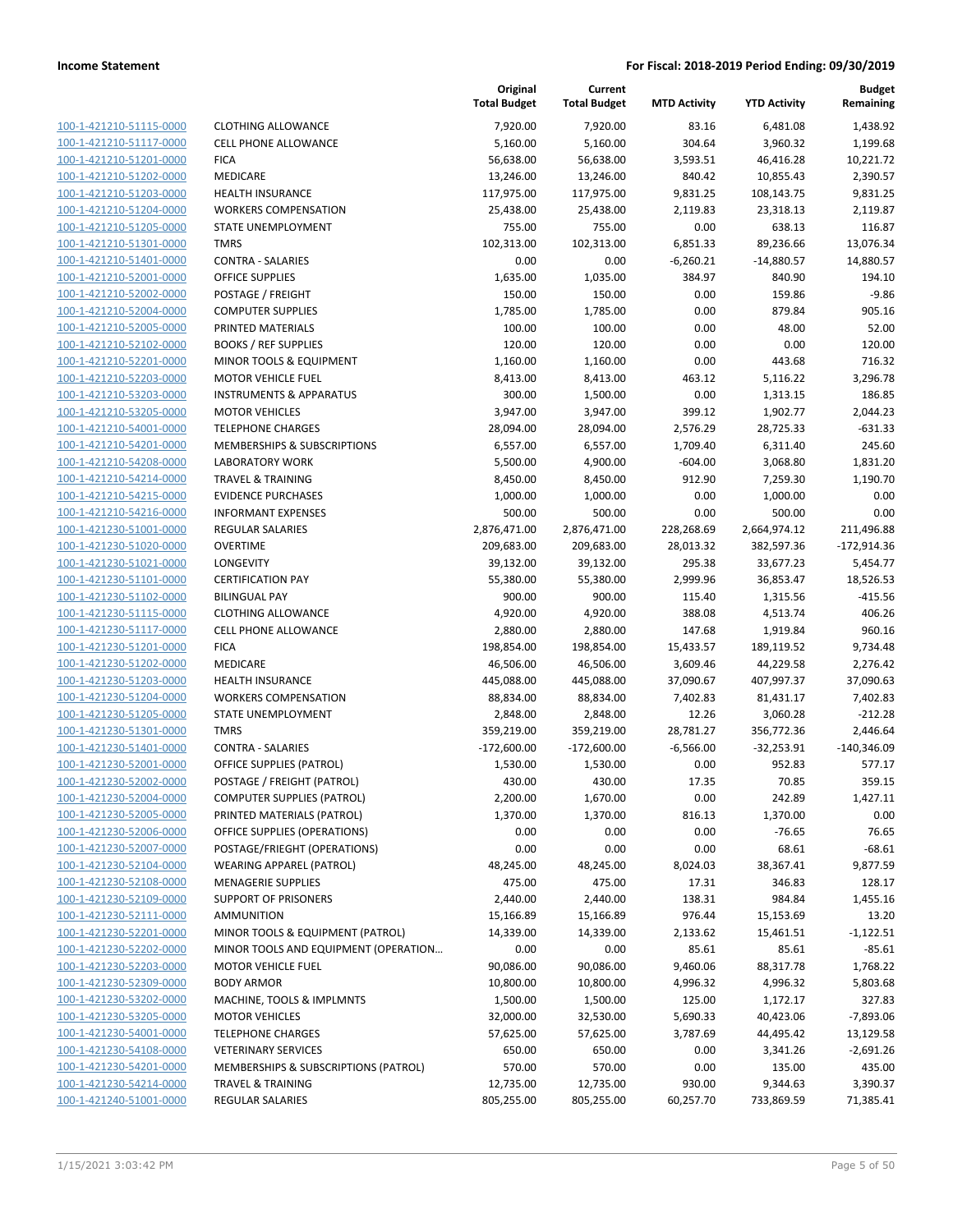| 100-1-421240-51020-0000        |
|--------------------------------|
| 100-1-421240-51021-0000        |
| 100-1-421240-51101-0000        |
| 100-1-421240-51102-0000        |
| 100-1-421240-51115-0000        |
| 100-1-421240-51117-0000        |
| 100-1-421240-51201-0000        |
| 100-1-421240-51202-0000        |
| 100-1-421240-51203-0000        |
| 100-1-421240-51204-0000        |
| 100-1-421240-51205-0000        |
| 100-1-421240-51301-0000        |
| 100-1-421240-51302-0000        |
| 100-1-421240-51401-0000        |
| 100-1-421240-52001-0000        |
| 100-1-421240-52002-0000        |
| 100-1-421240-52004-0000        |
| 100-1-421240-52005-0000        |
| 100-1-421240-52102-0000        |
| 100-1-421240-52104-0000        |
| 100-1-421240-52201-0000        |
|                                |
| 100-1-421240-52203-0000        |
| 100-1-421240-52303-0000        |
| 100-1-421240-53202-0000        |
| 100-1-421240-53205-0000        |
| 100-1-421240-53207-0000        |
| 100-1-421240-54001-0000        |
| 100-1-421240-54101-0000        |
| 100-1-421240-54201-0000        |
| 100-1-421240-54212-0000        |
| 100-1-421240-54214-0000        |
| 100-1-421240-55201-0000        |
| 100-1-421240-55231-0000        |
| 100-1-421240-55232-0000        |
| 100-1-421600-52104-0000        |
| 100-1-421600-52111-0000        |
| <u>100-1-421600-52201-0000</u> |
| 100-1-421600-52206-0000        |
| 100-1-421600-52309-0000        |
| 100-1-421600-53202-0000        |
| 100-1-421600-54201-0000        |
| <u>100-1-421600-54214-0000</u> |
| <u>100-1-421600-55201-0000</u> |
| 100-1-422100-51001-0000        |
| 100-1-422100-51020-0000        |
| 100-1-422100-51021-0000        |
| <u>100-1-422100-51101-0000</u> |
| 100-1-422100-51116-0000        |
| 100-1-422100-51117-0000        |
| <u>100-1-422100-51201-0000</u> |
|                                |
| <u>100-1-422100-51202-0000</u> |
| <u>100-1-422100-51203-0000</u> |
| 100-1-422100-51204-0000        |
| 100-1-422100-51205-0000        |
| 100-1-422100-51301-0000        |
| <u>100-1-422100-51302-0000</u> |
| <u>100-1-422100-51401-0000</u> |
| <u>100-1-422100-52001-0000</u> |
| 100-1-422100-52002-0000        |

|                                                    |                                                | Original<br><b>Total Budget</b> | Current<br><b>Total Budget</b> | <b>MTD Activity</b> | <b>YTD Activity</b> | <b>Budget</b><br>Remaining |
|----------------------------------------------------|------------------------------------------------|---------------------------------|--------------------------------|---------------------|---------------------|----------------------------|
| 100-1-421240-51020-0000                            | <b>OVERTIME</b>                                | 43,164.00                       | 43,164.00                      | 6,714.28            | 69,653.93           | $-26,489.93$               |
| 100-1-421240-51021-0000                            | LONGEVITY                                      | 13,594.00                       | 13,594.00                      | 193.84              | 12,541.99           | 1,052.01                   |
| 100-1-421240-51101-0000                            | <b>CERTIFICATION PAY</b>                       | 16,680.00                       | 16,680.00                      | 1,361.56            | 16,615.65           | 64.35                      |
| 100-1-421240-51102-0000                            | <b>BILINGUAL PAY</b>                           | 1,500.00                        | 1,500.00                       | 69.24               | 900.12              | 599.88                     |
| 100-1-421240-51115-0000                            | <b>CLOTHING ALLOWANCE</b>                      | 120.00                          | 120.00                         | 9.24                | 120.12              | $-0.12$                    |
| 100-1-421240-51117-0000                            | <b>CELL PHONE ALLOWANCE</b>                    | 1,920.00                        | 1,920.00                       | 147.68              | 1,919.84            | 0.16                       |
| 100-1-421240-51201-0000                            | <b>FICA</b>                                    | 18,161.00                       | 18,161.00                      | 2,178.45            | 26,086.32           | $-7,925.32$                |
| 100-1-421240-51202-0000                            | MEDICARE                                       | 12,787.00                       | 12,787.00                      | 928.01              | 11,419.08           | 1,367.92                   |
| 100-1-421240-51203-0000                            | <b>HEALTH INSURANCE</b>                        | 193,050.00                      | 193,050.00                     | 16,087.50           | 176,962.50          | 16,087.50                  |
| 100-1-421240-51204-0000                            | <b>WORKERS COMPENSATION</b>                    | 5,226.00                        | 5,226.00                       | 435.50              | 4,790.50            | 435.50                     |
| 100-1-421240-51205-0000                            | STATE UNEMPLOYMENT                             | 1,304.00                        | 1,304.00                       | 7.58                | 999.00              | 305.00                     |
| 100-1-421240-51301-0000                            | <b>TMRS</b>                                    | 42,073.00                       | 42,073.00                      | 4,142.31            | 49,491.40           | $-7,418.40$                |
| 100-1-421240-51302-0000                            | <b>FR&amp;R RETIREMENT</b>                     | 95,364.00                       | 95,364.00                      | 5,863.89            | 73,844.68           | 21,519.32                  |
| 100-1-421240-51401-0000                            | <b>CONTRA - SALARIES</b>                       | 0.00                            | 0.00                           | 0.00                | $-2,030.29$         | 2,030.29                   |
| 100-1-421240-52001-0000                            | <b>OFFICE SUPPLIES</b>                         | 2,247.00                        | 2,247.00                       | 210.21              | 2,225.06            | 21.94                      |
| 100-1-421240-52002-0000                            | POSTAGE / FREIGHT                              | 2,290.00                        | 2,290.00                       | 47.23               | 1,064.91            | 1,225.09                   |
| 100-1-421240-52004-0000                            | <b>COMPUTER SUPPLIES</b>                       | 500.00                          | 500.00                         | 0.00                | 0.00                | 500.00                     |
| 100-1-421240-52005-0000                            | PRINTED MATERIALS                              | 535.50                          | 535.50                         | 111.61              | 535.50              | 0.00                       |
| 100-1-421240-52102-0000                            | REFERENCE SUPPLIES                             | 3,711.00                        | 3,711.00                       | 3,467.80            | 3,711.00            | 0.00                       |
| 100-1-421240-52104-0000                            | <b>WEARING APPAREL</b>                         | 1,800.00                        | 1,800.00                       | 0.00                | 1,800.00            | 0.00                       |
| 100-1-421240-52201-0000                            | MINOR TOOLS & EQUIPMENT                        | 2,200.00                        | 1,527.27                       | 642.59              | 1,299.17            | 228.10                     |
| 100-1-421240-52203-0000                            | <b>MOTOR VEHICLE FUEL</b>                      | 600.00                          | 600.00                         | 104.17              | 923.76              | $-323.76$                  |
| 100-1-421240-52303-0000                            | <b>TRAINING SUPPLIES</b>                       | 970.00                          | 321.41                         | 0.00                | 137.95              | 183.46                     |
| 100-1-421240-53202-0000                            | MACHINE, TOOLS & IMPLMNTS                      | 194.00                          | 0.00                           | 0.00                | 194.00              | $-194.00$                  |
| 100-1-421240-53205-0000                            | <b>MOTOR VEHICLES</b>                          | 840.00                          | 840.00                         | 126.98              | 377.83              | 462.17                     |
| 100-1-421240-53207-0000                            | RADIO/COMMUNICATIONS                           | 44,979.00                       | 44,979.00                      | 0.00                | 44,979.00           | 0.00                       |
| 100-1-421240-54001-0000                            | <b>TELEPHONE CHARGES</b>                       | 38,500.00                       | 38,500.00                      | 2,959.03            | 29,691.79           | 8,808.21                   |
| 100-1-421240-54101-0000                            | PROFESSIONAL SERVICES                          | 18,106.00                       | 18,106.00                      | 10,730.00           | 19,441.45           | $-1,335.45$                |
| 100-1-421240-54201-0000                            | MEMBERSHIPS & SUBSCRIPTIONS                    | 1,265.00                        | 1,265.00                       | 100.00              | 1,060.00            | 205.00                     |
| 100-1-421240-54212-0000                            | <b>PRINTING</b>                                | 485.00                          | 485.00                         | 104.43              | 104.43              | 380.57                     |
| 100-1-421240-54214-0000                            | <b>TRAVEL &amp; TRAINING</b>                   | 31,504.00                       | 31,504.00                      | 3,646.86            | 24,130.23           | 7,373.77                   |
| 100-1-421240-55201-0000                            | <b>EQUIPMENT PURCHASES</b>                     | 4,500.00                        | 5,172.73                       | 0.00                | 5,172.73            | 0.00                       |
| 100-1-421240-55231-0000                            | LESS LETHAL PROGRAM                            | 19,105.70                       | 19,948.29                      | 0.00                | 19,948.29           | 0.00                       |
| 100-1-421240-55232-0000                            | <b>FIREARMS PROGRAM</b>                        | 22,262.10                       | 22,262.10                      | 0.00                | 20,321.51           | 1,940.59                   |
| 100-1-421600-52104-0000                            | <b>WEARING APPAREL</b>                         | 3,300.00                        | 3,300.00                       | 680.19              | 3,187.40            | 112.60                     |
| 100-1-421600-52111-0000                            | AMMUNITION                                     | 6,605.00                        | 6,605.00                       | 0.00                | 6,539.06            | 65.94                      |
| 100-1-421600-52201-0000                            | MINOR TOOLS & EQUIPMENT                        | 7,940.80<br>5,810.00            | 8,220.80                       | 1,602.62            | 5,199.40            | 3,021.40                   |
| 100-1-421600-52206-0000<br>100-1-421600-52309-0000 | SPECIAL OPS EQUIPMENT                          |                                 | 5,810.00                       | 141.00              | 5,422.37            | 387.63                     |
| 100-1-421600-53202-0000                            | <b>BODY ARMOR</b><br>MACHINE, TOOLS & IMPLMNTS | 7,000.00<br>50.00               | 8,220.00<br>50.00              | 0.00<br>0.00        | 960.00<br>0.00      | 7,260.00<br>50.00          |
| 100-1-421600-54201-0000                            | MEMBERSHIPS & SUBSCRIPTIONS                    | 440.00                          | 440.00                         | 0.00                | 360.00              | 80.00                      |
| 100-1-421600-54214-0000                            | <b>TRAVEL &amp; TRAINING</b>                   | 7,900.00                        | 6,400.00                       | 800.00              | 4,348.07            | 2,051.93                   |
| 100-1-421600-55201-0000                            | <b>EQUIPMENT PURCHASES</b>                     | 6,390.00                        | 6,390.00                       | 0.00                | 6,581.37            | $-191.37$                  |
| 100-1-422100-51001-0000                            | <b>REGULAR SALARIES</b>                        | 254,929.00                      | 254,929.00                     | 19,685.68           | 255,529.60          | $-600.60$                  |
| 100-1-422100-51020-0000                            | <b>OVERTIME</b>                                | 1,371.00                        | 1,371.00                       | 533.14              | 1,208.45            | 162.55                     |
| 100-1-422100-51021-0000                            | LONGEVITY                                      | 4,000.00                        | 4,000.00                       | 121.84              | 3,966.71            | 33.29                      |
| 100-1-422100-51101-0000                            | <b>CERTIFICATION PAY</b>                       | 4,080.00                        | 4,080.00                       | 369.24              | 4,800.12            | $-720.12$                  |
| 100-1-422100-51116-0000                            | CAR ALLOWANCE                                  | 4,200.00                        | 4,200.00                       | 507.68              | 6,599.84            | $-2,399.84$                |
| 100-1-422100-51117-0000                            | <b>CELL PHONE ALLOWANCE</b>                    | 1,560.00                        | 1,560.00                       | 120.00              | 1,560.00            | 0.00                       |
| 100-1-422100-51201-0000                            | <b>FICA</b>                                    | 3,221.00                        | 3,221.00                       | 239.20              | 2,852.85            | 368.15                     |
| 100-1-422100-51202-0000                            | MEDICARE                                       | 3,917.00                        | 3,917.00                       | 302.21              | 3,882.60            | 34.40                      |
| 100-1-422100-51203-0000                            | <b>HEALTH INSURANCE</b>                        | 32,175.00                       | 32,175.00                      | 2,681.25            | 29,493.75           | 2,681.25                   |
| 100-1-422100-51204-0000                            | <b>WORKERS COMPENSATION</b>                    | 4,883.00                        | 4,883.00                       | 406.92              | 4,476.12            | 406.88                     |
| 100-1-422100-51205-0000                            | STATE UNEMPLOYMENT                             | 206.00                          | 206.00                         | 0.00                | 238.20              | $-32.20$                   |
| 100-1-422100-51301-0000                            | <b>TMRS</b>                                    | 5,819.00                        | 5,819.00                       | 478.27              | 5,784.04            | 34.96                      |
| 100-1-422100-51302-0000                            | <b>FR&amp;R RETIREMENT</b>                     | 42,109.00                       | 42,109.00                      | 3,283.54            | 42,700.86           | -591.86                    |
| 100-1-422100-51401-0000                            | <b>CONTRA - SALARIES</b>                       | 0.00                            | 0.00                           | 0.00                | $-330.00$           | 330.00                     |
| 100-1-422100-52001-0000                            | <b>OFFICE SUPPLIES</b>                         | 1,232.00                        | 1,771.03                       | 20.69               | 1,581.27            | 189.76                     |
| 100-1-422100-52002-0000                            | POSTAGE / FREIGHT                              | 100.00                          | 100.00                         | 0.00                | 99.11               | 0.89                       |
|                                                    |                                                |                                 |                                |                     |                     |                            |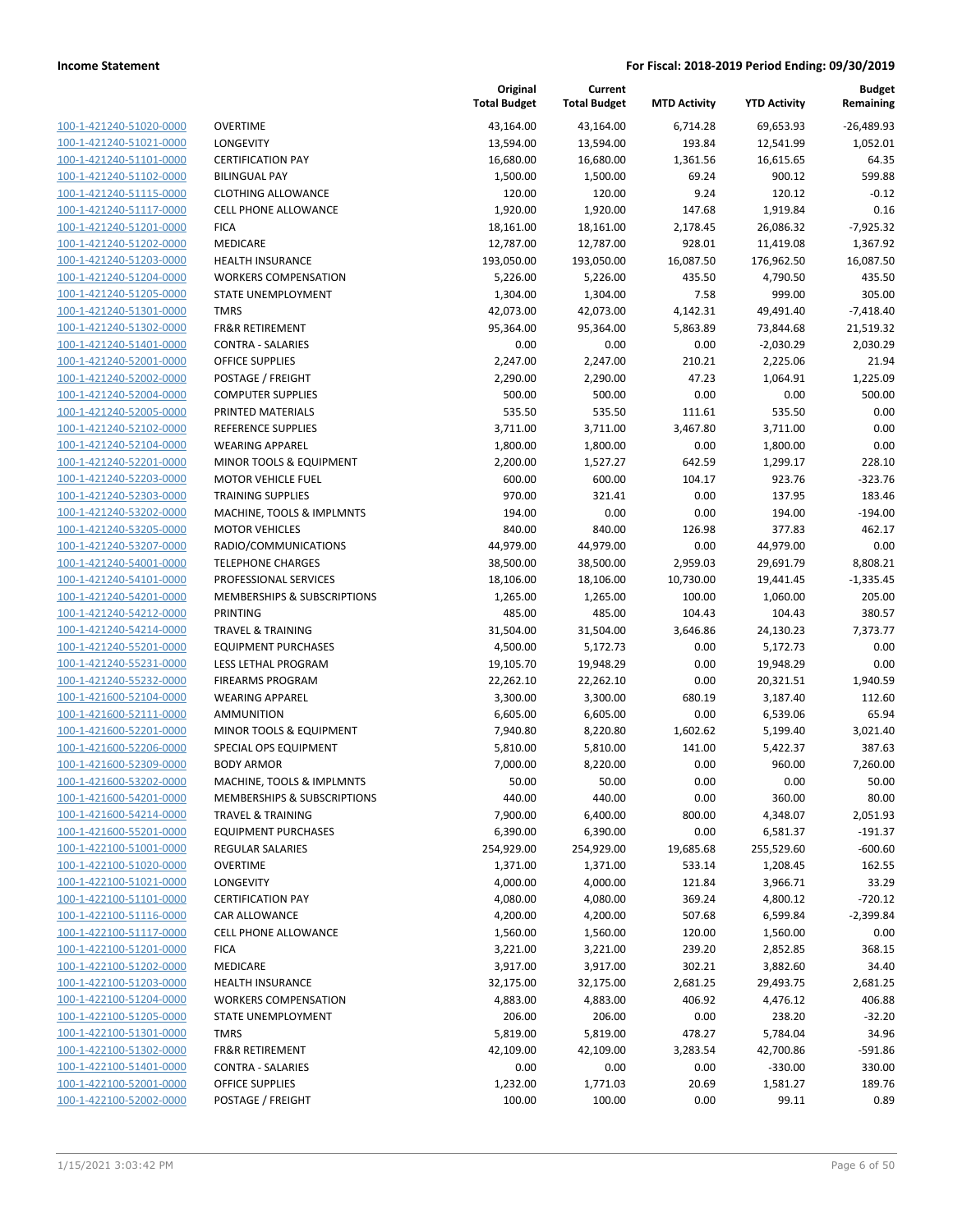**Current**

**Original**

**Budget Remaining**

| 100-1-422100-52102-0000        |
|--------------------------------|
| 100-1-422100-52103-0000        |
| 100-1-422100-52104-0000        |
| 100-1-422100-53205-0000        |
| 100-1-422100-53207-0000        |
| 100-1-422100-54001-0000        |
| 100-1-422100-54002-0000        |
| 100-1-422100-54101-0000        |
|                                |
| 100-1-422100-54201-0000        |
| 100-1-422100-54214-0000        |
| 100-1-422200-51001-0000        |
| 100-1-422200-51020-0000        |
| 100-1-422200-51021-0000        |
| 100-1-422200-51101-0000        |
| 100-1-422200-51102-0000        |
| 100-1-422200-51117-0000        |
| 100-1-422200-51202-0000        |
| 100-1-422200-51203-0000        |
| 100-1-422200-51204-0000        |
| 100-1-422200-51205-0000        |
| 100-1-422200-51302-0000        |
|                                |
| 100-1-422200-51401-0000        |
| 100-1-422200-52001-0000        |
| 100-1-422200-52101-0000        |
| 100-1-422200-52102-0000        |
| 100-1-422200-52104-0000        |
| 100-1-422200-52107-0000        |
| 100-1-422200-52201-0000        |
| 100-1-422200-52203-0000        |
| 100-1-422200-52205-0000        |
| 100-1-422200-52207-0000        |
| 100-1-422200-52208-0000        |
| 100-1-422200-52306-0000        |
| 100-1-422200-53202-0000        |
| 100-1-422200-53205-0000        |
| 100-1-422200-53208-0000        |
| 100-1-422200-53213-0000        |
|                                |
| 100-1-422200-54001-0000        |
| 100-1-422200-54002-0000        |
| 100-1-422200-54109-0000        |
| 100-1-422200-54214-0000        |
| 100-1-422200-54908-0000        |
| <u>100-1-422200-55201-0000</u> |
| 100-1-422200-55203-0000        |
| 100-1-422200-55207-0000        |
| 100-1-422300-51001-0000        |
| 100-1-422300-51020-0000        |
| <u>100-1-422300-51021-0000</u> |
| 100-1-422300-51101-0000        |
| 100-1-422300-51117-0000        |
| 100-1-422300-51201-0000        |
|                                |
| 100-1-422300-51202-0000        |
| <u>100-1-422300-51203-0000</u> |
| 100-1-422300-51204-0000        |
| 100-1-422300-51205-0000        |
| <u>100-1-422300-51302-0000</u> |
| 100-1-422300-51401-0000        |
| <u>100-1-422300-52001-0000</u> |
| <u>100-1-422300-52002-0000</u> |
|                                |

|                         |                               | <b>Total Budget</b> | <b>Total Budget</b> | <b>MTD Activity</b> | <b>YTD Activity</b> | Remaining    |
|-------------------------|-------------------------------|---------------------|---------------------|---------------------|---------------------|--------------|
| 100-1-422100-52102-0000 | REFERENCE SUPPLIES            | 3,150.00            | 3,150.00            | 0.00                | 0.00                | 3,150.00     |
| 100-1-422100-52103-0000 | MEETING SUPPLIES              | 910.00              | 910.00              | 0.00                | 925.68              | $-15.68$     |
| 100-1-422100-52104-0000 | <b>WEARING APPAREL</b>        | 1,350.00            | 1,350.00            | 0.00                | 889.81              | 460.19       |
| 100-1-422100-53205-0000 | <b>MOTOR VEHICLES</b>         | 0.00                | 0.00                | 0.00                | 350.00              | $-350.00$    |
| 100-1-422100-53207-0000 | RADIO/COMMUNICATIONS          | 8,000.00            | 8,000.00            | 0.00                | 7,061.25            | 938.75       |
| 100-1-422100-54001-0000 | <b>TELEPHONE CHARGES</b>      | 4,801.00            | 4,801.00            | 227.15              | 2,792.79            | 2,008.21     |
| 100-1-422100-54002-0000 | UTILITY CHARGES               | 4,819.00            | 4,819.00            | 614.58              | 5,497.55            | $-678.55$    |
| 100-1-422100-54101-0000 | PROFESSIONAL SERVICES         | 7,500.00            | 7,500.00            | 6,657.65            | 6,657.65            | 842.35       |
| 100-1-422100-54201-0000 | MEMBERSHIPS & SUBSCRIPTIONS   | 5,765.00            | 5,765.00            | 1,189.29            | 5,399.31            | 365.69       |
| 100-1-422100-54214-0000 | <b>TRAVEL &amp; TRAINING</b>  | 4,700.00            | 4,700.00            | 428.95              | 2,067.91            | 2,632.09     |
| 100-1-422200-51001-0000 | <b>REGULAR SALARIES</b>       | 3,007,395.00        | 3,007,395.00        | 240,935.45          | 3,106,962.07        | -99,567.07   |
| 100-1-422200-51020-0000 | <b>OVERTIME</b>               | 361,077.00          | 361,077.00          | 23,262.88           | 335,282.54          | 25,794.46    |
| 100-1-422200-51021-0000 | LONGEVITY                     | 50,330.00           | 50,330.00           | 273.22              | 50,277.74           | 52.26        |
| 100-1-422200-51101-0000 | <b>CERTIFICATION PAY</b>      | 111,360.00          | 111,360.00          | 5,538.56            | 70,930.52           | 40,429.48    |
| 100-1-422200-51102-0000 | <b>BILINGUAL PAY</b>          | 600.00              | 600.00              | 92.32               | 1,015.52            | $-415.52$    |
| 100-1-422200-51117-0000 | CELL PHONE ALLOWANCE          | 2,508.00            | 2,508.00            | 119.06              | 1,547.78            | 960.22       |
| 100-1-422200-51202-0000 | MEDICARE                      | 51,232.00           | 51,232.00           | 3,650.99            | 48,640.10           | 2,591.90     |
| 100-1-422200-51203-0000 | <b>HEALTH INSURANCE</b>       | 514,800.00          | 514,800.00          | 42,900.00           | 471,900.00          | 42,900.00    |
| 100-1-422200-51204-0000 | <b>WORKERS COMPENSATION</b>   | 75,102.00           | 75,102.00           | 6,258.50            | 68,843.54           | 6,258.46     |
| 100-1-422200-51205-0000 | STATE UNEMPLOYMENT            | 3,294.00            | 3,294.00            | 0.00                | 4,231.44            | $-937.44$    |
| 100-1-422200-51302-0000 | <b>FR&amp;R RETIREMENT</b>    | 676,936.00          | 676,936.00          | 52,152.78           | 685,625.99          | $-8,689.99$  |
| 100-1-422200-51401-0000 | <b>CONTRA - SALARIES</b>      | 0.00                | 0.00                | $-4,750.00$         | $-17,733.14$        | 17,733.14    |
| 100-1-422200-52001-0000 | <b>OFFICE SUPPLIES</b>        | 1,195.00            | 1,195.00            | 0.00                | 300.37              | 894.63       |
| 100-1-422200-52101-0000 | <b>JANITORIAL SUPPLIES</b>    | 6,000.00            | 6,000.00            | 714.62              | 5,901.04            | 98.96        |
| 100-1-422200-52102-0000 | REFERENCE SUPPLIES            | 400.00              | 400.00              | 0.00                | 0.00                | 400.00       |
| 100-1-422200-52104-0000 | <b>WEARING APPAREL</b>        | 20,964.00           | 20,964.00           | 1,782.98            | 13,191.70           | 7,772.30     |
| 100-1-422200-52107-0000 | <b>BOTANICAL SUPPLIES</b>     | 1,000.00            | 1,000.00            | 0.00                | 0.00                | 1,000.00     |
| 100-1-422200-52201-0000 | MINOR TOOLS & EQUIPMENT       | 12,754.00           | 12,754.00           | 113.44              | 12,022.09           | 731.91       |
| 100-1-422200-52203-0000 | <b>MOTOR VEHICLE FUEL</b>     | 30,786.00           | 30,786.00           | 3,148.58            | 31,533.41           | $-747.41$    |
| 100-1-422200-52205-0000 | FIRST RESPONDER SUPPLIES      | 19,500.00           | 19,500.00           | 7.26                | 15,726.69           | 3,773.31     |
| 100-1-422200-52207-0000 | <b>BUNKER GEAR</b>            | 36,192.00           | 36,192.00           | 140.67              | 50,270.64           | $-14,078.64$ |
| 100-1-422200-52208-0000 | <b>RESCUE EQUIPMENT</b>       | 3,019.00            | 3,019.00            | 0.00                | 3,019.00            | 0.00         |
| 100-1-422200-52306-0000 | <b>HAZMAT SUPPLIES</b>        | 13,770.00           | 13,770.00           | 1,575.00            | 11,648.56           | 2,121.44     |
| 100-1-422200-53202-0000 | MACHINE, TOOLS & IMPLMNTS     | 1,900.00            | 1,900.00            | 0.00                | 1,446.89            | 453.11       |
| 100-1-422200-53205-0000 | <b>MOTOR VEHICLES</b>         | 55,000.00           | 55,000.00           | 4,405.38            | 28,084.25           | 26,915.75    |
| 100-1-422200-53208-0000 | FIRE HOSE/NOZZLES             | 8,520.00            | 8,520.00            | 3,765.10            | 8,016.30            | 503.70       |
| 100-1-422200-53213-0000 | <b>SCBA MAINTENANCE</b>       | 2,000.00            | 2,000.00            | 0.00                | 40.34               | 1,959.66     |
| 100-1-422200-54001-0000 | <b>TELEPHONE CHARGES</b>      | 7,016.00            | 7,016.00            | 826.05              | 9,478.40            | $-2,462.40$  |
| 100-1-422200-54002-0000 | UTILITY CHARGES               | 55,000.00           | 55,000.00           | 4,976.03            | 54,823.72           | 176.28       |
| 100-1-422200-54109-0000 | INSPECTIONS/TESTING           | 9,640.00            | 9,640.00            | 498.75              | 7,173.86            | 2,466.14     |
| 100-1-422200-54214-0000 | <b>TRAVEL &amp; TRAINING</b>  | 19,400.00           | 19,400.00           | 1,514.00            | 19,456.93           | $-56.93$     |
| 100-1-422200-54908-0000 | LEASE PURCHASE PAYMENTS       | 65,073.00           | 65,073.00           | 0.00                | 54,197.20           | 10,875.80    |
| 100-1-422200-55201-0000 | <b>EQUIPMENT PURCHASES</b>    | 750.00              | 750.00              | 0.00                | 0.00                | 750.00       |
| 100-1-422200-55203-0000 | <b>FURNITURE/OFFICE EQUIP</b> | 400.00              | 400.00              | 0.00                | 259.92              | 140.08       |
| 100-1-422200-55207-0000 | RADIO COMMUNICATION EQUIP     | 7,000.00            | 7,000.00            | 0.00                | 1,840.00            | 5,160.00     |
| 100-1-422300-51001-0000 | <b>REGULAR SALARIES</b>       | 100,701.00          | 100,701.00          | 7,284.76            | 103,092.73          | $-2,391.73$  |
| 100-1-422300-51020-0000 | <b>OVERTIME</b>               | 13,330.00           | 13,330.00           | 135.32              | 8,494.64            | 4,835.36     |
| 100-1-422300-51021-0000 | LONGEVITY                     | 1,648.00            | 1,648.00            | 0.00                | 1,648.00            | 0.00         |
| 100-1-422300-51101-0000 | <b>CERTIFICATION PAY</b>      | 2,520.00            | 2,520.00            | 147.70              | 1,920.10            | 599.90       |
| 100-1-422300-51117-0000 | CELL PHONE ALLOWANCE          | 600.00              | 600.00              | 46.16               | 600.08              | $-0.08$      |
| 100-1-422300-51201-0000 | <b>FICA</b>                   | 7,366.00            | 7,366.00            | 0.00                | 0.00                | 7,366.00     |
| 100-1-422300-51202-0000 | MEDICARE                      | 1,723.00            | 1,723.00            | 110.42              | 1,678.75            | 44.25        |
| 100-1-422300-51203-0000 | HEALTH INSURANCE              | 10,725.00           | 10,725.00           | 893.75              | 9,831.25            | 893.75       |
| 100-1-422300-51204-0000 | <b>WORKERS COMPENSATION</b>   | 2,564.00            | 2,564.00            | 213.67              | 2,350.37            | 213.63       |
| 100-1-422300-51205-0000 | STATE UNEMPLOYMENT            | 69.00               | 69.00               | 0.00                | 87.07               | $-18.07$     |
| 100-1-422300-51302-0000 | <b>FR&amp;R RETIREMENT</b>    | 22,928.00           | 22,928.00           | 1,469.49            | 22,258.19           | 669.81       |
| 100-1-422300-51401-0000 | <b>CONTRA - SALARIES</b>      | 0.00                | 0.00                | $-6,019.45$         | $-6,019.45$         | 6,019.45     |
| 100-1-422300-52001-0000 | <b>OFFICE SUPPLIES</b>        | 500.00              | 500.00              | 266.45              | 401.45              | 98.55        |
| 100-1-422300-52002-0000 | POSTAGE / FREIGHT             | 100.00              | 100.00              | 0.00                | 0.00                | 100.00       |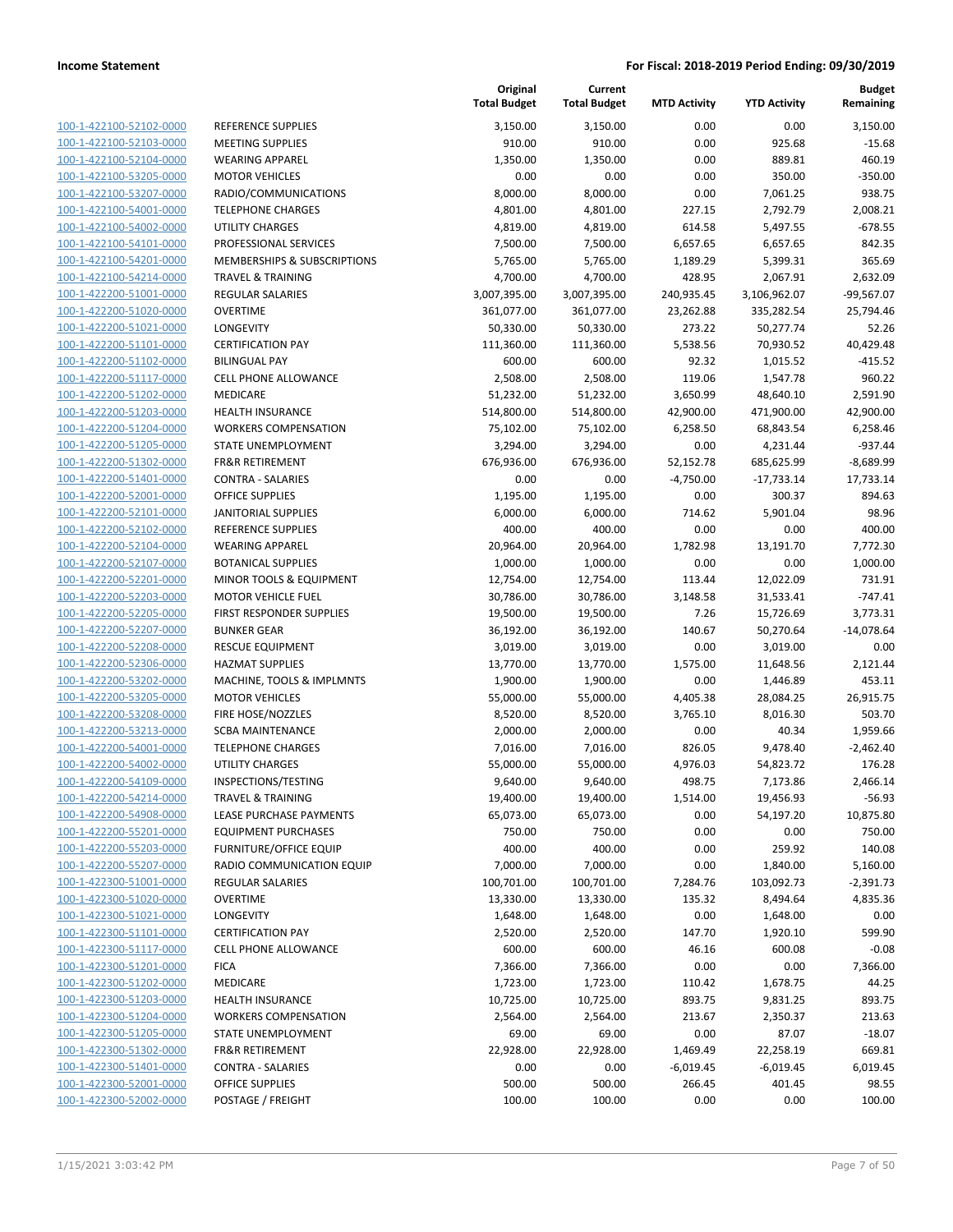| 100-1-422300-52005-0000        |
|--------------------------------|
| 100-1-422300-52104-0000        |
| 100-1-422300-52201-0000        |
| 100-1-422300-52203-0000        |
| 100-1-422300-52304-0000        |
|                                |
| 100-1-422300-53205-0000        |
| 100-1-422300-54001-0000        |
| 100-1-422300-54201-0000        |
| 100-1-422300-54208-0000        |
| 100-1-422300-54210-0000        |
| 100-1-422300-54214-0000        |
| 100-1-422300-54217-0000        |
| 100-1-422400-53204-0000        |
| 100-1-422400-53209-0000        |
|                                |
| 100-1-422400-54001-0000        |
| 100-1-422400-54201-0000        |
| 100-1-422400-54214-0000        |
| 100-1-431100-51001-0000        |
| 100-1-431100-51021-0000        |
| 100-1-431100-51116-0000        |
| 100-1-431100-51117-0000        |
| 100-1-431100-51201-0000        |
| 100-1-431100-51202-0000        |
|                                |
| 100-1-431100-51203-0000        |
| 100-1-431100-51204-0000        |
| 100-1-431100-51205-0000        |
| 100-1-431100-51301-0000        |
| 100-1-431100-52001-0000        |
| 100-1-431100-52002-0000        |
| 100-1-431100-52103-0000        |
| 100-1-431100-53201-0000        |
| 100-1-431100-53205-0000        |
| 100-1-431100-54001-0000        |
| 100-1-431100-54002-0000        |
|                                |
| 100-1-431100-54101-0000        |
| 100-1-431100-54201-0000        |
| 100-1-431100-54214-0000        |
| 100-1-431200-51001-0000        |
| 100-1-431200-51020-0000        |
| 100-1-431200-51021-0000        |
| 100-1-431200-51101-0000        |
| 100-1-431200-51117-0000        |
| <u>100-1-431200-51201-0000</u> |
| <u>100-1-431200-51202-0000</u> |
|                                |
| 100-1-431200-51203-0000        |
| 100-1-431200-51204-0000        |
| 100-1-431200-51205-0000        |
| <u>100-1-431200-51301-0000</u> |
| 100-1-431200-52001-0000        |
| 100-1-431200-52002-0000        |
| 100-1-431200-52103-0000        |
| 100-1-431200-52104-0000        |
| 100-1-431200-52106-0000        |
|                                |
| <u>100-1-431200-52107-0000</u> |
| 100-1-431200-52201-0000        |
| 100-1-431200-52203-0000        |
| <u>100-1-431200-52302-0000</u> |
| <u>100-1-431200-52303-0000</u> |
| <u>100-1-431200-53202-0000</u> |
|                                |

|                                                    |                                                      | Original<br><b>Total Budget</b> | Current<br><b>Total Budget</b> | <b>MTD Activity</b>  | <b>YTD Activity</b>   | <b>Budget</b><br>Remaining |
|----------------------------------------------------|------------------------------------------------------|---------------------------------|--------------------------------|----------------------|-----------------------|----------------------------|
| 100-1-422300-52005-0000                            | PRINTED MATERIALS                                    | 474.00                          | 474.00                         | 0.00                 | 398.18                | 75.82                      |
| 100-1-422300-52104-0000                            | <b>WEARING APPAREL</b>                               | 545.00                          | 545.00                         | 0.00                 | 296.46                | 248.54                     |
| 100-1-422300-52201-0000                            | MINOR TOOLS & EQUIPMENT                              | 648.00                          | 648.00                         | 153.89               | 450.40                | 197.60                     |
| 100-1-422300-52203-0000                            | <b>MOTOR VEHICLE FUEL</b>                            | 1,785.00                        | 1,785.00                       | 94.50                | 1,118.24              | 666.76                     |
| 100-1-422300-52304-0000                            | FIRE PREVENTION SUPPLIES                             | 8,837.50                        | 8,837.50                       | 3,351.04             | 7,939.86              | 897.64                     |
| 100-1-422300-53205-0000                            | <b>MOTOR VEHICLES</b>                                | 452.00                          | 452.00                         | 0.00                 | 298.72                | 153.28                     |
| 100-1-422300-54001-0000                            | <b>TELEPHONE CHARGES</b>                             | 361.00                          | 361.00                         | 36.25                | 375.68                | $-14.68$                   |
| 100-1-422300-54201-0000                            | MEMBERSHIPS & SUBSCRIPTIONS                          | 1,881.00                        | 1,881.00                       | 0.00                 | 1,700.50              | 180.50                     |
| 100-1-422300-54208-0000                            | <b>LABORATORY WORK</b>                               | 660.00                          | 660.00                         | 174.34               | 429.34                | 230.66                     |
| 100-1-422300-54210-0000                            | PHOTO PROCESSING                                     | 50.00                           | 50.00                          | 0.00                 | 0.00                  | 50.00                      |
| 100-1-422300-54214-0000                            | <b>TRAVEL &amp; TRAINING</b>                         | 3,100.00                        | 3,100.00                       | 0.00                 | 2,864.30              | 235.70                     |
| 100-1-422300-54217-0000                            | <b>AWARDS PROGRAM</b>                                | 600.00                          | 600.00                         | 600.00               | 600.00                | 0.00                       |
| 100-1-422400-53204-0000                            | <b>SIREN MAINTENANCE</b>                             | 1,000.00                        | 1,000.00                       | 0.00                 | 0.00                  | 1,000.00                   |
| 100-1-422400-53209-0000<br>100-1-422400-54001-0000 | HARDWARE/SOFTWARE<br><b>TELEPHONE CHARGES</b>        | 12,500.00                       | 12,500.00                      | 0.00<br>496.34       | 10,000.00             | 2,500.00<br>$-978.03$      |
| 100-1-422400-54201-0000                            | MEMBERSHIPS & SUBSCRIPTIONS                          | 2,500.00<br>3,150.00            | 2,500.00<br>3,150.00           | 0.00                 | 3,478.03<br>3,000.00  | 150.00                     |
| 100-1-422400-54214-0000                            | <b>TRAVEL &amp; TRAINING</b>                         | 1,500.00                        | 1,500.00                       | 0.00                 | 0.00                  | 1,500.00                   |
| 100-1-431100-51001-0000                            | REGULAR SALARIES                                     | 133,727.00                      | 133,727.00                     | 2,718.40             | 119,691.77            | 14,035.23                  |
| 100-1-431100-51021-0000                            | LONGEVITY                                            | 486.00                          | 486.00                         | 0.00                 | 882.00                | $-396.00$                  |
| 100-1-431100-51116-0000                            | CAR ALLOWANCE                                        | 4,200.00                        | 4,200.00                       | 0.00                 | 3,715.42              | 484.58                     |
| 100-1-431100-51117-0000                            | <b>CELL PHONE ALLOWANCE</b>                          | 852.00                          | 852.00                         | 32.30                | 419.90                | 432.10                     |
| 100-1-431100-51201-0000                            | <b>FICA</b>                                          | 8,859.00                        | 8,859.00                       | 139.82               | 8,573.99              | 285.01                     |
| 100-1-431100-51202-0000                            | MEDICARE                                             | 2,019.00                        | 2,019.00                       | 32.70                | 2,005.28              | 13.72                      |
| 100-1-431100-51203-0000                            | <b>HEALTH INSURANCE</b>                              | 21,450.00                       | 21,450.00                      | 1,787.50             | 19,662.50             | 1,787.50                   |
| 100-1-431100-51204-0000                            | <b>WORKERS COMPENSATION</b>                          | 381.00                          | 381.00                         | 31.75                | 349.25                | 31.75                      |
| 100-1-431100-51205-0000                            | STATE UNEMPLOYMENT                                   | 137.00                          | 137.00                         | 0.00                 | 115.77                | 21.23                      |
| 100-1-431100-51301-0000                            | <b>TMRS</b>                                          | 15,598.00                       | 15,598.00                      | 304.22               | 16,265.64             | $-667.64$                  |
| 100-1-431100-52001-0000                            | <b>OFFICE SUPPLIES</b>                               | 600.00                          | 600.00                         | 14.06                | 670.14                | $-70.14$                   |
| 100-1-431100-52002-0000                            | POSTAGE / FREIGHT                                    | 200.00                          | 200.00                         | 6.54                 | 66.74                 | 133.26                     |
| 100-1-431100-52103-0000                            | <b>MEETING SUPPLIES</b>                              | 100.00                          | 100.00                         | 0.00                 | 0.00                  | 100.00                     |
| 100-1-431100-53201-0000                            | FURNITURE & OFFICE EQUIPMENT                         | 100.00                          | 100.00                         | 0.00                 | 0.00                  | 100.00                     |
| 100-1-431100-53205-0000                            | <b>MOTOR VEHICLES</b>                                | 259.00                          | 259.00                         | 0.00                 | 0.00                  | 259.00                     |
| 100-1-431100-54001-0000                            | <b>TELEPHONE CHARGES</b>                             | 3,423.00                        | 3,423.00                       | 706.09               | 3,454.98              | $-31.98$                   |
| 100-1-431100-54002-0000                            | <b>UTILITY CHARGES</b>                               | 1,391.00                        | 1,391.00                       | 7.96                 | 720.93                | 670.07                     |
| 100-1-431100-54101-0000                            | PROFESSIONAL SERVICES                                | 1,000.00                        | 1,000.00                       | 0.00                 | 186.00                | 814.00                     |
| 100-1-431100-54201-0000                            | MEMBERSHIPS & SUBSCRIPTIONS                          | 600.00                          | 600.00                         | 46.47                | 433.71                | 166.29                     |
| 100-1-431100-54214-0000                            | <b>TRAVEL &amp; TRAINING</b>                         | 2,400.00                        | 2,400.00                       | 496.53               | 496.53                | 1,903.47                   |
| 100-1-431200-51001-0000                            | REGULAR SALARIES                                     | 360,067.00                      | 360,067.00                     | 27,880.44            | 340,004.91            | 20,062.09                  |
| 100-1-431200-51020-0000                            | <b>OVERTIME</b>                                      | 13,737.00                       | 13,737.00                      | 1,453.23             | 18,892.21             | $-5,155.21$                |
| 100-1-431200-51021-0000                            | LONGEVITY                                            | 6,800.00                        | 6,800.00                       | 0.00                 | 6,674.00              | 126.00                     |
| 100-1-431200-51101-0000                            | <b>CERTIFICATION PAY</b>                             | 600.00                          | 600.00                         | 0.00                 | 0.00                  | 600.00                     |
| 100-1-431200-51117-0000                            | CELL PHONE ALLOWANCE                                 | 1,824.00                        | 1,824.00                       | 65.52                | 641.81                | 1,182.19                   |
| 100-1-431200-51201-0000                            | <b>FICA</b>                                          | 23,748.00                       | 23,748.00                      | 1,648.10             | 20,670.79             | 3,077.21                   |
| 100-1-431200-51202-0000                            | MEDICARE                                             | 5,554.00                        | 5,554.00                       | 385.44               | 4,834.29              | 719.71                     |
| 100-1-431200-51203-0000                            | <b>HEALTH INSURANCE</b>                              | 117,975.00                      | 117,975.00                     | 9,831.25             | 108,143.75            | 9,831.25                   |
| 100-1-431200-51204-0000                            | <b>WORKERS COMPENSATION</b>                          | 24,546.00                       | 24,546.00                      | 2,045.50             | 22,500.50             | 2,045.50                   |
| 100-1-431200-51205-0000                            | STATE UNEMPLOYMENT                                   | 755.00                          | 755.00                         | 1.78                 | 197.72                | 557.28                     |
| 100-1-431200-51301-0000                            | <b>TMRS</b>                                          | 42,899.00                       | 42,899.00                      | 3,251.56             | 41,067.42             | 1,831.58                   |
| 100-1-431200-52001-0000                            | <b>OFFICE SUPPLIES</b>                               | 348.50                          | 348.50                         | 416.99               | 464.99                | $-116.49$                  |
| 100-1-431200-52002-0000                            | POSTAGE / FREIGHT                                    | 20.00                           | 20.00                          | 0.00                 | 0.00                  | 20.00                      |
| 100-1-431200-52103-0000                            | <b>MEETING SUPPLIES</b>                              | 709.11                          | 709.11                         | 97.93                | 279.80                | 429.31                     |
| 100-1-431200-52104-0000                            | <b>WEARING APPAREL</b>                               | 8,000.00                        | 8,000.00                       | 1,232.01             | 7,235.75              | 764.25                     |
| 100-1-431200-52106-0000                            | <b>CHEMICAL SUPPLIES</b>                             | 2,002.90                        | 2,002.90                       | 0.00                 | 616.80                | 1,386.10                   |
| 100-1-431200-52107-0000<br>100-1-431200-52201-0000 | <b>BOTANICAL SUPPLIES</b>                            | 449.99                          | 449.99                         | 50.00                | 50.00                 | 399.99<br>613.85           |
| 100-1-431200-52203-0000                            | MINOR TOOLS & EQUIPMENT<br><b>MOTOR VEHICLE FUEL</b> | 7,718.65<br>35,291.00           | 7,718.65<br>35,291.00          | 1,220.21<br>4,461.82 | 7,104.80<br>45,420.37 | $-10,129.37$               |
| 100-1-431200-52302-0000                            | <b>MEDICAL SUPPLIES</b>                              | 150.00                          | 150.00                         | 0.00                 | 0.00                  | 150.00                     |
| 100-1-431200-52303-0000                            | <b>TRAINING SUPPLIES</b>                             | 212.99                          | 212.99                         | 0.00                 | 0.00                  | 212.99                     |
| 100-1-431200-53202-0000                            | MACHINE, TOOLS & IMPLMNTS                            | 3,599.99                        | 3,599.99                       | 245.69               | 2,012.23              | 1,587.76                   |
|                                                    |                                                      |                                 |                                |                      |                       |                            |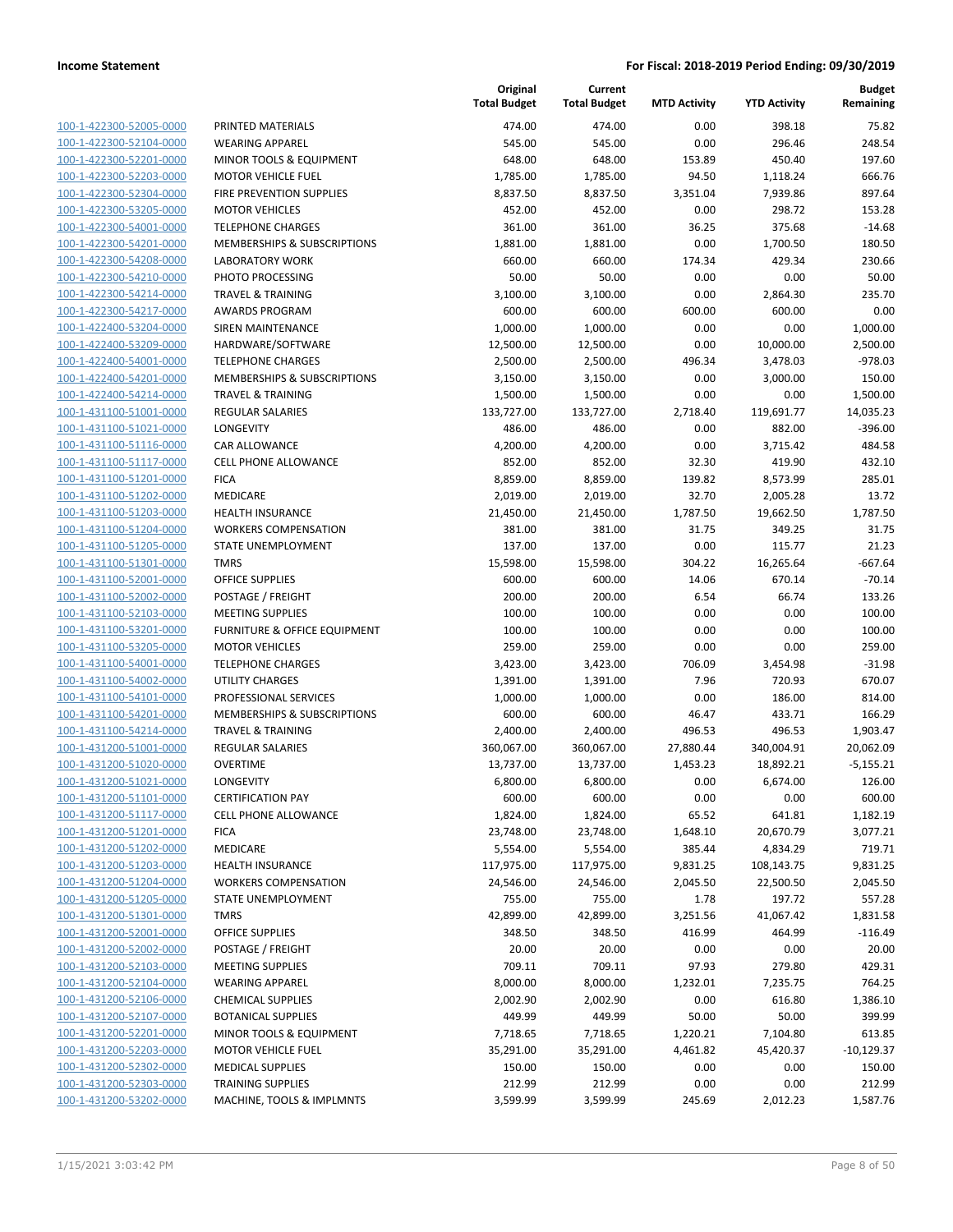|                                                    |                                    | Original<br><b>Total Budget</b> | Current<br><b>Total Budget</b> | <b>MTD Activity</b> | <b>YTD Activity</b> | <b>Budget</b><br>Remaining |
|----------------------------------------------------|------------------------------------|---------------------------------|--------------------------------|---------------------|---------------------|----------------------------|
| 100-1-431200-53205-0000                            | <b>MOTOR VEHICLES</b>              | 37,000.00                       | 37,000.00                      | 3.133.35            | 38,955.38           | $-1,955.38$                |
| 100-1-431200-53207-0000                            | RADIO/COMMUNICATIONS               | 5,930.00                        | 5,930.00                       | 0.00                | 3,880.00            | 2,050.00                   |
| 100-1-431200-53301-0000                            | SIDEWALKS, CURBS, & GUTTERS        | 8,000.00                        | 8,000.00                       | 0.00                | 924.62              | 7,075.38                   |
| 100-1-431200-53303-0000                            | MAINT - STREET /ALLEY/APRN/RNWY    | 60,000.00                       | 60,000.00                      | 24,396.74           | 59,840.67           | 159.33                     |
| 100-1-431200-53305-0000                            | <b>BRIDGES &amp; CULVERTS</b>      | 7,012.80                        | 7,012.80                       | 0.00                | 4,337.60            | 2,675.20                   |
| 100-1-431200-53308-0000                            | <b>STORM SEWERS</b>                | 5,071.53                        | 5,071.53                       | 332.04              | 1,656.88            | 3,414.65                   |
| 100-1-431200-54001-0000                            | <b>TELEPHONE CHARGES</b>           | 1,908.00                        | 1,908.00                       | 96.27               | 1,514.59            | 393.41                     |
| 100-1-431200-54002-0000                            | <b>UTILITY CHARGES</b>             | 7,997.00                        | 7,997.00                       | 735.52              | 7,855.55            | 141.45                     |
| 100-1-431200-54201-0000                            | MEMBERSHIPS & SUBSCRIPTIONS        | 798.00                          | 798.00                         | 0.00                | 111.00              | 687.00                     |
| 100-1-431200-54214-0000                            | <b>TRAVEL &amp; TRAINING</b>       | 330.30                          | 330.30                         | 0.00                | 0.00                | 330.30                     |
| 100-1-431200-55001-0000                            | LAND                               | 0.00                            | 0.00                           | 40,000.00           | 40,000.00           | $-40,000.00$               |
| 100-1-431600-51001-0000                            | REGULAR SALARIES                   | 71,913.00                       | 71,913.00                      | 3,485.92            | 61,957.69           | 9,955.31                   |
| 100-1-431600-51020-0000                            | <b>OVERTIME</b>                    | 7,979.00                        | 7,979.00                       | 1,384.44            | 5,302.06            | 2,676.94                   |
| 100-1-431600-51021-0000                            | LONGEVITY                          | 2,796.00                        | 2,796.00                       | 0.00                | 2,796.00            | 0.00                       |
| 100-1-431600-51101-0000                            | <b>CERTIFICATION PAY</b>           | 1,200.00                        | 1,200.00                       | 46.16               | 600.08              | 599.92                     |
| 100-1-431600-51201-0000                            | <b>FICA</b>                        | 5,201.00                        | 5,201.00                       | 292.66              | 4,247.95            | 953.05                     |
| 100-1-431600-51202-0000                            | <b>MEDICARE</b>                    | 1,216.00                        | 1,216.00                       | 68.44               | 993.49              | 222.51                     |
| 100-1-431600-51203-0000                            | <b>HEALTH INSURANCE</b>            | 21,450.00                       | 21,450.00                      | 1,787.50            | 19,662.50           | 1,787.50                   |
| 100-1-431600-51204-0000                            | <b>WORKERS COMPENSATION</b>        | 5,376.00                        | 5,376.00                       | 448.00              | 4,928.00            | 448.00                     |
| 100-1-431600-51205-0000                            | STATE UNEMPLOYMENT                 | 137.00                          | 137.00                         | 0.00                | $-18.58$            | 155.58                     |
| 100-1-431600-51301-0000                            | <b>TMRS</b>                        | 9,395.00                        | 9,395.00                       | 543.77              | 8,047.91            | 1,347.09                   |
| 100-1-431600-52001-0000                            | <b>OFFICE SUPPLIES</b>             | 278.38                          | 278.38                         | 276.77              | 276.77              | 1.61                       |
| 100-1-431600-52104-0000                            | <b>WEARING APPAREL</b>             | 2,617.40                        | 2,617.40                       | 405.35              | 3,569.69            | $-952.29$                  |
| 100-1-431600-52106-0000                            | <b>CHEMICAL SUPPLIES</b>           | 326.66                          | 326.66                         | 75.00               | 109.34              | 217.32                     |
| 100-1-431600-52201-0000                            | MINOR TOOLS & EQUIPMENT            | 3,529.84                        | 3,529.84                       | 954.94              | 3,419.86            | 109.98                     |
| 100-1-431600-52203-0000                            | <b>MOTOR VEHICLE FUEL</b>          | 4,200.00                        | 4,200.00                       | 344.76              | 4,124.13            | 75.87                      |
| 100-1-431600-53202-0000                            | MACHINE, TOOLS & IMPLMNTS          | 3,998.75                        | 3,998.75                       | 2,454.05            | 2,794.05            | 1,204.70                   |
| 100-1-431600-53205-0000                            | <b>MOTOR VEHICLES</b>              | 1,919.00                        | 1,919.00                       | 297.00              | 841.23              | 1,077.77                   |
| 100-1-431600-53207-0000                            | RADIO/COMMUNICATIONS               | 1,425.00                        | 1,425.00                       | 0.00                | 0.00                | 1,425.00                   |
| 100-1-431600-53303-0000                            | MAINT - STREET /ALLEY/APRN/RNWY    | 20,001.00                       | 20,001.00                      | 2,420.06            | 16,722.24           | 3,278.76                   |
| 100-1-431600-54001-0000                            | <b>TELEPHONE CHARGES</b>           | 848.00                          | 848.00                         | 160.54              | 1,265.94            | $-417.94$                  |
| 100-1-431600-54002-0000                            | UTILITY CHARGES                    | 357,457.00                      | 357,457.00                     | 27,000.32           | 318,732.16          | 38,724.84                  |
| 100-1-431600-54214-0000                            | <b>TRAVEL &amp; TRAINING</b>       | 395.00                          | 395.00                         | 0.00                | 0.00                | 395.00                     |
| 100-1-431700-51001-0000                            | <b>REGULAR SALARIES</b>            | 110,615.00                      | 110,615.00                     | 8,608.16            | 110,542.82          | 72.18                      |
| 100-1-431700-51020-0000                            | <b>OVERTIME</b>                    | 336.00                          | 336.00                         | 0.00                | 0.00                | 336.00                     |
| 100-1-431700-51021-0000                            | LONGEVITY                          | 1,890.00                        | 1,890.00                       | 0.00                | 1,890.00            | 0.00                       |
| 100-1-431700-51117-0000                            | <b>CELL PHONE ALLOWANCE</b>        | 420.00                          | 420.00                         | 32.30               | 419.90              | 0.10                       |
| 100-1-431700-51201-0000                            | <b>FICA</b>                        | 7,022.00                        | 7,022.00                       | 485.32              | 6,404.33            | 617.67                     |
| 100-1-431700-51202-0000                            | MEDICARE                           | 1,642.00                        | 1,642.00                       | 113.51              | 1,497.89            | 144.11                     |
| 100-1-431700-51203-0000                            | <b>HEALTH INSURANCE</b>            | 21,450.00                       | 21,450.00                      | 1,787.50            | 19,662.50           | 1,787.50                   |
| 100-1-431700-51204-0000                            | <b>WORKERS COMPENSATION</b>        | 702.00                          | 702.00                         | 58.50               | 643.50              | 58.50                      |
| 100-1-431700-51205-0000                            | STATE UNEMPLOYMENT                 | 137.00                          | 137.00                         | 0.00                | 148.47              | $-11.47$                   |
| 100-1-431700-51301-0000                            | TMRS                               | 12,685.00                       | 12,685.00                      | 955.62              | 12,658.45           | 26.55                      |
| 100-1-431700-52001-0000                            | <b>OFFICE SUPPLIES</b>             | 1,700.00                        | 1,700.00                       | 24.00               | 1,559.20            | 140.80                     |
| 100-1-431700-52002-0000                            | POSTAGE / FREIGHT                  | 50.00                           | 50.00                          | 0.88                | 13.48               | 36.52                      |
| 100-1-431700-52104-0000                            | <b>WEARING APPAREL</b>             | 850.00                          | 850.00                         | 107.94              | 586.82              | 263.18                     |
| 100-1-431700-52201-0000                            | <b>MINOR TOOLS &amp; EQUIPMENT</b> | 700.00                          | 700.00                         | 0.00                | 116.32              | 583.68                     |
| 100-1-431700-52203-0000                            | <b>MOTOR VEHICLE FUEL</b>          | 3,200.00                        | 3,200.00                       | 217.98              | 5,736.12            | $-2,536.12$                |
| 100-1-431700-52303-0000                            | <b>TRAINING SUPPLIES</b>           | 350.00                          | 350.00                         | 158.19              | 256.12              | 93.88                      |
| 100-1-431700-53201-0000                            | FURNITURE & OFFICE EQUIPMENT       | 1,000.00                        | 1,000.00                       | 856.22              | 856.22              | 143.78                     |
| 100-1-431700-53205-0000                            | <b>MOTOR VEHICLES</b>              | 1,100.00                        | 1,100.00                       | 89.83               | 1,052.47            | 47.53                      |
| 100-1-431700-53207-0000                            | RADIO/COMMUNICATIONS               | 200.00                          | 200.00                         | 0.00                | 0.00                | 200.00                     |
| 100-1-431700-54001-0000                            | <b>TELEPHONE CHARGES</b>           | 1,400.00                        | 1,400.00                       | 137.27              | 1,361.02            | 38.98                      |
| 100-1-431700-54002-0000                            | UTILITY CHARGES                    | 1,391.00                        | 1,391.00                       | 7.96                | 720.91              | 670.09                     |
| 100-1-431700-54201-0000                            | MEMBERSHIPS & SUBSCRIPTIONS        | 700.00                          | 700.00                         | 60.00               | 292.00              | 408.00                     |
| 100-1-431700-54212-0000                            | PRINTING                           | 200.00                          | 200.00                         | 166.35              | 166.35              | 33.65                      |
| 100-1-431700-54214-0000                            | <b>TRAVEL &amp; TRAINING</b>       | 1,000.00                        | 1,000.00                       | 0.00                | 711.00              | 289.00                     |
| 100-1-431700-54410-0000<br>100-1-441100-51001-0000 | PERMITS/FEES                       | 200.00                          | 200.00                         | 97.93               | 97.93               | 102.07                     |
|                                                    | REGULAR SALARIES                   | 130,427.00                      | 130,427.00                     | 10,531.68           | 100,658.22          | 29,768.78                  |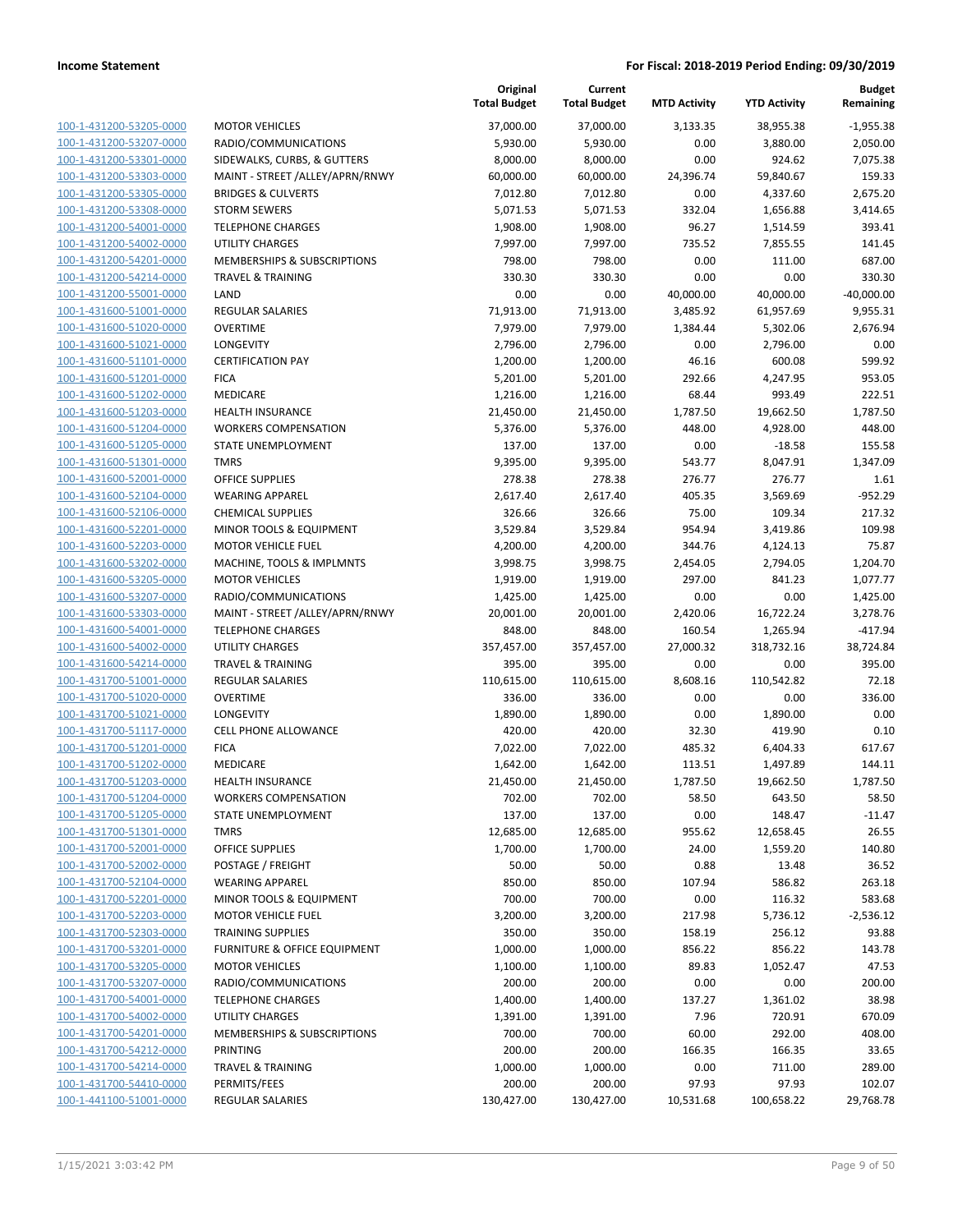| 100-1-441100-51020-0000<br>100-1-441100-51021-0000<br>100-1-441100-51102-0000<br><u>100-1-441100-51117-0000</u><br>100-1-441100-51201-0000<br>-441100-51202-0000<br>$100 - 1$<br>100-1-441100-51203-0000<br>100-1-441100-51204-0000<br><u>100-1-441100-51205-0000</u><br>100-1-441100-51301-0000<br>$100 - 1$<br>-441100-52001-0000<br>100-1-441100-52002-0000<br>100-1-441100-52005-0000<br><u>100-1-441100-54001-0000</u><br>100-1-441100-54002-0000<br>-441100-54214-0000<br>$100 - 1$<br>100-1-441200-51001-0000<br><u>100-1-441200-51021-0000</u><br><u>100-1-441200-51101-0000</u><br>100-1-441200-51117-0000<br>-441200-51201-0000<br>$100 - 1$<br>100-1-441200-51202-0000<br><u>100-1-441200-51203-0000</u><br><u>100-1-441200-51204-0000</u><br>100-1-441200-51205-0000<br>-441200-51301-0000<br>$100 - 1$<br>100-1-441200-52102-0000<br><u>100-1-441200-52104-0000</u><br><u>100-1-441200-54201-0000</u><br>100-1-441200-54214-0000<br>$100 - 1$<br>-441300-51001-0000<br>100-1-441300-51021-0000<br>100-1-441300-51101-0000<br><u>100-1-441300-51117-0000</u><br>100-1-441300-51201-0000<br>-441300-51202-0000<br>$100 - 1$<br>100-1-441300-51203-0000<br>100-1-441300-51204-0000<br><u>100-1-441300-51205-0000</u><br>100-1-441300-51301-0000<br>-441300-52002-0000<br>$100 - 1$<br><u>100-1-441300-52005-0000</u><br><u>100-1-441300-52102-0000</u><br>100-1-441300-52104-0000<br><u>100-1-441300-52201-0000</u><br><u>100-1-441300-52203-0000</u><br>100-1-441300-53205-0000<br><u>100-1-441300-54001-0000</u><br><u>100-1-441300-54002-0000</u><br><u>100-1-441300-54201-0000</u><br><u>100-1-441300-54214-0000</u><br>100-1-441300-54406-0000<br><u>100-1-441300-54410-0000</u><br><u>100-1-442200-53205-0000</u><br><u>100-1-443200-51001-0000</u><br><u>100-1-443200-51020-0000</u><br><u>100-1-443200-51021-0000</u><br><u>100-1-443200-51102-0000</u><br><u>100-1-443200-51117-0000</u> |  |
|-------------------------------------------------------------------------------------------------------------------------------------------------------------------------------------------------------------------------------------------------------------------------------------------------------------------------------------------------------------------------------------------------------------------------------------------------------------------------------------------------------------------------------------------------------------------------------------------------------------------------------------------------------------------------------------------------------------------------------------------------------------------------------------------------------------------------------------------------------------------------------------------------------------------------------------------------------------------------------------------------------------------------------------------------------------------------------------------------------------------------------------------------------------------------------------------------------------------------------------------------------------------------------------------------------------------------------------------------------------------------------------------------------------------------------------------------------------------------------------------------------------------------------------------------------------------------------------------------------------------------------------------------------------------------------------------------------------------------------------------------------------------------------------------------------------------------------------------------------------------------------------------------------------|--|
|                                                                                                                                                                                                                                                                                                                                                                                                                                                                                                                                                                                                                                                                                                                                                                                                                                                                                                                                                                                                                                                                                                                                                                                                                                                                                                                                                                                                                                                                                                                                                                                                                                                                                                                                                                                                                                                                                                             |  |
|                                                                                                                                                                                                                                                                                                                                                                                                                                                                                                                                                                                                                                                                                                                                                                                                                                                                                                                                                                                                                                                                                                                                                                                                                                                                                                                                                                                                                                                                                                                                                                                                                                                                                                                                                                                                                                                                                                             |  |
|                                                                                                                                                                                                                                                                                                                                                                                                                                                                                                                                                                                                                                                                                                                                                                                                                                                                                                                                                                                                                                                                                                                                                                                                                                                                                                                                                                                                                                                                                                                                                                                                                                                                                                                                                                                                                                                                                                             |  |
|                                                                                                                                                                                                                                                                                                                                                                                                                                                                                                                                                                                                                                                                                                                                                                                                                                                                                                                                                                                                                                                                                                                                                                                                                                                                                                                                                                                                                                                                                                                                                                                                                                                                                                                                                                                                                                                                                                             |  |
|                                                                                                                                                                                                                                                                                                                                                                                                                                                                                                                                                                                                                                                                                                                                                                                                                                                                                                                                                                                                                                                                                                                                                                                                                                                                                                                                                                                                                                                                                                                                                                                                                                                                                                                                                                                                                                                                                                             |  |
|                                                                                                                                                                                                                                                                                                                                                                                                                                                                                                                                                                                                                                                                                                                                                                                                                                                                                                                                                                                                                                                                                                                                                                                                                                                                                                                                                                                                                                                                                                                                                                                                                                                                                                                                                                                                                                                                                                             |  |
|                                                                                                                                                                                                                                                                                                                                                                                                                                                                                                                                                                                                                                                                                                                                                                                                                                                                                                                                                                                                                                                                                                                                                                                                                                                                                                                                                                                                                                                                                                                                                                                                                                                                                                                                                                                                                                                                                                             |  |
|                                                                                                                                                                                                                                                                                                                                                                                                                                                                                                                                                                                                                                                                                                                                                                                                                                                                                                                                                                                                                                                                                                                                                                                                                                                                                                                                                                                                                                                                                                                                                                                                                                                                                                                                                                                                                                                                                                             |  |
|                                                                                                                                                                                                                                                                                                                                                                                                                                                                                                                                                                                                                                                                                                                                                                                                                                                                                                                                                                                                                                                                                                                                                                                                                                                                                                                                                                                                                                                                                                                                                                                                                                                                                                                                                                                                                                                                                                             |  |
|                                                                                                                                                                                                                                                                                                                                                                                                                                                                                                                                                                                                                                                                                                                                                                                                                                                                                                                                                                                                                                                                                                                                                                                                                                                                                                                                                                                                                                                                                                                                                                                                                                                                                                                                                                                                                                                                                                             |  |
|                                                                                                                                                                                                                                                                                                                                                                                                                                                                                                                                                                                                                                                                                                                                                                                                                                                                                                                                                                                                                                                                                                                                                                                                                                                                                                                                                                                                                                                                                                                                                                                                                                                                                                                                                                                                                                                                                                             |  |
|                                                                                                                                                                                                                                                                                                                                                                                                                                                                                                                                                                                                                                                                                                                                                                                                                                                                                                                                                                                                                                                                                                                                                                                                                                                                                                                                                                                                                                                                                                                                                                                                                                                                                                                                                                                                                                                                                                             |  |
|                                                                                                                                                                                                                                                                                                                                                                                                                                                                                                                                                                                                                                                                                                                                                                                                                                                                                                                                                                                                                                                                                                                                                                                                                                                                                                                                                                                                                                                                                                                                                                                                                                                                                                                                                                                                                                                                                                             |  |
|                                                                                                                                                                                                                                                                                                                                                                                                                                                                                                                                                                                                                                                                                                                                                                                                                                                                                                                                                                                                                                                                                                                                                                                                                                                                                                                                                                                                                                                                                                                                                                                                                                                                                                                                                                                                                                                                                                             |  |
|                                                                                                                                                                                                                                                                                                                                                                                                                                                                                                                                                                                                                                                                                                                                                                                                                                                                                                                                                                                                                                                                                                                                                                                                                                                                                                                                                                                                                                                                                                                                                                                                                                                                                                                                                                                                                                                                                                             |  |
|                                                                                                                                                                                                                                                                                                                                                                                                                                                                                                                                                                                                                                                                                                                                                                                                                                                                                                                                                                                                                                                                                                                                                                                                                                                                                                                                                                                                                                                                                                                                                                                                                                                                                                                                                                                                                                                                                                             |  |
|                                                                                                                                                                                                                                                                                                                                                                                                                                                                                                                                                                                                                                                                                                                                                                                                                                                                                                                                                                                                                                                                                                                                                                                                                                                                                                                                                                                                                                                                                                                                                                                                                                                                                                                                                                                                                                                                                                             |  |
|                                                                                                                                                                                                                                                                                                                                                                                                                                                                                                                                                                                                                                                                                                                                                                                                                                                                                                                                                                                                                                                                                                                                                                                                                                                                                                                                                                                                                                                                                                                                                                                                                                                                                                                                                                                                                                                                                                             |  |
|                                                                                                                                                                                                                                                                                                                                                                                                                                                                                                                                                                                                                                                                                                                                                                                                                                                                                                                                                                                                                                                                                                                                                                                                                                                                                                                                                                                                                                                                                                                                                                                                                                                                                                                                                                                                                                                                                                             |  |
|                                                                                                                                                                                                                                                                                                                                                                                                                                                                                                                                                                                                                                                                                                                                                                                                                                                                                                                                                                                                                                                                                                                                                                                                                                                                                                                                                                                                                                                                                                                                                                                                                                                                                                                                                                                                                                                                                                             |  |
|                                                                                                                                                                                                                                                                                                                                                                                                                                                                                                                                                                                                                                                                                                                                                                                                                                                                                                                                                                                                                                                                                                                                                                                                                                                                                                                                                                                                                                                                                                                                                                                                                                                                                                                                                                                                                                                                                                             |  |
|                                                                                                                                                                                                                                                                                                                                                                                                                                                                                                                                                                                                                                                                                                                                                                                                                                                                                                                                                                                                                                                                                                                                                                                                                                                                                                                                                                                                                                                                                                                                                                                                                                                                                                                                                                                                                                                                                                             |  |
|                                                                                                                                                                                                                                                                                                                                                                                                                                                                                                                                                                                                                                                                                                                                                                                                                                                                                                                                                                                                                                                                                                                                                                                                                                                                                                                                                                                                                                                                                                                                                                                                                                                                                                                                                                                                                                                                                                             |  |
|                                                                                                                                                                                                                                                                                                                                                                                                                                                                                                                                                                                                                                                                                                                                                                                                                                                                                                                                                                                                                                                                                                                                                                                                                                                                                                                                                                                                                                                                                                                                                                                                                                                                                                                                                                                                                                                                                                             |  |
|                                                                                                                                                                                                                                                                                                                                                                                                                                                                                                                                                                                                                                                                                                                                                                                                                                                                                                                                                                                                                                                                                                                                                                                                                                                                                                                                                                                                                                                                                                                                                                                                                                                                                                                                                                                                                                                                                                             |  |
|                                                                                                                                                                                                                                                                                                                                                                                                                                                                                                                                                                                                                                                                                                                                                                                                                                                                                                                                                                                                                                                                                                                                                                                                                                                                                                                                                                                                                                                                                                                                                                                                                                                                                                                                                                                                                                                                                                             |  |
|                                                                                                                                                                                                                                                                                                                                                                                                                                                                                                                                                                                                                                                                                                                                                                                                                                                                                                                                                                                                                                                                                                                                                                                                                                                                                                                                                                                                                                                                                                                                                                                                                                                                                                                                                                                                                                                                                                             |  |
|                                                                                                                                                                                                                                                                                                                                                                                                                                                                                                                                                                                                                                                                                                                                                                                                                                                                                                                                                                                                                                                                                                                                                                                                                                                                                                                                                                                                                                                                                                                                                                                                                                                                                                                                                                                                                                                                                                             |  |
|                                                                                                                                                                                                                                                                                                                                                                                                                                                                                                                                                                                                                                                                                                                                                                                                                                                                                                                                                                                                                                                                                                                                                                                                                                                                                                                                                                                                                                                                                                                                                                                                                                                                                                                                                                                                                                                                                                             |  |
|                                                                                                                                                                                                                                                                                                                                                                                                                                                                                                                                                                                                                                                                                                                                                                                                                                                                                                                                                                                                                                                                                                                                                                                                                                                                                                                                                                                                                                                                                                                                                                                                                                                                                                                                                                                                                                                                                                             |  |
|                                                                                                                                                                                                                                                                                                                                                                                                                                                                                                                                                                                                                                                                                                                                                                                                                                                                                                                                                                                                                                                                                                                                                                                                                                                                                                                                                                                                                                                                                                                                                                                                                                                                                                                                                                                                                                                                                                             |  |
|                                                                                                                                                                                                                                                                                                                                                                                                                                                                                                                                                                                                                                                                                                                                                                                                                                                                                                                                                                                                                                                                                                                                                                                                                                                                                                                                                                                                                                                                                                                                                                                                                                                                                                                                                                                                                                                                                                             |  |
|                                                                                                                                                                                                                                                                                                                                                                                                                                                                                                                                                                                                                                                                                                                                                                                                                                                                                                                                                                                                                                                                                                                                                                                                                                                                                                                                                                                                                                                                                                                                                                                                                                                                                                                                                                                                                                                                                                             |  |
|                                                                                                                                                                                                                                                                                                                                                                                                                                                                                                                                                                                                                                                                                                                                                                                                                                                                                                                                                                                                                                                                                                                                                                                                                                                                                                                                                                                                                                                                                                                                                                                                                                                                                                                                                                                                                                                                                                             |  |
|                                                                                                                                                                                                                                                                                                                                                                                                                                                                                                                                                                                                                                                                                                                                                                                                                                                                                                                                                                                                                                                                                                                                                                                                                                                                                                                                                                                                                                                                                                                                                                                                                                                                                                                                                                                                                                                                                                             |  |
|                                                                                                                                                                                                                                                                                                                                                                                                                                                                                                                                                                                                                                                                                                                                                                                                                                                                                                                                                                                                                                                                                                                                                                                                                                                                                                                                                                                                                                                                                                                                                                                                                                                                                                                                                                                                                                                                                                             |  |
|                                                                                                                                                                                                                                                                                                                                                                                                                                                                                                                                                                                                                                                                                                                                                                                                                                                                                                                                                                                                                                                                                                                                                                                                                                                                                                                                                                                                                                                                                                                                                                                                                                                                                                                                                                                                                                                                                                             |  |
|                                                                                                                                                                                                                                                                                                                                                                                                                                                                                                                                                                                                                                                                                                                                                                                                                                                                                                                                                                                                                                                                                                                                                                                                                                                                                                                                                                                                                                                                                                                                                                                                                                                                                                                                                                                                                                                                                                             |  |
|                                                                                                                                                                                                                                                                                                                                                                                                                                                                                                                                                                                                                                                                                                                                                                                                                                                                                                                                                                                                                                                                                                                                                                                                                                                                                                                                                                                                                                                                                                                                                                                                                                                                                                                                                                                                                                                                                                             |  |
|                                                                                                                                                                                                                                                                                                                                                                                                                                                                                                                                                                                                                                                                                                                                                                                                                                                                                                                                                                                                                                                                                                                                                                                                                                                                                                                                                                                                                                                                                                                                                                                                                                                                                                                                                                                                                                                                                                             |  |
|                                                                                                                                                                                                                                                                                                                                                                                                                                                                                                                                                                                                                                                                                                                                                                                                                                                                                                                                                                                                                                                                                                                                                                                                                                                                                                                                                                                                                                                                                                                                                                                                                                                                                                                                                                                                                                                                                                             |  |
|                                                                                                                                                                                                                                                                                                                                                                                                                                                                                                                                                                                                                                                                                                                                                                                                                                                                                                                                                                                                                                                                                                                                                                                                                                                                                                                                                                                                                                                                                                                                                                                                                                                                                                                                                                                                                                                                                                             |  |
|                                                                                                                                                                                                                                                                                                                                                                                                                                                                                                                                                                                                                                                                                                                                                                                                                                                                                                                                                                                                                                                                                                                                                                                                                                                                                                                                                                                                                                                                                                                                                                                                                                                                                                                                                                                                                                                                                                             |  |
|                                                                                                                                                                                                                                                                                                                                                                                                                                                                                                                                                                                                                                                                                                                                                                                                                                                                                                                                                                                                                                                                                                                                                                                                                                                                                                                                                                                                                                                                                                                                                                                                                                                                                                                                                                                                                                                                                                             |  |
|                                                                                                                                                                                                                                                                                                                                                                                                                                                                                                                                                                                                                                                                                                                                                                                                                                                                                                                                                                                                                                                                                                                                                                                                                                                                                                                                                                                                                                                                                                                                                                                                                                                                                                                                                                                                                                                                                                             |  |
|                                                                                                                                                                                                                                                                                                                                                                                                                                                                                                                                                                                                                                                                                                                                                                                                                                                                                                                                                                                                                                                                                                                                                                                                                                                                                                                                                                                                                                                                                                                                                                                                                                                                                                                                                                                                                                                                                                             |  |
|                                                                                                                                                                                                                                                                                                                                                                                                                                                                                                                                                                                                                                                                                                                                                                                                                                                                                                                                                                                                                                                                                                                                                                                                                                                                                                                                                                                                                                                                                                                                                                                                                                                                                                                                                                                                                                                                                                             |  |
|                                                                                                                                                                                                                                                                                                                                                                                                                                                                                                                                                                                                                                                                                                                                                                                                                                                                                                                                                                                                                                                                                                                                                                                                                                                                                                                                                                                                                                                                                                                                                                                                                                                                                                                                                                                                                                                                                                             |  |
|                                                                                                                                                                                                                                                                                                                                                                                                                                                                                                                                                                                                                                                                                                                                                                                                                                                                                                                                                                                                                                                                                                                                                                                                                                                                                                                                                                                                                                                                                                                                                                                                                                                                                                                                                                                                                                                                                                             |  |
|                                                                                                                                                                                                                                                                                                                                                                                                                                                                                                                                                                                                                                                                                                                                                                                                                                                                                                                                                                                                                                                                                                                                                                                                                                                                                                                                                                                                                                                                                                                                                                                                                                                                                                                                                                                                                                                                                                             |  |
|                                                                                                                                                                                                                                                                                                                                                                                                                                                                                                                                                                                                                                                                                                                                                                                                                                                                                                                                                                                                                                                                                                                                                                                                                                                                                                                                                                                                                                                                                                                                                                                                                                                                                                                                                                                                                                                                                                             |  |
|                                                                                                                                                                                                                                                                                                                                                                                                                                                                                                                                                                                                                                                                                                                                                                                                                                                                                                                                                                                                                                                                                                                                                                                                                                                                                                                                                                                                                                                                                                                                                                                                                                                                                                                                                                                                                                                                                                             |  |
|                                                                                                                                                                                                                                                                                                                                                                                                                                                                                                                                                                                                                                                                                                                                                                                                                                                                                                                                                                                                                                                                                                                                                                                                                                                                                                                                                                                                                                                                                                                                                                                                                                                                                                                                                                                                                                                                                                             |  |
|                                                                                                                                                                                                                                                                                                                                                                                                                                                                                                                                                                                                                                                                                                                                                                                                                                                                                                                                                                                                                                                                                                                                                                                                                                                                                                                                                                                                                                                                                                                                                                                                                                                                                                                                                                                                                                                                                                             |  |
|                                                                                                                                                                                                                                                                                                                                                                                                                                                                                                                                                                                                                                                                                                                                                                                                                                                                                                                                                                                                                                                                                                                                                                                                                                                                                                                                                                                                                                                                                                                                                                                                                                                                                                                                                                                                                                                                                                             |  |
|                                                                                                                                                                                                                                                                                                                                                                                                                                                                                                                                                                                                                                                                                                                                                                                                                                                                                                                                                                                                                                                                                                                                                                                                                                                                                                                                                                                                                                                                                                                                                                                                                                                                                                                                                                                                                                                                                                             |  |
|                                                                                                                                                                                                                                                                                                                                                                                                                                                                                                                                                                                                                                                                                                                                                                                                                                                                                                                                                                                                                                                                                                                                                                                                                                                                                                                                                                                                                                                                                                                                                                                                                                                                                                                                                                                                                                                                                                             |  |
|                                                                                                                                                                                                                                                                                                                                                                                                                                                                                                                                                                                                                                                                                                                                                                                                                                                                                                                                                                                                                                                                                                                                                                                                                                                                                                                                                                                                                                                                                                                                                                                                                                                                                                                                                                                                                                                                                                             |  |
|                                                                                                                                                                                                                                                                                                                                                                                                                                                                                                                                                                                                                                                                                                                                                                                                                                                                                                                                                                                                                                                                                                                                                                                                                                                                                                                                                                                                                                                                                                                                                                                                                                                                                                                                                                                                                                                                                                             |  |
|                                                                                                                                                                                                                                                                                                                                                                                                                                                                                                                                                                                                                                                                                                                                                                                                                                                                                                                                                                                                                                                                                                                                                                                                                                                                                                                                                                                                                                                                                                                                                                                                                                                                                                                                                                                                                                                                                                             |  |
|                                                                                                                                                                                                                                                                                                                                                                                                                                                                                                                                                                                                                                                                                                                                                                                                                                                                                                                                                                                                                                                                                                                                                                                                                                                                                                                                                                                                                                                                                                                                                                                                                                                                                                                                                                                                                                                                                                             |  |

|                         |                                        | Original<br><b>Total Budget</b> | Current<br><b>Total Budget</b> | <b>MTD Activity</b> | <b>YTD Activity</b> | <b>Budget</b><br>Remaining |
|-------------------------|----------------------------------------|---------------------------------|--------------------------------|---------------------|---------------------|----------------------------|
| 100-1-441100-51020-0000 | <b>OVERTIME</b>                        | 1,054.00                        | 1,054.00                       | 26.63               | 192.98              | 861.02                     |
| 100-1-441100-51021-0000 | LONGEVITY                              | 780.00                          | 780.00                         | 0.00                | 762.00              | 18.00                      |
| 100-1-441100-51102-0000 | <b>BILINGUAL PAY</b>                   | 1,200.00                        | 1,200.00                       | 92.32               | 1,200.16            | $-0.16$                    |
| 100-1-441100-51117-0000 | <b>CELL PHONE ALLOWANCE</b>            | 960.00                          | 960.00                         | 73.84               | 479.96              | 480.04                     |
| 100-1-441100-51201-0000 | <b>FICA</b>                            | 8,334.00                        | 8,334.00                       | 628.87              | 5,975.67            | 2,358.33                   |
| 100-1-441100-51202-0000 | MEDICARE                               | 1,949.00                        | 1,949.00                       | 147.08              | 1,397.53            | 551.47                     |
| 100-1-441100-51203-0000 | <b>HEALTH INSURANCE</b>                | 32,175.00                       | 32,175.00                      | 2,681.25            | 29,493.75           | 2,681.25                   |
| 100-1-441100-51204-0000 | <b>WORKERS COMPENSATION</b>            | 682.00                          | 682.00                         | 56.83               | 625.13              | 56.87                      |
| 100-1-441100-51205-0000 | <b>STATE UNEMPLOYMENT</b>              | 206.00                          | 206.00                         | 0.00                | $-21.98$            | 227.98                     |
| 100-1-441100-51301-0000 | <b>TMRS</b>                            | 15,055.00                       | 15,055.00                      | 1,186.12            | 11,528.79           | 3,526.21                   |
| 100-1-441100-52001-0000 | <b>OFFICE SUPPLIES</b>                 | 1,600.00                        | 1,600.00                       | 397.53              | 1,302.11            | 297.89                     |
| 100-1-441100-52002-0000 | POSTAGE / FREIGHT                      | 800.00                          | 800.00                         | 0.00                | 413.80              | 386.20                     |
| 100-1-441100-52005-0000 | PRINTED MATERIALS                      | 302.74                          | 302.74                         | 0.00                | 163.89              | 138.85                     |
| 100-1-441100-54001-0000 | <b>TELEPHONE CHARGES</b>               | 2,684.00                        | 2,684.00                       | 428.27              | 3,152.48            | $-468.48$                  |
| 100-1-441100-54002-0000 | UTILITY CHARGES                        | 1,391.00                        | 1,391.00                       | 7.96                | 720.93              | 670.07                     |
| 100-1-441100-54214-0000 | <b>TRAVEL &amp; TRAINING</b>           | 1,000.00                        | 1,000.00                       | 0.00                | 0.00                | 1,000.00                   |
| 100-1-441200-51001-0000 | <b>REGULAR SALARIES</b>                | 54,080.00                       | 54,080.00                      | 4,160.00            | 54,000.00           | 80.00                      |
| 100-1-441200-51021-0000 | <b>LONGEVITY</b>                       | 294.00                          | 294.00                         | 0.00                | 294.00              | 0.00                       |
| 100-1-441200-51101-0000 | <b>CERTIFICATION PAY</b>               | 1,200.00                        | 1,200.00                       | 0.00                | 0.00                | 1,200.00                   |
| 100-1-441200-51117-0000 | <b>CELL PHONE ALLOWANCE</b>            | 432.00                          | 432.00                         | 0.00                | 0.00                | 432.00                     |
| 100-1-441200-51201-0000 | <b>FICA</b>                            | 3,472.00                        | 3,472.00                       | 223.54              | 2,975.23            | 496.77                     |
| 100-1-441200-51202-0000 | <b>MEDICARE</b>                        | 812.00                          | 812.00                         | 52.28               | 695.80              | 116.20                     |
| 100-1-441200-51203-0000 | <b>HEALTH INSURANCE</b>                | 10,725.00                       | 10,725.00                      | 893.75              | 9,831.25            | 893.75                     |
| 100-1-441200-51204-0000 | <b>WORKERS COMPENSATION</b>            | 347.00                          | 347.00                         | 28.92               | 318.12              | 28.88                      |
| 100-1-441200-51205-0000 | STATE UNEMPLOYMENT                     | 69.00                           | 69.00                          | 0.00                | 75.51               | $-6.51$                    |
| 100-1-441200-51301-0000 | <b>TMRS</b>                            | 6,273.00                        | 6,273.00                       | 460.10              | 6,087.71            | 185.29                     |
| 100-1-441200-52102-0000 | <b>BOOKS / REF SUPPLIES</b>            | 750.00                          | 750.00                         | 76.00               | 277.00              | 473.00                     |
| 100-1-441200-52104-0000 | <b>WEARING APPAREL</b>                 | 500.04                          | 500.04                         | 0.00                | 0.00                | 500.04                     |
| 100-1-441200-54201-0000 | <b>MEMBERSHIPS &amp; SUBSCRIPTIONS</b> | 250.00                          | 250.00                         | 0.00                | 55.00               | 195.00                     |
| 100-1-441200-54214-0000 | <b>TRAVEL &amp; TRAINING</b>           | 1,000.00                        | 1,000.00                       | 0.00                | 0.00                | 1,000.00                   |
| 100-1-441300-51001-0000 | <b>REGULAR SALARIES</b>                | 262,511.00                      | 262,511.00                     | 20,194.75           | 262,242.35          | 268.65                     |
| 100-1-441300-51021-0000 | LONGEVITY                              | 2,640.00                        | 2,640.00                       | 0.00                | 2,640.00            | 0.00                       |
| 100-1-441300-51101-0000 | <b>CERTIFICATION PAY</b>               | 3,600.00                        | 3,600.00                       | 184.62              | 2,400.06            | 1,199.94                   |
| 100-1-441300-51117-0000 | <b>CELL PHONE ALLOWANCE</b>            | 1,824.00                        | 1,824.00                       | 98.74               | 1,283.62            | 540.38                     |
| 100-1-441300-51201-0000 | <b>FICA</b>                            | 16,776.00                       | 16,776.00                      | 1,233.76            | 16,215.10           | 560.90                     |
| 100-1-441300-51202-0000 | <b>MEDICARE</b>                        | 3,923.00                        | 3,923.00                       | 288.54              | 3,792.22            | 130.78                     |
| 100-1-441300-51203-0000 | <b>HEALTH INSURANCE</b>                | 53,625.00                       | 53,625.00                      | 4,468.75            | 49,156.25           | 4,468.75                   |
| 100-1-441300-51204-0000 | <b>WORKERS COMPENSATION</b>            | 1,732.00                        | 1,732.00                       | 144.33              | 1,557.63            | 174.37                     |
| 100-1-441300-51205-0000 | STATE UNEMPLOYMENT                     | 343.00                          | 343.00                         | 0.00                | 300.12              | 42.88                      |
| 100-1-441300-51301-0000 | <b>TMRS</b>                            | 30,304.00                       | 30,304.00                      | 2,264.86            | 30,117.24           | 186.76                     |
| 100-1-441300-52002-0000 | POSTAGE / FREIGHT                      | 6,000.00                        | 6,000.00                       | 312.11              | 3,958.98            | 2,041.02                   |
| 100-1-441300-52005-0000 | PRINTED MATERIALS                      | 1,191.35                        | 1,191.35                       | 0.00                | 707.71              | 483.64                     |
| 100-1-441300-52102-0000 | <b>BOOKS / REF SUPPLIES</b>            | 1,000.00                        | 1,000.00                       | 0.00                | 78.00               | 922.00                     |
| 100-1-441300-52104-0000 | <b>WEARING APPAREL</b>                 | 2,400.00                        | 2,400.00                       | 0.00                | 1,967.75            | 432.25                     |
| 100-1-441300-52201-0000 | MINOR TOOLS & EQUIPMENT                | 500.00                          | 500.00                         | 0.00                | 17.45               | 482.55                     |
| 100-1-441300-52203-0000 | <b>MOTOR VEHICLE FUEL</b>              | 4,575.00                        | 4,575.00                       | 375.73              | 4,342.37            | 232.63                     |
| 100-1-441300-53205-0000 | <b>MOTOR VEHICLES</b>                  | 1,200.00                        | 1,200.00                       | $-1,472.79$         | $-288.24$           | 1,488.24                   |
| 100-1-441300-54001-0000 | <b>TELEPHONE CHARGES</b>               | 4,004.00                        | 4,004.00                       | 652.59              | 5,115.21            | $-1,111.21$                |
| 100-1-441300-54002-0000 | UTILITY CHARGES                        | 1,391.00                        | 1,391.00                       | 7.96                | 720.93              | 670.07                     |
| 100-1-441300-54201-0000 | MEMBERSHIPS & SUBSCRIPTIONS            | 750.00                          | 750.00                         | 0.00                | 412.57              | 337.43                     |
| 100-1-441300-54214-0000 | <b>TRAVEL &amp; TRAINING</b>           | 4,000.00                        | 4,000.00                       | 650.00              | 2,175.00            | 1,825.00                   |
| 100-1-441300-54406-0000 | ASSESSMENT / ABATEMENT                 | 0.00                            | 0.00                           | 0.00                | 550.00              | $-550.00$                  |
| 100-1-441300-54410-0000 | PERMITS/FEES                           | 25,000.00                       | 25,000.00                      | 3,292.00            | 6,137.00            | 18,863.00                  |
| 100-1-442200-53205-0000 | <b>MOTOR VEHICLES</b>                  | 0.00                            | 0.00                           | 0.00                | 13.72               | $-13.72$                   |
| 100-1-443200-51001-0000 | REGULAR SALARIES                       | 191,748.00                      | 191,748.00                     | 15,661.96           | 201,142.15          | $-9,394.15$                |
| 100-1-443200-51020-0000 | <b>OVERTIME</b>                        | 7,191.00                        | 7,191.00                       | 810.46              | 12,066.13           | $-4,875.13$                |
| 100-1-443200-51021-0000 | LONGEVITY                              | 6,738.00                        | 6,738.00                       | 0.00                | 6,714.00            | 24.00                      |
| 100-1-443200-51102-0000 | <b>BILINGUAL PAY</b>                   | 600.00                          | 600.00                         | 46.16               | 600.08              | $-0.08$                    |
| 100-1-443200-51117-0000 | <b>CELL PHONE ALLOWANCE</b>            | 432.00                          | 432.00                         | 33.22               | 431.86              | 0.14                       |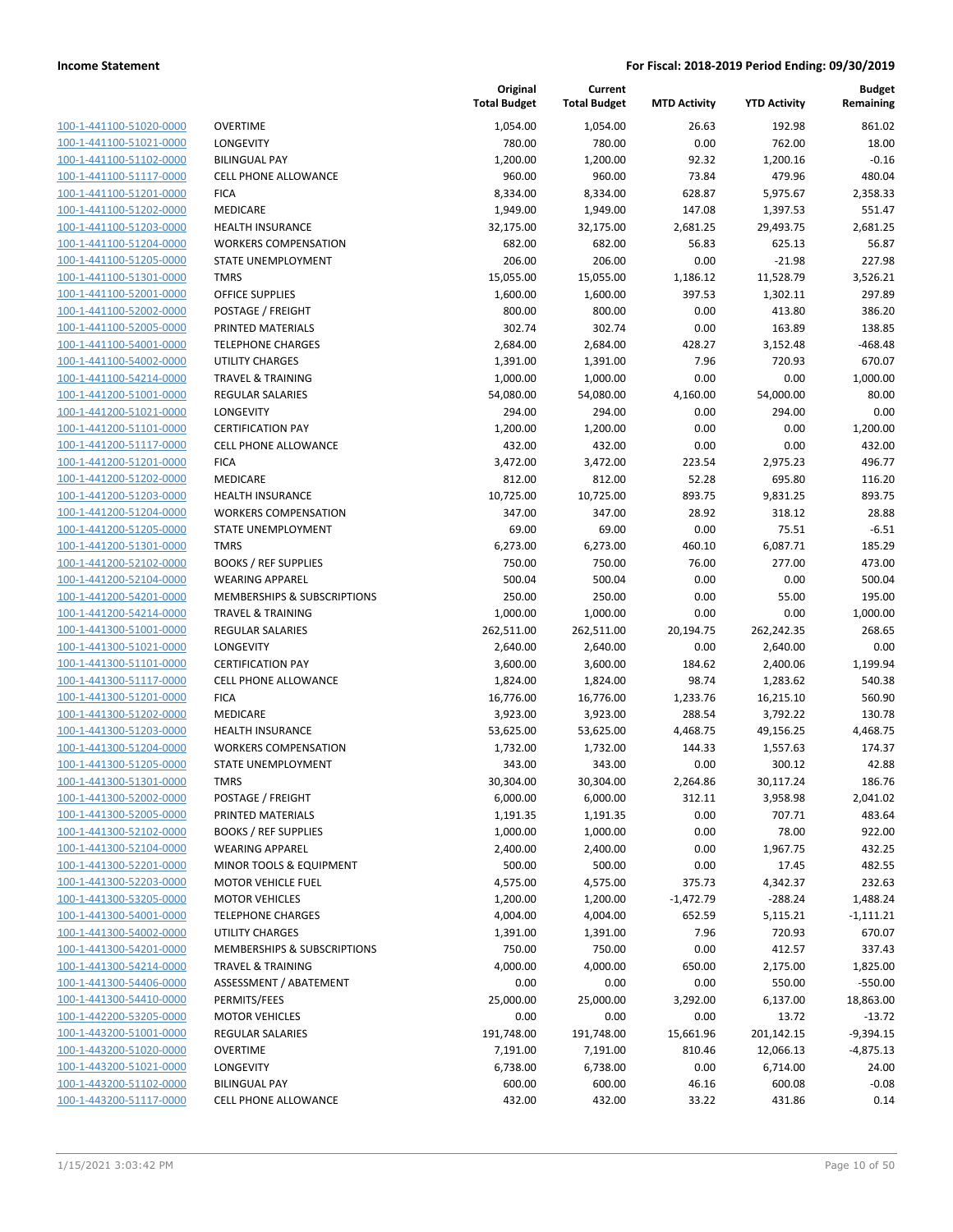**Current**

**Original**

**MTD Activity YTD Activity**

**Budget Remaining**

| 100-1-443200-51201-0000        |
|--------------------------------|
| 100-1-443200-51202-0000        |
| 100-1-443200-51203-0000        |
| 100-1-443200-51204-0000        |
| 100-1-443200-51205-0000        |
| 100-1-443200-51301-0000        |
| <u>100-1-443200-52001-0000</u> |
| 100-1-443200-52002-0000        |
|                                |
| 100-1-443200-52101-0000        |
| 100-1-443200-52104-0000        |
| 100-1-443200-52106-0000        |
| 100-1-443200-52108-0000        |
| 100-1-443200-52201-0000        |
| 100-1-443200-52203-0000        |
| 100-1-443200-53202-0000        |
| 100-1-443200-53205-0000        |
| <u>100-1-443200-54001-0000</u> |
| 100-1-443200-54002-0000        |
| 100-1-443200-54107-0000        |
|                                |
| 100-1-443200-54108-0000        |
| 100-1-443200-54214-0000        |
| 100-1-451100-51001-0000        |
| 100-1-451100-51020-0000        |
| 100-1-451100-51021-0000        |
| 100-1-451100-51101-0000        |
| 100-1-451100-51102-0000        |
| 100-1-451100-51116-0000        |
| 100-1-451100-51117-0000        |
| 100-1-451100-51201-0000        |
| 100-1-451100-51202-0000        |
| 100-1-451100-51203-0000        |
| 100-1-451100-51204-0000        |
| 100-1-451100-51205-0000        |
| 100-1-451100-51301-0000        |
|                                |
| 100-1-451100-52001-0000        |
| <u>100-1-451100-52002-0000</u> |
| 100-1-451100-52101-0000        |
| 100-1-451100-52104-0000        |
| 100-1-451100-52106-0000        |
| 100-1-451100-52107-0000        |
| 100-1-451100-52201-0000        |
| <u>100-1-451100-52203-0000</u> |
| 100-1-451100-52401-0000        |
| 100-1-451100-53201-0000        |
| <u>100-1-451100-53202-0000</u> |
| <u>100-1-451100-53205-0000</u> |
| 100-1-451100-53207-0000        |
|                                |
| 100-1-451100-53402-0000        |
| 100-1-451100-53707-0000        |
| <u>100-1-451100-53708-0000</u> |
| <u>100-1-451100-53710-0000</u> |
| 100-1-451100-54001-0000        |
| 100-1-451100-54002-0000        |
| 100-1-451100-54101-0000        |
| <u>100-1-451100-54103-0000</u> |
| 100-1-451100-54201-0000        |
| <u>100-1-451100-54211-0000</u> |
| 100-1-451100-54212-0000        |
|                                |
| 100-1-451100-54214-0000        |

|                         |                                         | <b>Total Budget</b> | <b>Total Budget</b> | <b>MTD Activity</b> | <b>YTD Activity</b> | Remaining   |
|-------------------------|-----------------------------------------|---------------------|---------------------|---------------------|---------------------|-------------|
| 100-1-443200-51201-0000 | <b>FICA</b>                             | 12,816.00           | 12,816.00           | 906.61              | 12,254.90           | 561.10      |
| 100-1-443200-51202-0000 | MEDICARE                                | 2,997.00            | 2,997.00            | 212.03              | 2,866.07            | 130.93      |
| 100-1-443200-51203-0000 | <b>HEALTH INSURANCE</b>                 | 64,350.00           | 64,350.00           | 5,362.50            | 58,987.50           | 5,362.50    |
| 100-1-443200-51204-0000 | <b>WORKERS COMPENSATION</b>             | 7,855.00            | 7,855.00            | 654.58              | 7,200.38            | 654.62      |
| 100-1-443200-51205-0000 | <b>STATE UNEMPLOYMENT</b>               | 412.00              | 412.00              | 0.00                | 176.87              | 235.13      |
| 100-1-443200-51301-0000 | <b>TMRS</b>                             | 23,151.00           | 23,151.00           | 1,830.61            | 24,720.54           | $-1,569.54$ |
| 100-1-443200-52001-0000 | OFFICE SUPPLIES                         | 1,120.00            | 1,120.00            | 112.29              | 1,282.48            | $-162.48$   |
| 100-1-443200-52002-0000 | POSTAGE / FREIGHT                       | 40.00               | 40.00               | 0.00                | 10.62               | 29.38       |
| 100-1-443200-52101-0000 | <b>JANITORIAL SUPPLIES</b>              | 2,000.00            | 2,000.00            | 205.16              | 1,639.86            | 360.14      |
| 100-1-443200-52104-0000 | <b>WEARING APPAREL</b>                  | 1,950.00            | 1,950.00            | 0.00                | 1,278.74            | 671.26      |
| 100-1-443200-52106-0000 | <b>CHEMICAL SUPPLIES</b>                | 18,000.00           | 18,000.00           | 1,575.55            | 10,498.74           | 7,501.26    |
| 100-1-443200-52108-0000 | <b>MENAGERIE SUPPLIES</b>               | 7,500.00            | 7,500.00            | 1,332.12            | 8,228.18            | $-728.18$   |
| 100-1-443200-52201-0000 | MINOR TOOLS & EQUIPMENT                 | 1,000.00            | 1,000.00            | 0.00                | 1,846.07            | $-846.07$   |
| 100-1-443200-52203-0000 | <b>MOTOR VEHICLE FUEL</b>               | 5,378.00            | 5,378.00            | 545.09              | 5,276.41            | 101.59      |
| 100-1-443200-53202-0000 | MACHINE, TOOLS & IMPLMNTS               | 2,000.00            | 2,000.00            | 0.00                | 93.66               | 1,906.34    |
| 100-1-443200-53205-0000 | <b>MOTOR VEHICLES</b>                   | 246.00              | 246.00              | 276.89              | 5,693.85            | $-5,447.85$ |
| 100-1-443200-54001-0000 | <b>TELEPHONE CHARGES</b>                | 1,957.00            | 1,957.00            | 160.25              | 1,862.24            | 94.76       |
| 100-1-443200-54002-0000 | <b>UTILITY CHARGES</b>                  | 30,525.00           | 30,525.00           | 2,923.30            | 28,107.15           | 2,417.85    |
| 100-1-443200-54107-0000 | <b>MEDICAL</b>                          | 2,500.00            | 20,500.00           | 2,135.55            | 13,485.81           | 7,014.19    |
| 100-1-443200-54108-0000 | <b>VETERINARY SERVICES</b>              | 26,000.00           | 8,000.00            | 1,855.00            | $-3,387.00$         | 11,387.00   |
| 100-1-443200-54214-0000 | <b>TRAVEL &amp; TRAINING</b>            | 600.00              | 600.00              | 0.00                | 639.30              | $-39.30$    |
| 100-1-451100-51001-0000 | <b>REGULAR SALARIES</b>                 | 502,291.00          | 524,056.00          | 39,939.18           | 508,645.95          | 15,410.05   |
| 100-1-451100-51020-0000 | <b>OVERTIME</b>                         | 20,991.00           | 20,991.00           | 317.29              | 20,287.82           | 703.18      |
| 100-1-451100-51021-0000 | <b>LONGEVITY</b>                        | 5,984.00            | 5,984.00            | 0.00                | 5,796.67            | 187.33      |
| 100-1-451100-51101-0000 | <b>CERTIFICATION PAY</b>                | 4,200.00            | 4,200.00            | 230.80              | 2,907.96            | 1,292.04    |
| 100-1-451100-51102-0000 | <b>BILINGUAL PAY</b>                    | 600.00              | 600.00              | 46.16               | 600.08              | $-0.08$     |
| 100-1-451100-51116-0000 | CAR ALLOWANCE                           | 2,400.00            | 2,400.00            | 184.62              | 2,400.06            | $-0.06$     |
| 100-1-451100-51117-0000 | <b>CELL PHONE ALLOWANCE</b>             | 4,032.00            | 4,032.00            | 217.86              | 3,432.26            | 599.74      |
| 100-1-451100-51201-0000 | <b>FICA</b>                             | 33,511.00           | 33,511.00           | 2,415.33            | 32,607.73           | 903.27      |
| 100-1-451100-51202-0000 | MEDICARE                                | 7,837.00            | 7,837.00            | 564.88              | 7,626.01            | 210.99      |
| 100-1-451100-51203-0000 | <b>HEALTH INSURANCE</b>                 | 123,338.00          | 123,338.00          | 10,278.17           | 113,059.87          | 10,278.13   |
| 100-1-451100-51204-0000 | <b>WORKERS COMPENSATION</b>             | 12,626.00           | 12,626.00           | 1,052.17            | 11,573.87           | 1,052.13    |
| 100-1-451100-51205-0000 | STATE UNEMPLOYMENT                      | 1,259.00            | 1,259.00            | 7.98                | 488.89              | 770.11      |
| 100-1-451100-51301-0000 | <b>TMRS</b>                             | 58,266.00           | 58,266.00           | 4,444.06            | 61,658.11           | $-3,392.11$ |
| 100-1-451100-52001-0000 | <b>OFFICE SUPPLIES</b>                  | 750.00              | 1,150.00            | 13.98               | 1,128.19            | 21.81       |
| 100-1-451100-52002-0000 | POSTAGE / FREIGHT                       | 500.00              | 500.00              | 0.88                | 352.09              | 147.91      |
| 100-1-451100-52101-0000 | <b>JANITORIAL SUPPLIES</b>              | 7,030.00            | 5,830.00            | 818.71              | 6,843.46            | $-1,013.46$ |
| 100-1-451100-52104-0000 | <b>WEARING APPAREL</b>                  | 10,275.00           | 10,275.00           | 931.43              | 11,282.75           | $-1,007.75$ |
| 100-1-451100-52106-0000 | SPLASH PAD SUPPLIES                     | 6,875.00            | 6,875.00            | 662.14              | 12,837.67           | $-5,962.67$ |
| 100-1-451100-52107-0000 | <b>BOTANICAL SUPPLIES</b>               | 11,250.00           | 11,250.00           | 131.95              | 9,096.48            | 2,153.52    |
| 100-1-451100-52201-0000 | <b>REPAIR &amp; MAINTENANCE</b>         | 11,750.00           | 11,750.00           | 539.97              | 13,105.86           | $-1,355.86$ |
| 100-1-451100-52203-0000 | <b>MOTOR VEHICLE FUEL</b>               | 26,250.00           | 26,250.00           | 2,524.62            | 25,385.90           | 864.10      |
| 100-1-451100-52401-0000 | <b>RECREATIONAL SUPPLIES</b>            | 500.00              | 500.00              | 39.20               | 103.36              | 396.64      |
| 100-1-451100-53201-0000 | <b>FURNITURE &amp; OFFICE EQUIPMENT</b> | 0.00                | 1,186.85            | 0.00                | 1,186.85            | 0.00        |
| 100-1-451100-53202-0000 | MACHINE, TOOLS & IMPLMNTS               | 9,091.00            | 9,091.00            | 1,162.04            | 10,502.81           | $-1,411.81$ |
| 100-1-451100-53205-0000 | <b>MOTOR VEHICLES</b>                   | 8,000.00            | 8,000.00            | 424.06              | 12,997.77           | $-4,997.77$ |
| 100-1-451100-53207-0000 | RADIO/COMMUNICATIONS                    | 1,360.00            | 1,360.00            | 0.00                | 0.00                | 1,360.00    |
| 100-1-451100-53402-0000 | <b>BUILDING MAINTENANCE</b>             | 900.00              | 900.00              | 2,907.00            | 3,164.63            | $-2,264.63$ |
| 100-1-451100-53707-0000 | <b>MAINT - GROUNDS</b>                  | 16,885.00           | 16,885.00           | 1,434.91            | 16,810.48           | 74.52       |
| 100-1-451100-53708-0000 | <b>ATHLETIC FIELDS</b>                  | 16,200.00           | 17,600.00           | 2,325.00            | 19,818.31           | $-2,218.31$ |
| 100-1-451100-53710-0000 | PARK IMPROVEMENTS                       | 10,550.00           | 10,550.00           | 1,323.46            | 5,489.61            | 5,060.39    |
| 100-1-451100-54001-0000 | <b>TELEPHONE CHARGES</b>                | 7,292.00            | 7,292.00            | 1,215.63            | 8,391.34            | $-1,099.34$ |
| 100-1-451100-54002-0000 | UTILITY CHARGES                         | 155,476.00          | 155,476.00          | 12,108.22           | 133,692.66          | 21,783.34   |
| 100-1-451100-54101-0000 | PROFESSIONAL SERVICES                   | 0.00                | 5,100.00            | 0.00                | 5,030.00            | 70.00       |
| 100-1-451100-54103-0000 | <b>CONSULTING</b>                       | 0.00                | 800.00              | 0.00                | 0.00                | 800.00      |
| 100-1-451100-54201-0000 | MEMBERSHIPS & SUBSCRIPTIONS             | 1,510.00            | 1,510.00            | 45.00               | 1,406.12            | 103.88      |
| 100-1-451100-54211-0000 | ADVERTISING                             | 4,700.00            | 4,700.00            | 13.63               | 6,370.79            | $-1,670.79$ |
| 100-1-451100-54212-0000 | PRINTING                                | 0.00                | 0.00                | 0.00                | 24.00               | $-24.00$    |
| 100-1-451100-54214-0000 | <b>TRAVEL &amp; TRAINING</b>            | 1,000.00            | 1,313.15            | 0.00                | 3,228.73            | $-1,915.58$ |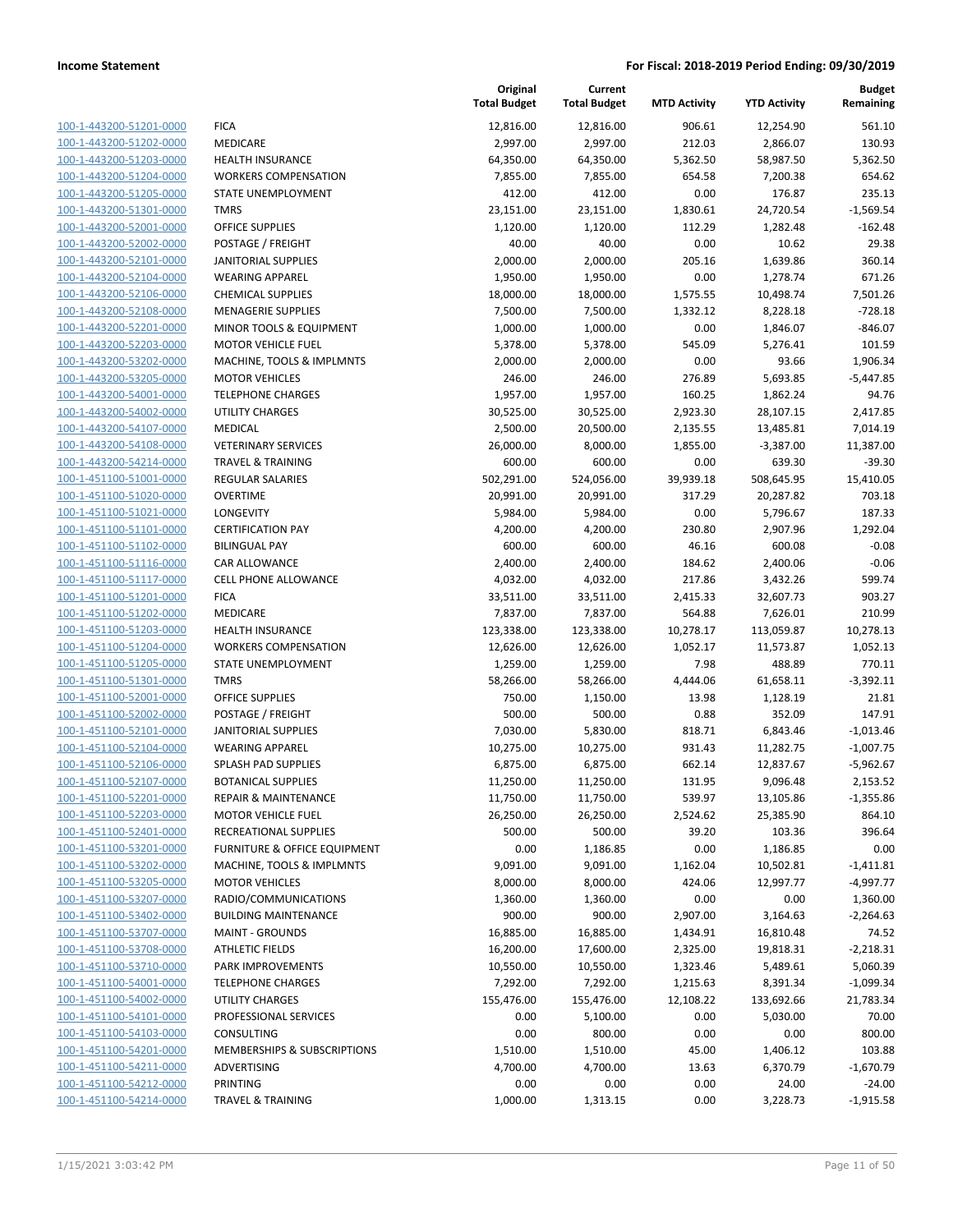| 100-1-451100-54301-0000                                   |
|-----------------------------------------------------------|
| 100-1-451100-54409-0000                                   |
| <u>100-1-455100-51001-0000</u>                            |
| <u>100-1-455100-51020-0000</u>                            |
| <u>100-1-455100-51021-0000</u>                            |
| 100-1-455100-51102-0000                                   |
| 100-1-455100-51116-0000                                   |
| 100-1-455100-51117-0000                                   |
| 100-1-455100-51201-0000                                   |
| <u>100-1-455100-51202-0000</u>                            |
| 100-1-455100-51203-0000                                   |
| 100-1-455100-51204-0000                                   |
| <u>100-1-455100-51205-0000</u>                            |
| <u>100-1-455100-51301-0000</u>                            |
| <u>100-1-455100-52001-0000</u>                            |
| 100-1-455100-52002-0000                                   |
| 100-1-455100-52004-0000                                   |
| 100-1-455100-52005-0000                                   |
| 100-1-455100-52115-0000                                   |
| <u>100-1-455100-52201-0000</u>                            |
| 100-1-455100-52402-0000                                   |
| 100-1-455100-53201-0000                                   |
| 100-1-455100-54001-0000                                   |
| 100-1-455100-54002-0000                                   |
| <u>100-1-455100-54201-0000</u>                            |
| 100-1-455100-54202-0000                                   |
| 100-1-455100-54214-0000                                   |
| 100-1-455100-55203-0000                                   |
| 100-1-455100-55211-0000                                   |
| <u>100-1-456100-51001-0000</u>                            |
| 100-1-456100-51021-0000                                   |
| 100-1-456100-51116-0000                                   |
| <u>100-1-456100-51117-0000</u>                            |
| <u>100-1-456100-51201-0000</u>                            |
| 100-1-456100-51202-0000                                   |
| 100-1-456100-51203-0000                                   |
| 100-1-456100-51204-0000                                   |
| 100-1-456100-51205-0000                                   |
| 100-1-456100-51301-0000                                   |
| 100-1-456100-52001-0000                                   |
| 100-1-456100-52002-0000                                   |
| 100-1-456100-52103-0000                                   |
| <u>100-1-456100-54001-0000</u>                            |
| <u>100-1-456100-54201-0000</u>                            |
| 100-1-456100-54205-0000                                   |
| 100-1-456100-54214-0000                                   |
| 100-1-456100-54301-0000                                   |
| <u>100-1-456100-54523-0000</u>                            |
| <u>100-1-480000-52003-0000</u>                            |
| 100-1-480000-52006-0000                                   |
| 100-1-480000-54002-0000                                   |
| 100-1-480000-54105-0000                                   |
| 100-1-480000-54201-0000                                   |
| <u>100-1-480000-54904-0000</u><br>100-1-480000-54905-0000 |
| 100-1-480000-54906-0000                                   |
| 100-1-480000-56309-0000                                   |
| <u>100-1-480000-56309-0001</u>                            |
| 100-1-480000-57005-0000                                   |
|                                                           |

|                         |                                        | Original<br><b>Total Budget</b> | Current<br><b>Total Budget</b> | <b>MTD Activity</b> | <b>YTD Activity</b> | <b>Budget</b><br>Remaining |
|-------------------------|----------------------------------------|---------------------------------|--------------------------------|---------------------|---------------------|----------------------------|
| 100-1-451100-54301-0000 | <b>SPECIAL EVENTS</b>                  | 57,000.00                       | 57,400.00                      | 413.07              | 58,456.22           | $-1,056.22$                |
| 100-1-451100-54409-0000 | <b>CEMETERY MAINTENANCE</b>            | 80,700.00                       | 80,700.00                      | 6,725.00            | 81,150.00           | $-450.00$                  |
| 100-1-455100-51001-0000 | <b>REGULAR SALARIES</b>                | 326,071.00                      | 326,071.00                     | 24,208.29           | 314,203.90          | 11,867.10                  |
| 100-1-455100-51020-0000 | <b>OVERTIME</b>                        | 0.00                            | 0.00                           | 0.00                | 6.92                | $-6.92$                    |
| 100-1-455100-51021-0000 | LONGEVITY                              | 3,252.00                        | 3,252.00                       | 0.00                | 3,264.00            | $-12.00$                   |
| 100-1-455100-51102-0000 | <b>BILINGUAL PAY</b>                   | 600.00                          | 600.00                         | 46.16               | 600.08              | $-0.08$                    |
| 100-1-455100-51116-0000 | CAR ALLOWANCE                          | 3,600.00                        | 3,600.00                       | 0.00                | 0.00                | 3,600.00                   |
| 100-1-455100-51117-0000 | <b>CELL PHONE ALLOWANCE</b>            | 432.00                          | 432.00                         | 32.30               | 419.90              | 12.10                      |
| 100-1-455100-51201-0000 | <b>FICA</b>                            | 20,705.00                       | 20,705.00                      | 1,449.18            | 19,190.70           | 1,514.30                   |
| 100-1-455100-51202-0000 | MEDICARE                               | 4,842.00                        | 4,842.00                       | 338.92              | 4,488.14            | 353.86                     |
| 100-1-455100-51203-0000 | HEALTH INSURANCE                       | 42,900.00                       | 42,900.00                      | 3,575.00            | 39,325.00           | 3,575.00                   |
| 100-1-455100-51204-0000 | <b>WORKERS COMPENSATION</b>            | 1,092.00                        | 1,092.00                       | 91.00               | 1,001.00            | 91.00                      |
| 100-1-455100-51205-0000 | STATE UNEMPLOYMENT                     | 806.00                          | 806.00                         | 2.05                | 156.59              | 649.41                     |
| 100-1-455100-51301-0000 | <b>TMRS</b>                            | 28,709.00                       | 28,709.00                      | 2,214.60            | 30,214.88           | $-1,505.88$                |
| 100-1-455100-52001-0000 | <b>OFFICE SUPPLIES</b>                 | 2,885.00                        | 2,885.00                       | 1,216.51            | 2,917.54            | $-32.54$                   |
| 100-1-455100-52002-0000 | POSTAGE / FREIGHT                      | 75.00                           | 75.00                          | 0.00                | 0.83                | 74.17                      |
| 100-1-455100-52004-0000 | <b>COMPUTER SUPPLIES</b>               | 75.00                           | 75.00                          | 0.00                | 74.98               | 0.02                       |
| 100-1-455100-52005-0000 | PRINTED MATERIALS                      | 48.00                           | 48.00                          | 0.00                | 72.00               | $-24.00$                   |
| 100-1-455100-52115-0000 | <b>CATALOGING SUPPLIES</b>             | 1,000.00                        | 1,000.00                       | 0.00                | 1,094.45            | $-94.45$                   |
| 100-1-455100-52201-0000 | MINOR TOOLS & EQUIPMENT                | 75.00                           | 75.00                          | 0.00                | 74.76               | 0.24                       |
| 100-1-455100-52402-0000 | <b>BASIC PROGRAM EXPENSE</b>           | 4,100.00                        | 4,100.00                       | 297.63              | 3,978.91            | 121.09                     |
| 100-1-455100-53201-0000 | FURNITURE & OFFICE EQUIPMENT           | 629.00                          | 629.00                         | 0.00                | 629.00              | 0.00                       |
| 100-1-455100-54001-0000 | <b>TELEPHONE CHARGES</b>               | 5,676.00                        | 5,676.00                       | 392.35              | 5,153.68            | 522.32                     |
| 100-1-455100-54002-0000 | <b>UTILITY CHARGES</b>                 | 32,442.00                       | 32,442.00                      | 3,874.55            | 36,516.37           | $-4,074.37$                |
| 100-1-455100-54201-0000 | <b>MEMBERSHIPS &amp; SUBSCRIPTIONS</b> | 9,744.00                        | 9,744.00                       | 223.29              | 9,677.09            | 66.91                      |
| 100-1-455100-54202-0000 | <b>LIBRARY PERIODICALS</b>             | 2,700.00                        | 2,700.00                       | 0.00                | 2,488.67            | 211.33                     |
| 100-1-455100-54214-0000 | <b>TRAVEL &amp; TRAINING</b>           | 2,500.00                        | 2,500.00                       | 0.00                | 2,388.94            | 111.06                     |
| 100-1-455100-55203-0000 | <b>FURNITURE/OFFICE EQUIP</b>          | 250.00                          | 250.00                         | 0.00                | 238.08              | 11.92                      |
| 100-1-455100-55211-0000 | <b>BOOKS</b>                           | 43,800.00                       | 43,800.00                      | 2,547.59            | 37,438.74           | 6,361.26                   |
| 100-1-456100-51001-0000 | REGULAR SALARIES                       | 57,247.00                       | 57,247.00                      | 4,403.04            | 57,208.61           | 38.39                      |
| 100-1-456100-51021-0000 | LONGEVITY                              | 1,584.00                        | 1,584.00                       | 0.00                | 1,584.00            | 0.00                       |
| 100-1-456100-51116-0000 | CAR ALLOWANCE                          | 3,600.00                        | 3,600.00                       | 276.92              | 3,599.96            | 0.04                       |
| 100-1-456100-51117-0000 | <b>CELL PHONE ALLOWANCE</b>            | 432.00                          | 432.00                         | 33.22               | 431.86              | 0.14                       |
| 100-1-456100-51201-0000 | <b>FICA</b>                            | 3,898.00                        | 3,898.00                       | 259.68              | 3,511.59            | 386.41                     |
| 100-1-456100-51202-0000 | MEDICARE                               | 912.00                          | 912.00                         | 60.74               | 821.33              | 90.67                      |
| 100-1-456100-51203-0000 | <b>HEALTH INSURANCE</b>                | 10,725.00                       | 10,725.00                      | 893.75              | 9,831.25            | 893.75                     |
| 100-1-456100-51204-0000 | <b>WORKERS COMPENSATION</b>            | 172.00                          | 172.00                         | 14.33               | 157.63              | 14.37                      |
| 100-1-456100-51205-0000 | STATE UNEMPLOYMENT                     | 69.00                           | 69.00                          | 0.00                | 87.07               | $-18.07$                   |
| 100-1-456100-51301-0000 | <b>TMRS</b>                            | 7,041.00                        | 7,041.00                       | 521.28              | 7,049.50            | $-8.50$                    |
| 100-1-456100-52001-0000 | OFFICE SUPPLIES                        | 100.00                          | 100.00                         | 34.94               | 68.44               | 31.56                      |
| 100-1-456100-52002-0000 | POSTAGE / FREIGHT                      | 200.00                          | 200.00                         | 22.00               | 42.36               | 157.64                     |
| 100-1-456100-52103-0000 | <b>MEETING SUPPLIES</b>                | 50.00                           | 50.00                          | 24.68               | 24.68               | 25.32                      |
| 100-1-456100-54001-0000 | <b>TELEPHONE CHARGES</b>               | 413.00                          | 413.00                         | 40.24               | 423.57              | $-10.57$                   |
| 100-1-456100-54201-0000 | <b>MEMBERSHIPS &amp; SUBSCRIPTIONS</b> | 1,240.00                        | 1,240.00                       | 375.00              | 1,255.00            | $-15.00$                   |
| 100-1-456100-54205-0000 | <b>BUSINESS MEALS</b>                  | 50.00                           | 50.00                          | 0.00                | 25.00               | 25.00                      |
| 100-1-456100-54214-0000 | <b>TRAVEL &amp; TRAINING</b>           | 750.00                          | 750.00                         | 65.00               | 301.64              | 448.36                     |
| 100-1-456100-54301-0000 | <b>SPECIAL EVENTS</b>                  | 7,300.00                        | 7,300.00                       | 604.25              | 6,925.05            | 374.95                     |
| 100-1-456100-54523-0000 | PROPOSED EVENTS                        | 75,000.00                       | 75,000.00                      | 11,260.63           | 74,710.63           | 289.37                     |
| 100-1-480000-52003-0000 | <b>COPIER CHARGES</b>                  | 75,900.00                       | 75,900.00                      | 8,107.49            | 66,504.89           | 9,395.11                   |
| 100-1-480000-52006-0000 | <b>COPIER PAPER</b>                    | 5,000.00                        | 5,000.00                       | 930.03              | 4,798.24            | 201.76                     |
| 100-1-480000-54002-0000 | UTILITY CHARGES                        | 652.00                          | 652.00                         | 48.01               | 575.74              | 76.26                      |
| 100-1-480000-54105-0000 | <b>MARKETING</b>                       | 8,250.00                        | 8,250.00                       | 3,500.00            | 7,500.00            | 750.00                     |
| 100-1-480000-54201-0000 | MEMBERSHIPS & SUBSCRIPTIONS            | 8,601.00                        | 8,601.00                       | 1,723.26            | 6,859.25            | 1,741.75                   |
| 100-1-480000-54904-0000 | POSTAGE METER RENTAL                   | 0.00                            | 0.00                           | $-177.85$           | $-2,134.20$         | 2,134.20                   |
| 100-1-480000-54905-0000 | MAIL MACHINE LEASE INT                 | 700.00                          | 700.00                         | 0.00                | 0.00                | 700.00                     |
| 100-1-480000-54906-0000 | MAIL MACHINE LEASE PRINC               | 2,600.00                        | 2,600.00                       | 0.00                | 0.00                | 2,600.00                   |
| 100-1-480000-56309-0000 | PAYOUT ARRANGEMENT LOCAL SALES TAX     | 178,096.00                      | 178,096.00                     | $-13,534.03$        | 178,095.60          | 0.40                       |
| 100-1-480000-56309-0001 | PAYOUT ARRANGEMENT - 380 AGREEMENT     | 123,312.00                      | 123,312.00                     | 43,449.33           | 144,868.33          | $-21,556.33$               |
| 100-1-480000-57005-0000 | ACCRUED VAC & SICK PAY                 | 160,000.00                      | 160,000.00                     | 0.00                | 123,624.77          | 36,375.23                  |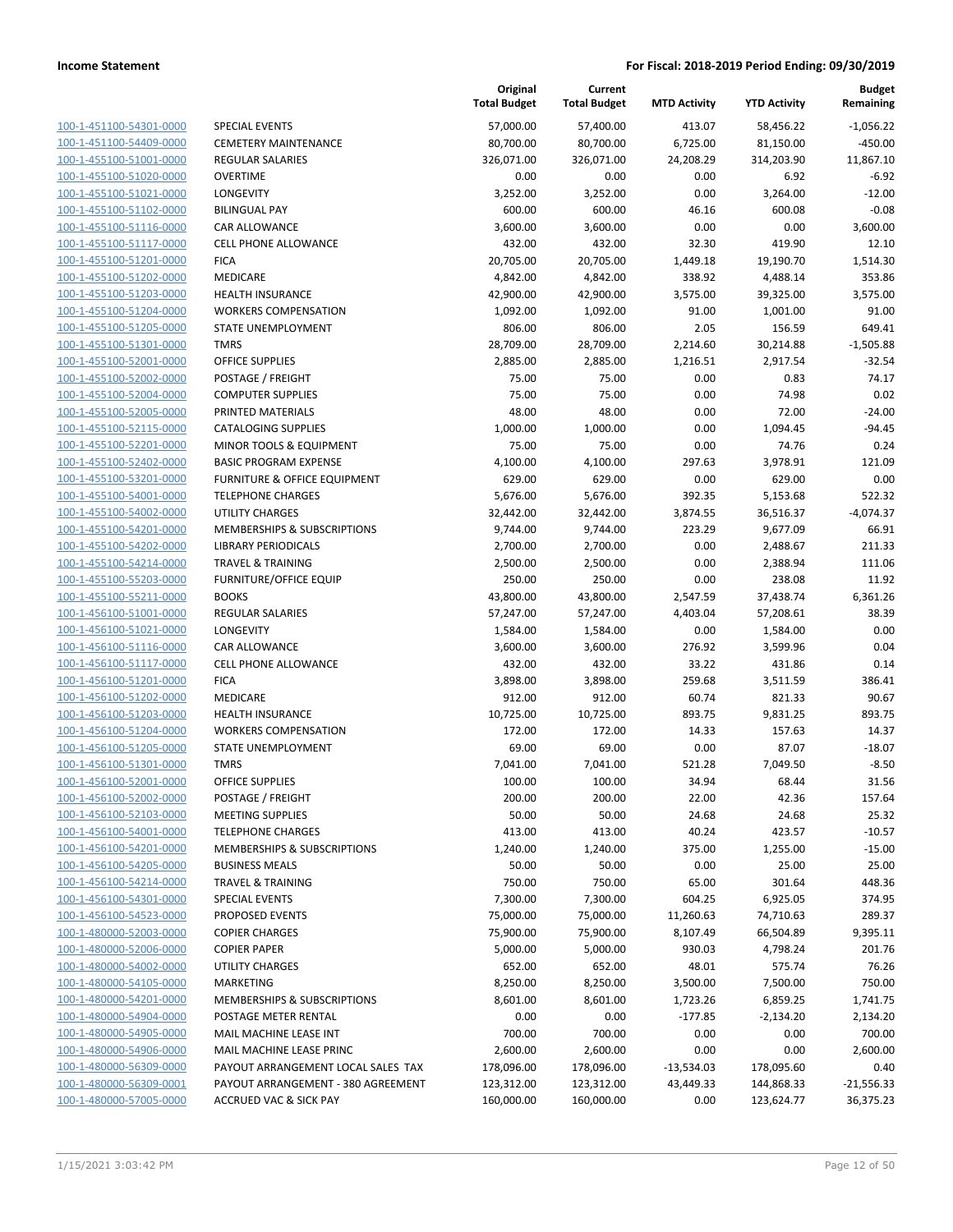|                                                               |                                                                       | Original<br><b>Total Budget</b> | Current<br><b>Total Budget</b> | <b>MTD Activity</b> | <b>YTD Activity</b> | <b>Budget</b><br>Remaining |
|---------------------------------------------------------------|-----------------------------------------------------------------------|---------------------------------|--------------------------------|---------------------|---------------------|----------------------------|
| 100-1-480000-57007-0000                                       | <b>COMMUNITY SERVICES</b>                                             | 25,000.00                       | 25.000.00                      | 0.00                | 5,000.00            | 20,000.00                  |
| 100-1-480000-57008-0000                                       | <b>BANK CHARGES</b>                                                   | 15,000.00                       | 15,000.00                      | 977.60              | 11,104.24           | 3,895.76                   |
| 100-1-480000-57015-0000                                       | <b>CONTINGENCY EXPENSE</b>                                            | 90,000.00                       | 90,000.00                      | 0.00                | 0.00                | 90,000.00                  |
| 100-1-491000-58040-0000                                       | <b>XFR - GENERAL CIP</b>                                              | 3,220,008.00                    | 3,220,008.00                   | 268,334.00          | 3,220,008.00        | 0.00                       |
| 100-1-491000-58204-0000                                       | XFR - VEHICLE/EQUIP RPLCMNT                                           | 615,357.00                      | 615,357.00                     | 51,279.75           | 615,357.00          | 0.00                       |
| 100-1-495000-58702-0000                                       | CA - GEN GOV TO CENTRAL SERVICE FUND                                  | 2,990.00                        | 2,990.00                       | 249.17              | 2,990.04            | $-0.04$                    |
| 100-1-495000-58703-0000                                       | CA - PUBLIC WORKS TO CENTRAL SERVICE FU                               | 83,324.00                       | 83,324.00                      | 6,943.67            | 83,324.04           | $-0.04$                    |
| 100-1-495000-58704-0000                                       | CA - PUBLIC SAFETY TO CENTRAL SERVICE FU                              | 224,363.00                      | 224,363.00                     | 18,696.92           | 224,363.04          | $-0.04$                    |
| 100-1-495000-58705-0000                                       | CA - COM DEV TO CENTRAL SERVICE FUND                                  | 60,110.00                       | 60,110.00                      | 5,009.16            | 60,109.95           | 0.05                       |
| 100-1-495000-58706-0000                                       | CA - PARKS & REC TO CENTRAL SERVICE FUND                              | 200,523.00                      | 200,523.00                     | 16,710.25           | 200,523.00          | 0.00                       |
| 100-1-495000-58712-0000                                       | CA - GEN GOV TO INSURANCE FUND                                        | 2,437.00                        | 2,437.00                       | 203.08              | 2,436.96            | 0.04                       |
| 100-1-495000-58713-0000                                       | CA - PUBLIC WORKS TO INSURANCE FUND                                   | 30,169.00                       | 30,169.00                      | 2,514.08            | 30,168.96           | 0.04                       |
| 100-1-495000-58714-0000                                       | CA - PUBLIC SAFETY TO INSURANCE FUND                                  | 70,502.00                       | 70,502.00                      | 5,875.17            | 70,502.04           | $-0.04$                    |
| 100-1-495000-58715-0000                                       | CA - COM DEV TO INSURANCE FUND                                        | 11,768.00                       | 11,768.00                      | 980.67              | 11,768.04           | $-0.04$                    |
| 100-1-495000-58716-0000                                       | CA - PARKS & REC TO INSURANCE FUND                                    | 39,169.00                       | 39,169.00                      | 3,264.08            | 39,168.96           | 0.04                       |
| 100-1-495000-58722-0000                                       | CA - GEN GOVERNMENT TO MIS FUND                                       | 19,265.00                       | 19,265.00                      | 1,605.42            | 19,265.04           | $-0.04$                    |
| 100-1-495000-58723-0000                                       | CA - PUBLIC WORKS TO MIS FUND                                         | 17,693.00                       | 17,693.00                      | 1,474.42            | 17,693.04           | $-0.04$                    |
| 100-1-495000-58724-0000                                       | CA - PUBLIC SAFETY TO MIS FUND                                        | 157,174.00                      | 157,174.00                     | 13,097.83           | 157,173.96          | 0.04                       |
| 100-1-495000-58725-0000                                       | CA - COM DEV TO MIS FUND                                              | 51,718.00                       | 51,718.00                      | 4,309.83            | 51,717.96           | 0.04                       |
| 100-1-495000-58726-0000                                       | CA - PARKS & REC TO MIS FUND                                          | 50,819.00                       | 50,819.00                      | 4,234.92            | 50,819.04           | $-0.04$                    |
|                                                               | <b>Expense Total:</b>                                                 | 26,032,854.92                   | 26,030,383.92                  | 2,225,836.41        | 25,278,396.82       | 751,987.10                 |
|                                                               | Fund: 100 - GENERAL FUND Surplus (Deficit):                           | $-1,558,556.07$                 | -1,556,085.07                  | 674,075.39          | $-816,793.84$       |                            |
| Fund: 101 - MUNICIPAL COURT BUILDING SECURITY FEES<br>Revenue |                                                                       |                                 |                                |                     |                     |                            |
| 101-1-318001-44101-0000                                       | MUNICIPAL COURT COST/FEES                                             | 0.00                            | 0.00                           |                     | 5,762.23            | $-5,762.23$                |
| 101-1-319001-45401-0000                                       | <b>INTEREST REVENUES</b>                                              | 0.00                            | 0.00                           | 562.86<br>60.58     | 1,270.24            | $-1,270.24$                |
|                                                               | <b>Revenue Total:</b>                                                 | 0.00                            | 0.00                           | 623.44              | 7,032.47            | $-7,032.47$                |
| <b>Expense</b>                                                |                                                                       |                                 |                                |                     |                     |                            |
| 101-1-480000-57008-0000                                       | <b>BANK CHARGES</b>                                                   | 0.00                            | 0.00                           | 5.08                | 34.84               | $-34.84$                   |
|                                                               | <b>Expense Total:</b>                                                 | 0.00                            | 0.00                           | 5.08                | 34.84               | $-34.84$                   |
|                                                               | Fund: 101 - MUNICIPAL COURT BUILDING SECURITY FEES Surplus (Deficit): | 0.00                            | 0.00                           | 618.36              | 6,997.63            |                            |
| Fund: 102 - MUNICIPAL COURT TECH FUND                         |                                                                       |                                 |                                |                     |                     |                            |
| Revenue                                                       |                                                                       |                                 |                                |                     |                     |                            |
| 102-1-318001-44101-0000                                       | MUNICIPAL COURT COST/FEES                                             | 0.00                            | 0.00                           | 750.54              | 7,682.96            | $-7,682.96$                |
| 102-1-319001-45401-0000                                       | <b>INTEREST REVENUES</b>                                              | 0.00                            | 0.00                           | 39.97               | 804.53              | $-804.53$                  |
|                                                               | <b>Revenue Total:</b>                                                 | 0.00                            | 0.00                           | 790.51              | 8,487.49            | $-8,487.49$                |
| Expense                                                       |                                                                       |                                 |                                |                     |                     |                            |
| 102-1-480000-57008-0000                                       | <b>BANK CHARGES</b>                                                   | 0.00                            | 0.00                           | 3.37                | 22.06               | $-22.06$                   |
|                                                               | <b>Expense Total:</b>                                                 | 0.00                            | 0.00                           | 3.37                | 22.06               | $-22.06$                   |
|                                                               | Fund: 102 - MUNICIPAL COURT TECH FUND Surplus (Deficit):              | 0.00                            | 0.00                           | 787.14              | 8,465.43            |                            |
| Fund: 103 - MUNICIPAL COURT CHILD SAFETY FUND<br>Revenue      |                                                                       |                                 |                                |                     |                     |                            |
| 103-1-318001-44101-0000                                       | MUNICIPAL COURT COST/FEES                                             | 1,954.00                        | 1,954.00                       | 93.06               | 260.18              | 1,693.82                   |
| 103-1-318001-44110-0000                                       | OPTIONAL COUNTY FEE - CHILD SAFETY                                    | 26,637.00                       | 26,637.00                      | 7,379.76            | 28,475.17           | $-1,838.17$                |
| 103-1-319001-45401-0000                                       | <b>INTEREST REVENUES</b>                                              | 25.00                           | 25.00                          | 15.77               | 316.53              | $-291.53$                  |
|                                                               | <b>Revenue Total:</b>                                                 | 28,616.00                       | 28,616.00                      | 7,488.59            | 29,051.88           | -435.88                    |
|                                                               |                                                                       |                                 |                                |                     |                     |                            |
| <b>Expense</b><br>103-1-480000-57007-0000                     | <b>COMMUNITY SERVICES</b>                                             | 28,000.00                       | 28,000.00                      | 0.00                | 21,095.41           | 6,904.59                   |
| 103-1-480000-57008-0000                                       | <b>BANK CHARGES</b>                                                   | 10.00                           | 10.00                          | 1.42                | 8.75                |                            |
|                                                               | <b>Expense Total:</b>                                                 | 28,010.00                       | 28,010.00                      | 1.42                | 21,104.16           | 1.25<br>6,905.84           |
|                                                               | Fund: 103 - MUNICIPAL COURT CHILD SAFETY FUND Surplus (Deficit):      | 606.00                          | 606.00                         | 7,487.17            | 7,947.72            |                            |
|                                                               |                                                                       |                                 |                                |                     |                     |                            |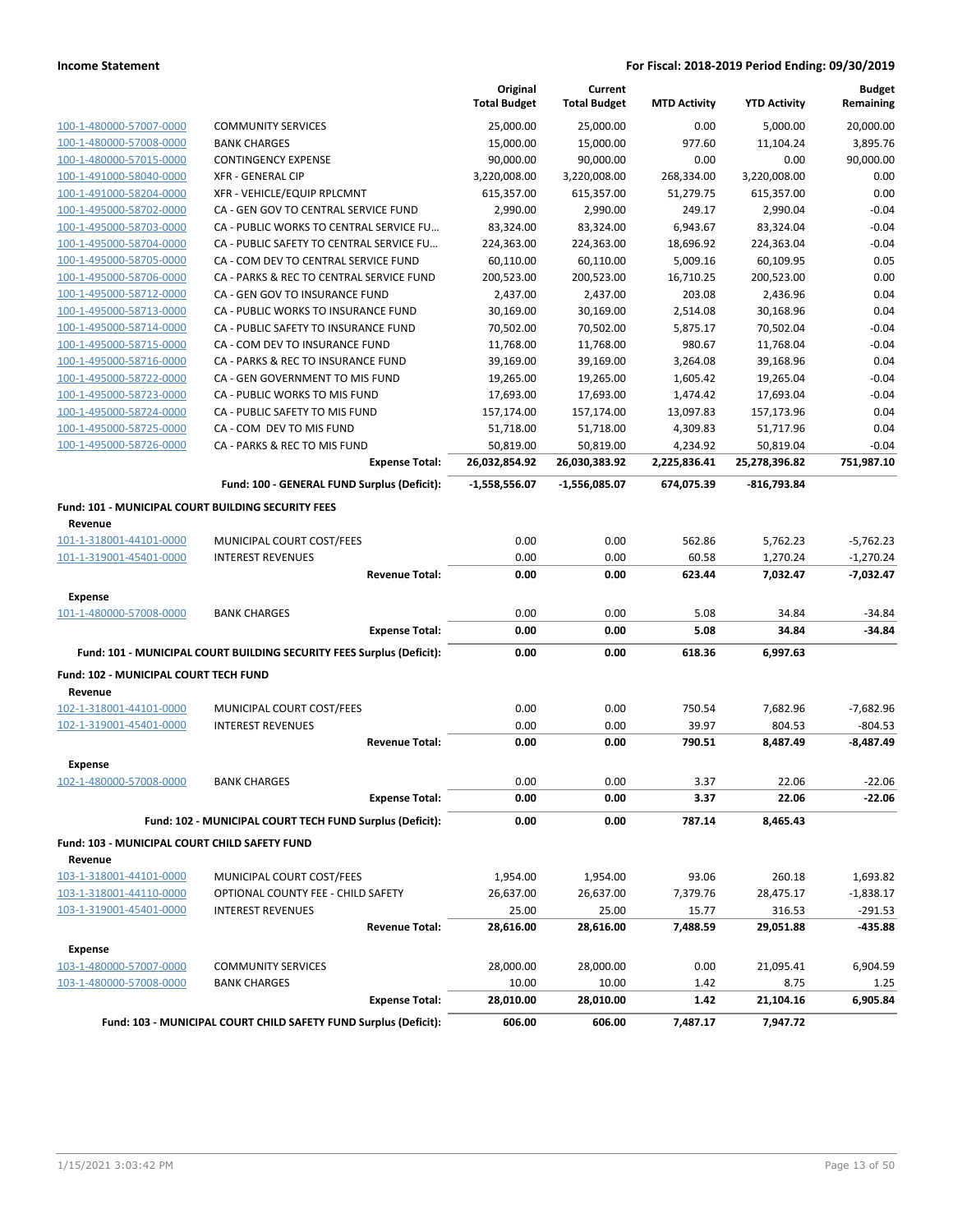|                                                    |                                                           |                       | Original<br><b>Total Budget</b> | Current<br><b>Total Budget</b> | <b>MTD Activity</b>  | <b>YTD Activity</b>    | <b>Budget</b><br>Remaining |
|----------------------------------------------------|-----------------------------------------------------------|-----------------------|---------------------------------|--------------------------------|----------------------|------------------------|----------------------------|
| Fund: 110 - EXCHANGE BUILDING FUND                 |                                                           |                       |                                 |                                |                      |                        |                            |
| <b>Expense</b>                                     |                                                           |                       |                                 |                                |                      |                        |                            |
| 110-1-463100-54001-0000                            | <b>TELEPHONE CHARGES</b>                                  |                       | 0.00                            | 0.00                           | 0.00                 | 28.14                  | $-28.14$                   |
|                                                    |                                                           | <b>Expense Total:</b> | 0.00                            | 0.00                           | 0.00                 | 28.14                  | $-28.14$                   |
|                                                    | Fund: 110 - EXCHANGE BUILDING FUND Total:                 |                       | 0.00                            | 0.00                           | 0.00                 | 28.14                  |                            |
|                                                    |                                                           |                       |                                 |                                |                      |                        |                            |
| <b>Fund: 111 - RECREATION ACTIVITIES FUND</b>      |                                                           |                       |                                 |                                |                      |                        |                            |
| Revenue                                            |                                                           |                       |                                 |                                |                      |                        |                            |
| 111-1-319001-45401-0000                            | <b>INTEREST REVENUES</b>                                  |                       | 25.00                           | 25.00                          | 0.00                 | 28.94                  | $-3.94$                    |
| 111-1-319010-45306-0000<br>111-1-319011-44507-0000 | <b>PARK CONCESSIONS</b>                                   |                       | 44,415.00                       | 44,415.00                      | 928.75               | 18,892.94              | 25,522.06                  |
| 111-1-319011-44508-0000                            | <b>ADULT RECREATION FEES</b><br>YOUTH RECREATION FEES     |                       | 22,480.00                       | 22,480.00                      | 2,454.50             | 16,359.18              | 6,120.82                   |
| 111-1-319012-44509-0000                            | SPECIAL EVENT FUNDING                                     |                       | 145,650.00<br>45,000.00         | 145,650.00<br>45,000.00        | 4,591.00<br>5,700.00 | 84,298.38<br>35,705.93 | 61,351.62<br>9,294.07      |
| 111-1-319012-45504-0000                            | RECREATION FACILTY RENTAL                                 |                       | 15,539.00                       | 15,539.00                      | 750.00               | 8,410.00               | 7,129.00                   |
|                                                    |                                                           | <b>Revenue Total:</b> | 273,109.00                      | 273,109.00                     | 14,424.25            | 163,695.37             | 109,413.63                 |
|                                                    |                                                           |                       |                                 |                                |                      |                        |                            |
| <b>Expense</b>                                     |                                                           |                       |                                 |                                |                      |                        |                            |
| 111-1-451200-51001-0000                            | REGULAR SALARIES / PART TIME TEMPORARY                    |                       | 17,280.00                       | 17,280.00                      | 566.20               | 9,287.85               | 7,992.15                   |
| 111-1-451200-51201-0000                            | <b>FICA</b>                                               |                       | 1,071.00                        | 1,071.00                       | 35.11                | 575.86                 | 495.14                     |
| 111-1-451200-51202-0000                            | <b>MEDICARE</b>                                           |                       | 251.00                          | 251.00                         | 8.21                 | 134.69                 | 116.31                     |
| 111-1-451200-51204-0000<br>111-1-451200-51205-0000 | <b>WORKERS COMPENSATION</b>                               |                       | 442.00                          | 442.00                         | 36.83                | 405.13                 | 36.87                      |
|                                                    | <b>STATE UNEMPLOYMENT</b><br><b>OFFICE SUPPLIES</b>       |                       | 66.00<br>500.00                 | 66.00<br>500.00                | 0.56<br>0.00         | $-23.15$<br>288.85     | 89.15<br>211.15            |
| 111-1-451200-52001-0000                            | <b>JANITORIAL SUPPLIES</b>                                |                       | 750.00                          | 750.00                         | 0.00                 | 237.42                 | 512.58                     |
| 111-1-451200-52101-0000<br>111-1-451200-52401-0000 | YOUTH SPORT SUPPLIES                                      |                       | 79,185.00                       | 79,185.00                      | 2,554.71             | 63,789.39              | 15,395.61                  |
| 111-1-451200-52403-0000                            | <b>RESALE ITEMS</b>                                       |                       | 24,112.00                       | 24,112.00                      | 144.27               | 11,453.05              | 12,658.95                  |
| 111-1-451200-54301-0000                            | <b>SPECIAL EVENTS</b>                                     |                       | 40,000.00                       | 40,000.00                      | 5,175.46             | 48,197.84              | $-8,197.84$                |
| 111-1-451200-54302-0000                            | <b>TEAM REGISTRATION</b>                                  |                       | 4,200.00                        | 4,200.00                       | 0.00                 | 1,768.00               | 2,432.00                   |
| 111-1-451200-54303-0000                            | ADULT OFFICIALS / INSTRUCTORS                             |                       | 80,938.00                       | 80,938.00                      | 5,405.00             | 41,207.00              | 39,731.00                  |
| 111-1-480000-52003-0000                            | <b>COPIER CHARGES</b>                                     |                       | 2,050.00                        | 2,050.00                       | 325.19               | 2,511.06               | $-461.06$                  |
| 111-1-480000-57008-0000                            | <b>BANK CHARGES</b>                                       |                       | 2,300.00                        | 2,300.00                       | 237.05               | 2,824.34               | $-524.34$                  |
| 111-1-495000-58501-0000                            | CA - GENERAL FUND                                         |                       | 10,275.00                       | 10,275.00                      | 856.25               | 10,275.00              | 0.00                       |
| 111-1-495000-58701-0000                            | CA - CENTRAL SERVICE FUND                                 |                       | 611.00                          | 611.00                         | 50.92                | 611.04                 | $-0.04$                    |
| 111-1-495000-58710-0000                            | <b>CA - INSURANCE FUND</b>                                |                       | 229.00                          | 229.00                         | 19.08                | 228.96                 | 0.04                       |
| 111-1-495000-58720-0000                            | CA - MIS FUN                                              |                       | 4,085.00                        | 4,085.00                       | 340.42               | 4,085.04               | $-0.04$                    |
|                                                    |                                                           | <b>Expense Total:</b> | 268,345.00                      | 268,345.00                     | 15,755.26            | 197,857.37             | 70,487.63                  |
|                                                    | Fund: 111 - RECREATION ACTIVITIES FUND Surplus (Deficit): |                       | 4,764.00                        | 4,764.00                       | $-1,331.01$          | -34,162.00             |                            |
|                                                    |                                                           |                       |                                 |                                |                      |                        |                            |
| Fund: 112 - GUN RANGE FUND                         |                                                           |                       |                                 |                                |                      |                        |                            |
| Revenue                                            |                                                           |                       |                                 |                                |                      |                        |                            |
| 112-1-319001-45401-0000                            | <b>INTEREST REVENUES</b>                                  |                       | 50.00                           | 50.00                          | 0.32                 | 0.32                   | 49.68                      |
| 112-1-319001-45601-0000                            | MISCELLANEOUS REVENUES                                    |                       | 2,000.00                        | 2,000.00                       | 540.00               | 2,320.00               | $-320.00$                  |
|                                                    |                                                           | <b>Revenue Total:</b> | 2,050.00                        | 2,050.00                       | 540.32               | 2,320.32               | $-270.32$                  |
| <b>Expense</b>                                     |                                                           |                       |                                 |                                |                      |                        |                            |
| 112-1-421700-54501-0000                            | SPECIAL SERVICES                                          |                       | 1,000.00                        | 1,000.00                       | 0.00                 | 70.00                  | 930.00                     |
| 112-1-480000-57008-0000                            | <b>BANK CHARGES</b>                                       |                       | 10.00                           | 10.00                          | 0.04                 | 0.08                   | 9.92                       |
|                                                    |                                                           | <b>Expense Total:</b> | 1,010.00                        | 1,010.00                       | 0.04                 | 70.08                  | 939.92                     |
|                                                    | Fund: 112 - GUN RANGE FUND Surplus (Deficit):             |                       | 1,040.00                        | 1,040.00                       | 540.28               | 2,250.24               |                            |
| Fund: 113 - HOTEL / MOTEL OCCUPANCY TAX FUND       |                                                           |                       |                                 |                                |                      |                        |                            |
| Revenue                                            |                                                           |                       |                                 |                                |                      |                        |                            |
| 113-1-313005-41402-0000                            | HOTEL/MOTEL OCCUPANCY TAX                                 |                       | 621,000.00                      | 621,000.00                     | 76,252.25            | 639,005.09             | $-18,005.09$               |
| 113-1-319001-45401-0000                            | <b>INTEREST REVENUES</b>                                  |                       | 1,555.00                        | 1,555.00                       | 393.07               | 7,889.59               | -6,334.59                  |
|                                                    |                                                           | <b>Revenue Total:</b> | 622,555.00                      | 622,555.00                     | 76,645.32            | 646,894.68             | -24,339.68                 |
|                                                    |                                                           |                       |                                 |                                |                      |                        |                            |
| <b>Expense</b>                                     |                                                           |                       |                                 |                                |                      |                        |                            |
| 113-1-458100-51001-0000                            | REGULAR                                                   |                       | 37,337.00                       | 37,337.00                      | 2,820.26             | 36,940.95              | 396.05                     |
| 113-1-458100-51020-0000                            | <b>OVERTIME</b>                                           |                       | 707.00                          | 707.00                         | 63.77                | 603.52                 | 103.48                     |
| 113-1-458100-51021-0000                            | LONGEVITY                                                 |                       | 348.00                          | 348.00                         | 0.00                 | 174.00                 | 174.00                     |
| 113-1-458100-51116-0000<br>113-1-458100-51117-0000 | CAR ALLOWANCE                                             |                       | 1,200.00                        | 1,200.00                       | 92.30                | 1,199.90               | 0.10                       |
|                                                    | CELL PHONE ALLOWANCE                                      |                       | 210.00                          | 210.00                         | 16.14                | 209.82                 | 0.18                       |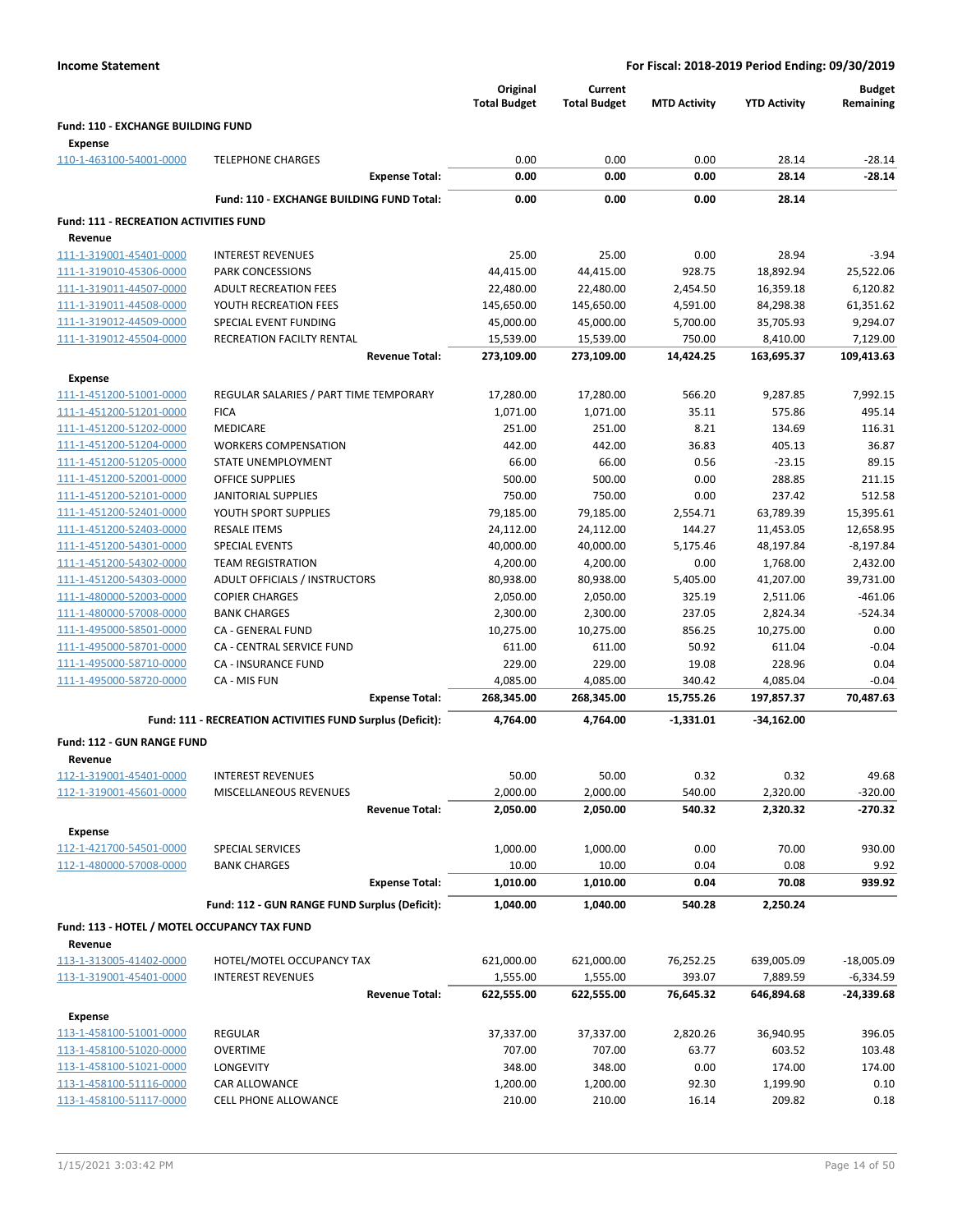|                                   |                                                                 | Original<br><b>Total Budget</b> | Current<br><b>Total Budget</b> | <b>MTD Activity</b> | <b>YTD Activity</b> | <b>Budget</b><br>Remaining |
|-----------------------------------|-----------------------------------------------------------------|---------------------------------|--------------------------------|---------------------|---------------------|----------------------------|
| 113-1-458100-51201-0000           | <b>FICA</b>                                                     | 2,468.00                        | 2,468.00                       | 179.81              | 2,351.59            | 116.41                     |
| 113-1-458100-51202-0000           | MEDICARE                                                        | 577.00                          | 577.00                         | 42.05               | 549.93              | 27.07                      |
| 113-1-458100-51203-0000           | <b>HEALTH INSURANCE</b>                                         | 10,725.00                       | 10,725.00                      | 893.75              | 9,831.25            | 893.75                     |
| 113-1-458100-51204-0000           | <b>WORKERS COMPENSATION</b>                                     | 709.00                          | 709.00                         | 59.08               | 649.88              | 59.12                      |
| 113-1-458100-51205-0000           | <b>UNEMPLOYMENT</b>                                             | 69.00                           | 69.00                          | 0.00                | 31.39               | 37.61                      |
| 113-1-458100-51301-0000           | <b>TMRS</b>                                                     | 4,458.00                        | 4,458.00                       | 320.75              | 4,252.06            | 205.94                     |
| 113-1-458100-52001-0000           | <b>OFFICE SUPPLIES</b>                                          | 300.00                          | 300.00                         | 0.00                | 93.31               | 206.69                     |
| 113-1-458100-52002-0000           | POSTAGE / FREIGHT                                               | 750.00                          | 750.00                         | 69.96               | 818.86              | $-68.86$                   |
| 113-1-458100-54101-0000           | PROFESSIONAL SERVICES                                           | 10,000.00                       | 10,000.00                      | 2,330.00            | 12,824.45           | $-2,824.45$                |
| 113-1-458100-54105-0000           | MARKETING                                                       | 10,000.00                       | 10,000.00                      | 0.00                | 9,660.19            | 339.81                     |
| 113-1-458100-54106-0000           | <b>ATTORNEY FEES</b>                                            | 500.00                          | 500.00                         | 0.00                | 0.00                | 500.00                     |
| 113-1-458100-54201-0000           | MEMBERSHIPS & SUBSCRIPTIONS                                     | 1,500.00                        | 1,500.00                       | 0.00                | 745.00              | 755.00                     |
| 113-1-458100-54211-0000           | ADVERTISING                                                     | 58,300.00                       | 58,300.00                      | 7,145.00            | 60,821.86           | $-2,521.86$                |
| 113-1-458100-54212-0000           | PRINTING                                                        | 7,500.00                        | 7,500.00                       | 0.00                | 1,512.00            | 5,988.00                   |
| 113-1-458100-54214-0000           | TRAVEL/TRAINING EXPENSE                                         | 2,000.00                        | 2,000.00                       | 0.00                | 1,985.78            | 14.22                      |
| 113-1-458100-54301-0000           | SPECIAL EVENTS                                                  | 4,000.00                        | 4,000.00                       | 0.00                | 2,915.32            | 1,084.68                   |
| 113-1-458100-55203-0000           | <b>FURNITURE/OFFICE EQUIP</b>                                   | 500.00                          | 500.00                         | 0.00                | 0.00                | 500.00                     |
| 113-1-480000-57008-0000           | <b>BANK CHARGES</b>                                             | 250.00                          | 250.00                         | 33.15               | 224.28              | 25.72                      |
| 113-1-491000-58001-0000           | <b>XFR - GENERAL FUND</b>                                       | 190,000.00                      | 190,000.00                     | 15,833.33           | 189,999.96          | 0.04                       |
| 113-1-491000-58035-0000           | <b>XFR - DEBT SERVICE FUND</b>                                  | 0.00                            | 0.00                           | 2,732.20            | 32,786.20           | $-32,786.20$               |
| 113-1-491000-58040-0000           | XFR - GENERAL CIP FUND                                          | 214,537.00                      | 214,537.00                     | 17,878.08           | 214,536.96          | 0.04                       |
| 113-1-491000-58101-0000           | <b>XFR - UTILITY FUND</b>                                       | 45,000.00                       | 45,000.00                      | 3,750.00            | 45,000.00           | 0.00                       |
|                                   | <b>Expense Total:</b>                                           | 603,945.00                      | 603,945.00                     | 54,259.63           | 630,718.46          | $-26,773.46$               |
|                                   | Fund: 113 - HOTEL / MOTEL OCCUPANCY TAX FUND Surplus (Deficit): | 18,610.00                       | 18,610.00                      | 22,385.69           | 16,176.22           |                            |
| Fund: 114 - VENUE MANAGEMENT FUND |                                                                 |                                 |                                |                     |                     |                            |
| Revenue                           |                                                                 |                                 |                                |                     |                     |                            |
| 114-1-319010-45306-0000           | <b>CONCESSIONS</b>                                              | 500.00                          | 500.00                         | 60.00               | 371.02              | 128.98                     |
| 114-1-319030-45506-0000           | <b>AUDITORIUM RENTALS</b>                                       | 21,069.00                       | 21,069.00                      | 0.00                | 23,625.00           | $-2,556.00$                |
| 114-1-319031-45505-0000           | <b>CIVIC CENTER RENTALS</b>                                     | 45,135.00                       | 45,135.00                      | 2,485.00            | 43,378.00           | 1,757.00                   |
| 114-1-319032-44509-0000           | SPECIAL EVENTS/SPONSORS                                         | 26,080.00                       | 26,080.00                      | 0.00                | 550.00              | 25,530.00                  |
| 114-1-319033-45307-0000           | <b>TICKET SALES</b>                                             | 119,000.00                      | 119,000.00                     | 0.00                | 89,478.20           | 29,521.80                  |
|                                   | <b>Revenue Total:</b>                                           | 211,784.00                      | 211,784.00                     | 2,545.00            | 157,402.22          | 54,381.78                  |
| <b>Expense</b>                    |                                                                 |                                 |                                |                     |                     |                            |
| 114-1-457100-51001-0000           | <b>REGULAR SALARIES</b>                                         | 24,585.00                       | 24,585.00                      | 1,976.00            | 25,438.65           | $-853.65$                  |
| 114-1-457100-51020-0000           | <b>OVERTIME</b>                                                 | 11,000.00                       | 11,000.00                      | 493.42              | 2,248.60            | 8,751.40                   |
| 114-1-457100-51021-0000           | LONGEVITY                                                       | 246.00                          | 246.00                         | 0.00                | 123.00              | 123.00                     |
| 114-1-457100-51116-0000           | CAR ALLOWANCE                                                   | 1,200.00                        | 1,200.00                       | 92.32               | 1,200.16            | $-0.16$                    |
| 114-1-457100-51117-0000           | CELL PHONE ALLOWANCE                                            | 210.00                          | 210.00                         | 16.16               | 210.08              | $-0.08$                    |
| 114-1-457100-51201-0000           | <b>FICA</b>                                                     | 1,627.00                        | 1,627.00                       | 159.06              | 1,809.56            | $-182.56$                  |
| 114-1-457100-51202-0000           | MEDICARE                                                        | 380.00                          | 380.00                         | 37.20               | 423.23              | $-43.23$                   |
| 114-1-457100-51203-0000           | HEALTH INSURANCE                                                | 5,363.00                        | 5,363.00                       | 446.92              | 4,916.12            | 446.88                     |
| 114-1-457100-51204-0000           | <b>WORKERS COMPENSATION</b>                                     | 672.00                          | 672.00                         | 56.00               | 616.00              | 56.00                      |
| 114-1-457100-51205-0000           | STATE UNEMPLOYMENT                                              | 34.00                           | 34.00                          | 0.00                | 55.36               | $-21.36$                   |
| 114-1-457100-51301-0000           | <b>TMRS</b>                                                     | 2,939.00                        | 2,939.00                       | 295.32              | 3,408.02            | $-469.02$                  |
| 114-1-457100-52001-0000           | OFFICE SUPPLIES                                                 | 250.00                          | 250.00                         | 0.00                | 121.29              | 128.71                     |
| 114-1-457100-52002-0000           | POSTAGE / FREIGHT                                               | 500.00                          | 500.00                         | 0.00                | 0.00                | 500.00                     |
| 114-1-457100-52201-0000           | MINOR TOOLS & EQUIPMENT                                         | 2,500.00                        | 2,500.00                       | 0.00                | 2,211.55            | 288.45                     |
| 114-1-457100-52403-0000           | <b>RESALE ITEMS</b>                                             | 2,000.00                        | 2,000.00                       | 0.00                | 0.00                | 2,000.00                   |
| 114-1-457100-53702-0000           | AUDTIORIUM MAINTENANCE                                          | 8,000.00                        | 8,000.00                       | 34.82               | 12,016.44           | $-4,016.44$                |
| 114-1-457100-53704-0000           | <b>CIVIC CENTER</b>                                             | 5,000.00                        | 5,000.00                       | 412.36              | 6,588.96            | $-1,588.96$                |
| 114-1-457100-54001-0000           | <b>TELEPHONE CHARGES</b>                                        | 100.00                          | 100.00                         | 0.00                | 0.00                | 100.00                     |
| 114-1-457100-54005-0000           | <b>CIVIC CENTER UTILITY CHARGES</b>                             | 27,500.00                       | 27,500.00                      | 3,841.88            | 24,886.90           | 2,613.10                   |
| 114-1-457100-54105-0000           | MARKETING                                                       | 4,000.00                        | 4,000.00                       | 0.00                | 1,723.70            | 2,276.30                   |
| 114-1-457100-54106-0000           | <b>ATTORNEY FEES</b>                                            | 500.00                          | 500.00                         | 0.00                | 0.00                | 500.00                     |
| 114-1-457100-54201-0000           | MEMBERSHIPS & SUBSCRIPTIONS                                     | 2,000.00                        | 2,000.00                       | 0.00                | 1,236.50            | 763.50                     |
| 114-1-457100-54205-0000           | <b>BUSINESS MEALS</b>                                           | 500.00                          | 500.00                         | 0.00                | 44.00               | 456.00                     |
| 114-1-457100-54211-0000           | ADVERTISING                                                     | 30,000.00                       | 30,000.00                      | 6,196.45            | 30,860.16           | $-860.16$                  |
| 114-1-457100-54214-0000           | <b>TRAVEL &amp; TRAINING</b>                                    | 1,000.00                        | 1,000.00                       | 0.00                | 781.00              | 219.00                     |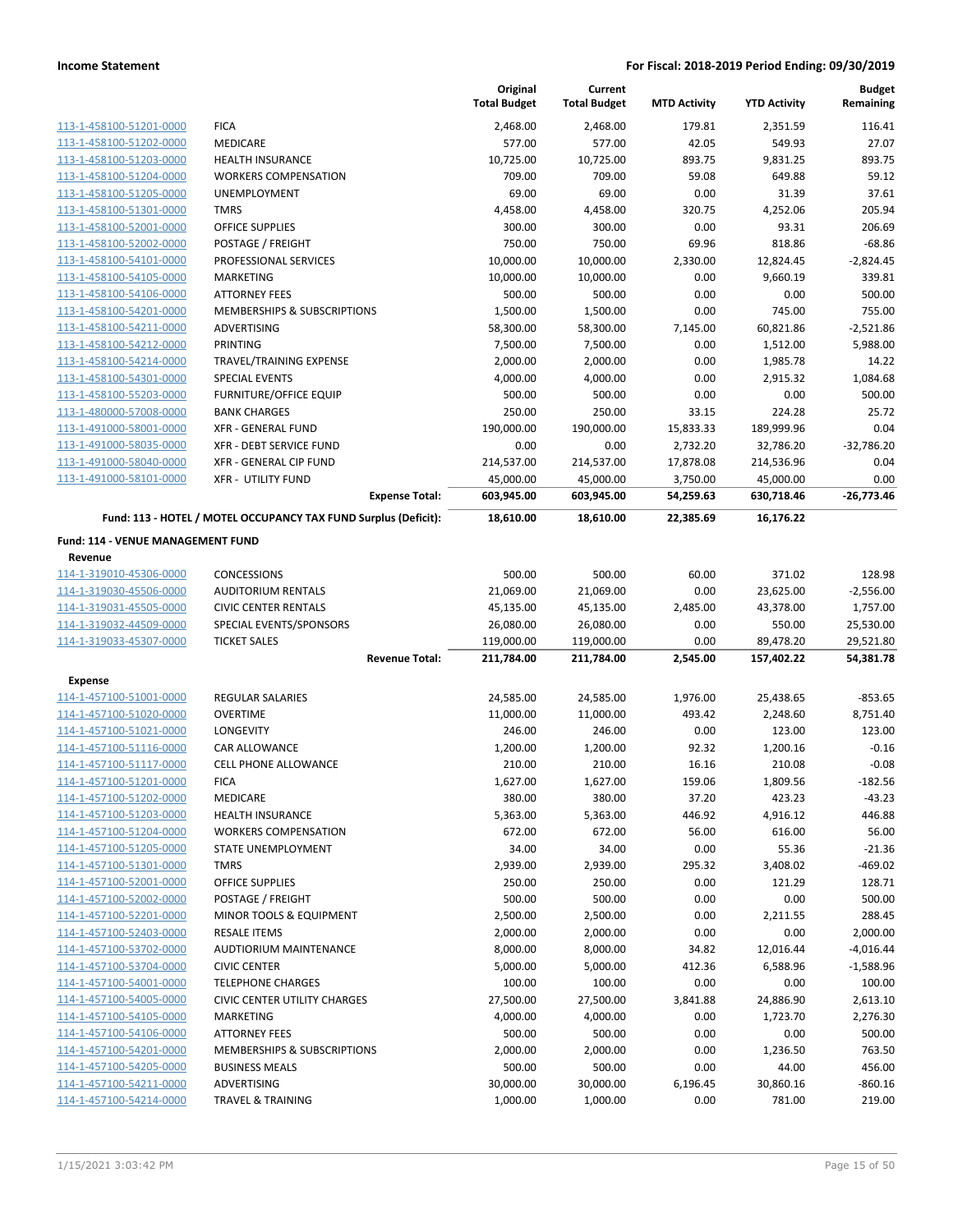|                                                    |                                                                           |                       | Original<br><b>Total Budget</b> | Current<br><b>Total Budget</b> | <b>MTD Activity</b>              | <b>YTD Activity</b>       | <b>Budget</b><br>Remaining |
|----------------------------------------------------|---------------------------------------------------------------------------|-----------------------|---------------------------------|--------------------------------|----------------------------------|---------------------------|----------------------------|
| 114-1-457100-54301-0000                            | <b>SPECIAL EVENTS</b>                                                     |                       | 85,000.00                       | 85,000.00                      | 16,851.53                        | 104,253.87                | $-19,253.87$               |
| 114-1-480000-52003-0000                            | <b>COPIER CHARGES</b>                                                     |                       | 3,600.00                        | 3,600.00                       | 325.18                           | 2,511.05                  | 1,088.95                   |
| 114-1-480000-57008-0000                            | <b>BANK CHARGES</b>                                                       |                       | 2,500.00                        | 2,500.00                       | 120.15                           | 1,795.36                  | 704.64                     |
| 114-1-495000-58501-0000                            | CA - GENERAL FUND                                                         |                       | 5,741.00                        | 5,741.00                       | 478.42                           | 5,741.04                  | $-0.04$                    |
| 114-1-495000-58701-0000                            | CA - CENTRAL SERVICE FUND                                                 |                       | 564.00                          | 564.00                         | 47.00                            | 517.00                    | 47.00                      |
| 114-1-495000-58710-0000                            | <b>CA - INSURANCE FUND</b>                                                |                       | 233.00                          | 233.00                         | 19.42                            | 233.04                    | $-0.04$                    |
| 114-1-495000-58720-0000                            | CA - MIS FUN                                                              |                       | 3,973.00                        | 3,973.00                       | 331.08                           | 3,972.96                  | 0.04                       |
|                                                    |                                                                           | <b>Expense Total:</b> | 233,717.00                      | 233,717.00                     | 32,230.69                        | 239,943.60                | $-6,226.60$                |
|                                                    | Fund: 114 - VENUE MANAGEMENT FUND Surplus (Deficit):                      |                       | $-21,933.00$                    | $-21.933.00$                   | $-29,685.69$                     | -82,541.38                |                            |
| Revenue                                            | <b>Fund: 123 - PTRAIN - POLICE REIMBURSEMENT GRANTS &amp; CONT EDUCAT</b> |                       |                                 |                                |                                  |                           |                            |
| 123-1-310001-43104-0000                            | <b>GRANTS / LEOSE</b>                                                     |                       | 0.00                            | 0.00                           | 0.00                             | 4,452.70                  | $-4,452.70$                |
| 123-1-319001-45401-0000                            | <b>INTEREST REVENUES</b>                                                  |                       | 0.00                            | 0.00                           | 5.87                             | 201.02                    | $-201.02$                  |
|                                                    |                                                                           | <b>Revenue Total:</b> | 0.00                            | 0.00                           | 5.87                             | 4,653.72                  | $-4,653.72$                |
| <b>Expense</b>                                     |                                                                           |                       |                                 |                                |                                  |                           |                            |
| 123-1-421100-54214-0000                            | <b>TRAVEL &amp; TRAINING</b>                                              |                       | 0.00                            | 0.00                           | 0.00                             | 355.00                    | $-355.00$                  |
| 123-1-421230-54214-0000                            | <b>TRAVEL &amp; TRAINING</b>                                              |                       | 0.00                            | 0.00                           | 961.00                           | 8,863.96                  | $-8,863.96$                |
| 123-1-421240-54214-0000                            | <b>TRAVEL &amp; TRAINING</b>                                              |                       | 0.00                            | 0.00                           | 138.56                           | 917.96                    | $-917.96$                  |
| 123-1-480000-57008-0000                            | <b>BANK CHARGES</b>                                                       |                       | 0.00                            | 0.00                           | 0.46                             | 5.36                      | $-5.36$                    |
|                                                    |                                                                           | <b>Expense Total:</b> | 0.00                            | 0.00                           | 1,100.02                         | 10,142.28                 | $-10,142.28$               |
|                                                    | Fund: 123 - PTRAIN - POLICE REIMBURSEMENT GRANTS & CONT EDUCAT Sur        |                       | 0.00                            | 0.00                           | $-1,094.15$                      | $-5.488.56$               |                            |
| Fund: 124 - FIRE HAZMAT GRANT                      |                                                                           |                       |                                 |                                |                                  |                           |                            |
| Revenue                                            |                                                                           |                       |                                 |                                |                                  |                           |                            |
| 124-1-310002-45605-0000                            | <b>GRANT REVENUE</b>                                                      |                       | 0.00                            | 0.00                           | 0.00                             | 68,350.00                 | $-68,350.00$               |
|                                                    |                                                                           | <b>Revenue Total:</b> | 0.00                            | 0.00                           | 0.00                             | 68,350.00                 | $-68,350.00$               |
| <b>Expense</b>                                     |                                                                           |                       |                                 |                                |                                  |                           |                            |
| 124-1-422200-52306-0000                            | <b>HAZMAT SUPPLIES</b>                                                    |                       | 0.00                            | 0.00                           | 0.00                             | 67,365.11                 | $-67,365.11$               |
|                                                    |                                                                           | <b>Expense Total:</b> | 0.00                            | 0.00                           | 0.00                             | 67,365.11                 | $-67,365.11$               |
|                                                    | Fund: 124 - FIRE HAZMAT GRANT Surplus (Deficit):                          |                       | 0.00                            | 0.00                           | 0.00                             | 984.89                    |                            |
| Fund: 140 - DEBT SERVICE FUND                      |                                                                           |                       |                                 |                                |                                  |                           |                            |
| Revenue                                            |                                                                           |                       |                                 |                                |                                  |                           |                            |
| 140-1-311001-41101-0000                            | <b>REAL PROPERTY TAXES</b>                                                |                       | 4,516,579.00                    | 4,516,579.00                   | 8,747.16                         | 4,573,762.82              | $-57,183.82$               |
| 140-1-311002-41102-0000                            | <b>DELINQUENT TAXES</b>                                                   |                       | 42,700.00                       | 42,700.00                      | 4,205.24                         | 55,643.94                 | $-12,943.94$               |
| 140-1-319001-45401-0000                            | <b>INTEREST REVENUES</b>                                                  |                       | 2,371.00                        | 2,371.00                       | 809.17                           | 20,293.97                 | $-17,922.97$               |
| 140-1-319001-45601-0000                            | MISCELLANEOUS REVENUES                                                    |                       | 3,000.00                        | 3,000.00                       | 0.00                             | 0.00                      | 3,000.00                   |
| 140-1-323001-46008-0000                            | <b>XFR - TOURISM FUND</b>                                                 |                       | 32,786.35                       | 32,786.35                      | 2,732.20                         | 30,054.00                 | 2,732.35                   |
| 140-1-323001-46100-0000                            | <b>XFR - UTILITY FUND</b>                                                 |                       | 1,531,651.65                    | 1,531,651.65                   | $-1,292,362.36$                  | 111,651.68                | 1,419,999.97               |
| 140-1-323001-46107-0000                            | <b>XFR - AIRPORT FUND</b>                                                 | <b>Revenue Total:</b> | 23,239.00<br>6,152,327.00       | 23,239.00<br>6,152,327.00      | 1,936.58<br>$-1,273,932.01$      | 23,238.96<br>4,814,645.37 | 0.04<br>1,337,681.63       |
|                                                    |                                                                           |                       |                                 |                                |                                  |                           |                            |
| Expense                                            |                                                                           |                       |                                 |                                |                                  |                           |                            |
| 140-1-471100-56105-0000                            | 2010 CO - PRINCIPAL                                                       |                       | 270,000.00                      | 270,000.00                     | 0.00                             | 270,000.00<br>260,000.00  | 0.00                       |
| 140-1-471100-56106-0000                            | 2013 CO PRINCIPAL<br>2010 GO REFUND PRINCIPAL                             |                       | 260,000.00<br>660,000.00        | 260,000.00<br>660,000.00       | 0.00                             | 510,000.00                | 0.00<br>150,000.00         |
| 140-1-471100-56306-0000<br>140-1-471100-56308-0000 | 2011 GO REFUND PRINCIPAL                                                  |                       | 1,090,000.00                    | 1,090,000.00                   | $-150,000.00$<br>$-1,090,000.00$ | 0.00                      | 1,090,000.00               |
| 140-1-471100-56310-0000                            | 2014 GO REFUND PRINCIPAL                                                  |                       | 180,000.00                      | 180,000.00                     | $-180,000.00$                    | 0.00                      | 180,000.00                 |
| 140-1-471100-56311-0000                            | 2014 GENERAL OBLIGATIONS PRINCIPAL                                        |                       | 305,000.00                      | 305,000.00                     | 0.00                             | 305,000.00                | 0.00                       |
| 140-1-471100-56312-0000                            | 2015 GENERAL OBLIGATIONS PRINCIPAL                                        |                       | 459,000.00                      | 459,000.00                     | 0.00                             | 459,000.00                | 0.00                       |
| 140-1-471100-56313-0000                            | 2017 GO REFUND PRINCIPAL                                                  |                       | 1,685,000.00                    | 1,685,000.00                   | 0.00                             | 1,685,000.00              | 0.00                       |
| 140-1-471200-56205-0000                            | 2010 CO - INTEREST                                                        |                       | 178,663.00                      | 178,663.00                     | 0.00                             | 178,662.50                | 0.50                       |
| 140-1-471200-56206-0000                            | 2013 CO INTEREST                                                          |                       | 21,716.00                       | 21,716.00                      | 0.00                             | 21,716.00                 | 0.00                       |
| 140-1-471200-56406-0000                            | 2010 GO REFUND INTEREST                                                   |                       | 298,548.00                      | 298,548.00                     | 0.00                             | 298,547.50                | 0.50                       |
| 140-1-471200-56408-0000                            | 2011 GO REFUND INTEREST                                                   |                       | 102,295.00                      | 102,295.00                     | 0.00                             | 102,295.00                | 0.00                       |
| 140-1-471200-56409-0000                            | 2014 GENERAL OBLIGATIONS - INTEREST                                       |                       | 102,402.00                      | 102,402.00                     | 0.00                             | 102,337.45                | 64.55                      |
| 140-1-471200-56410-0000                            | 2015 GO - INTEREST                                                        |                       | 143,099.00                      | 143,099.00                     | 0.00                             | 143,398.60                | -299.60                    |
| 140-1-471200-56411-0000                            | 2014 GO REFUND INTEREST                                                   |                       | 25,160.00                       | 25,160.00                      | -480.00                          | 24,680.00                 | 480.00                     |
| 140-1-471200-56413-0000                            | 2017 GO REFUND INTEREST                                                   |                       | 323,375.00                      | 323,375.00                     | 0.00                             | 323,375.00                | 0.00                       |
|                                                    |                                                                           |                       |                                 |                                |                                  |                           |                            |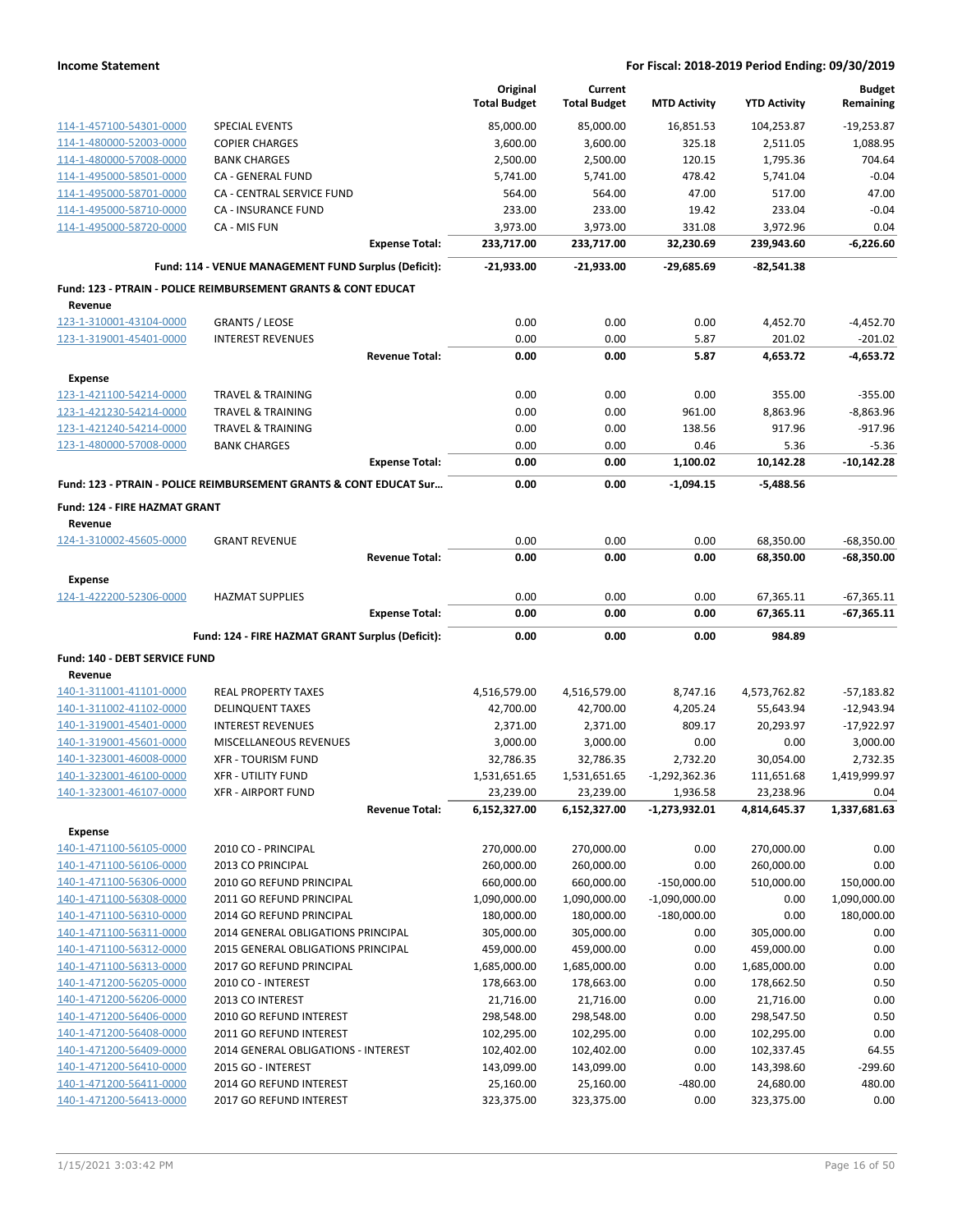|                                              |                                                                 | Original            | Current             |                     |                     | <b>Budget</b>  |
|----------------------------------------------|-----------------------------------------------------------------|---------------------|---------------------|---------------------|---------------------|----------------|
|                                              |                                                                 | <b>Total Budget</b> | <b>Total Budget</b> | <b>MTD Activity</b> | <b>YTD Activity</b> | Remaining      |
| 140-1-475100-56002-0000                      | <b>AGENT FEE</b>                                                | 1,500.00            | 1,500.00            | 0.00                | 850.00              | 650.00         |
| 140-1-475100-56005-0000                      | ARBITRAGE                                                       | 6,100.00            | 6,100.00            | 0.00                | 2,200.00            | 3,900.00       |
| 140-1-480000-57008-0000                      | <b>BANK CHARGES</b>                                             | 500.00              | 500.00              | 73.74               | 653.27              | $-153.27$      |
|                                              | <b>Expense Total:</b>                                           | 6,112,358.00        | 6,112,358.00        | -1,420,406.26       | 4,687,715.32        | 1,424,642.68   |
|                                              | Fund: 140 - DEBT SERVICE FUND Surplus (Deficit):                | 39,969.00           | 39,969.00           | 146,474.25          | 126,930.05          |                |
| Fund: 160 - GENERAL CAPITAL IMPROVEMENT FUND |                                                                 |                     |                     |                     |                     |                |
| Revenue                                      |                                                                 |                     |                     |                     |                     |                |
| 160-1-310002-45608-0000                      | PROJ REIMBURSEMENTS                                             | 0.00                | 0.00                | 135,440.00          | 135,440.00          | $-135,440.00$  |
| 160-1-310002-45611-0000                      | <b>DONATIONS FOR PROJECTS</b>                                   | 0.00                | 0.00                | 0.00                | 18,300.00           | $-18,300.00$   |
| 160-1-314004-41808-0000                      | FRANCHISE FEES/CABLE-SICFA                                      | 26,599.00           | 26,599.00           | 0.00                | 56,517.45           | $-29,918.45$   |
| 160-1-319001-45401-0000                      | <b>INTEREST REVENUES</b>                                        | 22,000.00           | 22,000.00           | 4,136.04            | 68,608.59           | $-46,608.59$   |
| 160-1-323001-46001-0000                      | <b>XFR - GENERAL FUND</b>                                       | 3,220,008.00        | 3,220,008.00        | 268,334.00          | 3,220,008.00        | 0.00           |
| 160-1-323001-46008-0000                      | <b>XFR - TOURISM FUND</b>                                       | 214,537.00          | 214,537.00          | 17,878.08           | 214,536.96          | 0.04           |
|                                              | <b>Revenue Total:</b>                                           | 3,483,144.00        | 3,483,144.00        | 425,788.12          | 3,713,411.00        | $-230,267.00$  |
| <b>Expense</b>                               |                                                                 |                     |                     |                     |                     |                |
| 160-1-000000-55018-0000                      | <b>DEMOLITION</b>                                               | 0.00                | 45,000.00           | 0.00                | 45,000.00           | 0.00           |
| 160-1-000000-55098-0000                      | <b>GBOD INDUSTRIAL PROJECT - TRACKING ONLY</b>                  | 0.00                | 0.00                | 10,000.00           | 14,980.00           | $-14,980.00$   |
| 160-1-421210-55201-0000                      | <b>EQUIPMENT PURCHASES</b>                                      | 0.00                | 0.00                | 0.00                | 512.64              | $-512.64$      |
| 160-1-421230-55201-0000                      | <b>EQUIPMENT PURCHASES</b>                                      | 29,008.00           | 29,008.00           | 0.00                | 30,998.60           | $-1,990.60$    |
| 160-1-421240-55207-0000                      | RADIO COMMUNICATION EQUIP                                       | 1,050,000.00        | 1,050,000.00        | 11,165.54           | 55,044.57           | 994,955.43     |
| 160-1-431200-53304-0000                      | STREET IMPROV PROGRAM                                           | 2,000,000.00        | 2,000,000.00        | 551,823.91          | 1,645,203.37        | 354,796.63     |
| 160-1-431200-55002-0000                      | <b>IMPROVEMENTS</b>                                             | 100,000.00          | 100,000.00          | 0.00                | 0.00                | 100,000.00     |
| 160-1-451100-55001-0000                      | LAND                                                            | 0.00                | 0.00                | 0.00                | 350.00              | $-350.00$      |
| 160-1-451100-55012-0000                      | CONSTRUCTION                                                    | 400,000.00          | 400,000.00          | 0.00                | 562,108.73          | $-162, 108.73$ |
| 160-1-456100-55204-0000                      | OLD TOWN GREENVILLE                                             | 15,000.00           | 15,000.00           | 0.00                | 20,667.99           | $-5,667.99$    |
| 160-1-457100-55203-0000                      | <b>FURNITURE/OFFICE EQUIP</b>                                   | 0.00                | 0.00                | 0.00                | 10,000.00           | $-10,000.00$   |
| 160-1-480000-54101-0000                      | PROFESSIONAL SERVICES                                           | 125,000.00          | 125,000.00          | 2,875.00            | 4,195.00            | 120,805.00     |
| 160-1-480000-55002-0000                      | <b>IMPROVEMENTS</b>                                             | 108,146.00          | 110,617.00          | 0.00                | 106,954.29          | 3,662.71       |
| 160-1-480000-55007-0000                      | ENG/ARCHITECTS/MGMT                                             | 0.00                | 0.00                | 0.00                | 2,769.50            | $-2,769.50$    |
| 160-1-480000-55012-0000                      | <b>CONSTRUCTION</b>                                             | 0.00                | 0.00                | 0.00                | 238,026.65          | $-238,026.65$  |
| 160-1-480000-55201-0000                      | <b>EQUIPMENT PURCHASES</b>                                      | 151,860.00          | 151,860.00          | 106,060.00          | 163,920.00          | $-12,060.00$   |
| 160-1-480000-55203-0000                      | <b>FURNITURE/OFFICE EQUIP</b>                                   | 5,531.00            | 5,531.00            | 0.00                | 3,914.45            | 1,616.55       |
| 160-1-480000-57008-0000                      | <b>BANK CHARGES</b>                                             | 500.00              | 500.00              | 251.87              | 1,545.04            | $-1,045.04$    |
|                                              | <b>Expense Total:</b>                                           | 3,985,045.00        | 4,032,516.00        | 682,176.32          | 2,906,190.83        | 1,126,325.17   |
|                                              | Fund: 160 - GENERAL CAPITAL IMPROVEMENT FUND Surplus (Deficit): | -501,901.00         | -549,372.00         | -256,388.20         | 807,220.17          |                |
| Fund: 161 - STREET CONSTRUCTION FUND         |                                                                 |                     |                     |                     |                     |                |
| Revenue                                      |                                                                 |                     |                     |                     |                     |                |
| 161-1-319001-45401-0000                      | <b>INTEREST REVENUES</b>                                        | 4,000.00            | 4,000.00            | 828.97              | 18,063.84           | -14,063.84     |
|                                              | <b>Revenue Total:</b>                                           | 4,000.00            | 4,000.00            | 828.97              | 18,063.84           | $-14,063.84$   |
| <b>Expense</b>                               |                                                                 |                     |                     |                     |                     |                |
| 161-1-480000-57008-0000                      | <b>BANK CHARGES</b>                                             | 500.00              | 500.00              | 69.08               | 486.99              | 13.01          |
|                                              | <b>Expense Total:</b>                                           | 500.00              | 500.00              | 69.08               | 486.99              | 13.01          |
|                                              | Fund: 161 - STREET CONSTRUCTION FUND Surplus (Deficit):         | 3,500.00            | 3,500.00            | 759.89              | 17,576.85           |                |
| Fund: 164 - 2013 CO CAPITAL FUND             |                                                                 |                     |                     |                     |                     |                |
| Revenue                                      |                                                                 |                     |                     |                     |                     |                |
| 164-1-319001-45401-0000                      | <b>INTEREST REVENUES</b>                                        | 150.00              | 150.00              | 34.67               | 723.21              | $-573.21$      |
|                                              | <b>Revenue Total:</b>                                           | 150.00              | 150.00              | 34.67               | 723.21              | -573.21        |
|                                              |                                                                 |                     |                     |                     |                     |                |
| <b>Expense</b>                               |                                                                 |                     |                     |                     |                     |                |
| 164-1-480000-57008-0000                      | <b>BANK CHARGES</b>                                             | 15.00               | 15.00               | 2.58                | 18.24               | $-3.24$        |
|                                              | <b>Expense Total:</b>                                           | 15.00               | 15.00               | 2.58                | 18.24               | $-3.24$        |
|                                              | Fund: 164 - 2013 CO CAPITAL FUND Surplus (Deficit):             | 135.00              | 135.00              | 32.09               | 704.97              |                |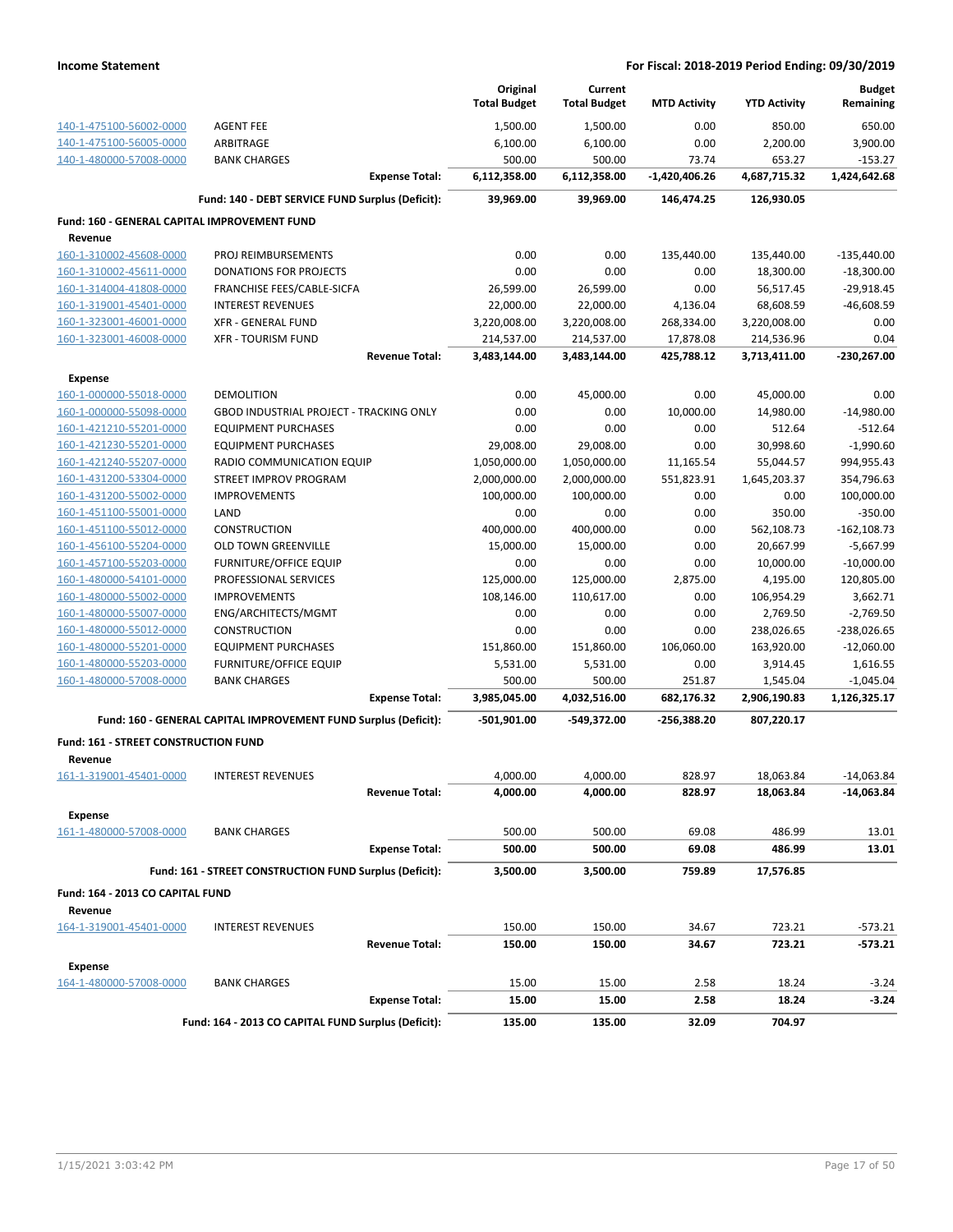| <b>Income Statement</b>                            |                                                                      | For Fiscal: 2018-2019 Period Ending: 09/30/2019 |                                |                        |                        |                              |  |  |
|----------------------------------------------------|----------------------------------------------------------------------|-------------------------------------------------|--------------------------------|------------------------|------------------------|------------------------------|--|--|
|                                                    |                                                                      | Original<br><b>Total Budget</b>                 | Current<br><b>Total Budget</b> | <b>MTD Activity</b>    | <b>YTD Activity</b>    | <b>Budget</b><br>Remaining   |  |  |
| <b>Fund: 165 - 2014 GO FUND</b>                    |                                                                      |                                                 |                                |                        |                        |                              |  |  |
| Revenue                                            |                                                                      |                                                 |                                |                        |                        |                              |  |  |
| 165-1-319001-45401-0000                            | <b>INTEREST REVENUES</b>                                             | 25,000.00                                       | 25,000.00                      | 1,403.35               | 18,222.38              | 6,777.62                     |  |  |
|                                                    | <b>Revenue Total:</b>                                                | 25,000.00                                       | 25,000.00                      | 1,403.35               | 18,222.38              | 6,777.62                     |  |  |
|                                                    | Fund: 165 - 2014 GO FUND Total:                                      | 25,000.00                                       | 25,000.00                      | 1,403.35               | 18,222.38              |                              |  |  |
| Revenue                                            | Fund: 170 - LAW ENFORCEMENT GRANT - CAPITAL PURCHASES                |                                                 |                                |                        |                        |                              |  |  |
| 170-1-310001-43100-0000                            | <b>GRANT REVENUE</b>                                                 | 0.00                                            | 0.00                           | 0.00                   | 21,253.00              | $-21,253.00$                 |  |  |
|                                                    | <b>Revenue Total:</b>                                                | 0.00                                            | 0.00                           | 0.00                   | 21,253.00              | $-21,253.00$                 |  |  |
| <b>Expense</b>                                     |                                                                      |                                                 |                                |                        |                        |                              |  |  |
| 170-1-421100-55205-0000                            | COMPUTER EQUIPMENT / SOFTWARE                                        | 0.00                                            | 0.00                           | 0.00                   | 21,253.00              | $-21,253.00$                 |  |  |
|                                                    | <b>Expense Total:</b>                                                | 0.00                                            | 0.00                           | 0.00                   | 21,253.00              | $-21,253.00$                 |  |  |
|                                                    | Fund: 170 - LAW ENFORCEMENT GRANT - CAPITAL PURCHASES Surplus (Defic | 0.00                                            | 0.00                           | 0.00                   | 0.00                   |                              |  |  |
| Fund: 171 - MAIN STREET SPECIAL REVENUE            |                                                                      |                                                 |                                |                        |                        |                              |  |  |
| <b>Expense</b><br>171-1-456100-54111-0000          | <b>GRANT MANAGEMENT</b>                                              | 0.00                                            | 0.00                           | 1,100.00               | 13,200.00              | $-13,200.00$                 |  |  |
| 171-1-456100-54501-0000                            | <b>SPECIAL SERVICES</b>                                              | 0.00                                            | 0.00                           | 0.00                   | 14,645.00              | $-14,645.00$                 |  |  |
| 171-1-456100-55012-0000                            | CONSTRUCTION                                                         | 0.00                                            | 0.00                           | 25,302.48              | 29,593.69              | $-29,593.69$                 |  |  |
|                                                    | <b>Expense Total:</b>                                                | 0.00                                            | 0.00                           | 26,402.48              | 57,438.69              | -57,438.69                   |  |  |
|                                                    | Fund: 171 - MAIN STREET SPECIAL REVENUE Total:                       | 0.00                                            | 0.00                           | 26,402.48              | 57,438.69              |                              |  |  |
| Fund: 172 - MINOR GRANTS FUND<br>Revenue           |                                                                      |                                                 |                                |                        |                        |                              |  |  |
| 172-1-310001-43108-0000                            | <b>GRANTS / LIBRARY GRANT</b>                                        | 0.00                                            | 0.00                           | 0.00                   | 5,624.00               | $-5,624.00$                  |  |  |
| 172-1-310002-45611-0000                            | <b>DONATIONS</b>                                                     | 0.00                                            | 0.00                           | 0.00                   | 10,000.00              | $-10,000.00$                 |  |  |
|                                                    | <b>Revenue Total:</b>                                                | 0.00                                            | 0.00                           | 0.00                   | 15,624.00              | $-15,624.00$                 |  |  |
| <b>Expense</b>                                     |                                                                      |                                                 |                                |                        |                        |                              |  |  |
| 172-1-455100-52402-0000                            | <b>BASIC PROGRAM EXPENSE</b>                                         | 0.00                                            | 0.00                           | 0.00                   | 12,839.34              | $-12,839.34$                 |  |  |
|                                                    | <b>Expense Total:</b>                                                | 0.00                                            | 0.00                           | 0.00                   | 12,839.34              | $-12,839.34$                 |  |  |
|                                                    | Fund: 172 - MINOR GRANTS FUND Surplus (Deficit):                     | 0.00                                            | 0.00                           | 0.00                   | 2,784.66               |                              |  |  |
| Fund: 175 - JUSTICE ASSISTANCE GRANT - JAG         |                                                                      |                                                 |                                |                        |                        |                              |  |  |
| Revenue<br>175-1-310001-43102-0000                 | <b>GRANTS / GRANT REVENUE</b>                                        | 0.00                                            | 0.00                           | 0.00                   | 18,047.00              | $-18,047.00$                 |  |  |
|                                                    | <b>Revenue Total:</b>                                                | 0.00                                            | 0.00                           | 0.00                   | 18,047.00              | $-18,047.00$                 |  |  |
| <b>Expense</b>                                     |                                                                      |                                                 |                                |                        |                        |                              |  |  |
| <u>175-1-421230-55201-0000</u>                     | <b>EQUIPMENT PURCHASES</b>                                           | 0.00                                            | 0.00                           | 11,553.00              | 29,600.00              | $-29,600.00$                 |  |  |
|                                                    | <b>Expense Total:</b>                                                | 0.00                                            | 0.00                           | 11,553.00              | 29,600.00              | $-29,600.00$                 |  |  |
|                                                    | Fund: 175 - JUSTICE ASSISTANCE GRANT - JAG Surplus (Deficit):        | 0.00                                            | 0.00                           | $-11,553.00$           | $-11,553.00$           |                              |  |  |
| Fund: 190 - FIXED ASSETS                           |                                                                      |                                                 |                                |                        |                        |                              |  |  |
| <b>Expense</b>                                     |                                                                      |                                                 |                                |                        |                        |                              |  |  |
| 190-1-410000-57001-0000                            | DEPRECIATION EXPENSE                                                 | 0.00                                            | 0.00                           | 127,145.11             | 127,145.11             | $-127,145.11$                |  |  |
| 190-1-420000-57001-0000                            | DEPRECIATION EXPENSE                                                 | 0.00                                            | 0.00                           | 526,697.45             | 526,697.45             | -526,697.45                  |  |  |
| 190-1-430000-57001-0000<br>190-1-440000-57001-0000 | <b>DEPRECIATION EXPENSE</b><br>DEPRECIATION EXPENSE                  | 0.00<br>0.00                                    | 0.00<br>0.00                   | 680,690.32<br>7,945.88 | 680,690.32<br>7,945.88 | $-680,690.32$<br>$-7,945.88$ |  |  |
| 190-1-450000-57001-0000                            | DEPRECIATION EXPENSE                                                 | 0.00                                            | 0.00                           | 467,588.59             | 467,588.59             | -467,588.59                  |  |  |
| 190-1-460000-57001-0000                            | DEPRECIATION EXPENSE                                                 | 0.00                                            | 0.00                           | 6,228.00               | 6,228.00               | $-6,228.00$                  |  |  |
|                                                    | <b>Expense Total:</b>                                                | 0.00                                            | 0.00                           | 1,816,295.35           | 1,816,295.35           | $-1,816,295.35$              |  |  |
|                                                    | Fund: 190 - FIXED ASSETS Total:                                      | 0.00                                            | 0.00                           | 1,816,295.35           | 1,816,295.35           |                              |  |  |
| <b>Fund: 191 - DEBT</b>                            |                                                                      |                                                 |                                |                        |                        |                              |  |  |
| Expense                                            |                                                                      |                                                 |                                |                        |                        |                              |  |  |
| 191-1-475100-56009-0000                            | LOSS ON REFUNDING AMORTIZ                                            | 0.00                                            | 0.00                           | 132,789.04             | 132,789.04             | $-132,789.04$                |  |  |
| 191-1-475100-59841-0000                            | AMORTIZATION BOND DISCNT                                             | 0.00                                            | 0.00                           | $-175,721.21$          | -175,721.21            | 175,721.21                   |  |  |
|                                                    | <b>Expense Total:</b>                                                | 0.00                                            | 0.00                           | $-42,932.17$           | $-42,932.17$           | 42,932.17                    |  |  |
|                                                    | Fund: 191 - DEBT Total:                                              | 0.00                                            | 0.00                           | -42,932.17             | -42,932.17             |                              |  |  |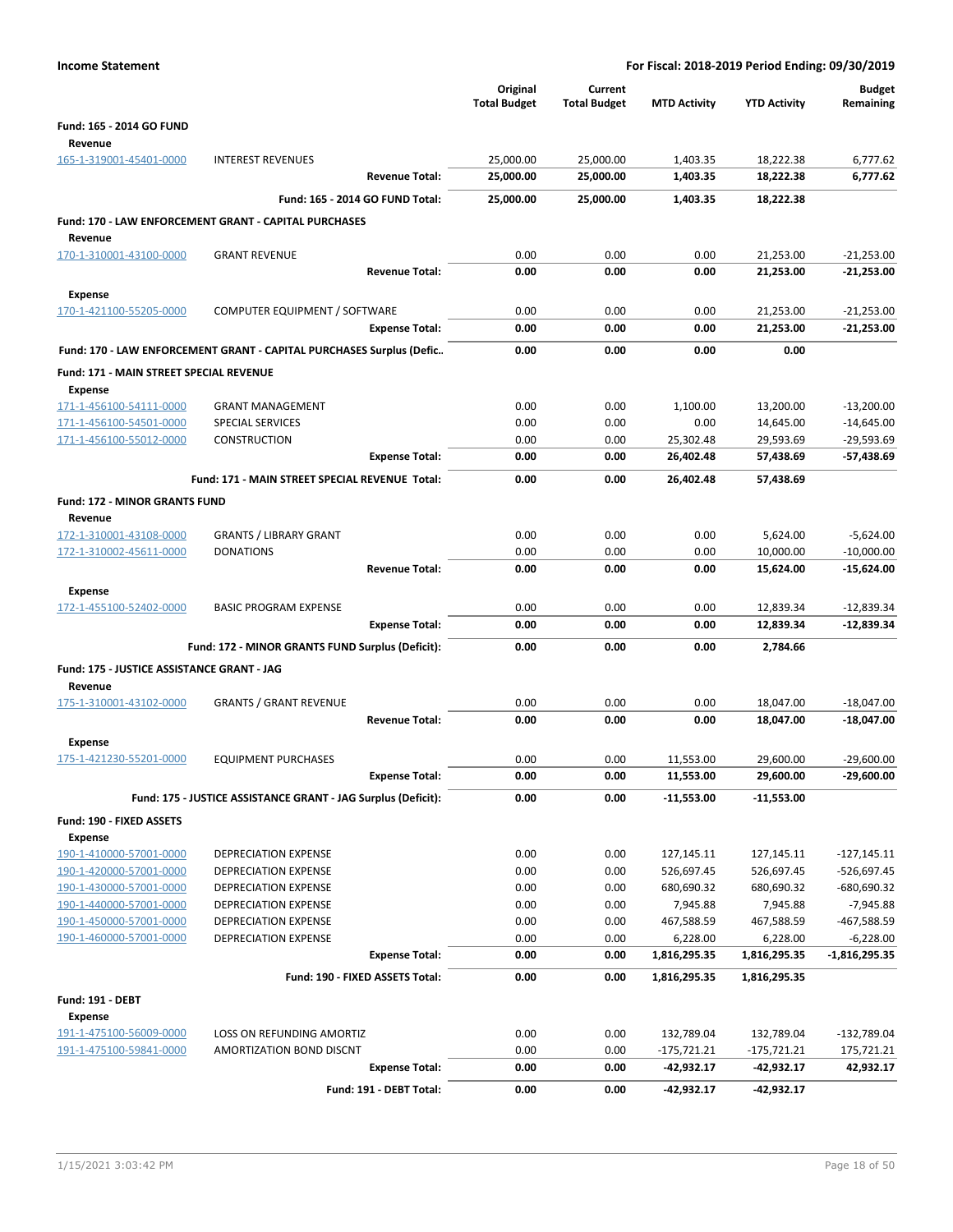|                                     |                                                    | Original<br><b>Total Budget</b> | Current<br><b>Total Budget</b> | <b>MTD Activity</b>          | <b>YTD Activity</b>          | <b>Budget</b><br>Remaining |
|-------------------------------------|----------------------------------------------------|---------------------------------|--------------------------------|------------------------------|------------------------------|----------------------------|
| Fund: 200 - WATER / WASTEWATER FUND |                                                    |                                 |                                |                              |                              |                            |
| Revenue<br>200-2-318003-42304-0000  | <b>BACKFLOW INSPECTION FEES</b>                    | 6,500.00                        | 6,500.00                       | 927.85                       | 5,675.55                     | 824.45                     |
| 200-2-318003-44302-0000             | WATER REVENUES / SERVICE CHARGES                   | 116,628.00                      | 116,628.00                     | 7,551.44                     | 142,425.12                   | $-25,797.12$               |
| 200-2-318003-44304-0000             | <b>NEW SERVICES - WATER</b>                        | 13,317.00                       | 13,317.00                      | 0.00                         | 0.00                         | 13,317.00                  |
| 200-2-318003-44305-0000             | LATE CHARGES - WATER                               | 43,742.00                       | 43,742.00                      | 4,479.48                     | 44,357.31                    | $-615.31$                  |
| 200-2-318003-44312-0000             | <b>METER TAMPERING</b>                             | 8,261.00                        | 8,261.00                       | 250.00                       | 2,250.00                     | 6,011.00                   |
| 200-2-318003-45103-0000             | <b>GEUS RAW WATER CONSUMPTN</b>                    | 70,000.00                       | 70,000.00                      | 0.00                         | 85,680.25                    | $-15,680.25$               |
| 200-2-318004-42303-0000             | <b>WASTE HAULER PERMITS</b>                        | 4,800.00                        | 4,800.00                       | 800.00                       | 9,040.00                     | $-4,240.00$                |
| 200-2-318004-44307-0000             | <b>NEW SERVICES - SEWER</b>                        | 12,389.00                       | 12,389.00                      | 0.00                         | 0.00                         | 12,389.00                  |
| 200-2-318004-44309-0000             | SEWER REVENUES / SERVICE CHARGES                   | 50,531.00                       | 50,531.00                      | 3,757.52                     | 44,352.11                    | 6,178.89                   |
| 200-2-318004-44310-0000             | LATE CHARGES - SEWER                               | 36,613.00                       | 36,613.00                      | 3,932.45                     | 44,077.20                    | $-7,464.20$                |
| 200-2-318004-44318-0000             | LATE CHARGES - WASTEHAULERS                        | 3,500.00                        | 3,500.00                       | 208.75                       | 3,357.38                     | 142.62                     |
| 200-2-318004-45106-0000             | L-3 COMM COD DISCHARGE                             | 126,360.00                      | 126,360.00                     | 10,530.00                    | 126,360.00                   | 0.00                       |
| 200-2-318004-45201-0000             | SEWER REV/ SEWER HAULER FEES                       | 425,555.00                      | 425,555.00                     | 57,651.50                    | 457,450.35                   | $-31,895.35$               |
| 200-2-319003-45101-0000             | WATER REVENUES / METERED SALES                     | 7,132,713.00                    | 7,132,713.00                   | 744,252.81                   | 6,695,689.42                 | 437,023.58                 |
| 200-2-319004-45104-0000             | SEWER COLLECTION FEES                              | 6,324,875.00                    | 6,324,875.00                   | 552,768.60                   | 6,257,078.03                 | 67,796.97                  |
| 200-2-319004-45105-0000             | SEWER REVENUES / EPA REVENUE                       | 0.00                            | 0.00                           | 6.92                         | 229.76                       | $-229.76$                  |
| 200-2-320003-45305-0000             | <b>AUCTION PROCEEDS</b>                            | 5,000.00                        | 5,000.00                       | 0.00                         | 0.00                         | 5,000.00                   |
| 200-2-320003-45401-0000             | <b>INTEREST REVENUES</b>                           |                                 |                                | 6,041.67                     | 120,059.47                   | $-106, 159.47$             |
| 200-2-320003-45601-0000             | MISCELLANEOUS REVENUES                             | 13,900.00<br>1,000.00           | 13,900.00<br>1,000.00          | 0.00                         |                              | 1,000.00                   |
| 200-2-323001-46104-0000             | <b>XFR - UTILITY CIP FUND</b>                      |                                 |                                |                              | 0.00                         |                            |
|                                     |                                                    | 0.00                            | 0.00                           | $-20,253,436.00$             | $-20,253,436.00$             | 20,253,436.00              |
| 200-2-323001-58013-0000             | <b>XFR - TOURISM FUND</b><br><b>Revenue Total:</b> | 45,000.00<br>14,440,684.00      | 45,000.00<br>14,440,684.00     | 3,750.00<br>$-18,856,527.01$ | 45,000.00<br>$-6,170,354.05$ | 0.00<br>20,611,038.05      |
| Expense                             |                                                    |                                 |                                |                              |                              |                            |
| 200-2-436100-51001-0000             | REGULAR SALARIES                                   | 73,774.00                       | 73,774.00                      | 203,279.84                   | 271,791.74                   | $-198,017.74$              |
| 200-2-436100-51020-0000             | <b>OVERTIME</b>                                    | 289.00                          | 289.00                         | 0.00                         | 837.05                       | $-548.05$                  |
| 200-2-436100-51021-0000             | LONGEVITY                                          | 996.00                          | 996.00                         | 0.00                         | 996.00                       | 0.00                       |
| 200-2-436100-51101-0000             | <b>CERTIFICATION PAY</b>                           | 600.00                          | 600.00                         | 69.24                        | 600.08                       | $-0.08$                    |
| 200-2-436100-51117-0000             | <b>CELL PHONE ALLOWANCE</b>                        | 432.00                          | 432.00                         | 33.22                        | 431.86                       | 0.14                       |
| 200-2-436100-51201-0000             | <b>FICA</b>                                        | 4,718.00                        | 4,718.00                       | 360.57                       | 4,724.23                     | $-6.23$                    |
| 200-2-436100-51202-0000             | MEDICARE                                           | 1,103.00                        | 1,103.00                       | 84.32                        | 1,104.80                     | $-1.80$                    |
| 200-2-436100-51203-0000             | <b>HEALTH INSURANCE</b>                            | 21,450.00                       | 21,450.00                      | 1,787.50                     | 19,662.50                    | 1,787.50                   |
| 200-2-436100-51204-0000             | <b>WORKERS COMPENSATION</b>                        | 358.00                          | 358.00                         | 29.83                        | 328.13                       | 29.87                      |
| 200-2-436100-51205-0000             | STATE UNEMPLOYMENT                                 | 137.00                          | 137.00                         | 0.00                         | 66.58                        | 70.42                      |
| 200-2-436100-51301-0000             | <b>TMRS</b>                                        | 8,522.00                        | 8,522.00                       | 652.25                       | 8,654.33                     | $-132.33$                  |
| 200-2-436100-52001-0000             | <b>OFFICE SUPPLIES</b>                             | 500.00                          | 500.00                         | 108.45                       | 500.00                       | 0.00                       |
| 200-2-436100-52002-0000             | POSTAGE / FREIGHT                                  | 7,500.00                        | 6,900.00                       | 2,300.00                     | 6,900.00                     | 0.00                       |
| 200-2-436100-52201-0000             | MINOR TOOLS & EQUIPMENT                            | 750.00                          | 750.00                         | 0.00                         | 740.75                       | 9.25                       |
| 200-2-436100-52305-0000             | <b>PUBLIC EDUCATION</b>                            | 3,400.00                        | 3,400.00                       | 238.02                       | 3,399.87                     | 0.13                       |
| 200-2-436100-53402-0000             | <b>BUILDING MAINTENANCE</b>                        | 7,500.00                        | 7,500.00                       | 523.99                       | 3,152.29                     | 4,347.71                   |
| 200-2-436100-54001-0000             | <b>TELEPHONE CHARGES</b>                           | 925.00                          | 925.00                         | 80.21                        | 902.87                       | 22.13                      |
| 200-2-436100-54002-0000             | <b>UTILITY CHARGES</b>                             | 35,270.00                       | 35,270.00                      | 3,369.81                     | 34,065.59                    | 1,204.41                   |
| 200-2-436100-54101-0000             | PROFESSIONAL SERVICES                              | 2,000.00                        | 1,765.00                       | 0.00                         | 1,765.00                     | 0.00                       |
| 200-2-436100-54106-0000             | <b>ATTORNEY FEES</b>                               | 3,400.00                        | 400.00                         | 0.00                         | 0.00                         | 400.00                     |
| 200-2-436100-54201-0000             | MEMBERSHIPS & SUBSCRIPTIONS                        | 350.00                          | 0.00                           | 0.00                         | 0.00                         | 0.00                       |
| 200-2-436100-54214-0000             | <b>TRAVEL &amp; TRAINING</b>                       | 500.00                          | 0.00                           | 0.00                         | 0.00                         | 0.00                       |
| 200-2-436200-51001-0000             | <b>REGULAR SALARIES</b>                            | 371,931.00                      | 371,931.00                     | 28,788.08                    | 355,417.05                   | 16,513.95                  |
| 200-2-436200-51020-0000             | <b>OVERTIME</b>                                    | 16,317.00                       | 16,317.00                      | 1,399.63                     | 25,818.71                    | $-9,501.71$                |
| 200-2-436200-51021-0000             | LONGEVITY                                          | 4,470.00                        | 4,470.00                       | 0.00                         | 3,570.00                     | 900.00                     |
| 200-2-436200-51101-0000             | <b>CERTIFICATION PAY</b>                           | 4,200.00                        | 4,200.00                       | 230.78                       | 3,000.14                     | 1,199.86                   |
| 200-2-436200-51117-0000             | <b>CELL PHONE ALLOWANCE</b>                        | 864.00                          | 864.00                         | 33.22                        | 431.86                       | 432.14                     |
| 200-2-436200-51201-0000             | <b>FICA</b>                                        | 24,663.00                       | 24,663.00                      | 1,735.46                     | 22,670.16                    | 1,992.84                   |
| 200-2-436200-51202-0000             | MEDICARE                                           | 5,768.00                        | 5,768.00                       | 405.88                       | 5,301.91                     | 466.09                     |
| 200-2-436200-51203-0000             | <b>HEALTH INSURANCE</b>                            | 96,525.00                       | 96,525.00                      | 8,043.75                     | 88,481.25                    | 8,043.75                   |
| 200-2-436200-51204-0000             | <b>WORKERS COMPENSATION</b>                        | 13,761.00                       | 13,761.00                      | 1,146.75                     | 12,614.25                    | 1,146.75                   |
| 200-2-436200-51205-0000             | STATE UNEMPLOYMENT                                 | 678.00                          | 678.00                         | 1.00                         | 407.95                       | 270.05                     |
| 200-2-436200-51301-0000             | <b>TMRS</b>                                        | 43,659.00                       | 43,659.00                      | 3,256.48                     | 43,152.35                    | 506.65                     |
| 200-2-436200-52001-0000             | <b>OFFICE SUPPLIES</b>                             | 500.20                          | 500.20                         | 0.00                         | 368.68                       |                            |
|                                     |                                                    |                                 |                                |                              |                              | 131.52                     |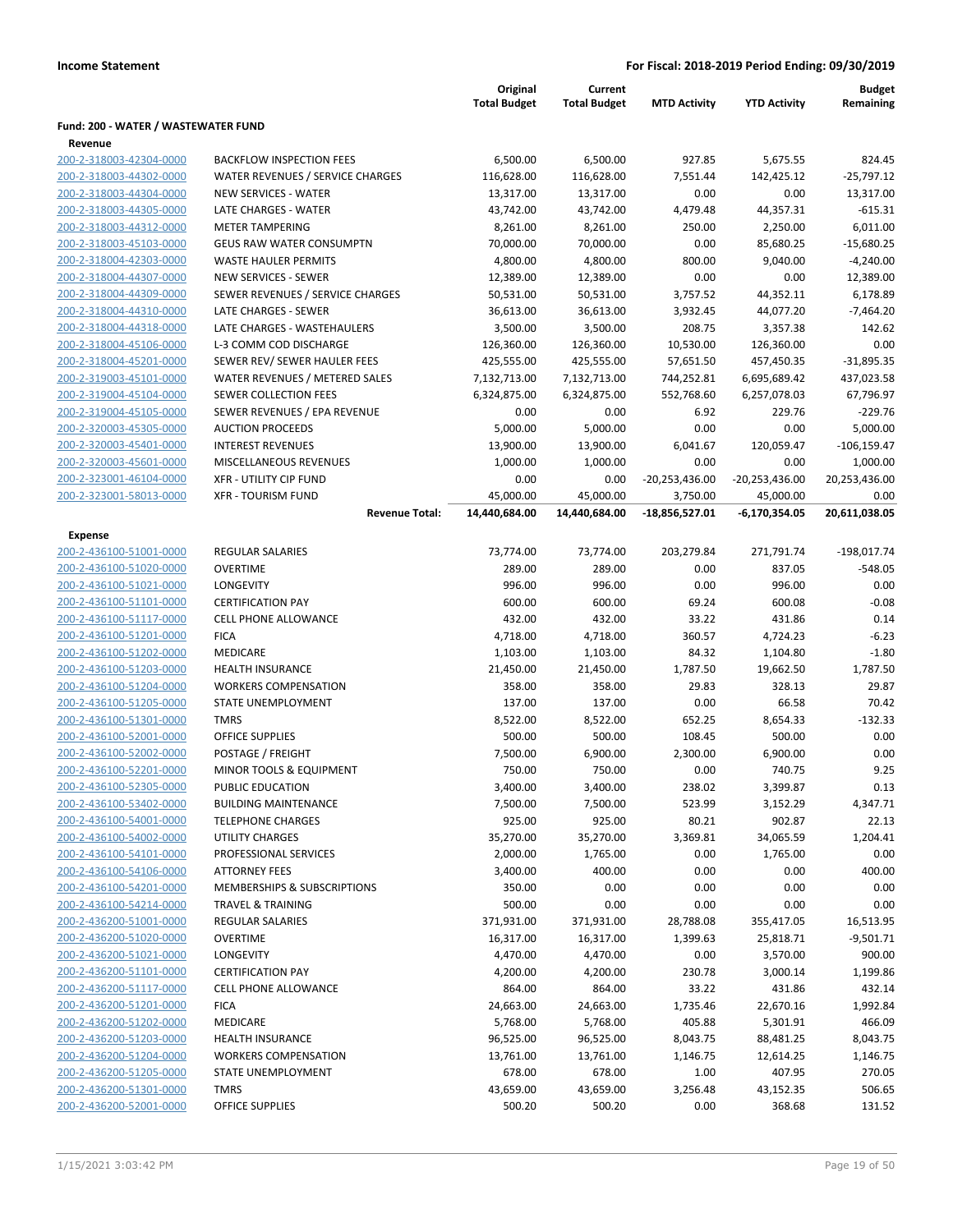| 200-2-436200-52002-0000<br>200-2-436200-52101-0000<br>200-2-436200-52104-0000<br><u>200-2-436200-52105-0000</u><br>200-2-436200-52106-0000<br>2-436200-52201-0000<br>200-<br>200-2-436200-52202-0000<br>200-2-436200-52203-0000<br><u>200-2-436200-52301-0000</u><br>200-2-436200-53201-0000<br>2-436200-53202-0000<br>200-<br>200-2-436200-53203-0000<br>200-2-436200-53205-0000<br><u>200-2-436200-53310-0000</u><br>200-2-436200-53402-0000<br>2-436200-53403-0000<br>200-<br>200-2-436200-53404-0000<br>200-2-436200-53605-0000<br><u>200-2-436200-53606-0000</u><br>200-2-436200-54001-0000<br>2-436200-54002-0000<br>200-<br>200-2-436200-54201-0000<br>200-2-436200-54208-0000<br><u>200-2-436200-54212-0000</u><br>200-2-436200-54214-0000<br>2-436200-54219-0000<br>200-<br>200-2-436200-54410-0000<br>200-2-436300-51001-0000<br><u>200-2-436300-51020-0000</u><br>200-2-436300-51021-0000<br>2-436300-51101<br>200-<br>-0000<br>200-2-436300-51117-0000<br>200-2-436300-51201-0000<br><u>200-2-436300-51202-0000</u><br>200-2-436300-51203-0000<br>200-2-436300-51204-0000<br>200-2-436300-51205-0000<br>200-2-436300-51301-0000<br><u>200-2-436300-51401-0000</u><br>200-2-436300-52001-0000<br>200-2-436300-52002-0000<br><u>200-2-436300-52005-0000</u><br>200-2-436300-52103-0000<br><u>200-2-436300-52104-0000</u><br>200-2-436300-52106-0000<br>200-2-436300-52201-0000<br>200-2-436300-52203-0000<br>200-2-436300-52303-0000<br><u>200-2-436300-53201-0000</u><br><u>200-2-436300-53202-0000</u><br>200-2-436300-53205-0000<br>200-2-436300-53207-0000<br>200-2-436300-53210-0000<br><u>200-2-436300-53211-0000</u><br><u>200-2-436300-53306-0000</u><br>200-2-436300-54001-0000<br>200-2-436300-54214-0000<br>200-2-437200-51001-0000<br><u>200-2-437200-51020-0000</u> |  |
|--------------------------------------------------------------------------------------------------------------------------------------------------------------------------------------------------------------------------------------------------------------------------------------------------------------------------------------------------------------------------------------------------------------------------------------------------------------------------------------------------------------------------------------------------------------------------------------------------------------------------------------------------------------------------------------------------------------------------------------------------------------------------------------------------------------------------------------------------------------------------------------------------------------------------------------------------------------------------------------------------------------------------------------------------------------------------------------------------------------------------------------------------------------------------------------------------------------------------------------------------------------------------------------------------------------------------------------------------------------------------------------------------------------------------------------------------------------------------------------------------------------------------------------------------------------------------------------------------------------------------------------------------------------------------------------------------------------------------------------------------------------------------------------------|--|
|                                                                                                                                                                                                                                                                                                                                                                                                                                                                                                                                                                                                                                                                                                                                                                                                                                                                                                                                                                                                                                                                                                                                                                                                                                                                                                                                                                                                                                                                                                                                                                                                                                                                                                                                                                                            |  |
|                                                                                                                                                                                                                                                                                                                                                                                                                                                                                                                                                                                                                                                                                                                                                                                                                                                                                                                                                                                                                                                                                                                                                                                                                                                                                                                                                                                                                                                                                                                                                                                                                                                                                                                                                                                            |  |
|                                                                                                                                                                                                                                                                                                                                                                                                                                                                                                                                                                                                                                                                                                                                                                                                                                                                                                                                                                                                                                                                                                                                                                                                                                                                                                                                                                                                                                                                                                                                                                                                                                                                                                                                                                                            |  |
|                                                                                                                                                                                                                                                                                                                                                                                                                                                                                                                                                                                                                                                                                                                                                                                                                                                                                                                                                                                                                                                                                                                                                                                                                                                                                                                                                                                                                                                                                                                                                                                                                                                                                                                                                                                            |  |
|                                                                                                                                                                                                                                                                                                                                                                                                                                                                                                                                                                                                                                                                                                                                                                                                                                                                                                                                                                                                                                                                                                                                                                                                                                                                                                                                                                                                                                                                                                                                                                                                                                                                                                                                                                                            |  |
|                                                                                                                                                                                                                                                                                                                                                                                                                                                                                                                                                                                                                                                                                                                                                                                                                                                                                                                                                                                                                                                                                                                                                                                                                                                                                                                                                                                                                                                                                                                                                                                                                                                                                                                                                                                            |  |
|                                                                                                                                                                                                                                                                                                                                                                                                                                                                                                                                                                                                                                                                                                                                                                                                                                                                                                                                                                                                                                                                                                                                                                                                                                                                                                                                                                                                                                                                                                                                                                                                                                                                                                                                                                                            |  |
|                                                                                                                                                                                                                                                                                                                                                                                                                                                                                                                                                                                                                                                                                                                                                                                                                                                                                                                                                                                                                                                                                                                                                                                                                                                                                                                                                                                                                                                                                                                                                                                                                                                                                                                                                                                            |  |
|                                                                                                                                                                                                                                                                                                                                                                                                                                                                                                                                                                                                                                                                                                                                                                                                                                                                                                                                                                                                                                                                                                                                                                                                                                                                                                                                                                                                                                                                                                                                                                                                                                                                                                                                                                                            |  |
|                                                                                                                                                                                                                                                                                                                                                                                                                                                                                                                                                                                                                                                                                                                                                                                                                                                                                                                                                                                                                                                                                                                                                                                                                                                                                                                                                                                                                                                                                                                                                                                                                                                                                                                                                                                            |  |
|                                                                                                                                                                                                                                                                                                                                                                                                                                                                                                                                                                                                                                                                                                                                                                                                                                                                                                                                                                                                                                                                                                                                                                                                                                                                                                                                                                                                                                                                                                                                                                                                                                                                                                                                                                                            |  |
|                                                                                                                                                                                                                                                                                                                                                                                                                                                                                                                                                                                                                                                                                                                                                                                                                                                                                                                                                                                                                                                                                                                                                                                                                                                                                                                                                                                                                                                                                                                                                                                                                                                                                                                                                                                            |  |
|                                                                                                                                                                                                                                                                                                                                                                                                                                                                                                                                                                                                                                                                                                                                                                                                                                                                                                                                                                                                                                                                                                                                                                                                                                                                                                                                                                                                                                                                                                                                                                                                                                                                                                                                                                                            |  |
|                                                                                                                                                                                                                                                                                                                                                                                                                                                                                                                                                                                                                                                                                                                                                                                                                                                                                                                                                                                                                                                                                                                                                                                                                                                                                                                                                                                                                                                                                                                                                                                                                                                                                                                                                                                            |  |
|                                                                                                                                                                                                                                                                                                                                                                                                                                                                                                                                                                                                                                                                                                                                                                                                                                                                                                                                                                                                                                                                                                                                                                                                                                                                                                                                                                                                                                                                                                                                                                                                                                                                                                                                                                                            |  |
|                                                                                                                                                                                                                                                                                                                                                                                                                                                                                                                                                                                                                                                                                                                                                                                                                                                                                                                                                                                                                                                                                                                                                                                                                                                                                                                                                                                                                                                                                                                                                                                                                                                                                                                                                                                            |  |
|                                                                                                                                                                                                                                                                                                                                                                                                                                                                                                                                                                                                                                                                                                                                                                                                                                                                                                                                                                                                                                                                                                                                                                                                                                                                                                                                                                                                                                                                                                                                                                                                                                                                                                                                                                                            |  |
|                                                                                                                                                                                                                                                                                                                                                                                                                                                                                                                                                                                                                                                                                                                                                                                                                                                                                                                                                                                                                                                                                                                                                                                                                                                                                                                                                                                                                                                                                                                                                                                                                                                                                                                                                                                            |  |
|                                                                                                                                                                                                                                                                                                                                                                                                                                                                                                                                                                                                                                                                                                                                                                                                                                                                                                                                                                                                                                                                                                                                                                                                                                                                                                                                                                                                                                                                                                                                                                                                                                                                                                                                                                                            |  |
|                                                                                                                                                                                                                                                                                                                                                                                                                                                                                                                                                                                                                                                                                                                                                                                                                                                                                                                                                                                                                                                                                                                                                                                                                                                                                                                                                                                                                                                                                                                                                                                                                                                                                                                                                                                            |  |
|                                                                                                                                                                                                                                                                                                                                                                                                                                                                                                                                                                                                                                                                                                                                                                                                                                                                                                                                                                                                                                                                                                                                                                                                                                                                                                                                                                                                                                                                                                                                                                                                                                                                                                                                                                                            |  |
|                                                                                                                                                                                                                                                                                                                                                                                                                                                                                                                                                                                                                                                                                                                                                                                                                                                                                                                                                                                                                                                                                                                                                                                                                                                                                                                                                                                                                                                                                                                                                                                                                                                                                                                                                                                            |  |
|                                                                                                                                                                                                                                                                                                                                                                                                                                                                                                                                                                                                                                                                                                                                                                                                                                                                                                                                                                                                                                                                                                                                                                                                                                                                                                                                                                                                                                                                                                                                                                                                                                                                                                                                                                                            |  |
|                                                                                                                                                                                                                                                                                                                                                                                                                                                                                                                                                                                                                                                                                                                                                                                                                                                                                                                                                                                                                                                                                                                                                                                                                                                                                                                                                                                                                                                                                                                                                                                                                                                                                                                                                                                            |  |
|                                                                                                                                                                                                                                                                                                                                                                                                                                                                                                                                                                                                                                                                                                                                                                                                                                                                                                                                                                                                                                                                                                                                                                                                                                                                                                                                                                                                                                                                                                                                                                                                                                                                                                                                                                                            |  |
|                                                                                                                                                                                                                                                                                                                                                                                                                                                                                                                                                                                                                                                                                                                                                                                                                                                                                                                                                                                                                                                                                                                                                                                                                                                                                                                                                                                                                                                                                                                                                                                                                                                                                                                                                                                            |  |
|                                                                                                                                                                                                                                                                                                                                                                                                                                                                                                                                                                                                                                                                                                                                                                                                                                                                                                                                                                                                                                                                                                                                                                                                                                                                                                                                                                                                                                                                                                                                                                                                                                                                                                                                                                                            |  |
|                                                                                                                                                                                                                                                                                                                                                                                                                                                                                                                                                                                                                                                                                                                                                                                                                                                                                                                                                                                                                                                                                                                                                                                                                                                                                                                                                                                                                                                                                                                                                                                                                                                                                                                                                                                            |  |
|                                                                                                                                                                                                                                                                                                                                                                                                                                                                                                                                                                                                                                                                                                                                                                                                                                                                                                                                                                                                                                                                                                                                                                                                                                                                                                                                                                                                                                                                                                                                                                                                                                                                                                                                                                                            |  |
|                                                                                                                                                                                                                                                                                                                                                                                                                                                                                                                                                                                                                                                                                                                                                                                                                                                                                                                                                                                                                                                                                                                                                                                                                                                                                                                                                                                                                                                                                                                                                                                                                                                                                                                                                                                            |  |
|                                                                                                                                                                                                                                                                                                                                                                                                                                                                                                                                                                                                                                                                                                                                                                                                                                                                                                                                                                                                                                                                                                                                                                                                                                                                                                                                                                                                                                                                                                                                                                                                                                                                                                                                                                                            |  |
|                                                                                                                                                                                                                                                                                                                                                                                                                                                                                                                                                                                                                                                                                                                                                                                                                                                                                                                                                                                                                                                                                                                                                                                                                                                                                                                                                                                                                                                                                                                                                                                                                                                                                                                                                                                            |  |
|                                                                                                                                                                                                                                                                                                                                                                                                                                                                                                                                                                                                                                                                                                                                                                                                                                                                                                                                                                                                                                                                                                                                                                                                                                                                                                                                                                                                                                                                                                                                                                                                                                                                                                                                                                                            |  |
|                                                                                                                                                                                                                                                                                                                                                                                                                                                                                                                                                                                                                                                                                                                                                                                                                                                                                                                                                                                                                                                                                                                                                                                                                                                                                                                                                                                                                                                                                                                                                                                                                                                                                                                                                                                            |  |
|                                                                                                                                                                                                                                                                                                                                                                                                                                                                                                                                                                                                                                                                                                                                                                                                                                                                                                                                                                                                                                                                                                                                                                                                                                                                                                                                                                                                                                                                                                                                                                                                                                                                                                                                                                                            |  |
|                                                                                                                                                                                                                                                                                                                                                                                                                                                                                                                                                                                                                                                                                                                                                                                                                                                                                                                                                                                                                                                                                                                                                                                                                                                                                                                                                                                                                                                                                                                                                                                                                                                                                                                                                                                            |  |
|                                                                                                                                                                                                                                                                                                                                                                                                                                                                                                                                                                                                                                                                                                                                                                                                                                                                                                                                                                                                                                                                                                                                                                                                                                                                                                                                                                                                                                                                                                                                                                                                                                                                                                                                                                                            |  |
|                                                                                                                                                                                                                                                                                                                                                                                                                                                                                                                                                                                                                                                                                                                                                                                                                                                                                                                                                                                                                                                                                                                                                                                                                                                                                                                                                                                                                                                                                                                                                                                                                                                                                                                                                                                            |  |
|                                                                                                                                                                                                                                                                                                                                                                                                                                                                                                                                                                                                                                                                                                                                                                                                                                                                                                                                                                                                                                                                                                                                                                                                                                                                                                                                                                                                                                                                                                                                                                                                                                                                                                                                                                                            |  |
|                                                                                                                                                                                                                                                                                                                                                                                                                                                                                                                                                                                                                                                                                                                                                                                                                                                                                                                                                                                                                                                                                                                                                                                                                                                                                                                                                                                                                                                                                                                                                                                                                                                                                                                                                                                            |  |
|                                                                                                                                                                                                                                                                                                                                                                                                                                                                                                                                                                                                                                                                                                                                                                                                                                                                                                                                                                                                                                                                                                                                                                                                                                                                                                                                                                                                                                                                                                                                                                                                                                                                                                                                                                                            |  |
|                                                                                                                                                                                                                                                                                                                                                                                                                                                                                                                                                                                                                                                                                                                                                                                                                                                                                                                                                                                                                                                                                                                                                                                                                                                                                                                                                                                                                                                                                                                                                                                                                                                                                                                                                                                            |  |
|                                                                                                                                                                                                                                                                                                                                                                                                                                                                                                                                                                                                                                                                                                                                                                                                                                                                                                                                                                                                                                                                                                                                                                                                                                                                                                                                                                                                                                                                                                                                                                                                                                                                                                                                                                                            |  |
|                                                                                                                                                                                                                                                                                                                                                                                                                                                                                                                                                                                                                                                                                                                                                                                                                                                                                                                                                                                                                                                                                                                                                                                                                                                                                                                                                                                                                                                                                                                                                                                                                                                                                                                                                                                            |  |
|                                                                                                                                                                                                                                                                                                                                                                                                                                                                                                                                                                                                                                                                                                                                                                                                                                                                                                                                                                                                                                                                                                                                                                                                                                                                                                                                                                                                                                                                                                                                                                                                                                                                                                                                                                                            |  |
|                                                                                                                                                                                                                                                                                                                                                                                                                                                                                                                                                                                                                                                                                                                                                                                                                                                                                                                                                                                                                                                                                                                                                                                                                                                                                                                                                                                                                                                                                                                                                                                                                                                                                                                                                                                            |  |
|                                                                                                                                                                                                                                                                                                                                                                                                                                                                                                                                                                                                                                                                                                                                                                                                                                                                                                                                                                                                                                                                                                                                                                                                                                                                                                                                                                                                                                                                                                                                                                                                                                                                                                                                                                                            |  |
|                                                                                                                                                                                                                                                                                                                                                                                                                                                                                                                                                                                                                                                                                                                                                                                                                                                                                                                                                                                                                                                                                                                                                                                                                                                                                                                                                                                                                                                                                                                                                                                                                                                                                                                                                                                            |  |
|                                                                                                                                                                                                                                                                                                                                                                                                                                                                                                                                                                                                                                                                                                                                                                                                                                                                                                                                                                                                                                                                                                                                                                                                                                                                                                                                                                                                                                                                                                                                                                                                                                                                                                                                                                                            |  |
|                                                                                                                                                                                                                                                                                                                                                                                                                                                                                                                                                                                                                                                                                                                                                                                                                                                                                                                                                                                                                                                                                                                                                                                                                                                                                                                                                                                                                                                                                                                                                                                                                                                                                                                                                                                            |  |
|                                                                                                                                                                                                                                                                                                                                                                                                                                                                                                                                                                                                                                                                                                                                                                                                                                                                                                                                                                                                                                                                                                                                                                                                                                                                                                                                                                                                                                                                                                                                                                                                                                                                                                                                                                                            |  |
|                                                                                                                                                                                                                                                                                                                                                                                                                                                                                                                                                                                                                                                                                                                                                                                                                                                                                                                                                                                                                                                                                                                                                                                                                                                                                                                                                                                                                                                                                                                                                                                                                                                                                                                                                                                            |  |
|                                                                                                                                                                                                                                                                                                                                                                                                                                                                                                                                                                                                                                                                                                                                                                                                                                                                                                                                                                                                                                                                                                                                                                                                                                                                                                                                                                                                                                                                                                                                                                                                                                                                                                                                                                                            |  |
|                                                                                                                                                                                                                                                                                                                                                                                                                                                                                                                                                                                                                                                                                                                                                                                                                                                                                                                                                                                                                                                                                                                                                                                                                                                                                                                                                                                                                                                                                                                                                                                                                                                                                                                                                                                            |  |
|                                                                                                                                                                                                                                                                                                                                                                                                                                                                                                                                                                                                                                                                                                                                                                                                                                                                                                                                                                                                                                                                                                                                                                                                                                                                                                                                                                                                                                                                                                                                                                                                                                                                                                                                                                                            |  |
|                                                                                                                                                                                                                                                                                                                                                                                                                                                                                                                                                                                                                                                                                                                                                                                                                                                                                                                                                                                                                                                                                                                                                                                                                                                                                                                                                                                                                                                                                                                                                                                                                                                                                                                                                                                            |  |
|                                                                                                                                                                                                                                                                                                                                                                                                                                                                                                                                                                                                                                                                                                                                                                                                                                                                                                                                                                                                                                                                                                                                                                                                                                                                                                                                                                                                                                                                                                                                                                                                                                                                                                                                                                                            |  |
|                                                                                                                                                                                                                                                                                                                                                                                                                                                                                                                                                                                                                                                                                                                                                                                                                                                                                                                                                                                                                                                                                                                                                                                                                                                                                                                                                                                                                                                                                                                                                                                                                                                                                                                                                                                            |  |
|                                                                                                                                                                                                                                                                                                                                                                                                                                                                                                                                                                                                                                                                                                                                                                                                                                                                                                                                                                                                                                                                                                                                                                                                                                                                                                                                                                                                                                                                                                                                                                                                                                                                                                                                                                                            |  |
|                                                                                                                                                                                                                                                                                                                                                                                                                                                                                                                                                                                                                                                                                                                                                                                                                                                                                                                                                                                                                                                                                                                                                                                                                                                                                                                                                                                                                                                                                                                                                                                                                                                                                                                                                                                            |  |

|                         |                                         | Original<br><b>Total Budget</b> | Current<br><b>Total Budget</b> | <b>MTD Activity</b> | <b>YTD Activity</b> | <b>Budget</b><br>Remaining |
|-------------------------|-----------------------------------------|---------------------------------|--------------------------------|---------------------|---------------------|----------------------------|
| 200-2-436200-52002-0000 | POSTAGE / FREIGHT                       | 2,316.20                        | 2,316.20                       | 1.30                | 2,475.18            | $-158.98$                  |
| 200-2-436200-52101-0000 | <b>JANITORIAL SUPPLIES</b>              | 999.00                          | 999.00                         | 126.92              | 831.94              | 167.06                     |
| 200-2-436200-52104-0000 | <b>WEARING APPAREL</b>                  | 4,851.00                        | 4,851.00                       | 429.36              | 7,222.74            | $-2,371.74$                |
| 200-2-436200-52105-0000 | <b>LABORATORY</b>                       | 14,410.00                       | 14,410.00                      | 1,214.53            | 10,562.26           | 3,847.74                   |
| 200-2-436200-52106-0000 | <b>CHEMICAL SUPPLIES</b>                | 289,465.00                      | 289,465.00                     | 62,135.72           | 313,722.24          | $-24,257.24$               |
| 200-2-436200-52201-0000 | MINOR TOOLS & EQUIPMENT                 | 1,490.00                        | 1,490.00                       | 146.98              | 1,632.64            | $-142.64$                  |
| 200-2-436200-52202-0000 | <b>MECHANICAL SUPPLIES</b>              | 1,552.00                        | 1,552.00                       | 58.41               | 1,078.95            | 473.05                     |
| 200-2-436200-52203-0000 | <b>MOTOR VEHICLE FUEL</b>               | 5,565.00                        | 5,565.00                       | 464.43              | 7,602.77            | $-2,037.77$                |
| 200-2-436200-52301-0000 | <b>SAFETY SUPPLIES</b>                  | 24,609.00                       | 24,609.00                      | 239.02              | 1,341.20            | 23,267.80                  |
| 200-2-436200-53201-0000 | <b>FURNITURE &amp; OFFICE EQUIPMENT</b> | 500.00                          | 500.00                         | 0.00                | 321.09              | 178.91                     |
| 200-2-436200-53202-0000 | MACHINE, TOOLS & IMPLMNTS               | 5,236.00                        | 5,236.00                       | 142.31              | 1,215.73            | 4,020.27                   |
| 200-2-436200-53203-0000 | <b>INSTRUMENTS &amp; APPARATUS</b>      | 6,553.00                        | 6,553.00                       | 0.00                | 6,553.00            | 0.00                       |
| 200-2-436200-53205-0000 | <b>MOTOR VEHICLES</b>                   | 1,580.00                        | 1,580.00                       | 296.34              | 1,932.57            | $-352.57$                  |
| 200-2-436200-53310-0000 | RESVRS/STRG TANKS/ST PIPE               | 20,020.00                       | 20,020.00                      | 450.00              | 275,902.53          | $-255,882.53$              |
| 200-2-436200-53402-0000 | <b>BUILDING MAINTENANCE</b>             | 1,910.00                        | 1,910.00                       | 81.56               | 4,191.79            | $-2,281.79$                |
| 200-2-436200-53403-0000 | <b>HEATING &amp; COOLING SYSTEMS</b>    | 3,381.00                        | 3,381.00                       | 0.00                | 201.86              | 3,179.14                   |
| 200-2-436200-53404-0000 | STRUCTURES / EXTERIOR STRUCTURES        | 500.00                          | 500.00                         | 328.21              | 8.37                | 491.63                     |
| 200-2-436200-53605-0000 | STRUCTURES / FILTRATION PLANT           | 37,075.00                       | 37,075.00                      | 12,081.05           | 31,648.01           | 5,426.99                   |
| 200-2-436200-53606-0000 | <b>MAINT - GROUNDS</b>                  | 340.00                          | 340.00                         | 84.98               | 293.28              | 46.72                      |
| 200-2-436200-54001-0000 | <b>TELEPHONE CHARGES</b>                | 12,577.00                       | 12,577.00                      | 1,591.95            | 15,730.76           | $-3,153.76$                |
| 200-2-436200-54002-0000 | <b>UTILITY CHARGES</b>                  | 493,384.00                      | 493,384.00                     | 25,828.21           | 369,222.00          | 124,162.00                 |
| 200-2-436200-54201-0000 | MEMBERSHIPS & SUBSCRIPTIONS             | 1,698.00                        | 1,698.00                       | 0.00                | 134.80              | 1,563.20                   |
| 200-2-436200-54208-0000 | <b>LABORATORY WORK</b>                  | 41,691.00                       | 41,691.00                      | 7,005.52            | 36,923.62           | 4,767.38                   |
| 200-2-436200-54212-0000 | PRINTING                                | 600.00                          | 600.00                         | 0.00                | 859.00              | $-259.00$                  |
| 200-2-436200-54214-0000 | <b>TRAVEL &amp; TRAINING</b>            | 5,602.00                        | 5,602.00                       | 1,046.75            | 4,792.77            | 809.23                     |
| 200-2-436200-54219-0000 | SABINE RIVER AUTHORITY                  | 1,049,386.80                    | 1,049,386.80                   | 88,148.50           | 1,057,782.00        | $-8,395.20$                |
| 200-2-436200-54410-0000 | PERMITS/FEES                            | 26,000.00                       | 26,000.00                      | 0.00                | 25,904.60           | 95.40                      |
| 200-2-436300-51001-0000 | <b>REGULAR SALARIES</b>                 | 533,238.00                      | 533,238.00                     | 39,288.26           | 465,601.53          | 67,636.47                  |
| 200-2-436300-51020-0000 | <b>OVERTIME</b>                         | 53,486.00                       | 53,486.00                      | 10,749.72           | 87,146.29           | $-33,660.29$               |
| 200-2-436300-51021-0000 | LONGEVITY                               | 6,908.00                        | 6,908.00                       | 0.00                | 5,888.00            | 1,020.00                   |
| 200-2-436300-51101-0000 | <b>CERTIFICATION PAY</b>                | 600.00                          | 600.00                         | 46.16               | 600.08              | $-0.08$                    |
| 200-2-436300-51117-0000 | <b>CELL PHONE ALLOWANCE</b>             | 216.00                          | 216.00                         | 48.92               | 1,007.41            | $-791.41$                  |
| 200-2-436300-51201-0000 | <b>FICA</b>                             | 36,856.00                       | 36,856.00                      | 3,119.41            | 33,893.12           | 2,962.88                   |
| 200-2-436300-51202-0000 | MEDICARE                                | 8,620.00                        | 8,620.00                       | 729.54              | 7,926.62            | 693.38                     |
| 200-2-436300-51203-0000 | <b>HEALTH INSURANCE</b>                 | 176,963.00                      | 176,963.00                     | 14,746.92           | 162,216.12          | 14,746.88                  |
| 200-2-436300-51204-0000 | <b>WORKERS COMPENSATION</b>             | 20,337.00                       | 20,337.00                      | 1,694.75            | 18,642.25           | 1,694.75                   |
| 200-2-436300-51205-0000 | STATE UNEMPLOYMENT                      | 1,194.00                        | 1,194.00                       | 5.74                | 474.96              | 719.04                     |
| 200-2-436300-51301-0000 | <b>TMRS</b>                             | 65,775.00                       | 65,775.00                      | 5,738.08            | 62,625.74           | 3,149.26                   |
| 200-2-436300-51401-0000 | <b>CONTRA - SALARIES</b>                | 0.00                            | 0.00                           | 0.00                | $-126.18$           | 126.18                     |
| 200-2-436300-52001-0000 | OFFICE SUPPLIES                         | 300.00                          | 300.00                         | 0.00                | 457.54              | $-157.54$                  |
| 200-2-436300-52002-0000 | POSTAGE / FREIGHT                       | 50.00                           | 50.00                          | 2.03                | 3.08                | 46.92                      |
| 200-2-436300-52005-0000 | PRINTED MATERIALS                       | 100.00                          | 100.00                         | 0.00                | 0.00                | 100.00                     |
| 200-2-436300-52103-0000 | <b>MEETING SUPPLIES</b>                 | 0.00                            | 0.00                           | 0.00                | 117.06              | $-117.06$                  |
| 200-2-436300-52104-0000 | <b>WEARING APPAREL</b>                  | 15,000.00                       | 15,000.00                      | 1,656.62            | 15,658.26           | $-658.26$                  |
| 200-2-436300-52106-0000 | <b>CHEMICAL SUPPLIES</b>                | 500.00                          | 0.00                           | 0.00                | 0.00                | 0.00                       |
| 200-2-436300-52201-0000 | MINOR TOOLS & EQUIPMENT                 | 11,847.00                       | 11,847.00                      | 1,179.34            | 13,364.33           | $-1,517.33$                |
| 200-2-436300-52203-0000 | <b>MOTOR VEHICLE FUEL</b>               | 27,578.00                       | 27,578.00                      | 5,140.77            | 36,776.47           | $-9,198.47$                |
| 200-2-436300-52303-0000 | <b>TRAINING SUPPLIES</b>                | 300.00                          | 300.00                         | 0.00                | 0.00                | 300.00                     |
| 200-2-436300-53201-0000 | <b>FURNITURE &amp; OFFICE EQUIPMENT</b> | 100.00                          | 100.00                         | 0.00                | 157.80              | $-57.80$                   |
| 200-2-436300-53202-0000 | MACHINE, TOOLS & IMPLMNTS               | 3,988.00                        | 3,988.00                       | 0.00                | 4,865.69            | $-877.69$                  |
| 200-2-436300-53205-0000 | <b>MOTOR VEHICLES</b>                   | 26,010.00                       | 26,010.00                      | 4,677.27            | 24,109.33           | 1,900.67                   |
| 200-2-436300-53207-0000 | RADIO/COMMUNICATIONS                    | 4,500.00                        | 4,500.00                       | 0.00                | 4,414.94            | 85.06                      |
| 200-2-436300-53210-0000 | <b>FIRE HYDRANTS</b>                    | 8,000.00                        | 8,000.00                       | 0.00                | 8,920.97            | $-920.97$                  |
| 200-2-436300-53211-0000 | <b>METERS &amp; SETTINGS</b>            | 70,000.00                       | 70,000.00                      | 9,053.19            | 71,271.64           | $-1,271.64$                |
| 200-2-436300-53306-0000 | <b>WATER MAINS</b>                      | 165,000.00                      | 172,710.00                     | 39,938.16           | 176,293.85          | $-3,583.85$                |
| 200-2-436300-54001-0000 | <b>TELEPHONE CHARGES</b>                | 1,678.00                        | 1,678.00                       | 210.71              | 1,655.39            | 22.61                      |
| 200-2-436300-54214-0000 | <b>TRAVEL &amp; TRAINING</b>            | 4,000.00                        | 4,000.00                       | 1,575.00            | 5,060.39            | $-1,060.39$                |
| 200-2-437200-51001-0000 | <b>REGULAR SALARIES</b>                 | 376,305.00                      | 376,305.00                     | 31,137.29           | 385,183.56          | $-8,878.56$                |
| 200-2-437200-51020-0000 | <b>OVERTIME</b>                         | 55,995.00                       | 55,995.00                      | 5,066.76            | 67,817.23           | $-11,822.23$               |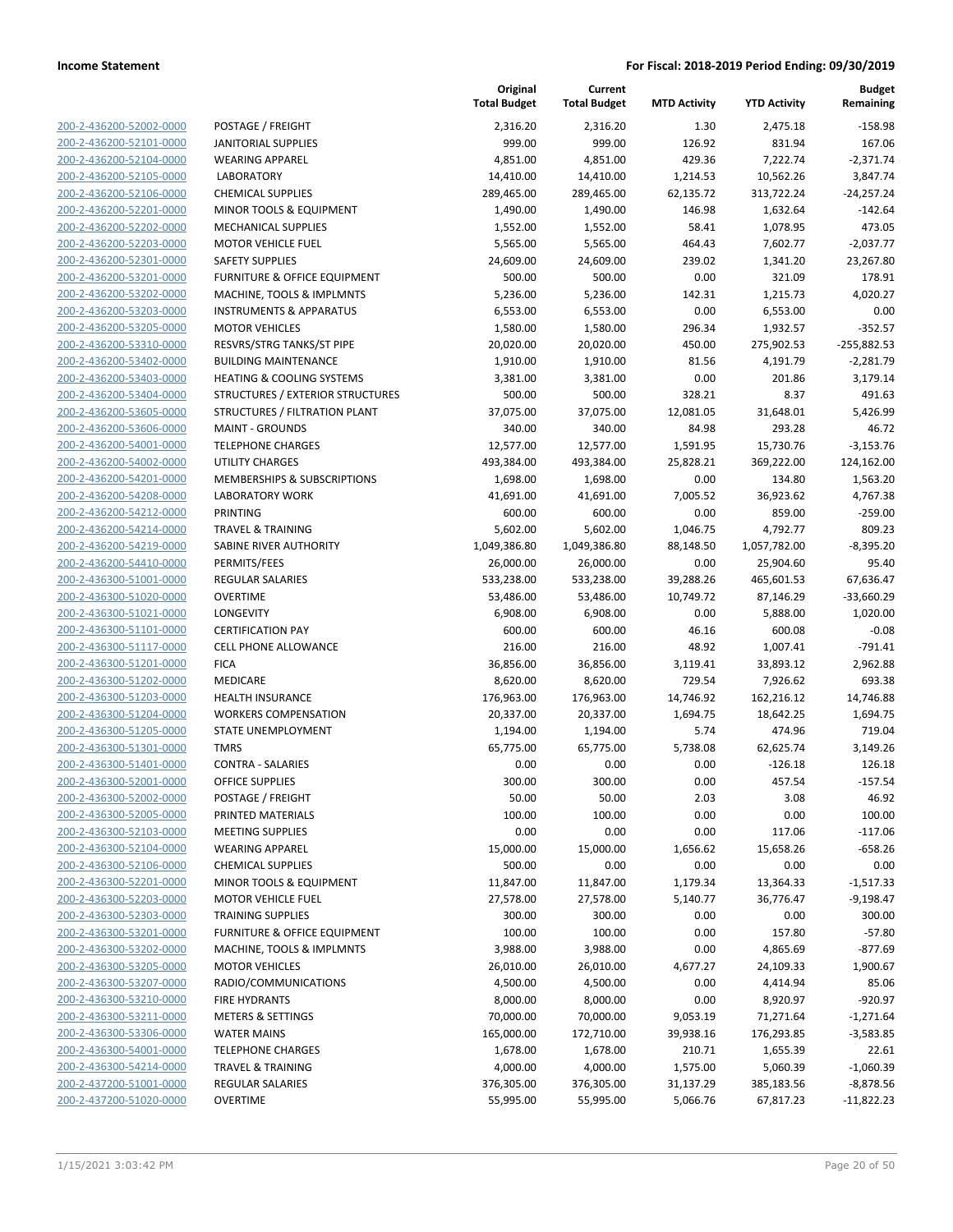**Current**

**Original**

**Budget Remaining**

| 200-2-437200-51021-0000                            |
|----------------------------------------------------|
| 200-2-437200-51101-0000                            |
| 200-2-437200-51117-0000                            |
| 200-2-437200-51201-0000                            |
| 200-2-437200-51202-0000                            |
| 200-2-437200-51203-0000                            |
| 200-2-437200-51204-0000                            |
| 200-2-437200-51205-0000                            |
| 200-2-437200-51301-0000                            |
| 200-2-437200-51401-0000                            |
| 200-2-437200-52001-0000                            |
| 200-2-437200-52103-0000                            |
| 200-2-437200-52104-0000                            |
| 200-2-437200-52106-0000                            |
| 200-2-437200-52107-0000                            |
| 200-2-437200-52201-0000                            |
| 200-2-437200-52203-0000                            |
| 200-2-437200-52303-0000                            |
| 200-2-437200-53202-0000                            |
| 200-2-437200-53205-0000                            |
| 200-2-437200-53207-0000                            |
| 200-2-437200-53309-0000                            |
| 200-2-437200-53311-0000                            |
| 200-2-437200-54001-0000                            |
| 200-2-437200-54002-0000                            |
| 200-2-437200-54214-0000                            |
| 200-2-437300-51001-0000                            |
| 200-2-437300-51020-0000                            |
| 200-2-437300-51021-0000                            |
| 200-2-437300-51101-0000                            |
| 200-2-437300-51117-0000                            |
| 200-2-437300-51201-0000                            |
| 200-2-437300-51202-0000                            |
| 200-2-437300-51203-0000                            |
| 200-2-437300-51204-0000                            |
| 200-2-437300-51205-0000                            |
| 200-2-437300-51301-0000                            |
| 200-2-437300-51401-0000                            |
| 200-2-437300-52001-0000                            |
| 200-2-437300-52002-0000                            |
| 200-2-437300-52005-0000                            |
| <u>200-2-437300-52101-0000</u>                     |
| 200-2-437300-52102-0000                            |
| 200-2-437300-52104-0000                            |
| <u>200-2-437300-52105-0000</u>                     |
| <u>200-2-437300-52106-0000</u>                     |
| <u>200-2-437300-52107-0000</u>                     |
| 200-2-437300-52201-0000                            |
| 200-2-437300-52202-0000                            |
| 200-2-437300-52203-0000                            |
|                                                    |
| 200-2-437300-52301-0000<br>200-2-437300-53202-0000 |
| 200-2-437300-53203-0000                            |
| 200-2-437300-53205-0000                            |
|                                                    |
| <u>200-2-437300-53402-0000</u>                     |
| <u>200-2-437300-54001-0000</u>                     |
| 200-2-437300-54002-0000<br>200-2-437300-54201-0000 |
| 200-2-437300-54208-0000                            |
|                                                    |

|                         |                                    | <b>Total Budget</b> | <b>Total Budget</b> | <b>MTD Activity</b> | <b>YTD Activity</b> | Remaining    |
|-------------------------|------------------------------------|---------------------|---------------------|---------------------|---------------------|--------------|
| 200-2-437200-51021-0000 | LONGEVITY                          | 15,158.00           | 15,158.00           | 0.00                | 14,276.00           | 882.00       |
| 200-2-437200-51101-0000 | <b>CERTIFICATION PAY</b>           | 1,200.00            | 1,200.00            | 92.30               | 1,199.90            | 0.10         |
| 200-2-437200-51117-0000 | <b>CELL PHONE ALLOWANCE</b>        | 2,352.00            | 2,352.00            | 81.20               | 1,055.60            | 1,296.40     |
| 200-2-437200-51201-0000 | <b>FICA</b>                        | 27,963.00           | 27,963.00           | 2,176.42            | 28,337.86           | $-374.86$    |
| 200-2-437200-51202-0000 | MEDICARE                           | 6,540.00            | 6,540.00            | 509.00              | 6,627.40            | $-87.40$     |
| 200-2-437200-51203-0000 | <b>HEALTH INSURANCE</b>            | 112,613.00          | 112,613.00          | 9,384.42            | 103,228.62          | 9,384.38     |
| 200-2-437200-51204-0000 | <b>WORKERS COMPENSATION</b>        | 11,598.00           | 11,598.00           | 966.50              | 10,631.50           | 966.50       |
| 200-2-437200-51205-0000 | STATE UNEMPLOYMENT                 | 748.00              | 748.00              | 2.61                | 628.10              | 119.90       |
| 200-2-437200-51301-0000 | <b>TMRS</b>                        | 49,710.00           | 49,710.00           | 3,973.81            | 52,270.92           | $-2,560.92$  |
| 200-2-437200-51401-0000 | <b>CONTRA - SALARIES</b>           | 0.00                | 0.00                | 0.00                | $-1,163.28$         | 1,163.28     |
| 200-2-437200-52001-0000 | <b>OFFICE SUPPLIES</b>             | 300.00              | 300.00              | 0.00                | 466.91              | $-166.91$    |
| 200-2-437200-52103-0000 | <b>MEETING SUPPLIES</b>            | 0.00                | 0.00                | 0.00                | 195.86              | $-195.86$    |
| 200-2-437200-52104-0000 | <b>WEARING APPAREL</b>             | 15,000.00           | 10,431.00           | 545.84              | 10,427.15           | 3.85         |
| 200-2-437200-52106-0000 | <b>CHEMICAL SUPPLIES</b>           | 2,400.00            | 175.00              | 0.00                | 175.00              | 0.00         |
| 200-2-437200-52107-0000 | <b>BOTANICAL SUPPLIES</b>          | 400.00              | 400.00              | 0.00                | 263.92              | 136.08       |
| 200-2-437200-52201-0000 | MINOR TOOLS & EQUIPMENT            | 10,847.00           | 10,847.00           | 1,204.08            | 10,656.82           | 190.18       |
| 200-2-437200-52203-0000 | <b>MOTOR VEHICLE FUEL</b>          | 24,580.00           | 24,580.00           | 2,073.37            | 19,201.70           | 5,378.30     |
| 200-2-437200-52303-0000 | <b>TRAINING SUPPLIES</b>           | 300.00              | 0.00                | 0.00                | 0.00                | 0.00         |
| 200-2-437200-53202-0000 | MACHINE, TOOLS & IMPLMNTS          | 4,965.00            | 2,890.63            | 1,824.94            | 4,715.57            | $-1,824.94$  |
| 200-2-437200-53205-0000 | <b>MOTOR VEHICLES</b>              | 23,627.00           | 23,627.00           | 4,085.41            | 13,589.65           | 10,037.35    |
| 200-2-437200-53207-0000 | RADIO/COMMUNICATIONS               | 3,000.00            | 3,000.00            | 0.00                | 3,000.00            | 0.00         |
| 200-2-437200-53309-0000 | SANITARY SEWER & TCEQ SSO          | 69,000.00           | 69,000.00           | 19,530.00           | 68,981.29           | 18.71        |
| 200-2-437200-53311-0000 | <b>LIFT STATIONS</b>               | 22,500.00           | 29,143.37           | 9,344.76            | 28,664.04           | 479.33       |
| 200-2-437200-54001-0000 | <b>TELEPHONE CHARGES</b>           | 4,404.00            | 4,404.00            | 777.38              | 4,360.56            | 43.44        |
| 200-2-437200-54002-0000 | UTILITY CHARGES                    | 30,052.00           | 30,052.00           | 2,539.62            | 34,061.95           | $-4,009.95$  |
| 200-2-437200-54214-0000 | <b>TRAVEL &amp; TRAINING</b>       | 3,000.00            | 3,000.00            | 0.00                | 2,542.98            | 457.02       |
| 200-2-437300-51001-0000 | <b>REGULAR SALARIES</b>            | 500,782.00          | 500,782.00          | 39,184.58           | 494,704.82          | 6,077.18     |
| 200-2-437300-51020-0000 | <b>OVERTIME</b>                    | 36,443.00           | 36,443.00           | 2,950.74            | 32,420.83           | 4,022.17     |
| 200-2-437300-51021-0000 | LONGEVITY                          | 16,464.00           | 16,464.00           | 0.00                | 14,870.83           | 1,593.17     |
| 200-2-437300-51101-0000 | <b>CERTIFICATION PAY</b>           | 10,200.00           | 10,200.00           | 553.86              | 7,177.00            | 3,023.00     |
| 200-2-437300-51117-0000 | <b>CELL PHONE ALLOWANCE</b>        | 1,296.00            | 1,296.00            | 33.22               | 431.86              | 864.14       |
| 200-2-437300-51201-0000 | <b>FICA</b>                        | 35,041.00           | 35,041.00           | 2,490.98            | 33,806.48           | 1,234.52     |
| 200-2-437300-51202-0000 | MEDICARE                           | 8,195.00            | 8,195.00            | 582.57              | 7,906.37            | 288.63       |
| 200-2-437300-51203-0000 | <b>HEALTH INSURANCE</b>            | 128,700.00          | 128,700.00          | 10,725.00           | 117,975.00          | 10,725.00    |
| 200-2-437300-51204-0000 | <b>WORKERS COMPENSATION</b>        | 12,233.00           | 12,233.00           | 1,019.42            | 11,213.62           | 1,019.38     |
| 200-2-437300-51205-0000 | STATE UNEMPLOYMENT                 | 824.00              | 824.00              | 0.00                | 766.09              | 57.91        |
| 200-2-437300-51301-0000 | <b>TMRS</b>                        | 63,417.00           | 63,417.00           | 4,725.11            | 64,728.01           | $-1,311.01$  |
| 200-2-437300-51401-0000 | <b>CONTRA - SALARIES</b>           | 0.00                | 0.00                | -1,448.28           | -1,448.28           | 1,448.28     |
| 200-2-437300-52001-0000 | <b>OFFICE SUPPLIES</b>             | 600.00              | 600.00              | 197.05              | 474.17              | 125.83       |
| 200-2-437300-52002-0000 | POSTAGE / FREIGHT                  | 600.00              | 600.00              | 73.53               | 521.41              | 78.59        |
| 200-2-437300-52005-0000 | PRINTED MATERIALS                  | 1,200.00            | 1,200.00            | 1,256.56            | 1,280.56            | $-80.56$     |
| 200-2-437300-52101-0000 | <b>JANITORIAL SUPPLIES</b>         | 1,650.00            | 1,650.00            | 46.26               | 2,188.74            | $-538.74$    |
| 200-2-437300-52102-0000 | REFERENCE SUPPLIES                 | 500.00              | 500.00              | 0.00                | 0.00                | 500.00       |
| 200-2-437300-52104-0000 | <b>WEARING APPAREL</b>             | 11,000.00           | 11,000.00           | 1,394.59            | 7,422.30            | 3,577.70     |
| 200-2-437300-52105-0000 | <b>LABORATORY</b>                  | 15,000.00           | 15,000.00           | 2,174.36            | 15,482.65           | $-482.65$    |
| 200-2-437300-52106-0000 | <b>CHEMICAL SUPPLIES</b>           | 54,000.00           | 54,000.00           | 6,986.52            | 35,434.92           | 18,565.08    |
| 200-2-437300-52107-0000 | <b>BOTANICAL SUPPLIES</b>          | 900.00              | 900.00              | 959.00              | 959.00              | $-59.00$     |
| 200-2-437300-52201-0000 | MINOR TOOLS & EQUIPMENT            | 6,300.00            | 6,300.00            | 1,911.63            | 6,331.94            | $-31.94$     |
| 200-2-437300-52202-0000 | <b>MECHANICAL SUPPLIES</b>         | 18,400.00           | 18,400.00           | 2,164.86            | 18,481.19           | $-81.19$     |
| 200-2-437300-52203-0000 | <b>MOTOR VEHICLE FUEL</b>          | 5,490.00            | 5,490.00            | 435.57              | 10,707.24           | $-5,217.24$  |
| 200-2-437300-52301-0000 | <b>SAFETY SUPPLIES</b>             | 2,300.00            | 2,300.00            | 0.00                | 968.92              | 1,331.08     |
| 200-2-437300-53202-0000 | MACHINE, TOOLS & IMPLMNTS          | 70,000.00           | 70,000.00           | 20,311.89           | 74,203.62           | $-4,203.62$  |
| 200-2-437300-53203-0000 | <b>INSTRUMENTS &amp; APPARATUS</b> | 6,000.00            | 6,000.00            | 4,694.83            | 6,620.57            | $-620.57$    |
| 200-2-437300-53205-0000 | <b>MOTOR VEHICLES</b>              | 5,301.00            | 5,301.00            | 90.82               | 5,413.15            | $-112.15$    |
| 200-2-437300-53402-0000 | <b>BUILDING MAINTENANCE</b>        | 6,500.00            | 6,500.00            | 4,047.00            | 6,956.75            | $-456.75$    |
| 200-2-437300-54001-0000 | <b>TELEPHONE CHARGES</b>           | 5,102.00            | 5,102.00            | 430.81              | 4,945.59            | 156.41       |
| 200-2-437300-54002-0000 | UTILITY CHARGES                    | 385,584.00          | 385,584.00          | 31,954.23           | 406,899.89          | $-21,315.89$ |
| 200-2-437300-54201-0000 | MEMBERSHIPS & SUBSCRIPTIONS        | 12,500.00           | 12,500.00           | 302.00              | 11,693.48           | 806.52       |
| 200-2-437300-54208-0000 | <b>LABORATORY WORK</b>             | 12,400.00           | 12,400.00           | 1,096.50            | 13,088.70           | $-688.70$    |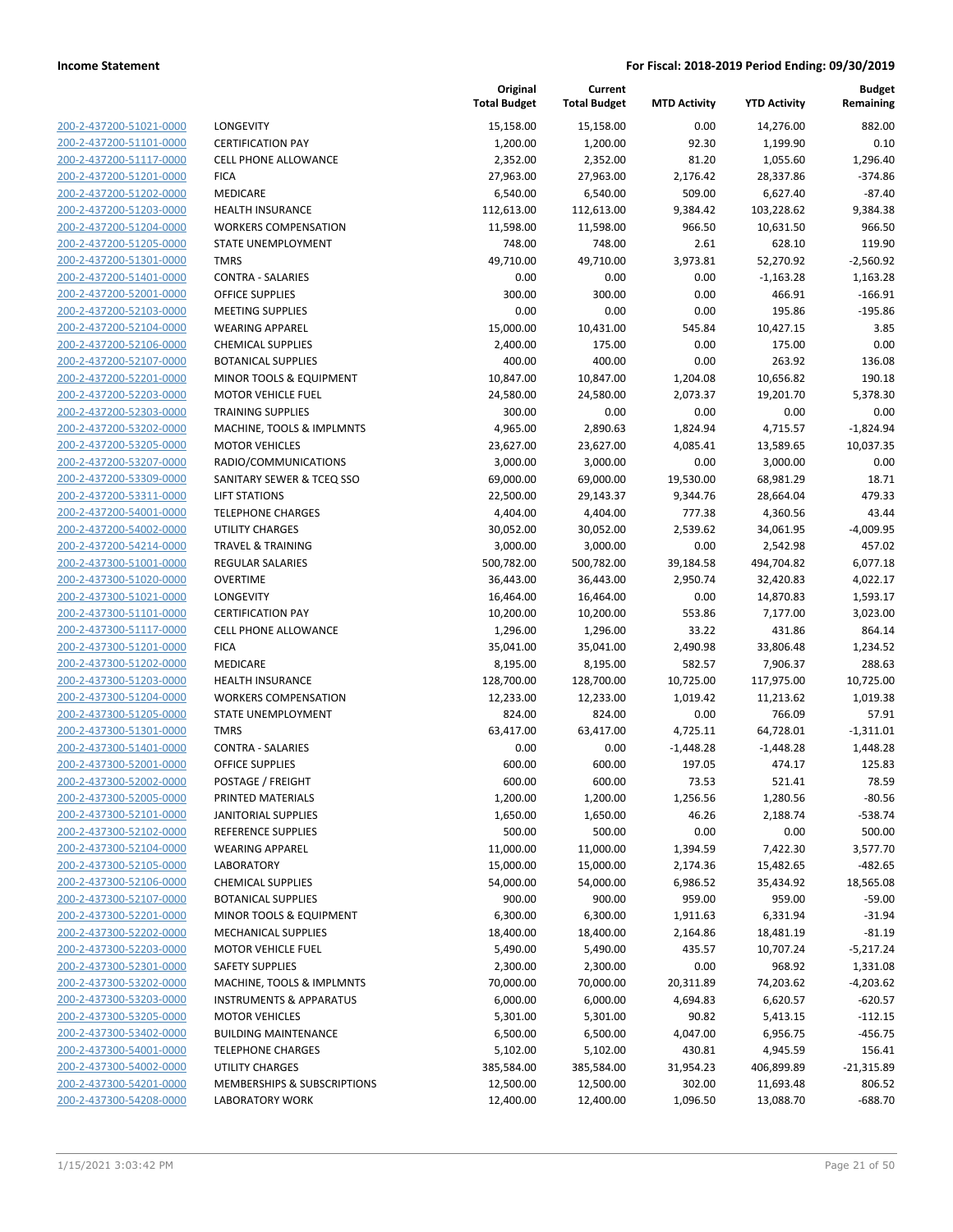|                                          |                                                                  |                       | Original<br><b>Total Budget</b> | Current<br><b>Total Budget</b> | <b>MTD Activity</b>  | <b>YTD Activity</b>    | <b>Budget</b><br>Remaining |
|------------------------------------------|------------------------------------------------------------------|-----------------------|---------------------------------|--------------------------------|----------------------|------------------------|----------------------------|
| 200-2-437300-54214-0000                  | <b>TRAVEL &amp; TRAINING</b>                                     |                       | 4,500.00                        | 4,500.00                       | 0.00                 | 3,280.70               | 1,219.30                   |
| 200-2-437300-54403-0000                  | <b>DISPOSAL CHARGES</b>                                          |                       | 750.00                          | 750.00                         | 0.00                 | 0.00                   | 750.00                     |
| 200-2-437300-54410-0000                  | PERMITS/FEES                                                     |                       | 74,000.00                       | 74.000.00                      | 0.00                 | 37,958.32              | 36,041.68                  |
| 200-2-471100-56507-0000                  | 08 REV BONDS - PRINCIPAL                                         |                       | 0.00                            | 0.00                           | $-950,000.00$        | 0.00                   | 0.00                       |
| 200-2-471100-56508-0000                  | 09 TWDP REV BOND - PRINC                                         |                       | 15,000.00                       | 15,000.00                      | $-15,000.00$         | 0.00                   | 15,000.00                  |
| 200-2-471200-56406-0000                  | SERIES 2010 GO REF INTRST                                        |                       | 0.00                            | 0.00                           | -611.57              | $-611.57$              | 611.57                     |
| 200-2-471200-56408-0000                  | 2011 GO REFUND INTEREST                                          |                       | 0.00                            | 0.00                           | $-2,906.67$          | $-2,906.67$            | 2,906.67                   |
| 200-2-471200-56607-0000                  | 08 REV BONDS - INTEREST                                          |                       | 305,330.00                      | 305,330.00                     | $-2,723.33$          | 302,606.67             | 2,723.33                   |
| 200-2-471200-56611-0000                  | 2019 REVENUE BONDS INTEREST                                      |                       | 0.00                            | 0.00                           | 165,908.00           | 165,908.00             | $-165,908.00$              |
| 200-2-475100-56002-0000                  | MISCELLANEOUS DEBT EXP / AGENT FEE                               |                       | 750.00                          | 750.00                         | 132,257.00           | 133,007.00             | $-132,257.00$              |
| 200-2-475100-56005-0000                  | ARBITRAGE                                                        |                       | 1,750.00                        | 1,750.00                       | 0.00                 | 0.00                   | 1,750.00                   |
| 200-2-475100-56007-0000                  | AMORT OF DISC ON CAB                                             |                       | 0.00                            | 0.00                           | 39,210.85            | 39,210.85              | $-39,210.85$               |
| 200-2-475100-56010-0000                  | AMORTIZATION BOND DISCNT                                         |                       | 0.00                            | 0.00                           | $-5,676.05$          | $-5,676.05$            | 5,676.05                   |
| 200-2-480000-52003-0000                  | <b>COPIER CHARGES</b>                                            |                       | 10,600.00                       | 10,600.00                      | 1,218.62             | 9,005.74               | 1,594.26                   |
| 200-2-480000-52006-0000                  | <b>COPIER PAPER</b>                                              |                       | 500.00                          | 500.00                         | 107.33               | 352.67                 | 147.33                     |
| 200-2-480000-54002-0000                  | UTILITY CHARGES                                                  |                       | 12,626.00                       | 12,626.00                      | 1,111.62             | 13,472.11              | $-846.11$                  |
| 200-2-480000-54226-0000                  | <b>INSURANCE EXPENSE</b>                                         |                       | 41,657.00                       | 41,657.00                      | 0.00                 | 62,887.16              | $-21,230.16$               |
| 200-2-480000-55499-0000                  | <b>CAPITAL OUTLAY</b>                                            |                       | 0.00                            | 0.00                           | 2,193,344.00         | 2,193,344.00           | $-2,193,344.00$            |
| 200-2-480000-57001-0000                  | <b>DEPRECIATION EXPENSE</b>                                      |                       | 0.00                            | 0.00                           | 2,306,868.91         | 2,306,868.91           | $-2,306,868.91$            |
| 200-2-480000-57002-0000                  | <b>BAD DEBT EXPENSE</b>                                          |                       | 27,000.00                       | 27,000.00                      | $-18,637.11$         | $-18,637.11$           | 45,637.11                  |
| 200-2-480000-57005-0000                  | <b>ACCRUED VAC &amp; SICK PAY</b>                                |                       | 30,000.00                       | 30,000.00                      | $-15,656.34$         | 22,432.26              | 7,567.74                   |
| 200-2-480000-57008-0000                  | <b>BANK CHARGES</b>                                              |                       | 30,000.00                       | 30,000.00                      | 2,701.47             | 32,098.09              | $-2,098.09$                |
| 200-2-480000-57015-0000                  | <b>CONTINGENCY EXPENSE</b>                                       |                       | 150,000.00                      | 150,000.00                     | 0.00                 | 0.00                   | 150,000.00                 |
| 200-2-491000-58001-0000                  | <b>XFR - GENERAL FUND</b>                                        |                       | 0.00                            | 0.00                           | 122,554.70           | 1,363,462.06           | $-1,363,462.06$            |
| 200-2-491000-58037-0000                  | XFR - DEBT SERVICE FUND                                          |                       | 0.00                            | 0.00                           | $-1,292,362.36$      | 111,651.68             | $-111,651.68$              |
| 200-2-491000-58120-0000                  | XFR - UTILITY CIP FUND                                           |                       | 1,624,829.00                    | 1,624,829.00                   | 135,406.58           | 1,624,878.96           | $-49.96$                   |
| 200-2-495000-58580-0000                  | CA - GENERAL FUND - GENERAL GOVERNMENT                           |                       | 406,798.00                      | 406,798.00                     | 33,899.83            | 406,797.96             | 0.04                       |
| 200-2-495000-58581-0000                  | CA - GENERAL FUND - PUBLIC WORKS                                 |                       | 155,979.00                      | 155,979.00                     | 12,998.25            | 155,979.00             | 0.00                       |
| 200-2-495000-58701-0000                  | CA - CENTRAL SERVICE FUND                                        |                       | 194,904.00                      | 194,904.00                     | 16,242.00            | 194,904.00             | 0.00                       |
| 200-2-495000-58710-0000                  | CA - INSURANCE FUND                                              |                       | 88,697.00                       | 88,697.00                      | 7,391.42             | 88,697.04              | $-0.04$                    |
| 200-2-495000-58720-0000                  | CA - MIS FUN                                                     |                       | 126,693.00                      | 126,693.00                     | 10,557.75            | 126,693.00             | 0.00                       |
| 200-2-495000-58900-0000                  | <b>CA - ELECTRIC FUND</b>                                        |                       | 587,723.00                      | 587,723.00                     | 48,976.92            | 587,723.04             | $-0.04$                    |
|                                          |                                                                  | <b>Expense Total:</b> | 10,253,810.20                   | 10,253,810.20                  | 3,763,303.66         | 16,552,380.41          | $-6,298,570.21$            |
|                                          | Fund: 200 - WATER / WASTEWATER FUND Surplus (Deficit):           |                       | 4,186,873.80                    | 4,186,873.80                   | -22,619,830.67       | -22,722,734.46         |                            |
| Revenue                                  | Fund: 212 - TX COMMUNITY DEV SWR SYSTEM IMPROV PROG GRANT        |                       |                                 |                                |                      |                        |                            |
| 212-2-310001-43105-0000                  | MISCELLANEOUS / GRANTS                                           |                       | 0.00                            | 0.00                           | 0.00                 | 7,407.85               | $-7,407.85$                |
|                                          |                                                                  | <b>Revenue Total:</b> | 0.00                            | 0.00                           | 0.00                 | 7,407.85               | $-7,407.85$                |
|                                          |                                                                  |                       |                                 |                                |                      |                        |                            |
| <b>Expense</b>                           |                                                                  |                       |                                 |                                |                      |                        |                            |
| 212-2-436300-55007-0000                  | ENG/ARCHITECTS/MGMT                                              |                       | 0.00<br>0.00                    | 0.00                           | 0.00                 | 13,050.00              | $-13,050.00$               |
| 212-2-436300-55012-0000                  | <b>CONSTRUCTION</b>                                              | <b>Expense Total:</b> | 0.00                            | 0.00<br>0.00                   | 2,539.24<br>2,539.24 | 61,553.40<br>74,603.40 | $-61,553.40$<br>-74,603.40 |
|                                          | Fund: 212 - TX COMMUNITY DEV SWR SYSTEM IMPROV PROG GRANT Surplu |                       | 0.00                            | 0.00                           | -2,539.24            | $-67,195.55$           |                            |
|                                          |                                                                  |                       |                                 |                                |                      |                        |                            |
| Fund: 216 - UTILIITY CIP FUND<br>Revenue |                                                                  |                       |                                 |                                |                      |                        |                            |
| 216-2-319001-45401-0000                  | <b>INTEREST REVENUES</b>                                         |                       | 20,089.00                       | 20,089.00                      | 33,198.68            | 215,330.55             | $-195,241.55$              |
| 216-2-319001-47221-0000                  | <b>BOND PROCEEDS</b>                                             |                       | 20,000,000.00                   | 20,000,000.00                  | $-20,253,436.00$     | 0.28                   | 19,999,999.72              |
| 216-2-323001-46100-0000                  | <b>XFR - UTILITY FUND</b>                                        |                       | 1,624,879.00                    | 1,624,879.00                   | 20,388,842.58        | 21,878,314.96          | -20,253,435.96             |
|                                          |                                                                  | <b>Revenue Total:</b> | 21,644,968.00                   | 21,644,968.00                  | 168,605.26           | 22,093,645.79          | -448,677.79                |
| <b>Expense</b>                           |                                                                  |                       |                                 |                                |                      |                        |                            |
| 216-2-436200-53310-0000                  | RESVRS/STRG TANKS/ST PIPE                                        |                       | 6,643,503.00                    | 6,643,503.00                   | 0.00                 | 0.00                   | 6,643,503.00               |
| 216-2-436200-53312-0000                  | <b>WATER LINE EASEMENTS</b>                                      |                       | 100,000.00                      | 100,000.00                     | 61,472.12            | 74,172.12              | 25,827.88                  |
| 216-2-436200-55002-0000                  | <b>IMPROVEMENTS</b>                                              |                       | 11,900,000.00                   | 11,900,000.00                  | 761,599.01           | 1,493,692.96           | 10,406,307.04              |
| 216-2-436200-55201-0000                  | <b>EQUIPMENT PURCHASES</b>                                       |                       | 1,000,000.00                    | 1,000,000.00                   | 0.00                 | 171,869.24             | 828,130.76                 |
| 216-2-436300-55105-0000                  | <b>WATER MAINS</b>                                               |                       | 2,201,145.00                    | 2,201,145.00                   | 2,073,896.71         | 4,197,084.24           | $-1,995,939.24$            |
| 216-2-436300-55201-0000                  | <b>EQUIPMENT PURCHASES</b>                                       |                       | 75,999.00                       | 75,999.00                      | 12,330.00            | 99,867.40              | $-23,868.40$               |
| 216-2-437200-55002-0000                  | <b>IMPROVEMENTS</b>                                              |                       | 135,000.00                      | 135,000.00                     | 0.00                 | 45,025.52              | 89,974.48                  |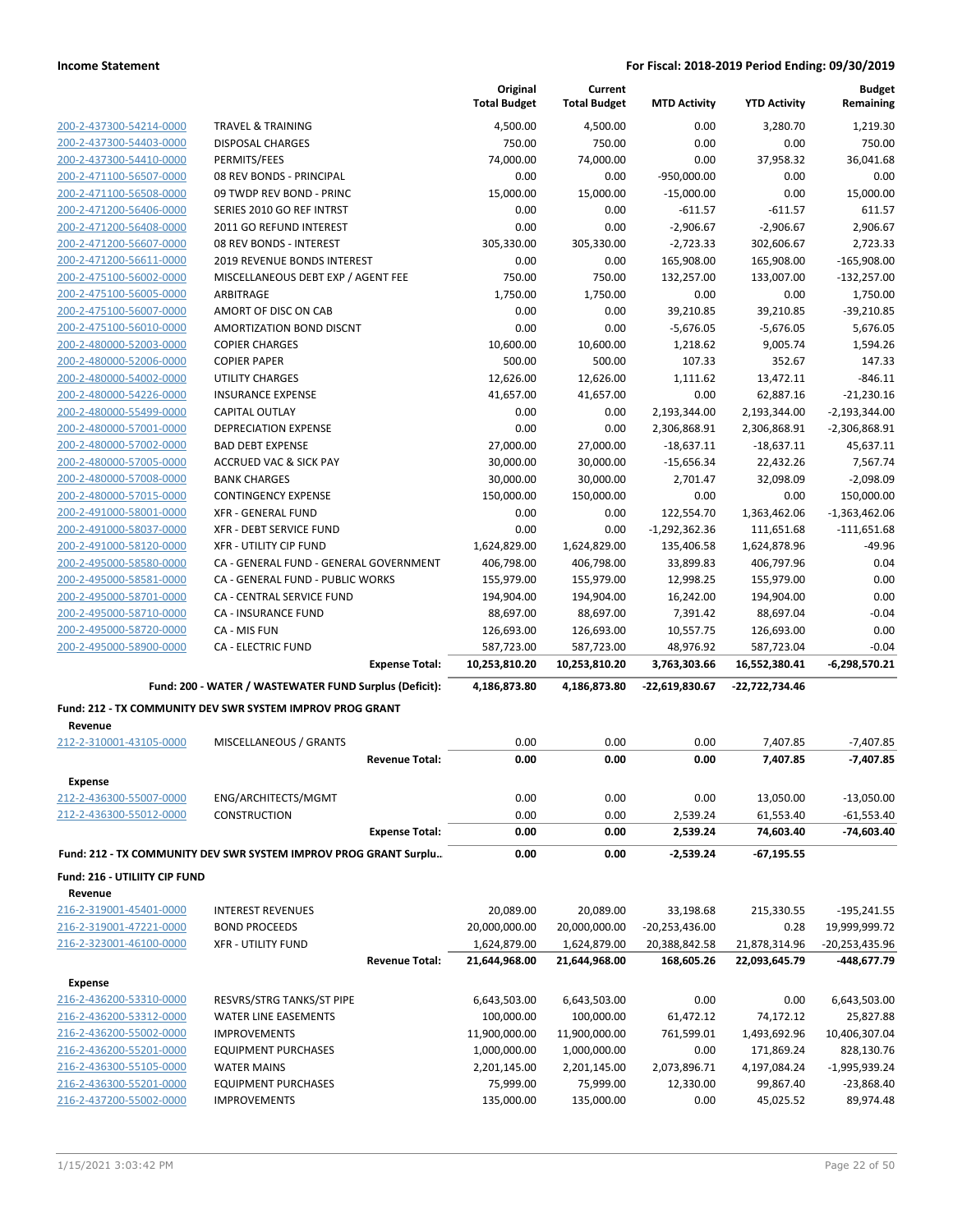|                                                |                                                            | Original            | Current             |                     |                     | <b>Budget</b>   |
|------------------------------------------------|------------------------------------------------------------|---------------------|---------------------|---------------------|---------------------|-----------------|
|                                                |                                                            | <b>Total Budget</b> | <b>Total Budget</b> | <b>MTD Activity</b> | <b>YTD Activity</b> | Remaining       |
| 216-2-437200-55201-0000                        | <b>EQUIPMENT PURCHASES</b>                                 | 223,830.00          | 223,830.00          | 0.00                | 196,176.89          | 27,653.11       |
| 216-2-437300-55002-0000                        | <b>IMPROVEMENTS</b>                                        | 0.00                | 0.00                | 0.00                | 17,984.56           | $-17,984.56$    |
| 216-2-437300-55110-0000                        | <b>LIFT STATIONS</b>                                       | 0.00                | 0.00                | 0.00                | 1,827,413.91        | $-1,827,413.91$ |
| 216-2-480000-54101-0000                        | PROFESSIONAL SERVICES                                      | 200,000.00          | 200,000.00          | 0.00                | 0.00                | 200,000.00      |
| 216-2-480000-55499-0000                        | <b>CAPITAL OUTLAY</b>                                      | 0.00                | 0.00                | $-8,955,045.91$     | $-9,241,825.31$     | 9,241,825.31    |
| 216-2-480000-57008-0000                        | <b>BANK CHARGES</b>                                        | 2,500.00            | 2,500.00            | 0.00                | 0.00                | 2,500.00        |
|                                                | <b>Expense Total:</b>                                      | 22,481,977.00       | 22,481,977.00       | -6,045,748.07       | $-1,118,538.47$     | 23,600,515.47   |
|                                                | Fund: 216 - UTILIITY CIP FUND Surplus (Deficit):           | $-837,009.00$       | -837,009.00         | 6,214,353.33        | 23,212,184.26       |                 |
| <b>Fund: 217 - WASTEWATER RECLAMATION FUND</b> |                                                            |                     |                     |                     |                     |                 |
| Revenue<br>217-2-319001-45401-0000             | <b>INTEREST REVENUES</b>                                   | 12,281.00           | 12,281.00           | 1,361.41            | 17,677.76           | $-5,396.76$     |
|                                                | <b>Revenue Total:</b>                                      | 12,281.00           | 12,281.00           | 1,361.41            | 17,677.76           | -5,396.76       |
| <b>Expense</b>                                 |                                                            |                     |                     |                     |                     |                 |
| 217-2-437300-55012-0000                        | CONSTRUCTION                                               | 410,000.00          | 410,000.00          | 0.00                | 20,619.30           | 389,380.70      |
|                                                | <b>Expense Total:</b>                                      | 410,000.00          | 410,000.00          | 0.00                | 20,619.30           | 389,380.70      |
|                                                | Fund: 217 - WASTEWATER RECLAMATION FUND Surplus (Deficit): | -397,719.00         | -397,719.00         | 1,361.41            | $-2,941.54$         |                 |
| Fund: 300 - AIRPORT FUND                       |                                                            |                     |                     |                     |                     |                 |
| Revenue                                        |                                                            |                     |                     |                     |                     |                 |
| 300-2-310001-43102-0000                        | <b>AIRPORT GRANT REVENUE</b>                               | 0.00                | 0.00                | 1,647.25            | $-13,312.75$        | 13,312.75       |
| 300-2-319001-44315-0000                        | <b>AIRPORT FUEL FEES</b>                                   | 1,000.00            | 1,000.00            | 81.84               | 1,223.36            | $-223.36$       |
| 300-2-319001-44316-0000                        | PARKING & TIE DOWN/MISC.                                   | 1,000.00            | 1,000.00            | 0.00                | 0.00                | 1,000.00        |
| 300-2-319001-45401-0000                        | <b>INTEREST REVENUES</b>                                   | 1,000.00            | 1,000.00            | 227.27              | 19,735.04           | $-18,735.04$    |
| 300-2-321001-45507-0000                        | L-3 COMM LEASE                                             | 639,217.00          | 639,217.00          | 0.00                | 639,216.96          | 0.04            |
| 300-2-321001-45508-0000                        | AIR EVAC HANGAR FEES                                       | 8,191.00            | 8,191.00            | 675.09              | 8,776.17            | $-585.17$       |
| 300-2-321001-45509-0000                        | BLUE SKY T-HANGAR & LA ND LEASES                           | 4,768.50            | 4,768.50            | 0.00                | 4,768.50            | 0.00            |
| 300-2-321001-45510-0000                        | ARKOMA - HORIZONS AHEAD LEASE                              | 48,096.00           | 48,096.00           | 4,008.00            | 48,096.00           | 0.00            |
| 300-2-321001-45513-0000                        | MAJORS FLYING CLUB LAND LEASE                              | 1,396.00            | 1,396.00            | 116.33              | 1,395.96            | 0.04            |
| 300-2-321001-45515-0000                        | <b>TEXSAN AVIATION LAND LEASE</b>                          | 1,080.00            | 1,080.00            | 0.00                | 1,080.00            | 0.00            |
| 300-2-321001-45516-0000                        | MFC PARTNERS LAND LEASE                                    | 1,260.00            | 1,260.00            | 0.00                | 1,260.00            | 0.00            |
| 300-2-321001-45517-0000                        | INNOVATION FIRST MAINT HANGAR                              | 17,618.00           | 17,618.00           | 0.00                | 17,618.00           | 0.00            |
|                                                | <b>Revenue Total:</b>                                      | 724,626.50          | 724,626.50          | 6,755.78            | 729,857.24          | $-5,230.74$     |
| <b>Expense</b><br>300-2-438100-51001-0000      | <b>REGULAR SALARIES</b>                                    | 49,453.00           | 49,453.00           | 3,804.80            | 49,388.88           | 64.12           |
| 300-2-438100-51021-0000                        | LONGEVITY                                                  | 222.00              | 222.00              | 0.00                | 222.00              | 0.00            |
| 300-2-438100-51117-0000                        | <b>CELL PHONE ALLOWANCE</b>                                | 960.00              | 960.00              | 33.24               | 432.12              | 527.88          |
| 300-2-438100-51201-0000                        | <b>FICA</b>                                                | 3,139.00            | 3,139.00            | 237.96              | 3,102.68            | 36.32           |
| 300-2-438100-51202-0000                        | MEDICARE                                                   | 734.00              | 734.00              | 55.66               | 725.73              | 8.27            |
| 300-2-438100-51203-0000                        | <b>HEALTH INSURANCE</b>                                    | 10,725.00           | 10,725.00           | 893.75              | 9,831.25            | 893.75          |
| 300-2-438100-51204-0000                        | <b>WORKERS COMPENSATION</b>                                | 1,025.00            | 1,025.00            | 85.42               | 939.62              | 85.38           |
| 300-2-438100-51205-0000                        | STATE UNEMPLOYMENT                                         | 137.00              | 137.00              | 0.00                | $-9.29$             | 146.29          |
| 300-2-438100-51301-0000                        | <b>TMRS</b>                                                | 5,671.00            | 5,671.00            | 424.48              | 5,610.75            | 60.25           |
| 300-2-438100-51401-0000                        | <b>CONTRA - SALARIES</b>                                   | 15,000.00           | 15,000.00           | 0.00                | 0.00                | 15,000.00       |
| 300-2-438100-52001-0000                        | <b>OFFICE SUPPLIES</b>                                     | 400.00              | 400.00              | 253.11              | 277.11              | 122.89          |
| 300-2-438100-52002-0000                        | POSTAGE / FREIGHT                                          | 100.00              | 100.00              | 0.00                | 0.00                | 100.00          |
| 300-2-438100-52201-0000                        | MINOR TOOLS & EQUIPMENT                                    | 150.00              | 150.00              | 0.00                | 0.00                | 150.00          |
| 300-2-438100-53202-0000                        | MACHINE, TOOLS & IMPLMNTS                                  | 1,500.00            | 1,405.00            | 0.00                | 1,197.22            | 207.78          |
| 300-2-438100-53205-0000                        | <b>MOTOR VEHICLES</b>                                      | 1,022.00            | 1,022.00            | 187.28              | 509.67              | 512.33          |
| 300-2-438100-53303-0000                        | MAINT - STREET /ALLEY/APRN/RNWY                            | 2,500.00            | 2,500.00            | 0.00                | 0.00                | 2,500.00        |
| 300-2-438100-53402-0000                        | <b>BUILDING MAINTENANCE</b>                                | 12,500.00           | 12,500.00           | 736.72              | 7,762.83            | 4,737.17        |
| 300-2-438100-54001-0000                        | <b>TELEPHONE CHARGES</b>                                   | 1,926.00            | 1,926.00            | 284.15              | 1,857.20            | 68.80           |
| 300-2-438100-54002-0000                        | <b>UTILITY CHARGES</b>                                     | 15,000.00           | 15,000.00           | 1,200.91            | 14,107.99           | 892.01          |
| 300-2-438100-54105-0000                        | MARKETING                                                  | 6,104.00            | 6,004.47            | 145.93              | 4,872.91            | 1,131.56        |
| 300-2-438100-54201-0000                        | MEMBERSHIPS & SUBSCRIPTIONS                                | 465.00              | 465.00              | 0.00                | 465.00              | 0.00            |
| 300-2-438100-54214-0000                        | <b>TRAVEL &amp; TRAINING</b>                               | 1,000.00            | 1,099.53            | 75.00               | 1,099.53            | 0.00            |
| 300-2-438100-54408-0000                        | OTHER / INSURANCE EXPENSE                                  | 13,000.00           | 13,000.00           | 9,105.20            | 15,845.84           | $-2,845.84$     |
| 300-2-438100-54410-0000                        | PERMITS/FEES                                               | 1,276.00            | 1,371.00            | 0.00                | 1,371.00            | 0.00            |
| 300-2-438100-57001-0000                        | DEPRECIATION EXPENSE                                       | 0.00                | 0.00                | 3,611,442.83        | 3,611,442.83        | $-3,611,442.83$ |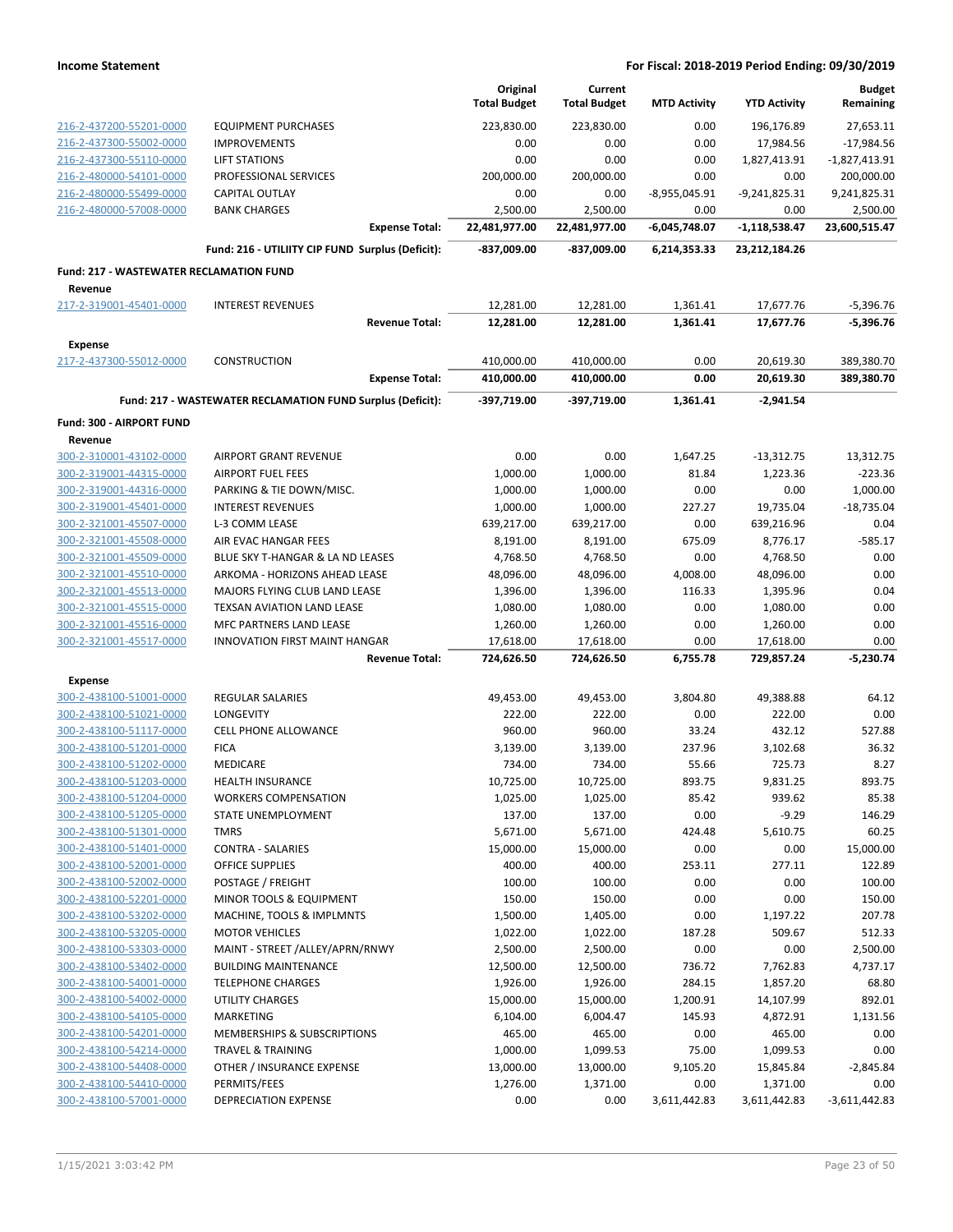|                                                    |                                                         | Original<br><b>Total Budget</b> | Current<br><b>Total Budget</b> | <b>MTD Activity</b>    | <b>YTD Activity</b>      | <b>Budget</b><br>Remaining |
|----------------------------------------------------|---------------------------------------------------------|---------------------------------|--------------------------------|------------------------|--------------------------|----------------------------|
| 300-2-480000-52003-0000                            | <b>COPIER CHARGES</b>                                   | 1,524.00                        | 1,524.00                       | 261.28                 | 1,666.33                 | $-142.33$                  |
| 300-2-480000-52006-0000                            | <b>COPIER PAPER</b>                                     | 71.82                           | 71.82                          | 0.00                   | 0.00                     | 71.82                      |
| 300-2-480000-57005-0000                            | <b>ACCRUED VAC &amp; SICK PAY</b>                       | 0.00                            | 0.00                           | 8,323.03               | 8,323.03                 | $-8,323.03$                |
| 300-2-480000-57008-0000                            | <b>BANK CHARGES</b>                                     | 2,000.00                        | 2,000.00                       | 233.08                 | 744.06                   | 1,255.94                   |
| 300-2-491000-58035-0000                            | <b>XFR - DEBT SERVICE FUND</b>                          | 23,239.00                       | 23,239.00                      | 1,936.58               | 23,238.96                | 0.04                       |
| 300-2-491000-58127-0000                            | <b>AIRPORT CIP FUND</b><br><b>Expense Total:</b>        | 10,000.00<br>180,843.82         | 10,000.00<br>180,843.82        | 0.00<br>3,639,720.41   | 2,499.99<br>3,767,525.24 | 7,500.01<br>-3,586,681.42  |
|                                                    | Fund: 300 - AIRPORT FUND Surplus (Deficit):             | 543,782.68                      | 543,782.68                     | $-3,632,964.63$        | -3,037,668.00            |                            |
| Fund: 360 - AIRPORT CAPITAL FUND                   |                                                         |                                 |                                |                        |                          |                            |
| Revenue                                            |                                                         |                                 |                                |                        |                          |                            |
| 360-2-319001-44315-0000                            | <b>AIRPORT - FUEL FEES</b>                              | 50,000.00                       | 50,000.00                      | 0.00                   | 0.00                     | 50,000.00                  |
| 360-2-319001-45401-0000                            | <b>INTEREST REVENUES</b>                                | 25,000.00                       | 25,000.00                      | 7,600.16               | 116,339.70               | $-91,339.70$               |
| 360-2-323001-46107-0000                            | <b>XFR - AIRPORT FUND</b>                               | 0.00                            | 0.00                           | 0.00                   | 2,499.99                 | $-2,499.99$                |
|                                                    | <b>Revenue Total:</b>                                   | 75,000.00                       | 75,000.00                      | 7,600.16               | 118,839.69               | -43,839.69                 |
| <b>Expense</b>                                     |                                                         |                                 |                                |                        |                          |                            |
| 360-2-438100-55099-0000                            | PROJ BUDGET - NO EXPENSES                               | 10,000.00                       | 10,000.00                      | 0.00                   | 25,992.00                | $-15,992.00$               |
| 360-2-480000-55499-0000                            | <b>CAPITAL OUTLAY</b>                                   | 0.00                            | 0.00                           | $-25,992.00$           | $-25,992.00$             | 25,992.00                  |
| 360-2-480000-57008-0000                            | <b>BANK CHARGES</b><br><b>Expense Total:</b>            | 2,000.00<br>12,000.00           | 2,000.00<br>12,000.00          | 421.77<br>$-25,570.23$ | 3,229.57<br>3,229.57     | $-1,229.57$<br>8,770.43    |
|                                                    | Fund: 360 - AIRPORT CAPITAL FUND Surplus (Deficit):     | 63,000.00                       | 63,000.00                      | 33,170.39              | 115,610.12               |                            |
| Fund: 362 - AIRPORT FBO FUEL                       |                                                         |                                 |                                |                        |                          |                            |
| Revenue                                            |                                                         |                                 |                                |                        |                          |                            |
| 362-2-319001-44315-0000                            | <b>AIRPORT - FUEL FEES</b>                              | 0.00                            | 0.00                           | 42,154.47              | 449,609.91               | -449,609.91                |
| 362-2-319001-44316-0000                            | AIRPORT - PARKING, TIE DOWNS, & RAMP FE                 | 0.00                            | 0.00                           | 110.00                 | 2,991.66                 | $-2,991.66$                |
| 362-2-319001-44320-0000                            | AIRPORT - OIL                                           | 0.00                            | 0.00                           | 264.84                 | 4,225.99                 | $-4,225.99$                |
| 362-2-319001-44322-0000                            | <b>AIRPORT - PILOT SUPPLIES</b>                         | 0.00                            | 0.00                           | 0.00                   | 124.37                   | $-124.37$                  |
| 362-2-319001-45401-0000                            | <b>INTEREST REVENUES</b>                                | 0.00                            | 0.00                           | 148.50                 | 2,340.37                 | $-2,340.37$                |
|                                                    | <b>Revenue Total:</b>                                   | 0.00                            | 0.00                           | 42,677.81              | 459,292.30               | -459,292.30                |
| <b>Expense</b>                                     |                                                         |                                 |                                |                        |                          |                            |
| 362-2-438100-52221-0000                            | <b>AIRPORT - FUEL FEES</b>                              | 0.00                            | 0.00                           | 111,466.45             | 327,856.21               | $-327,856.21$              |
| 362-2-438100-52222-0000                            | AIRPORT - OIL                                           | 0.00                            | 0.00                           | 0.00                   | 3,801.45                 | $-3,801.45$                |
| 362-2-438100-52422-0000                            | <b>AIRPORT - PILOT SUPPLIES</b>                         | 0.00                            | 0.00                           | 0.00                   | 933.40                   | $-933.40$                  |
| 362-2-438100-57003-0000<br>362-2-480000-57008-0000 | <b>CREDIT CARD FEES</b><br><b>BANK CHARGES</b>          | 0.00<br>0.00                    | 0.00<br>0.00                   | 1,307.94<br>14.77      | 14,613.73<br>72.73       | $-14,613.73$<br>$-72.73$   |
|                                                    | <b>Expense Total:</b>                                   | 0.00                            | 0.00                           | 112,789.16             | 347,277.52               | -347,277.52                |
|                                                    | Fund: 362 - AIRPORT FBO FUEL Surplus (Deficit):         | 0.00                            | 0.00                           | $-70,111.35$           | 112,014.78               |                            |
| Fund: 400 - GOLF FUND                              |                                                         |                                 |                                |                        |                          |                            |
| Revenue                                            |                                                         |                                 |                                |                        |                          |                            |
| 400-2-319001-45604-0000                            | OTHER REVENUE / OVER/SHORT                              | 50.00                           | 50.00                          | 0.06                   | 5.46                     | 44.54                      |
| 400-2-319005-44510-0000                            | <b>GREENS FEES</b>                                      | 109,304.00                      | 109,304.00                     | 8,243.00               | 78,196.00                | 31,108.00                  |
| 400-2-319006-45308-0000                            | PRO SHOP CONCESSIONS                                    | 9,186.00                        | 9,186.00                       | 1,069.67               | 9,161.99                 | 24.01                      |
| 400-2-319007-45309-0000                            | <b>MERCHANDISE SALES</b>                                | 9,688.00                        | 9,688.00                       | 712.91                 | 7,634.12                 | 2,053.88                   |
| 400-2-319008-45511-0000<br>400-2-319009-45512-0000 | <b>CART RENTALS</b><br><b>GOLF LEASES / MEMBERSHIPS</b> | 67,162.00<br>52,725.00          | 67,162.00<br>52,725.00         | 4,552.50<br>4,922.23   | 43,720.97<br>52,081.49   | 23,441.03<br>643.51        |
|                                                    | <b>Revenue Total:</b>                                   | 248,115.00                      | 248,115.00                     | 19,500.37              | 190,800.03               | 57,314.97                  |
| <b>Expense</b>                                     |                                                         |                                 |                                |                        |                          |                            |
| 400-2-451250-51001-0000                            | <b>REGULAR SALARIES</b>                                 | 108,334.00                      | 110,334.00                     | 44,811.95              | 142,486.19               | $-32,152.19$               |
| 400-2-451250-51020-0000                            | <b>OVERTIME</b>                                         | 5,183.00                        | 5,183.00                       | 1,178.16               | 7,191.73                 | $-2,008.73$                |
| 400-2-451250-51021-0000                            | LONGEVITY                                               | 6,122.00                        | 6,122.00                       | 0.00                   | 6,074.00                 | 48.00                      |
| 400-2-451250-51101-0000                            | <b>CERTIFICATION PAY</b>                                | 600.00                          | 600.00                         | 46.16                  | 600.08                   | $-0.08$                    |
| 400-2-451250-51117-0000                            | <b>CELL PHONE ALLOWANCE</b>                             | 696.00                          | 696.00                         | 53.54                  | 696.02                   | $-0.02$                    |
| 400-2-451250-51201-0000                            | <b>FICA</b>                                             | 7,498.00                        | 7,498.00                       | 614.70                 | 7,343.53                 | 154.47                     |
| 400-2-451250-51202-0000                            | MEDICARE                                                | 1,754.00                        | 1,754.00                       | 143.76                 | 1,717.41                 | 36.59                      |
| 400-2-451250-51203-0000                            | <b>HEALTH INSURANCE</b>                                 | 10,725.00                       | 10,725.00                      | 893.75                 | 9,831.25                 | 893.75                     |
| 400-2-451250-51204-0000                            | <b>WORKERS COMPENSATION</b>                             | 3,471.00                        | 3,471.00                       | 289.25                 | 3,181.75                 | 289.25                     |
| 400-2-451250-51205-0000                            | STATE UNEMPLOYMENT                                      | 386.00                          | 386.00                         | 3.66                   | $-1.59$                  | 387.59                     |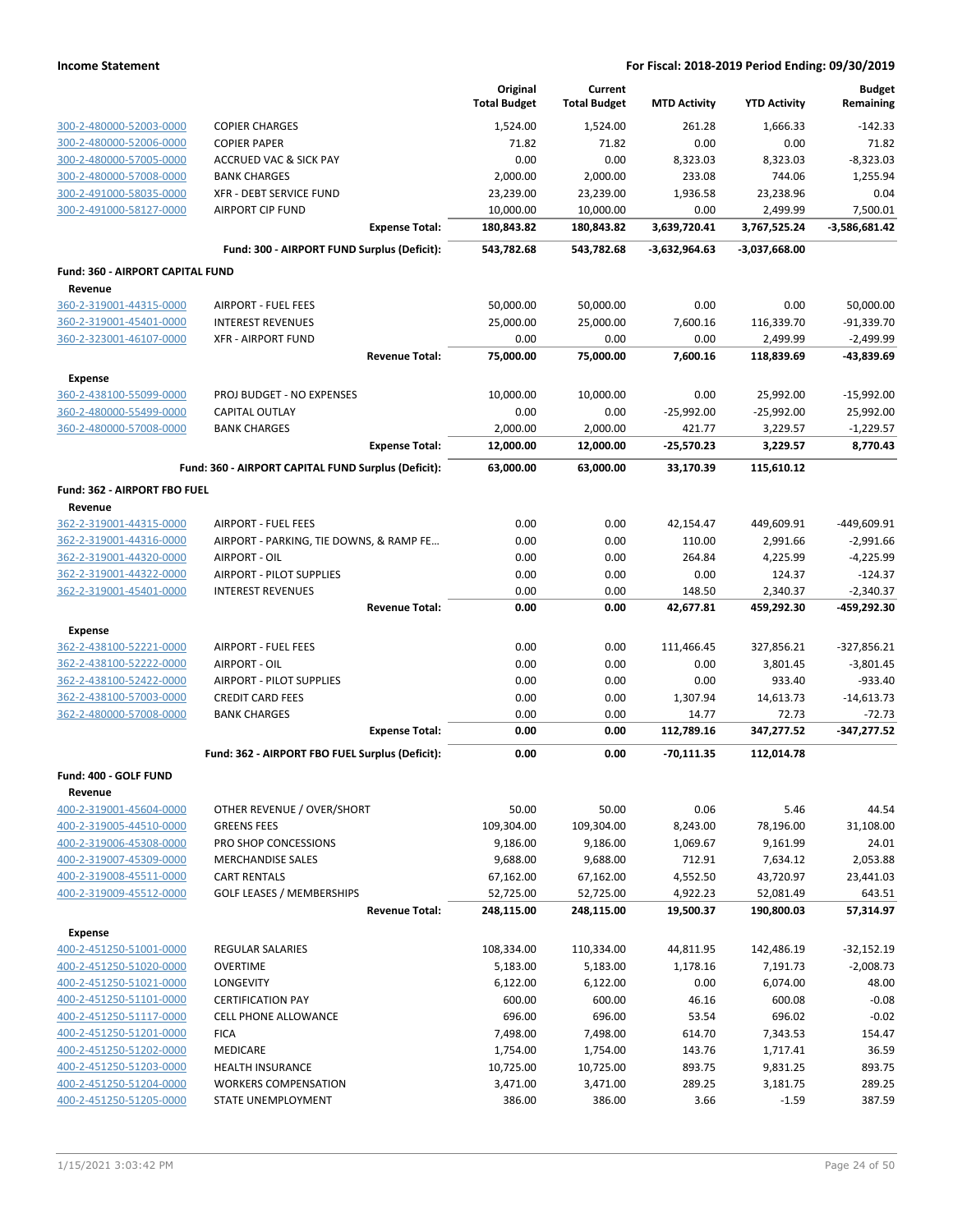|                                                    |                                                          | Original<br><b>Total Budget</b> | Current<br><b>Total Budget</b> | <b>MTD Activity</b>   | <b>YTD Activity</b>    | <b>Budget</b><br>Remaining |
|----------------------------------------------------|----------------------------------------------------------|---------------------------------|--------------------------------|-----------------------|------------------------|----------------------------|
| 400-2-451250-51301-0000                            | <b>TMRS</b>                                              | 10,892.00                       | 10,892.00                      | 874.99                | 11,197.93              | $-305.93$                  |
| 400-2-451250-52001-0000                            | <b>OFFICE SUPPLIES</b>                                   | 450.00                          | 450.00                         | 0.00                  | 161.63                 | 288.37                     |
| 400-2-451250-52101-0000                            | <b>JANITORIAL SUPPLIES</b>                               | 600.00                          | 600.00                         | 41.59                 | 280.04                 | 319.96                     |
| 400-2-451250-52104-0000                            | <b>WEARING APPAREL</b>                                   | 500.00                          | 500.00                         | 0.00                  | 389.90                 | 110.10                     |
| 400-2-451250-52107-0000                            | <b>BOTANICAL SUPPLIES</b>                                | 8,600.00                        | 6,600.00                       | 258.15                | 7,222.85               | $-622.85$                  |
| 400-2-451250-52201-0000                            | MINOR TOOLS & EQUIPMENT                                  | 600.00                          | 600.00                         | 0.00                  | 1,352.05               | $-752.05$                  |
| 400-2-451250-52203-0000                            | <b>MOTOR VEHICLE FUEL</b>                                | 2,100.00                        | 2,100.00                       | 304.29                | 1,793.37               | 306.63                     |
| 400-2-451250-52401-0000                            | RECREATIONAL SUPPLIES                                    | 500.00                          | 500.00                         | 0.00                  | 485.96                 | 14.04                      |
| 400-2-451250-52403-0000                            | <b>RESALE ITEMS</b>                                      | 15,000.00                       | 15,000.00                      | 718.31                | 16,699.94              | $-1,699.94$                |
| 400-2-451250-53202-0000                            | MACHINE, TOOLS & IMPLMNTS                                | 6,000.00                        | 6,000.00                       | 0.00                  | 2,694.84               | 3,305.16                   |
| 400-2-451250-53205-0000                            | <b>MOTOR VEHICLES</b>                                    | 400.00                          | 400.00                         | 0.00                  | 34.98                  | 365.02                     |
| 400-2-451250-53307-0000                            | <b>IRRIGATION</b>                                        | 1,500.00                        | 1,500.00                       | 52.97                 | 1,435.03               | 64.97                      |
| 400-2-451250-53402-0000                            | <b>BUILDING MAINTENANCE</b>                              | 1,450.00                        | 1,450.00                       | 15.54                 | 945.43                 | 504.57                     |
| 400-2-451250-54001-0000                            | <b>TELEPHONE CHARGES</b>                                 | 722.00                          | 722.00                         | 64.25                 | 711.36                 | 10.64                      |
| 400-2-451250-54002-0000                            | <b>UTILITY CHARGES</b>                                   | 11,000.00                       | 11,000.00                      | 762.83                | 9,970.55               | 1,029.45                   |
| 400-2-451250-54201-0000                            | MEMBERSHIPS & SUBSCRIPTIONS                              | 785.00                          | 785.00                         | 0.00                  | 595.00                 | 190.00                     |
| 400-2-451250-54214-0000                            | <b>TRAVEL &amp; TRAINING</b>                             | 2,100.00                        | 2,100.00                       | 0.00                  | 166.69                 | 1,933.31                   |
| 400-2-451250-54226-0000                            | <b>INSURANCE EXPENSE</b>                                 | 500.00                          | 500.00                         | 0.00                  | 2,680.94               | $-2,180.94$                |
| 400-2-451250-54909-0000                            | <b>GOLF CART LEASE EXPENSE</b>                           | 31,000.00                       | 31,000.00                      | 2,250.00              | 24,949.32              | 6,050.68                   |
| 400-2-480000-52003-0000                            | <b>COPIER CHARGES</b>                                    | 1,525.00                        | 1,525.00                       | 254.79                | 1,532.86               | $-7.86$                    |
| 400-2-480000-57001-0000                            | DEPRECIATION EXPENSE                                     | 0.00                            | 0.00                           | 16,704.25             | 16,704.25              | $-16,704.25$               |
| 400-2-480000-57005-0000<br>400-2-480000-57008-0000 | <b>ACCRUED VAC &amp; SICK PAY</b><br><b>BANK CHARGES</b> | 0.00                            | 0.00                           | $-1,056.09$<br>285.62 | $-1,056.09$            | 1,056.09<br>365.56         |
|                                                    | <b>Expense Total:</b>                                    | 3,500.00<br>244,493.00          | 3,500.00<br>244,493.00         | 69,566.42             | 3,134.44<br>283,203.64 | $-38.710.64$               |
|                                                    | Fund: 400 - GOLF FUND Surplus (Deficit):                 | 3,622.00                        | 3,622.00                       | $-50,066.05$          | $-92,403.61$           |                            |
| <b>Fund: 500 - SANITATION FUND</b>                 |                                                          |                                 |                                |                       |                        |                            |
| Revenue                                            |                                                          |                                 |                                |                       |                        |                            |
| 500-2-318001-44314-0000                            | LATE CHARGES                                             | 87,677.00                       | 87,677.00                      | 10,568.03             | 119,590.52             | $-31,913.52$               |
| 500-2-319001-45401-0000                            | <b>INTEREST REVENUES</b>                                 | 6,897.00                        | 6,897.00                       | 1,809.70              | 44,210.62              | $-37,313.62$               |
| 500-2-319020-44313-0000                            | <b>FUEL SURCHARGE</b>                                    | 86,073.00                       | 86,073.00                      | 7,032.13              | 79,569.61              | 6,503.39                   |
| 500-2-319020-45107-0000                            | <b>COLLECTION CHARGES</b>                                | 4,692,306.00                    | 4,692,306.00                   | 381,858.31            | 4,298,300.18           | 394,005.82                 |
| 500-2-319021-45108-0000                            | <b>DISPOSAL CHARGES</b>                                  | 0.00                            | 0.00                           | 44,147.37             | 418,061.47             | $-418,061.47$              |
| 500-2-319021-45109-0000                            | <b>RECYCLING CHARGES</b>                                 | 278,880.00                      | 278,880.00                     | 0.00                  | 0.00                   | 278,880.00                 |
| 500-2-319022-45612-0000                            | REG HH HAZ WASTE COL CTR                                 | 12,103.00                       | 12,103.00                      | 0.00                  | 15,840.35              | $-3,737.35$                |
| 500-2-324001-46612-0000                            | CA - SANITATION FD COL & FUEL                            | 210,696.68                      | 210,696.68                     | 16,203.77             | 184,446.56             | 26,250.12                  |
|                                                    | <b>Revenue Total:</b>                                    | 5,374,632.68                    | 5,374,632.68                   | 461,619.31            | 5,160,019.31           | 214,613.37                 |
| <b>Expense</b>                                     |                                                          |                                 |                                |                       |                        |                            |
| 500-2-432300-54412-0000                            | <b>COLLECTION CHARGES</b>                                | 4,369,510.00                    | 4,369,510.00                   | 766,220.54            | 4,674,582.94           | $-305,072.94$              |
| 500-2-432400-54403-0000                            | DISPOSAL CHARGES                                         | 0.00                            | 0.00                           | 0.00                  | 180.84                 | $-180.84$                  |
| 500-2-432500-51401-0000                            | <b>CONTRA - SALARIES</b>                                 | 8,000.00                        | 8,000.00                       | 0.00                  | 0.00                   | 8,000.00                   |
| 500-2-432500-54002-0000                            | UTILITY CHARGES                                          | 2,371.00                        | 2,371.00                       | 195.63                | 2,318.03               | 52.97                      |
| 500-2-432500-54403-0000                            | <b>DISPOSAL CHARGES</b>                                  | 20,000.00                       | 20,000.00                      | 5,500.00              | 16,827.08              | 3,172.92                   |
| 500-2-442200-51001-0000                            | <b>REGULAR SALARIES</b>                                  | 146,211.00                      | 146,211.00                     | 45,695.65             | 160,328.52             | $-14, 117.52$              |
| 500-2-442200-51020-0000                            | <b>OVERTIME</b><br>LONGEVITY                             | 0.00                            | 0.00<br>2,714.00               | 0.00                  | 5.73                   | $-5.73$                    |
| 500-2-442200-51021-0000<br>500-2-442200-51101-0000 | <b>CERTIFICATION PAY</b>                                 | 2,714.00<br>1,200.00            | 1,200.00                       | 0.00<br>92.30         | 2,264.00<br>1,199.90   | 450.00<br>0.10             |
| 500-2-442200-51117-0000                            | <b>CELL PHONE ALLOWANCE</b>                              | 600.00                          | 600.00                         | 0.00                  | 23.08                  | 576.92                     |
| 500-2-442200-51201-0000                            | <b>FICA</b>                                              | 9,345.00                        | 9,345.00                       | 609.26                | 7,922.63               | 1,422.37                   |
| 500-2-442200-51202-0000                            | MEDICARE                                                 | 2,186.00                        | 2,186.00                       | 142.49                | 1,852.90               | 333.10                     |
| 500-2-442200-51203-0000                            | <b>HEALTH INSURANCE</b>                                  | 10,725.00                       | 10,725.00                      | 893.75                | 9,831.25               | 893.75                     |
| 500-2-442200-51204-0000                            | <b>WORKERS COMPENSATION</b>                              | 3,858.00                        | 3,858.00                       | 321.50                | 3,536.50               | 321.50                     |
| 500-2-442200-51205-0000                            | STATE UNEMPLOYMENT                                       | 549.00                          | 549.00                         | 3.67                  | $-44.91$               | 593.91                     |
| 500-2-442200-51301-0000                            | <b>TMRS</b>                                              | 16,881.00                       | 16,881.00                      | 1,087.60              | 14,338.74              | 2,542.26                   |
| 500-2-442200-52203-0000                            | <b>MOTOR VEHICLE FUEL</b>                                | 2,929.00                        | 2,929.00                       | 710.39                | 4,169.87               | $-1,240.87$                |
| 500-2-442200-53202-0000                            | MACHINE, TOOLS & IMPLMNTS                                | 6,200.00                        | 6,200.00                       | 2,623.18              | 5,667.09               | 532.91                     |
| 500-2-442200-53205-0000                            | <b>MOTOR VEHICLES</b>                                    | 1,205.00                        | 1,205.00                       | 0.00                  | 1,280.67               | $-75.67$                   |
| 500-2-442200-55201-0000                            | <b>EQUIPMENT PURCHASES</b>                               | 500.00                          | 500.00                         | 355.99                | 432.93                 | 67.07                      |
| 500-2-480000-54413-0000                            | <b>BULK WASTE PICK-UP</b>                                | 75,000.00                       | 75,000.00                      | 15,235.00             | 67,925.00              | 7,075.00                   |
|                                                    |                                                          |                                 |                                |                       |                        |                            |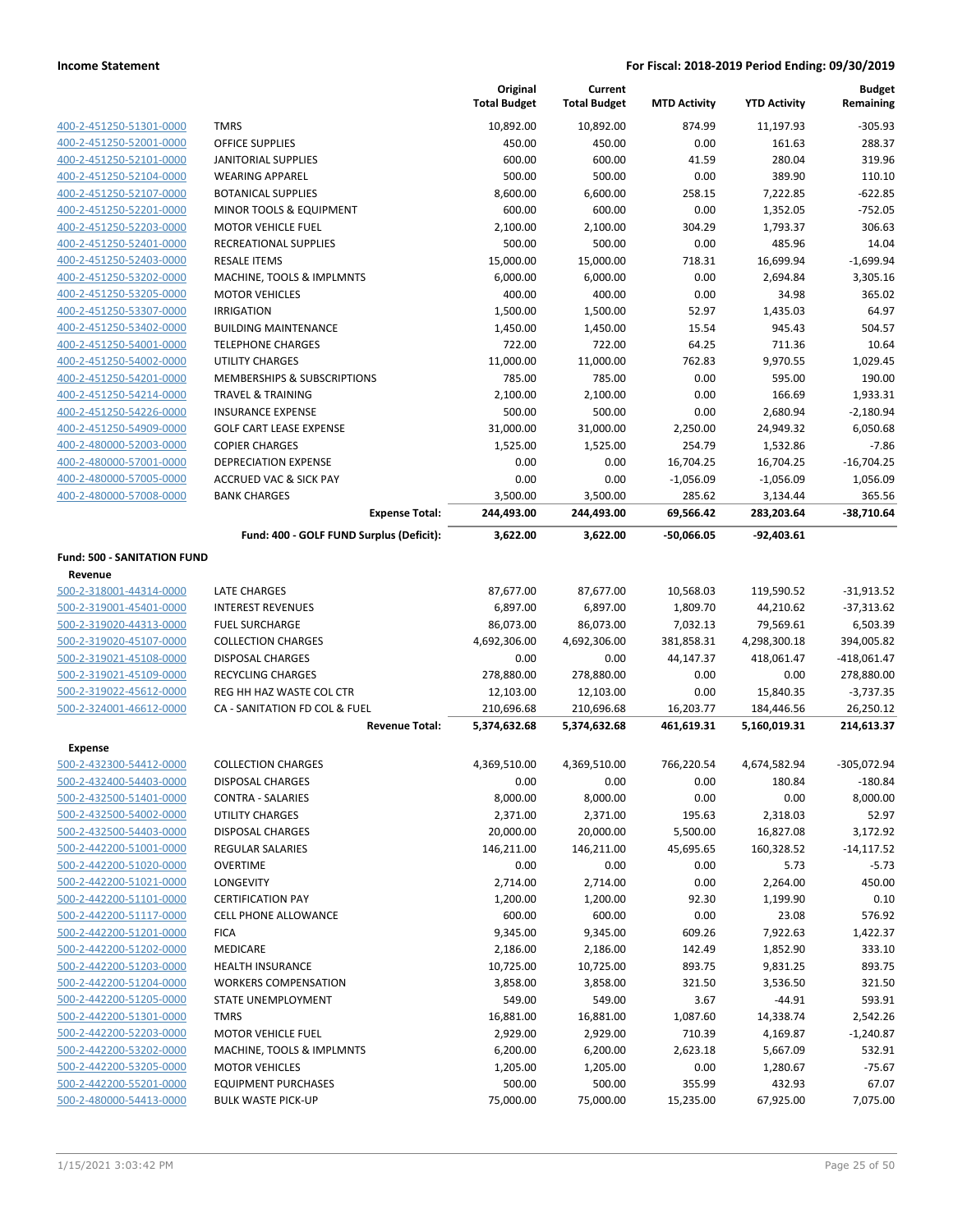|                                                    |                                                | Original<br><b>Total Budget</b> | Current<br><b>Total Budget</b> | <b>MTD Activity</b> | <b>YTD Activity</b>   | <b>Budget</b><br>Remaining |
|----------------------------------------------------|------------------------------------------------|---------------------------------|--------------------------------|---------------------|-----------------------|----------------------------|
| 500-2-480000-54901-0000                            | <b>RENTALS / LEASES</b>                        | 32,250.00                       | 32,250.00                      | 0.00                | 32,249.19             | 0.81                       |
| 500-2-480000-57002-0000                            | <b>BAD DEBT EXPENSE</b>                        | 0.00                            | 0.00                           | $-105,918.32$       | $-105,918.32$         | 105,918.32                 |
| 500-2-480000-57005-0000                            | <b>ACCRUED VAC &amp; SICK PAY</b>              | 0.00                            | 0.00                           | 991.47              | 991.47                | $-991.47$                  |
| 500-2-480000-57007-0000                            | <b>COMMUNITY SERVICES</b>                      | 42,020.00                       | 42,020.00                      | 7,075.00            | 35,187.20             | 6,832.80                   |
| 500-2-480000-57008-0000                            | <b>BANK CHARGES</b>                            | 10,000.00                       | 10,000.00                      | 939.24              | 12,205.53             | $-2,205.53$                |
| 500-2-491000-58001-0000                            | <b>XFR - GENERAL FUND</b>                      | 316,045.02                      | 316,045.02                     | 24,305.65           | 276,669.81            | 39,375.21                  |
| 500-2-491000-58204-0000                            | XFR - VEHICLE/EQUIP REPLACEMENT                | 0.00                            | 0.00                           | 0.00                | $-2,732.20$           | 2,732.20                   |
| 500-2-495000-58501-0000                            | CA - GENERAL FUND                              | 41,607.00                       | 41,607.00                      | 3,467.25            | 41,607.00             | 0.00                       |
| 500-2-495000-58701-0000                            | CA - CENTRAL SERVICE FUND                      | 5,187.00                        | 5,187.00                       | 432.25              | 5,187.00              | 0.00                       |
| 500-2-495000-58710-0000                            | CA - INSURANCE FUND                            | 3,374.00                        | 3,374.00                       | 281.17              | 3,374.04              | $-0.04$                    |
| 500-2-495000-58720-0000                            | CA - MIS FUN                                   | 6,843.00                        | 6,843.00                       | 570.25              | 6,843.00              | 0.00                       |
| 500-2-495000-58900-0000                            | <b>CA - ELECTRIC FUND</b>                      | 104,268.00                      | 104,268.00                     | 8,689.00            | 104,268.00            | 0.00                       |
|                                                    | <b>Expense Total:</b>                          | 5,241,578.02                    | 5,241,578.02                   | 780,519.91          | 5,384,574.51          | $-142,996.49$              |
|                                                    | Fund: 500 - SANITATION FUND Surplus (Deficit): | 133,054.66                      | 133,054.66                     | -318,900.60         | $-224,555.20$         |                            |
| Fund: 601 - CENTRAL SERVICE FUND                   |                                                |                                 |                                |                     |                       |                            |
| Revenue                                            |                                                |                                 |                                |                     |                       |                            |
| 601-2-319001-43212-0000                            | <b>INSURANCE REIMBURSEMENTS</b>                | 0.00                            | 0.00                           | 0.00                | 28,110.72             | $-28,110.72$               |
| 601-2-324001-46501-0000                            | CA - GENERAL FUND                              | 571,310.00                      | 571,310.00                     | 47,609.17           | 571,310.04            | $-0.04$                    |
| 601-2-324001-46506-0000                            | <b>CA - RECREATION FUND</b>                    | 611.00                          | 611.00                         | 50.92               | 611.04                | $-0.04$                    |
| 601-2-324001-46509-0000                            | CA - VENUE MGMT FUND                           | 564.00                          | 564.00                         | 47.00               | 517.00                | 47.00                      |
| 601-2-324001-46611-0000                            | CA - UTILITY FUND                              | 194,904.00                      | 194,904.00                     | 16,242.00           | 194,904.00            | 0.00                       |
| 601-2-324001-46614-0000                            | CA - SANITATION FUND COLLECTION                | 5,187.00                        | 5,187.00                       | 432.25              | 5,187.00              | 0.00                       |
| 601-2-324009-46901-0000                            | CA - ELECTRIC UTILITY                          | 78,024.00                       | 78,024.00                      | 6,502.00            | 78,024.00             | 0.00                       |
| 601-2-324009-46906-0000                            | CA - CABLE UTILITY                             | 14,767.00                       | 14,767.00                      | 1,230.58            | 14,766.96             | 0.04                       |
|                                                    | <b>Revenue Total:</b>                          | 865,367.00                      | 865,367.00                     | 72,113.92           | 893,430.76            | -28,063.76                 |
| <b>Expense</b>                                     |                                                |                                 |                                |                     |                       |                            |
| 601-2-461100-51001-0000                            | REGULAR SALARIES                               | 246,199.00                      | 246,199.00                     | 54,040.57           | 272,821.43            | $-26,622.43$               |
| 601-2-461100-51020-0000<br>601-2-461100-51021-0000 | <b>OVERTIME</b><br>LONGEVITY                   | 8,000.00<br>5,512.00            | 8,000.00<br>5,512.00           | 1,529.68<br>0.00    | 12,373.91<br>4,768.00 | $-4,373.91$<br>744.00      |
| 601-2-461100-51101-0000                            | <b>CERTIFICATION PAY</b>                       | 1,200.00                        | 1,200.00                       | 92.32               | 1,200.16              | $-0.16$                    |
| 601-2-461100-51117-0000                            | <b>CELL PHONE ALLOWANCE</b>                    | 432.00                          | 432.00                         | 33.22               | 431.86                | 0.14                       |
| 601-2-461100-51201-0000                            | <b>FICA</b>                                    | 16,328.00                       | 16,328.00                      | 1,160.77            | 15,037.44             | 1,290.56                   |
| 601-2-461100-51202-0000                            | MEDICARE                                       | 3,819.00                        | 3,819.00                       | 271.47              | 3,516.86              | 302.14                     |
| 601-2-461100-51203-0000                            | <b>HEALTH INSURANCE</b>                        | 80,438.00                       | 80,438.00                      | 6,703.17            | 73,734.87             | 6,703.13                   |
| 601-2-461100-51204-0000                            | <b>WORKERS COMPENSATION</b>                    | 8,396.00                        | 8,396.00                       | 699.67              | 7,696.37              | 699.63                     |
| 601-2-461100-51205-0000                            | STATE UNEMPLOYMENT                             | 652.00                          | 652.00                         | 1.21                | 100.20                | 551.80                     |
| 601-2-461100-51301-0000                            | <b>TMRS</b>                                    | 26,745.00                       | 26,745.00                      | 2,054.42            | 26,824.79             | $-79.79$                   |
| 601-2-461100-51401-0000                            | <b>CONTRA - SALARIES</b>                       | $-15,000.00$                    | $-15,000.00$                   | $-905.69$           | $-4,690.97$           | $-10,309.03$               |
| 601-2-461100-52001-0000                            | <b>OFFICE SUPPLIES</b>                         | 200.00                          | 200.00                         | 0.00                | 36.25                 | 163.75                     |
| 601-2-461100-52002-0000                            | POSTAGE / FREIGHT                              | 20.00                           | 20.00                          | 0.00                | 0.00                  | 20.00                      |
| 601-2-461100-52101-0000                            | JANITORIAL/CLEANING                            | 15,000.00                       | 15,000.00                      | 2,238.50            | 13,393.84             | 1,606.16                   |
| 601-2-461100-52104-0000                            | <b>WEARING APPAREL</b>                         | 4,200.00                        | 4,200.00                       | 418.68              | 6,219.23              | $-2,019.23$                |
| 601-2-461100-52201-0000                            | MINOR TOOLS & EQUIPMENT                        | 1,500.00                        | 1,500.00                       | 127.84              | 1,710.71              | $-210.71$                  |
| 601-2-461100-52203-0000                            | <b>MOTOR VEHICLE FUEL</b>                      | 2,400.00                        | 2,400.00                       | 293.84              | 2,983.37              | $-583.37$                  |
| 601-2-461100-53201-0000                            | <b>FURNITURE &amp; OFFICE EQUIPMENT</b>        | 500.00                          | 500.00                         | 0.00                | 0.00                  | 500.00                     |
| 601-2-461100-53205-0000                            | <b>MOTOR VEHICLES</b>                          | 1,016.00                        | 1,016.00                       | 155.08              | 953.02                | 62.98                      |
| 601-2-461100-53302-0000                            | <b>WALKS &amp; PARKING LOTS</b>                | 2,500.00                        | 2,500.00                       | 0.00                | 821.98                | 1,678.02                   |
| 601-2-461100-53406-0000                            | <b>CITY HALL</b>                               | 28,000.00                       | 28,000.00                      | 2,821.40            | 31,668.93             | $-3,668.93$                |
| 601-2-461100-53407-0000                            | <b>ANIMAL SHELTER</b>                          | 4,000.00                        | 4,000.00                       | 1,164.90            | 6,142.49              | $-2,142.49$                |
| 601-2-461100-53408-0000                            | <b>FLEET MAINTENANCE</b>                       | 5,000.00                        | 5,000.00                       | 195.00              | 851.78                | 4,148.22                   |
| 601-2-461100-53501-0000                            | POLICE & COURTS BLDG                           | 26,000.00                       | 26,000.00                      | 3,190.52            | 48,734.09             | $-22,734.09$               |
| 601-2-461100-53503-0000                            | FIRE ADMINISTRATION                            | 500.00                          | 500.00                         | 127.70              | 927.35                | $-427.35$                  |
| 601-2-461100-53504-0000                            | <b>FIRE STATION 1</b>                          | 500.00                          | 500.00                         | 69.90               | 1,873.93              | $-1,373.93$                |
| 601-2-461100-53505-0000                            | FIRE STATION 2                                 | 2,500.00                        | 2,500.00                       | 107.14              | 4,967.58              | $-2,467.58$                |
| 601-2-461100-53506-0000                            | <b>FIRE STATION 3</b>                          | 2,500.00                        | 2,500.00                       | 409.92              | 6,365.46              | $-3,865.46$                |
| 601-2-461100-53507-0000<br>601-2-461100-53601-0000 | <b>FIRE STATION 4</b>                          | 2,500.00                        | 2,500.00                       | 453.71              | 1,550.06              | 949.94                     |
| 601-2-461100-53602-0000                            | ANNEX                                          | 2,000.00                        | 2,000.00                       | 82.90               | 1,088.93              | 911.07                     |
|                                                    | <b>SERVICE CENTER</b>                          | 0.00                            | 0.00                           | 762.24              | 4,666.46              | $-4,666.46$                |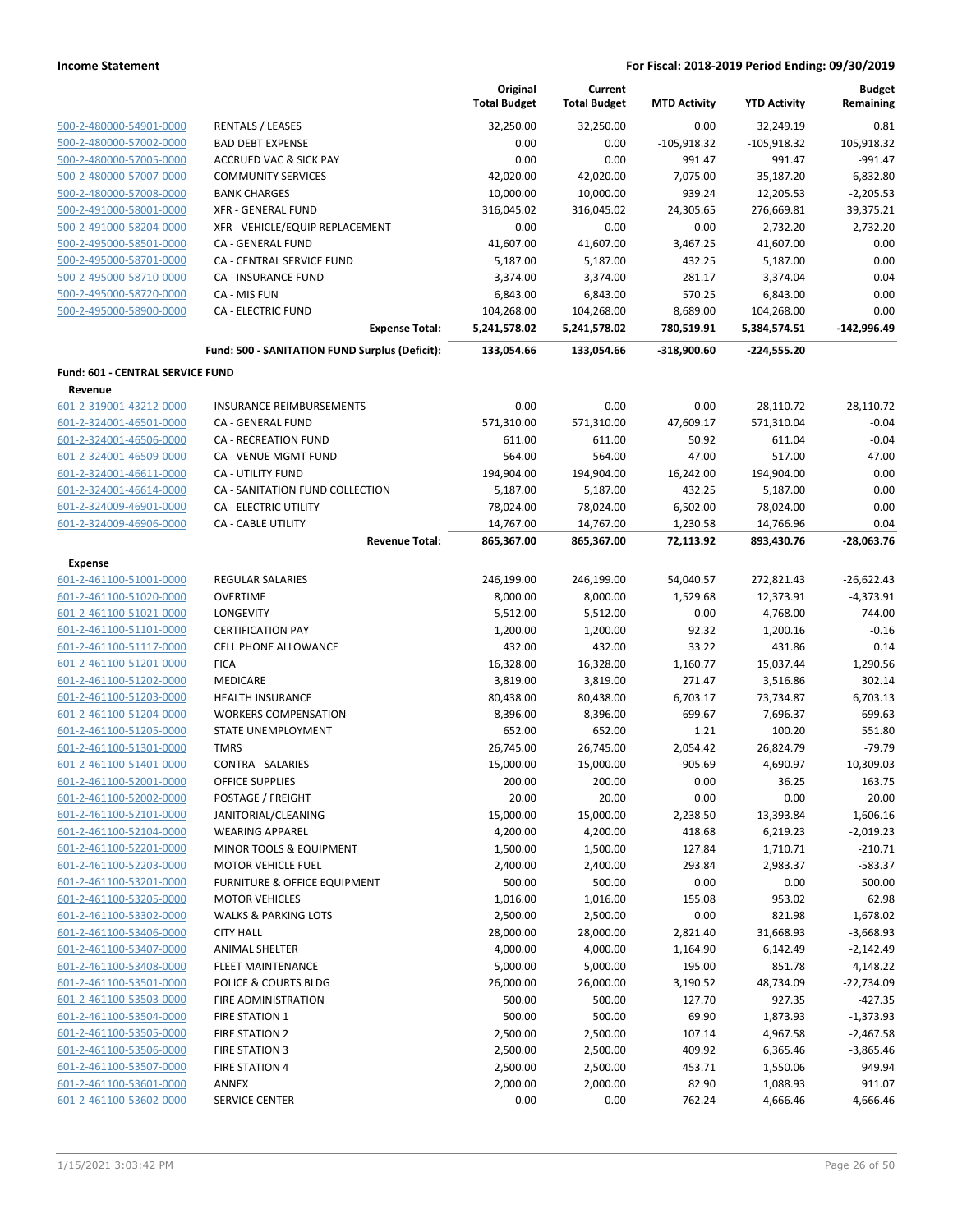|                                                    |                                                     | Original<br><b>Total Budget</b> | Current<br><b>Total Budget</b> | <b>MTD Activity</b> | <b>YTD Activity</b>   | <b>Budget</b><br>Remaining |
|----------------------------------------------------|-----------------------------------------------------|---------------------------------|--------------------------------|---------------------|-----------------------|----------------------------|
| 601-2-461100-53603-0000                            | WATER TREATMENT BLDG                                | 0.00                            | 0.00                           | 0.00                | 216.44                | $-216.44$                  |
| 601-2-461100-53604-0000                            | WASTEWATER TRTMNT BLDG                              | 0.00                            | 0.00                           | 0.00                | 238.00                | $-238.00$                  |
| 601-2-461100-53701-0000                            | LIBRARY                                             | 5,000.00                        | 5,000.00                       | 2,007.19            | 11,123.32             | $-6,123.32$                |
| 601-2-461100-53703-0000                            | <b>REECY DAVIS REC CENTER</b>                       | 12,000.00                       | 12,000.00                      | 1,814.99            | 13,946.35             | $-1,946.35$                |
| 601-2-461100-53706-0000                            | SPORTSPARK                                          | 1,200.00                        | 1,200.00                       | 19,461.49           | 24,545.89             | $-23,345.89$               |
| 601-2-461100-54001-0000                            | <b>TELEPHONE CHARGES</b>                            | 4,134.00                        | 4,134.00                       | 627.00              | 4,375.44              | $-241.44$                  |
| 601-2-461100-54002-0000                            | <b>UTILITY CHARGES</b>                              | 107,425.00                      | 107,425.00                     | 7,423.26            | 101,133.98            | 6,291.02                   |
| 601-2-461100-54112-0000                            | <b>ALARM MONITOR SERVICE</b>                        | 3,000.00                        | 3,000.00                       | 0.00                | 0.00                  | 3,000.00                   |
| 601-2-461200-51001-0000                            | <b>REGULAR SALARIES</b>                             | 146,751.00                      | 146,751.00                     | 11,130.23           | 137,803.69            | 8,947.31                   |
| 601-2-461200-51020-0000                            | <b>OVERTIME</b>                                     | 6,106.00                        | 6,106.00                       | 302.36              | 11,436.29             | $-5,330.29$                |
| 601-2-461200-51021-0000                            | LONGEVITY                                           | 2,170.00                        | 2,170.00                       | 0.00                | 2,128.00              | 42.00                      |
| 601-2-461200-51101-0000                            | <b>CERTIFICATION PAY</b>                            | 2,400.00                        | 2,400.00                       | 138.48              | 1,984.84              | 415.16                     |
| 601-2-461200-51117-0000                            | <b>CELL PHONE ALLOWANCE</b>                         | 1,380.00                        | 1,380.00                       | 152.30              | 1,702.94              | $-322.94$                  |
| 601-2-461200-51201-0000                            | <b>FICA</b>                                         | 9,846.00                        | 9,846.00                       | 673.34              | 8,988.79              | 857.21                     |
| 601-2-461200-51202-0000                            | MEDICARE                                            | 2,303.00                        | 2,303.00                       | 157.48              | 2,102.22              | 200.78                     |
| 601-2-461200-51203-0000                            | <b>HEALTH INSURANCE</b>                             | 42,900.00                       | 42,900.00                      | 3,575.00            | 39,325.00             | 3,575.00                   |
| 601-2-461200-51204-0000                            | <b>WORKERS COMPENSATION</b>                         | 7,637.00                        | 7,637.00                       | 636.42              | 7,000.62              | 636.38                     |
| 601-2-461200-51205-0000                            | <b>STATE UNEMPLOYMENT</b>                           | 275.00                          | 275.00                         | 0.00                | 113.06                | 161.94                     |
| 601-2-461200-51301-0000                            | <b>TMRS</b>                                         | 17,786.00                       | 17,786.00                      | 1,296.60            | 17,381.43             | 404.57                     |
| 601-2-461200-52001-0000                            | <b>OFFICE SUPPLIES</b>                              | 100.00                          | 100.00                         | 0.00                | 0.00                  | 100.00                     |
| 601-2-461200-52002-0000                            | POSTAGE / FREIGHT                                   | 50.00                           | 50.00                          | 0.00                | 0.00                  | 50.00                      |
| 601-2-461200-52104-0000                            | <b>WEARING APPAREL</b>                              | 3,000.00                        | 3,000.00                       | 240.00              | 4,507.05              | $-1,507.05$                |
| 601-2-461200-52106-0000                            | <b>CHEMICAL SUPPLIES</b>                            | 500.00                          | 500.00                         | 0.00                | 0.00                  | 500.00                     |
| 601-2-461200-52201-0000                            | MINOR TOOLS & EQUIPMENT                             | 7,000.00                        | 7,000.00                       | 2,410.93            | 4,570.23              | 2,429.77                   |
| 601-2-461200-52202-0000                            | <b>MECHANICAL SUPPLIES</b>                          | 10,000.00                       | 10,000.00                      | 2,066.13            | 14,610.05             | $-4,610.05$                |
| 601-2-461200-52203-0000                            | <b>MOTOR VEHICLE FUEL</b>                           | 4,475.00                        | 4,475.00                       | 566.60              | 4,734.23              | $-259.23$                  |
| 601-2-461200-53202-0000                            | MACHINE, TOOLS & IMPLMNTS                           | 4,500.00                        | 4,500.00                       | 0.00                | 809.21                | 3,690.79                   |
| 601-2-461200-53205-0000                            | <b>MOTOR VEHICLES</b>                               | 2,300.00                        | 2,300.00                       | 0.00                | 478.71                | 1,821.29                   |
| 601-2-461200-53402-0000                            | <b>BUILDING MAINTENANCE</b>                         | 500.00                          | 500.00                         | 0.00                | 0.00                  | 500.00                     |
| 601-2-461200-54001-0000                            | <b>TELEPHONE CHARGES</b><br><b>UTILITY CHARGES</b>  | 1,447.00                        | 1,447.00                       | 174.52              | 1,430.00              | 17.00<br>4,881.24          |
| 601-2-461200-54002-0000<br>601-2-461200-54201-0000 | MEMBERSHIPS & SUBSCRIPTIONS                         | 15,605.00<br>1,500.00           | 15,605.00<br>1,500.00          | 710.36<br>0.00      | 10,723.76<br>1,500.00 | 0.00                       |
| 601-2-461200-54214-0000                            | <b>TRAVEL &amp; TRAINING</b>                        | 4,000.00                        | 4,000.00                       | 0.00                | 181.87                | 3,818.13                   |
| 601-2-480000-52006-0000                            | <b>COPIER PAPER</b>                                 | 100.00                          | 100.00                         | 35.79               | 245.40                | $-145.40$                  |
| 601-2-480000-57004-0000                            | <b>INVENTORY LOSS/GAIN</b>                          | 0.00                            | 0.00                           | $-29.30$            | $-1,663.19$           | 1,663.19                   |
| 601-2-480000-57005-0000                            | <b>ACCRD VAC/SICK PAY EXP</b>                       | 0.00                            | 0.00                           | 24,886.92           | 24,886.92             | $-24,886.92$               |
|                                                    | <b>Expense Total:</b>                               | 910,947.00                      | 910,947.00                     | 158,758.17          | 1,001,330.92          | $-90,383.92$               |
|                                                    | Fund: 601 - CENTRAL SERVICE FUND Surplus (Deficit): | $-45,580.00$                    | -45,580.00                     | $-86.644.25$        | $-107,900.16$         |                            |
| Fund: 602 - INSURANCE FUND                         |                                                     |                                 |                                |                     |                       |                            |
| Revenue                                            |                                                     |                                 |                                |                     |                       |                            |
| 602-2-319001-43211-0000                            | PRIOR YEAR INS REIMB                                | 5,000.00                        | 5,000.00                       | 0.00                | 4,168.00              | 832.00                     |
| 602-2-319001-45401-0000                            | <b>INTEREST REVENUES</b>                            | 0.00                            | 0.00                           | 520.47              | 11,300.02             | $-11,300.02$               |
| 602-2-322001-43201-0000                            | <b>EMPLOYEE PORTION</b>                             | 485,000.00                      | 485,000.00                     | 47,988.14           | 555,031.42            | $-70,031.42$               |
| 602-2-322001-43202-0000                            | <b>CITY PORTION-HEALTH</b>                          | 2,700,757.00                    | 2,700,757.00                   | 231,928.43          | 2,570,953.96          | 129,803.04                 |
| 602-2-322001-43203-0000                            | <b>CITY PORTION-WORK COMP</b>                       | 308,551.00                      | 308,551.00                     | 29,298.66           | 323,005.76            | $-14,454.76$               |
| 602-2-322001-43204-0000                            | <b>CITY PORTION-TWC FUTA</b>                        | 231.00                          | 231.00                         | 0.00                | 211.86                | 19.14                      |
| 602-2-322001-43205-0000                            | <b>GEUS EMPLOYEE PORTION</b>                        | 312,923.00                      | 312,923.00                     | 22,413.26           | 271,469.96            | 41,453.04                  |
| 602-2-322001-43206-0000                            | <b>GEUS PORTION-HEALTH</b>                          | 1,372,806.00                    | 1,372,806.00                   | 118,621.99          | 1,304,841.89          | 67,964.11                  |
| 602-2-322001-43207-0000                            | <b>GEUS PORTION-WORK COMP</b>                       | 79,005.00                       | 79,005.00                      | 10,690.35           | 117,593.95            | $-38,588.95$               |
| 602-2-322001-48610-0000                            | OTHER REV / CITY EMPL-DEPENDENT CARE                | 24,000.00                       | 24,000.00                      | 0.00                | 22,750.21             | 1,249.79                   |
| 602-2-324001-46501-0000                            | CA - GENERAL FUND                                   | 154,045.00                      | 154,045.00                     | 12,837.08           | 154,044.96            | 0.04                       |
| 602-2-324001-46506-0000                            | CA - RECREATION FUND                                | 229.00                          | 229.00                         | 19.08               | 228.96                | 0.04                       |
| 602-2-324001-46509-0000                            | CA - VENUE MGMT FUND                                | 233.00                          | 233.00                         | 19.42               | 233.04                | $-0.04$                    |
| 602-2-324001-46611-0000                            | <b>CA - UTILITY FUND</b>                            | 88,697.00                       | 88,697.00                      | 7,391.42            | 88,697.04             | $-0.04$                    |
| 602-2-324001-46614-0000                            | CA - SANITATION FUND COLLECTION                     | 3,374.00                        | 3,374.00                       | 281.17              | 3,374.04              | $-0.04$                    |
| 602-2-324009-46612-0000                            | <b>CA - ELECTRIC UTILITY</b>                        | 23,955.00                       | 23,955.00                      | 1,996.25            | 23,955.00             | 0.00                       |
| 602-2-324009-46613-0000                            | <b>CA - CABLE UTILITY</b>                           | 4,843.00                        | 4,843.00                       | 403.58              | 4,842.99              | 0.01                       |
|                                                    | <b>Revenue Total:</b>                               | 5,563,649.00                    | 5,563,649.00                   | 484,409.30          | 5,456,703.06          | 106,945.94                 |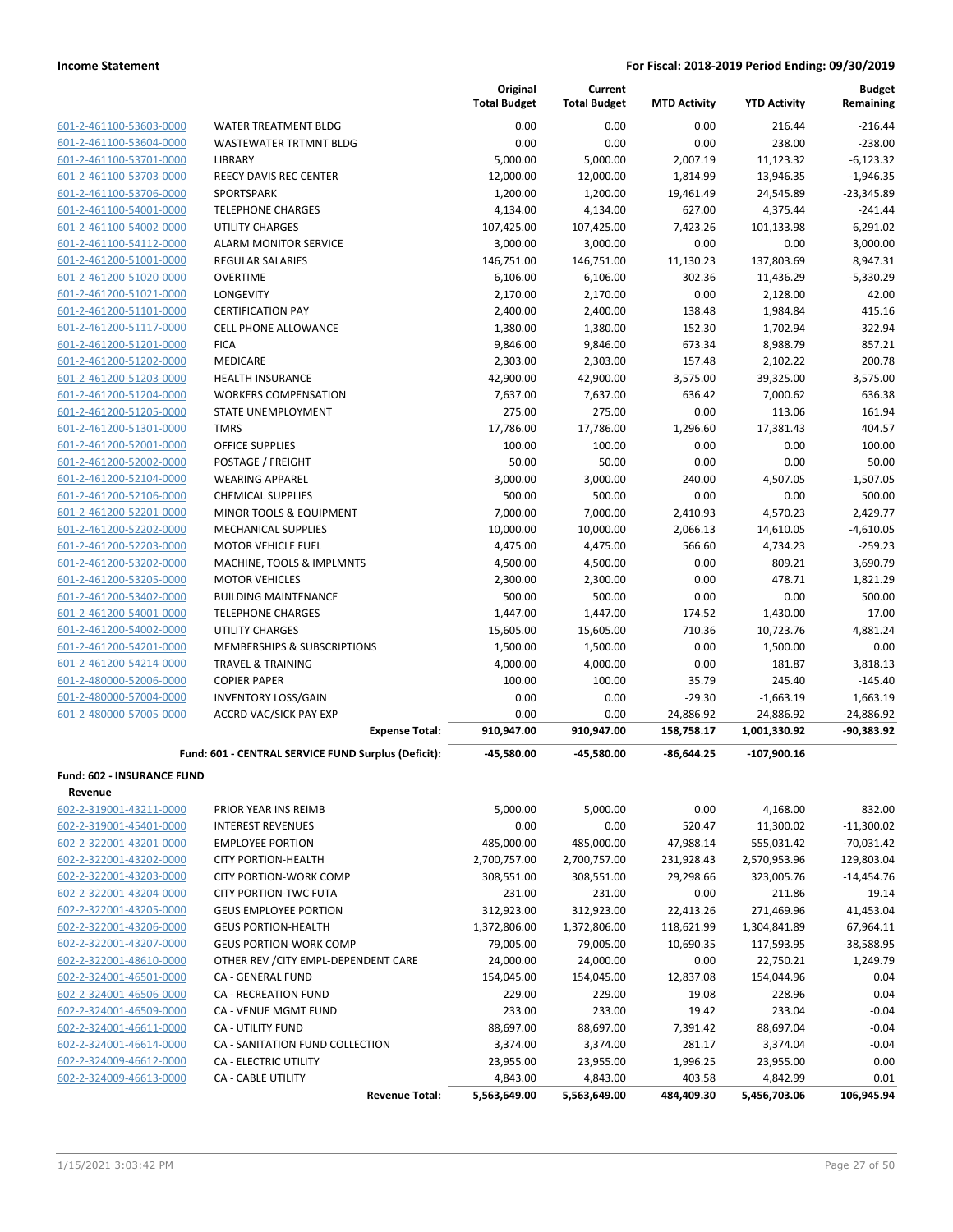|                                |                                               | Original<br><b>Total Budget</b> | Current<br><b>Total Budget</b> | <b>MTD Activity</b> | <b>YTD Activity</b> | <b>Budget</b><br>Remaining |
|--------------------------------|-----------------------------------------------|---------------------------------|--------------------------------|---------------------|---------------------|----------------------------|
| Expense                        |                                               |                                 |                                |                     |                     |                            |
| 602-2-462100-54101-0000        | PROFESSIONAL SERVICES                         | 25,000.00                       | 25,000.00                      | 4,971.25            | 35,265.50           | $-10,265.50$               |
| 602-2-462100-54801-0000        | <b>WELLNESS PROGRAM</b>                       | 10,000.00                       | 10,000.00                      | 0.00                | 8,085.00            | 1,915.00                   |
| 602-2-462100-54809-0000        | HEALTH AND DENTAL / PREMIUMS                  | 4,328,596.00                    | 4,328,596.00                   | $-3,861.04$         | 4,213,199.40        | 115,396.60                 |
| 602-2-462100-54810-0000        | RETIREE INSURANCE PREMIUM                     | 100,000.00                      | 100,000.00                     | 2,293.22            | 31,207.45           | 68,792.55                  |
| 602-2-462100-54812-0000        | LONG TERM DISABILITY                          | 55,000.00                       | 55,000.00                      | 0.00                | 47,075.04           | 7,924.96                   |
| 602-2-462100-54813-0000        | LIFE / AD & D INSURANCE                       | 28,000.00                       | 28,000.00                      | 0.00                | 20,545.12           | 7,454.88                   |
| 602-2-462100-54820-0000        | AIR EVAC PREMIUMS                             | 20,000.00                       | 20,000.00                      | 58.00               | 20,420.00           | $-420.00$                  |
| 602-2-462100-54821-0000        | <b>WORKERS' COMPENSATION</b>                  | 454,641.00                      | 454,641.00                     | 0.00                | 445,648.59          | 8,992.41                   |
| 602-2-462100-54822-0000        | STATE UNEMPLOYMENT INS.                       | 0.00                            | 0.00                           | 0.02                | $-0.48$             | 0.48                       |
| 602-2-462100-54823-0000        | HEALTH CARE-125 FLEX PLAN & HSA               | 16,000.00                       | 16,000.00                      | $-781.89$           | 13,766.33           | 2,233.67                   |
| 602-2-480000-54101-0000        | PROFESSIONAL SERVICES                         | 100,000.00                      | 100,000.00                     | 10,034.02           | 78,791.87           | 21,208.13                  |
| 602-2-480000-54226-0000        | PROP INSURANCE EXP                            | 245,000.00                      | 245,000.00                     | 9,236.00            | 286,897.12          | $-41,897.12$               |
| 602-2-480000-57008-0000        | <b>BANK CHARGES</b>                           | 150.00                          | 150.00                         | 48.03               | 282.82              | $-132.82$                  |
|                                | <b>Expense Total:</b>                         | 5,382,387.00                    | 5,382,387.00                   | 21,997.61           | 5,201,183.76        | 181,203.24                 |
|                                | Fund: 602 - INSURANCE FUND Surplus (Deficit): | 181,262.00                      | 181,262.00                     | 462,411.69          | 255,519.30          |                            |
| Fund: 604 - MIS FUND           |                                               |                                 |                                |                     |                     |                            |
| Revenue                        |                                               |                                 |                                |                     |                     |                            |
| 604-2-324001-46501-0000        | CA - GENERAL FUND                             | 296,669.00                      | 296,669.00                     | 24,722.42           | 296,669.04          | $-0.04$                    |
| 604-2-324001-46506-0000        | <b>CA - RECREATION FUND</b>                   | 4,085.00                        | 4,085.00                       | 340.42              | 4,085.04            | $-0.04$                    |
| 604-2-324001-46509-0000        | CA - VENUE MGMT FUND                          | 3,973.00                        | 3,973.00                       | 331.08              | 3,972.96            | 0.04                       |
| 604-2-324001-46611-0000        | CA - UTILITY FUND                             | 126,693.00                      | 126,693.00                     | 10,557.75           | 126,693.00          | 0.00                       |
| 604-2-324001-46614-0000        | CA - SANITATION FUND COLLECTION               | 6,843.00                        | 6,843.00                       | 570.25              | 6,843.00            | 0.00                       |
| 604-2-324009-46901-0000        | <b>CA - ELECTRIC UTILITY</b>                  | 78,653.00                       | 78,653.00                      | 6,554.42            | 78,653.04           | $-0.04$                    |
| 604-2-324009-46906-0000        | <b>CA - CABLE UTILITY</b>                     | 12,363.00                       | 12,363.00                      | 1,030.25            | 12,363.00           | 0.00                       |
|                                | <b>Revenue Total:</b>                         | 529,279.00                      | 529,279.00                     | 44,106.59           | 529,279.08          | $-0.08$                    |
| Expense                        |                                               |                                 |                                |                     |                     |                            |
| 604-2-441400-53209-0000        | HARDWARE/SOFTWARE                             | 0.00                            | 0.00                           | 0.00                | 124.44              | $-124.44$                  |
| 604-2-441400-54001-0000        | <b>TELEPHONE CHARGES</b>                      | 361.00                          | 361.00                         | 36.26               | 375.63              | $-14.63$                   |
| 604-2-441400-54002-0000        | <b>UTILITY CHARGES</b>                        | 1,391.00                        | 1,391.00                       | 7.97                | 720.94              | 670.06                     |
| 604-2-465100-51001-0000        | <b>REGULAR SALARIES</b>                       | 236,565.00                      | 236,565.00                     | 31,234.52           | 217,252.80          | 19,312.20                  |
| 604-2-465100-51020-0000        | <b>OVERTIME</b>                               | 5,749.00                        | 5,749.00                       | 1,635.97            | 21,378.23           | $-15,629.23$               |
| 604-2-465100-51021-0000        | <b>LONGEVITY</b>                              | 4,708.00                        | 4,708.00                       | 0.00                | 4,579.00            | 129.00                     |
| 604-2-465100-51116-0000        | CAR ALLOWANCE                                 | 3,600.00                        | 3,600.00                       | 276.92              | 3,599.96            | 0.04                       |
| 604-2-465100-51117-0000        | <b>CELL PHONE ALLOWANCE</b>                   | 2,880.00                        | 2,880.00                       | 221.52              | 2,658.24            | 221.76                     |
| 604-2-465100-51201-0000        | <b>FICA</b>                                   | 15,717.00                       | 15,717.00                      | 915.75              | 15,255.03           | 461.97                     |
| 604-2-465100-51202-0000        | MEDICARE                                      | 3,676.00                        | 3,676.00                       | 214.17              | 3,567.69            | 108.31                     |
| 604-2-465100-51203-0000        | <b>HEALTH INSURANCE</b>                       | 32,175.00                       | 32,175.00                      | 2,681.25            | 29,493.75           | 2,681.25                   |
| <u>604-2-465100-51204-0000</u> | <b>WORKERS COMPENSATION</b>                   | 694.00                          | 694.00                         | 57.83               | 636.13              | 57.87                      |
| 604-2-465100-51205-0000        | STATE UNEMPLOYMENT                            | 231.00                          | 231.00                         | 0.00                | 133.08              | 97.92                      |
| 604-2-465100-51301-0000        | <b>TMRS</b>                                   | 28,392.00                       | 28,392.00                      | 1,775.34            | 29,078.25           | $-686.25$                  |
| 604-2-465100-52001-0000        | OFFICE SUPPLIES                               | 300.00                          | 300.00                         | 0.00                | 144.36              | 155.64                     |
| 604-2-465100-52002-0000        | POSTAGE / FREIGHT                             | 50.00                           | 50.00                          | 14.14               | 14.14               | 35.86                      |
| 604-2-465100-52004-0000        | <b>COMPUTER SUPPLIES</b>                      | 2,500.00                        | 0.00                           | 0.00                | 0.00                | 0.00                       |
| 604-2-465100-52201-0000        | MINOR TOOLS & EQUIPMENT                       | 750.00                          | 750.00                         | 0.00                | 0.00                | 750.00                     |
| 604-2-465100-52203-0000        | <b>MOTOR VEHICLE FUEL</b>                     | 344.00                          | 344.00                         | 49.53               | 310.04              | 33.96                      |
| 604-2-465100-53205-0000        | <b>MOTOR VEHICLES</b>                         | 313.00                          | 313.00                         | 0.00                | 550.41              | $-237.41$                  |
| 604-2-465100-53209-0000        | HARDWARE/SOFTWARE                             | 303,755.00                      | 311,144.43                     | 15,832.33           | 283,703.58          | 27,440.85                  |
| 604-2-465100-54001-0000        | <b>TELEPHONE CHARGES</b>                      | 9,165.00                        | 9,165.00                       | 940.86              | 10,124.00           | $-959.00$                  |
| 604-2-465100-54101-0000        | PROFESSIONAL SERVICES                         | 8,000.00                        | 6,700.00                       | 0.00                | 2,546.95            | 4,153.05                   |
| 604-2-465100-54214-0000        | <b>TRAVEL &amp; TRAINING</b>                  | 5,000.00                        | 1,581.57                       | 0.00                | 1,581.57            | 0.00                       |
| 604-2-465100-54901-0000        | RENTALS / LEASES                              | 25,000.00                       | 25,000.00                      | 1,794.53            | 21,534.36           | 3,465.64                   |
| 604-2-465100-54908-0000        | LEASE PURCHASE PAYMENTS                       | 20,468.00                       | 20,468.00                      | 0.00                | 23,701.13           | $-3,233.13$                |
| 604-2-465100-55205-0000        | COMPUTER EQUIPMENT / SOFTWARE                 | 8,250.75                        | 9,550.75                       | 4,836.49            | 9,531.41            | 19.34                      |
| 604-2-480000-55205-0000        | <b>COMPUTER EQUIPMENT</b>                     | 60,000.00                       | 58,529.00                      | 47,261.60           | 87,833.99           | -29,304.99                 |
| 604-2-480000-55499-0000        | CONTRA / CAPITAL OUTLAY                       | 0.00                            | 0.00                           | $-97,365.40$        | $-97,365.40$        | 97,365.40                  |
| 604-2-480000-57001-0000        | <b>DEPRECIATION EXPENSE</b>                   | 0.00                            | 0.00                           | 56,330.34           | 56,330.34           | $-56,330.34$               |
|                                |                                               |                                 |                                |                     |                     |                            |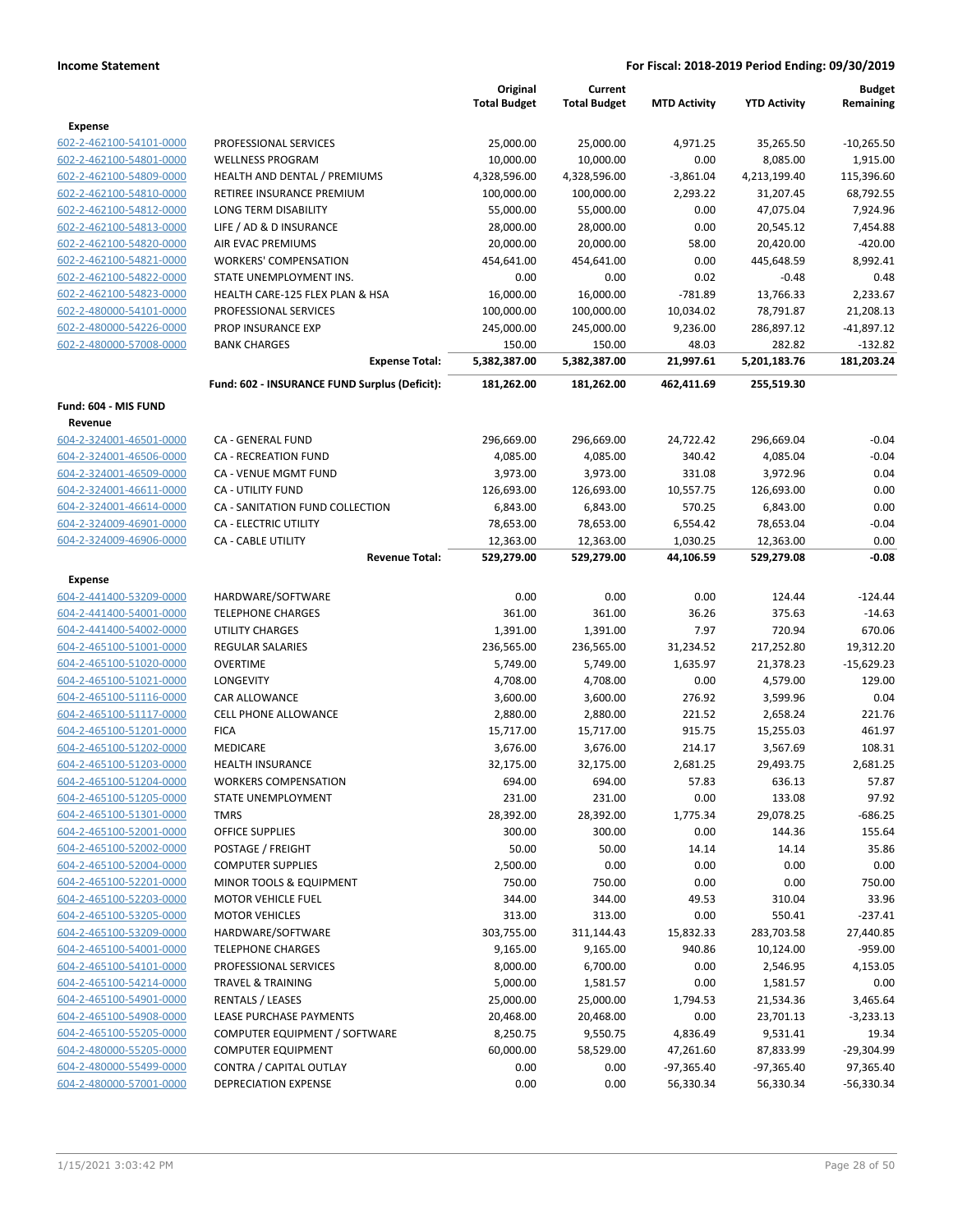|                                                    |                                                         |                       | Original<br><b>Total Budget</b> | Current<br><b>Total Budget</b> | <b>MTD Activity</b> | <b>YTD Activity</b> | <b>Budget</b><br>Remaining |
|----------------------------------------------------|---------------------------------------------------------|-----------------------|---------------------------------|--------------------------------|---------------------|---------------------|----------------------------|
| 604-2-480000-57005-0000                            | ACCRUED VAC & SICK PAY                                  |                       | 0.00                            | 0.00                           | $-19,953.30$        | 6,440.56            | $-6,440.56$                |
|                                                    |                                                         | <b>Expense Total:</b> | 780,034.75                      | 780,034.75                     | 48,798.62           | 735,834.61          | 44,200.14                  |
|                                                    | Fund: 604 - MIS FUND Surplus (Deficit):                 |                       | $-250,755.75$                   | -250,755.75                    | $-4,692.03$         | $-206,555.53$       |                            |
| <b>Fund: 660 - VEHICLE REPLACEMENT FUND</b>        |                                                         |                       |                                 |                                |                     |                     |                            |
| Revenue<br>660-2-319001-45401-0000                 | <b>INTEREST REVENUES</b>                                |                       | 13,000.00                       | 13,000.00                      | 1,584.04            | 20,569.20           | $-7,569.20$                |
| 660-2-322001-47205-0000                            | <b>EQUIPMENT LEASES / GENERAL FUND</b>                  |                       | 65,036.00                       | 65,036.00                      | 0.00                | 54,197.20           | 10,838.80                  |
| 660-2-323001-46001-0000                            | <b>XFR - GENERAL FUND</b>                               |                       | 615,357.00                      | 615,357.00                     | 51,279.75           | 615,357.00          | 0.00                       |
|                                                    |                                                         | <b>Revenue Total:</b> | 693,393.00                      | 693,393.00                     | 52,863.79           | 690,123.40          | 3,269.60                   |
| <b>Expense</b>                                     |                                                         |                       |                                 |                                |                     |                     |                            |
| 660-2-421210-55202-0000                            | <b>VEHICLES</b>                                         |                       | 24,520.00                       | 24,520.00                      | 0.00                | 22,584.09           | 1,935.91                   |
| 660-2-421230-55202-0000                            | <b>VEHICLES</b>                                         |                       | 151,629.00                      | 151,629.00                     | 0.00                | 146,504.47          | 5,124.53                   |
| 660-2-422200-54908-0000                            | LEASE PURCHASE PAYMENTS                                 |                       | 65,073.00                       | 65,073.00                      | 0.00                | 54,197.20           | 10,875.80                  |
| 660-2-422200-55202-0000                            | <b>VEHICLES</b>                                         |                       | 836,066.00                      | 836,066.00                     | 1,129.14            | 81,475.85           | 754,590.15                 |
| 660-2-422300-55202-0000                            | <b>VEHICLES</b>                                         |                       | 41,321.00                       | 41,321.00                      | 1,345.81            | 40,828.55           | 492.45                     |
| 660-2-431200-55201-0000                            | <b>EQUIPMENT PURCHASES</b>                              |                       | 0.00                            | 0.00                           | 0.00                | 158,804.00          | $-158,804.00$              |
| 660-2-431200-55202-0000                            | <b>VEHICLES</b>                                         |                       | 187,804.00                      | 187,804.00                     | 0.00                | 24,763.00           | 163,041.00                 |
|                                                    |                                                         |                       |                                 |                                |                     | 60,139.10           |                            |
| 660-2-431600-55202-0000<br>660-2-442200-55201-0000 | <b>VEHICLES</b>                                         |                       | 85,220.00                       | 85,220.00                      | 47,296.10           |                     | 25,080.90                  |
|                                                    | <b>EQUIPMENT PURCHASES</b>                              |                       | 0.00                            | 0.00                           | 0.00                | 29,211.00           | $-29,211.00$               |
| 660-2-451100-55202-0000                            | <b>VEHICLES</b>                                         |                       | 55,184.00                       | 55,184.00                      | 0.00                | 55,184.00           | 0.00                       |
| 660-2-480000-54901-8999                            | LEASE PURCHASE CONTRA                                   |                       | 0.00                            | 0.00                           | $-53,071.85$        | $-53,071.85$        | 53,071.85                  |
| 660-2-480000-55499-0000                            | CAPITAL OUTLAY                                          |                       | 0.00                            | 0.00                           | $-556,652.92$       | -556,652.92         | 556,652.92                 |
| 660-2-480000-57001-0000                            | DEPRECIATION EXPENSE                                    |                       | 0.00                            | 0.00                           | 642,135.72          | 642,135.72          | $-642, 135.72$             |
| 660-2-480000-57008-0000                            | <b>BANK CHARGES</b>                                     |                       | 15.00                           | 15.00                          | 0.00                | 0.04                | 14.96                      |
|                                                    |                                                         | <b>Expense Total:</b> | 1,446,832.00                    | 1,446,832.00                   | 82,182.00           | 706,102.25          | 740,729.75                 |
|                                                    | Fund: 660 - VEHICLE REPLACEMENT FUND Surplus (Deficit): |                       | -753,439.00                     | -753,439.00                    | -29,318.21          | $-15,978.85$        |                            |
| Fund: 800 - SPENCE FUND<br>Revenue                 |                                                         |                       |                                 |                                |                     |                     |                            |
| 800-3-319001-45401-0000                            | <b>INTEREST REVENUES</b>                                |                       | 6,000.00                        | 6,000.00                       | 1,053.82            | 13,683.77           | $-7,683.77$                |
|                                                    |                                                         | <b>Revenue Total:</b> | 6,000.00                        | 6,000.00                       | 1,053.82            | 13,683.77           | $-7,683.77$                |
| <b>Expense</b>                                     |                                                         |                       |                                 |                                |                     |                     |                            |
| 800-3-495000-58501-0000                            | <b>CA - GENERAL FUND</b>                                |                       | 600.00                          | 600.00                         | 50.00               | 600.00              | 0.00                       |
|                                                    |                                                         | <b>Expense Total:</b> | 600.00                          | 600.00                         | 50.00               | 600.00              | 0.00                       |
|                                                    | Fund: 800 - SPENCE FUND Surplus (Deficit):              |                       | 5,400.00                        | 5,400.00                       | 1,003.82            | 13,083.77           |                            |
| <b>Fund: 801 - JONES LIBRARY TRUST</b>             |                                                         |                       |                                 |                                |                     |                     |                            |
| Revenue                                            |                                                         |                       |                                 |                                |                     |                     |                            |
| 801-3-319001-45401-0000                            | <b>INTEREST REVENUES</b>                                |                       | 0.00                            | 0.00                           | 15.11               | 329.30              | $-329.30$                  |
|                                                    |                                                         | <b>Revenue Total:</b> | 0.00                            | 0.00                           | 15.11               | 329.30              | $-329.30$                  |
| <b>Expense</b>                                     |                                                         |                       |                                 |                                |                     |                     |                            |
| 801-3-480000-57008-0000                            | <b>BANK CHARGES</b>                                     |                       | 0.00                            | 0.00                           | 1.26                | 9.02                | $-9.02$                    |
|                                                    |                                                         | <b>Expense Total:</b> | 0.00                            | 0.00                           | 1.26                | 9.02                | $-9.02$                    |
|                                                    | Fund: 801 - JONES LIBRARY TRUST Surplus (Deficit):      |                       | 0.00                            | 0.00                           | 13.85               | 320.28              |                            |
| Fund: 809 - GREENVILLE IDC (L-3)                   |                                                         |                       |                                 |                                |                     |                     |                            |
| Revenue                                            |                                                         |                       |                                 |                                |                     |                     |                            |
| 809-3-319001-45609-0000                            | INTERGOVERNMENTAL / IDC GREENVILLE                      |                       | 0.00                            | 0.00                           | 527,617.44          | 3,108,738.51        | $-3,108,738.51$            |
|                                                    |                                                         | <b>Revenue Total:</b> | 0.00                            | 0.00                           | 527,617.44          | 3,108,738.51        | -3,108,738.51              |
| <b>Expense</b>                                     |                                                         |                       |                                 |                                |                     |                     |                            |
| 809-3-438100-55320-0000                            | <b>CONSTRUCTION PROJECTS</b>                            |                       | 0.00                            | 0.00                           | 1,130,924.07        | 3,470,722.64        | -3,470,722.64              |
| 809-3-480000-55499-0000                            | <b>CAPITAL OUTLAY</b>                                   |                       | 0.00                            | 0.00                           | -2,904,458.64       | -2,904,458.64       | 2,904,458.64               |
|                                                    |                                                         | <b>Expense Total:</b> | 0.00                            | 0.00                           | -1,773,534.57       | 566,264.00          | -566,264.00                |
|                                                    | Fund: 809 - GREENVILLE IDC (L-3) Surplus (Deficit):     |                       | 0.00                            | 0.00                           | 2,301,152.01        | 2,542,474.51        |                            |
| Fund: 810 - SEIZURE FUNDS - STATE RULES            |                                                         |                       |                                 |                                |                     |                     |                            |
| Revenue                                            |                                                         |                       |                                 |                                |                     |                     |                            |
| 810-3-319001-45401-0000                            | <b>INTEREST REVENUES</b>                                |                       | 200.00                          | 200.00                         | 268.62              | 5,861.67            | $-5,661.67$                |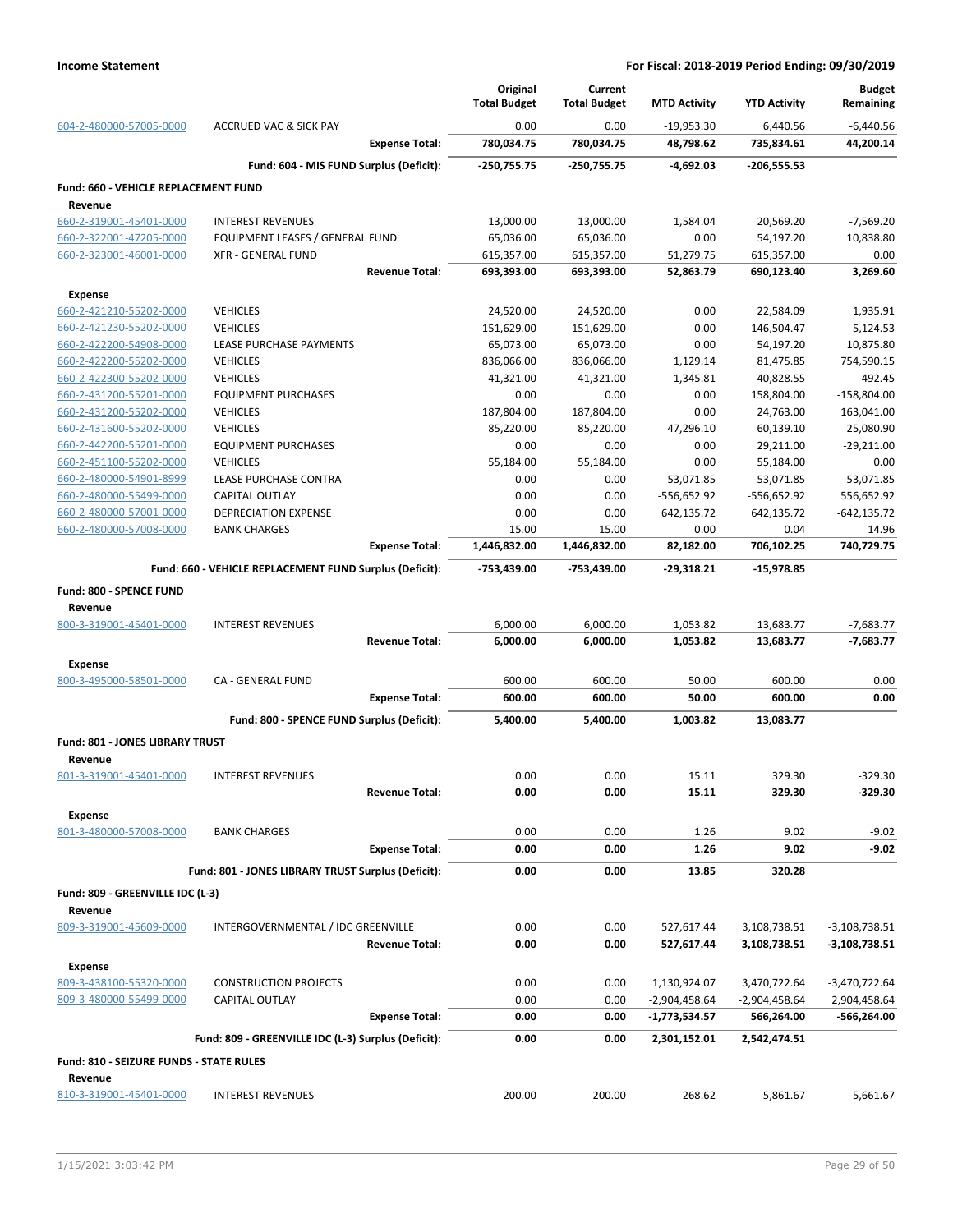|                                                    |                                                                            | Original                 | Current                  |                        |                          | <b>Budget</b>            |
|----------------------------------------------------|----------------------------------------------------------------------------|--------------------------|--------------------------|------------------------|--------------------------|--------------------------|
|                                                    |                                                                            | <b>Total Budget</b>      | <b>Total Budget</b>      | <b>MTD Activity</b>    | <b>YTD Activity</b>      | Remaining                |
| 810-3-322001-46802-0000                            | <b>HB65 SEIZURES-CONTRIBUTNS</b>                                           | 0.00                     | 0.00                     | 24,115.61              | 24,907.31                | $-24,907.31$             |
|                                                    | <b>Revenue Total:</b>                                                      | 200.00                   | 200.00                   | 24,384.23              | 30,768.98                | $-30,568.98$             |
| <b>Expense</b>                                     |                                                                            |                          |                          |                        |                          |                          |
| 810-3-421230-55501-0000                            | <b>SERVICE ANIMALS</b>                                                     | 0.00                     | 0.00                     | 0.00                   | 15,000.00                | $-15,000.00$             |
| 810-3-480000-57008-0000                            | <b>BANK CHARGES</b>                                                        | 250.00                   | 250.00                   | 22.39                  | 161.43                   | 88.57                    |
|                                                    | <b>Expense Total:</b>                                                      | 250.00                   | 250.00                   | 22.39                  | 15,161.43                | $-14,911.43$             |
|                                                    | Fund: 810 - SEIZURE FUNDS - STATE RULES Surplus (Deficit):                 |                          |                          |                        |                          |                          |
|                                                    |                                                                            | $-50.00$                 | $-50.00$                 | 24,361.84              | 15,607.55                |                          |
| Fund: 811 - SEIZURE FUNDS - FED RULES              |                                                                            |                          |                          |                        |                          |                          |
| Revenue                                            |                                                                            |                          |                          |                        |                          |                          |
| 811-3-319001-45401-0000                            | <b>INTEREST REVENUES</b>                                                   | 225.00                   | 225.00                   | 237.38                 | 5,917.55                 | $-5,692.55$              |
|                                                    | <b>Revenue Total:</b>                                                      | 225.00                   | 225.00                   | 237.38                 | 5,917.55                 | $-5,692.55$              |
| <b>Expense</b>                                     |                                                                            |                          |                          |                        |                          |                          |
| 811-3-421210-55201-0000                            | <b>EQUIPMENT PURCHASES</b>                                                 | 0.00                     | 0.00                     | 0.00                   | 1,650.00                 | $-1,650.00$              |
| 811-3-421230-55201-0000                            | <b>EQUIPMENT PURCHASES</b>                                                 | 0.00                     | 0.00                     | 0.00                   | 54,010.00                | $-54,010.00$             |
| 811-3-480000-57008-0000                            | <b>BANK CHARGES</b>                                                        | 100.00                   | 100.00                   | 19.78                  | 161.80                   | $-61.80$                 |
|                                                    | <b>Expense Total:</b>                                                      | 100.00                   | 100.00                   | 19.78                  | 55,821.80                | $-55,721.80$             |
|                                                    | Fund: 811 - SEIZURE FUNDS - FED RULES Surplus (Deficit):                   | 125.00                   | 125.00                   | 217.60                 | -49,904.25               |                          |
|                                                    | Fund: 820 - TIRZ FUND (Tax Increment Reinvestment Zone)                    |                          |                          |                        |                          |                          |
| Revenue                                            |                                                                            |                          |                          |                        |                          |                          |
| 820-3-311001-41101-0000                            | <b>REAL PROPERTY TAXES - CITY</b>                                          | 473,633.00               | 460,356.10               | 2,723.73               | 451,479.41               | 8,876.69                 |
| 820-3-311001-41111-0000                            | REAL PROPERTY TAXES - COUNTY                                               | 154,000.00               | 180,672.77               | 292.98                 | 168,981.34               | 11,691.43                |
| 820-3-311001-41112-0000                            | <b>REAL PROPERTY TAXES - HOSPITAL</b>                                      | 60,000.00                | 85,264.72                | 1,469.94               | 1,469.94                 | 83,794.78                |
| 820-3-311002-41102-0000                            | <b>DELINQUENT TAXES</b>                                                    | 2,000.00                 | 2,000.00                 | -8,426.43              | 1,353.19                 | 646.81                   |
| 820-3-319001-45401-0000                            | <b>INTEREST REVENUES</b>                                                   | 6,400.00                 | 6,400.00                 | 2,262.24               | 42,702.94                | -36,302.94               |
|                                                    | <b>Revenue Total:</b>                                                      | 696,033.00               | 734,693.59               | $-1,677.54$            | 665,986.82               | 68,706.77                |
| Expense                                            |                                                                            |                          |                          |                        |                          |                          |
| 820-3-416100-54101-0000                            | PROFESSIONAL SERVICES                                                      | 6,635.00                 | 6,635.00                 | 9,084.50               | 17,334.50                | $-10,699.50$             |
| 820-3-416100-55002-0000                            | <b>IMPROVEMENTS</b>                                                        | 114,822.00               | 114,822.00               | 0.00                   | 133,228.87               | $-18,406.87$             |
| 820-3-480000-57008-0000                            | <b>BANK CHARGES</b>                                                        | 718.00                   | 718.00                   | 184.95                 | 1,029.81                 | $-311.81$                |
|                                                    | <b>Expense Total:</b>                                                      | 122,175.00               | 122,175.00               | 9,269.45               | 151,593.18               | $-29,418.18$             |
|                                                    | Fund: 820 - TIRZ FUND (Tax Increment Reinvestment Zone) Surplus (Deficit): | 573,858.00               | 612,518.59               | $-10,946.99$           | 514,393.64               |                          |
| Fund: 899 - POOLED CASH                            |                                                                            |                          |                          |                        |                          |                          |
| Revenue                                            |                                                                            |                          |                          |                        |                          |                          |
| 899-8-319001-45401-0000                            | <b>INTEREST REVENUES</b>                                                   | 0.00                     | 0.00                     | 0.00                   | 0.64                     | $-0.64$                  |
|                                                    | <b>Revenue Total:</b>                                                      | 0.00                     | 0.00                     | 0.00                   | 0.64                     | $-0.64$                  |
|                                                    |                                                                            |                          |                          |                        |                          |                          |
|                                                    | Fund: 899 - POOLED CASH Total:                                             | 0.00                     | 0.00                     | 0.00                   | 0.64                     |                          |
| <b>Fund: 910 - ELECTRIC OPERATING FUND</b>         |                                                                            |                          |                          |                        |                          |                          |
| Revenue                                            |                                                                            |                          |                          |                        |                          |                          |
| 910-9-000000-49001-4400                            | METERED SALES - RESIDENTIAL                                                | 12,110,950.00            | 12,110,950.00            | 1,547,228.73           | 12,512,679.99            | -401,729.99              |
| 910-9-000000-49010-4421                            | METERED SALES - GS-NO DEMAND                                               | 830,452.00               | 830,452.00               | 75,650.38              | 764,545.57               | 65,906.43                |
| 910-9-000000-49020-4422                            | METERED SALES - GS-DEMAND                                                  | 18,158,217.00            | 18,158,217.00            | 1,668,780.82           | 17,449,182.48            | 709,034.52               |
| 910-9-000000-49030-4424<br>910-9-000000-49040-4440 | METERED SALES - GS-PRIMARY<br>METERED SALES - STREET LIGHTS                | 397,304.00<br>228,556.00 | 397,304.00<br>228,556.00 | 31,082.24<br>19,536.36 | 342,535.35<br>229,699.04 | 54,768.65<br>$-1,143.04$ |
| 910-9-000000-49050-4400                            | <b>FUEL ADJUSTMENT</b>                                                     | 17,704,350.00            | 17,704,350.00            | 1,864,220.30           | 16,760,642.23            | 943,707.77               |
| 910-9-000000-49057-4490                            | POWER COST RECOVERY                                                        | 0.00                     | 0.00                     | $-35,118.57$           | $-35,984.75$             | 35,984.75                |
| 910-9-000000-49058-4400                            | <b>REGULATORY CHARGE</b>                                                   | 790,834.00               | 790,834.00               | 78,711.98              | 756,547.52               | 34,286.48                |
| 910-9-000000-49140-4490                            | <b>VAPOR LIGHT REVENUES</b>                                                | 156,698.00               | 156,698.00               | 12,984.19              | 157,641.14               | $-943.14$                |
| 910-9-000000-49201-4510                            | LATE CHARGES                                                               | 287,848.00               | 287,848.00               | 26,825.23              | 215,556.63               | 72,291.37                |
| 910-9-000000-49209-4511                            | SERVICE CHARGES - CLEARING                                                 | 423.00                   | 423.00                   | 0.00                   | 13,798.17                | $-13,375.17$             |
| 910-9-000000-49210-4511                            | <b>ELECTRIC SERVICE CHARGES</b>                                            | 80,374.00                | 80,374.00                | 5,749.79               | 69,725.56                | 10,648.44                |
| 910-9-000000-49211-4511                            | VAPOR LIGHT SERVICE CHARGES                                                | 470.00                   | 470.00                   | 0.00                   | 400.00                   | 70.00                    |
| 910-9-000000-49212-4511                            | SAW POLES SERVICE CHARGES                                                  | 1,461.00                 | 1,461.00                 | 240.00                 | 900.00                   | 561.00                   |
| 910-9-000000-49213-4511                            | AMPY SERVICE CHARGES                                                       | 39,074.00                | 39,074.00                | 3,327.50               | 34,796.03                | 4,277.97                 |
| 910-9-000000-49220-4512                            | <b>RE-READ CHARGES</b>                                                     | 31.00                    | 31.00                    | 10.00                  | 50.00                    | $-19.00$                 |
| 910-9-000000-49301-4490                            | METERED SALES - 5% XFER to GENERAL FUND                                    | 2,776,548.00             | 2,776,548.00             | 264,836.10             | 2,447,877.46             | 328,670.54               |
| 910-9-000000-49307-4490                            | METERED SALES - 1% XFER to GBOD                                            | 555,310.00               | 555,310.00               | 52,969.54              | 489,603.83               | 65,706.17                |
|                                                    |                                                                            |                          |                          |                        |                          |                          |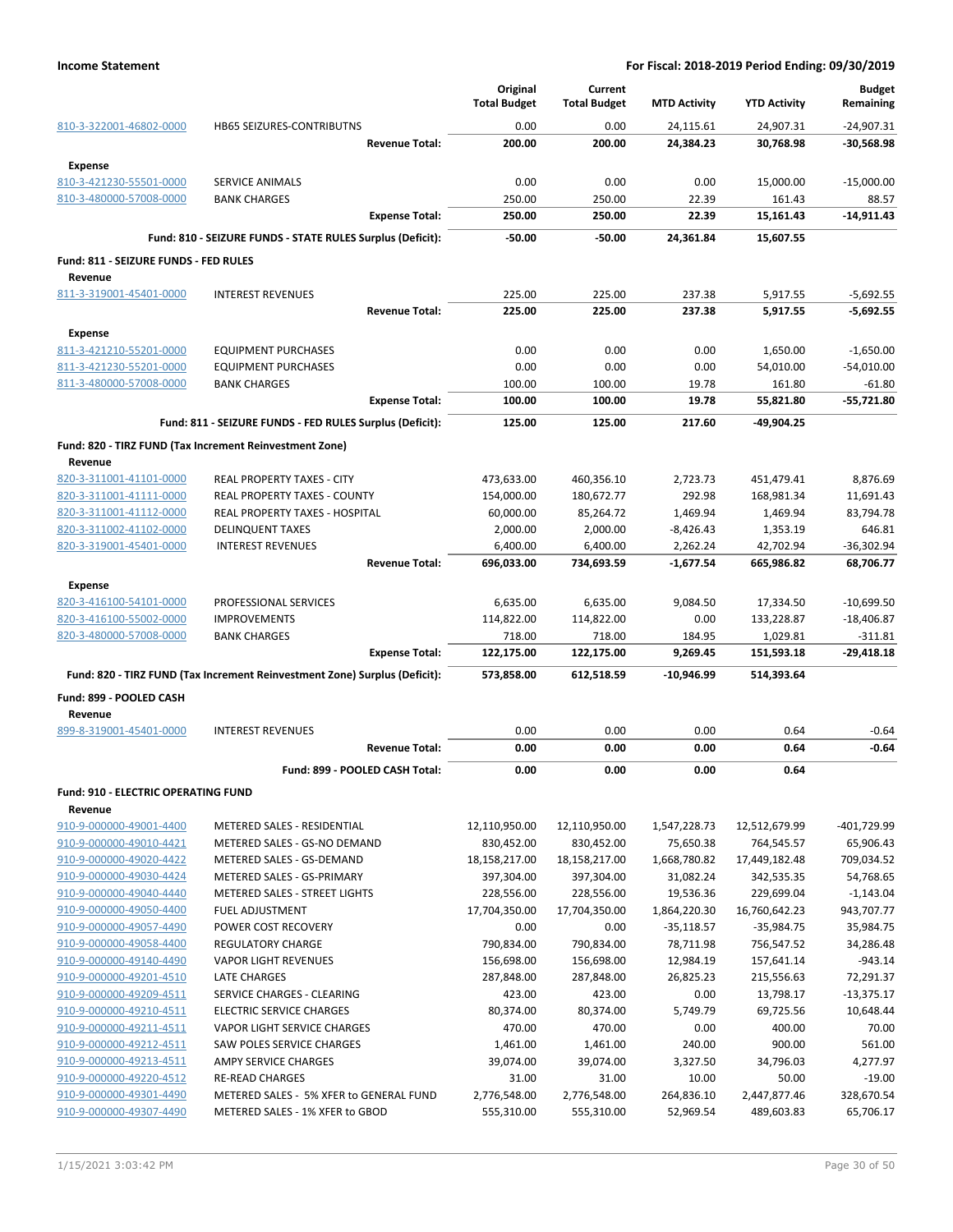|                                                    |                                                       | Original<br><b>Total Budget</b> | Current<br><b>Total Budget</b> | <b>MTD Activity</b>   | <b>YTD Activity</b>       | <b>Budget</b><br>Remaining   |
|----------------------------------------------------|-------------------------------------------------------|---------------------------------|--------------------------------|-----------------------|---------------------------|------------------------------|
| 910-9-000000-49410-4564                            | <b>CUSTOMER AID TO CONSTRUCTION</b>                   | 36,443.00                       | 36,443.00                      | 0.00                  | 121,208.79                | $-84,765.79$                 |
| 910-9-000000-49420-4564                            | UNDERGROUND SERVICE                                   | 18,155.00                       | 18,155.00                      | 21,437.00             | 53,012.00                 | $-34,857.00$                 |
| 910-9-000000-49430-4564                            | <b>RELOCATION OF SERVICE</b>                          | 7,308.00                        | 7,308.00                       | 0.00                  | 400.00                    | 6,908.00                     |
| 910-9-000000-49450-4564                            | <b>ACCIDENTS</b>                                      | 24,721.00                       | 24,721.00                      | 0.00                  | 11,436.10                 | 13,284.90                    |
| 910-9-000000-49455-4564                            | INSURANCE REIMBURSEMENTS                              | 0.00                            | 0.00                           | 0.00                  | 230,295.95                | -230,295.95                  |
| 910-9-000000-49460-4564                            | <b>METER DAMAGE</b>                                   | 175.00                          | 175.00                         | 0.00                  | 105.00                    | 70.00                        |
| 910-9-000000-49470-4564                            | OTHER REIMBURSEMENTS                                  | 7,423.00                        | 7,423.00                       | 0.00                  | 6,391.86                  | 1,031.14                     |
| 910-9-000000-49480-4564                            | <b>METER BASES</b>                                    | 4,240.00                        | 4,240.00                       | 188.00                | 2,265.66                  | 1,974.34                     |
| 910-9-000000-49490-4564                            | <b>MATERIAL SALES</b>                                 | 14,732.00                       | 14,732.00                      | 0.00                  | 15,407.45                 | $-675.45$                    |
| 910-9-000000-49520-4470                            | <b>ENERGY SALES</b>                                   | 4,048,688.00                    | 10,738,688.00                  | 2,187,951.49          | 12,410,486.75             | $-1,671,798.75$              |
| 910-9-000000-49521-4470                            | <b>RUC REVENUES</b>                                   | 2,444.00                        | 2,444.00                       | 0.90                  | 604.24                    | 1,839.76                     |
| 910-9-000000-49523-4470                            | RENEWABLE ENERGY CREDITS                              | 0.00                            | 0.00                           | 0.00                  | 244,015.52                | $-244,015.52$                |
| 910-9-000000-49530-4572                            | TCR AUCTION PROCEEDS                                  | 442,053.00                      | 442,053.00                     | 71,173.16             | 801,444.00                | $-359,391.00$                |
| 910-9-000000-49540-4572                            | <b>BLACK START REVENUES</b>                           | 513,231.00                      | 513,231.00                     | 42,187.32             | 513,460.33                | $-229.33$                    |
| 910-9-000000-49560-4571                            | <b>TCOS REVENUES</b>                                  | 557,751.00                      | 557,751.00                     | 41,515.00             | 391,332.21                | 166,418.79                   |
| 910-9-000000-49601-4540                            | POLE USE REVENUES                                     | 46,870.00                       | 46,870.00                      | 175.00                | 77,593.54                 | $-30,723.54$                 |
| 910-9-000000-49602-4118                            | EPA ALLOWANCE SALES                                   | 1.00                            | 1.00                           | 0.00                  | 0.00                      | 1.00                         |
| 910-9-000000-49699-4116                            | OTHER GAINS/LOSSES                                    | 10,220.00                       | 10,220.00                      | 18,520.10             | 18,520.10                 | $-8,300.10$                  |
| 910-9-000000-49700-4990                            | REDEMPTION OF LONG TERM DEBT                          | 0.00                            | 0.00                           | 5,460,000.00          | 5,460,000.00              | $-5,460,000.00$              |
| 910-9-000000-49701-4567                            | XFER FROM COG - GEN FUND                              | 721,622.00                      | 721,622.00                     | 57,665.92             | 691,991.04                | 29,630.96                    |
| 910-9-000000-49754-4994                            | XFER FROM 950 - BILLING                               | 77,382.00                       | 77,382.00                      | 6,448.50              | 77,382.00                 | 0.00                         |
| 910-9-000000-49755-4995                            | XFER FROM 950 - CASHIERS                              | 56,077.00                       | 56,077.00                      | 4,673.12              | 56,077.00                 | 0.00                         |
| 910-9-000000-49759-4545                            | XFER FROM 950 FOR POLE USE                            | 18,800.00                       | 18,800.00                      | 0.00                  | 18,800.00                 | 0.00                         |
| 910-9-000000-49801-4190                            | <b>INTEREST INCOME</b>                                | 56,678.00                       | 56,678.00                      | 19,922.07             | 431,680.40                | $-375,002.40$                |
| 910-9-000000-49809-4190                            | INTEREST ON ERCOT COLLATERAL<br><b>Revenue Total:</b> | 61.00<br>60,783,975.00          | 61.00<br>67,473,975.00         | 0.00<br>13,548,892.17 | 1,882.27<br>73,845,988.46 | $-1,821.27$<br>-6,372,013.46 |
|                                                    |                                                       |                                 |                                |                       |                           |                              |
| <b>Expense</b>                                     |                                                       |                                 |                                |                       |                           |                              |
| 910-9-901000-51001-5000                            | <b>REGULAR SALARIES</b>                               | 536,015.00                      | 486,015.00                     | 33,355.49             | 467,397.04                | 18,617.96                    |
| 910-9-901000-51020-5000<br>910-9-901000-51115-5000 | <b>OVERTIME</b><br><b>CLOTHING ALLOWANCE</b>          | 51,498.00<br>2,052.00           | 51,498.00<br>2,052.00          | 4,545.50<br>0.00      | 54,961.09<br>1,413.33     | $-3,463.09$<br>638.67        |
| 910-9-901000-51116-5000                            | CAR ALLOWANCE                                         | 1,950.00                        | 1,950.00                       | 150.00                | 2,625.00                  | $-675.00$                    |
| 910-9-901000-51117-5000                            | CELL PHONE ALLOWANCE                                  | 623.00                          | 623.00                         | 47.92                 | 672.82                    | $-49.82$                     |
| 910-9-901000-51201-5000                            | <b>FICA</b>                                           | 36,432.00                       | 36,432.00                      | 2,066.46              | 32,166.96                 | 4,265.04                     |
| 910-9-901000-51202-5000                            | <b>MEDICARE</b>                                       | 7,827.00                        | 7,827.00                       | 483.29                | 7,522.94                  | 304.06                       |
| 910-9-901000-51203-5000                            | HEALTH INSURANCE                                      | 78,300.00                       | 78,300.00                      | 6,525.00              | 71,775.00                 | 6,525.00                     |
| 910-9-901000-51204-5000                            | <b>WORKERS COMPENSATION</b>                           | 8,706.00                        | 8,706.00                       | 725.50                | 7,980.50                  | 725.50                       |
| 910-9-901000-51205-5000                            | UNEMPLOYMENT                                          | 1,314.00                        | 1,314.00                       | 0.00                  | $-161.81$                 | 1,475.81                     |
| 910-9-901000-51301-5000                            | <b>TMRS</b>                                           | 60,432.00                       | 60,432.00                      | 4,213.78              | 64,744.24                 | $-4,312.24$                  |
| 910-9-901001-59020-5010                            | <b>NATURAL GAS</b>                                    | 435,480.00                      | 235,480.00                     | $-180,739.97$         | 272,176.25                | $-36,696.25$                 |
| 910-9-901008-59110-5080                            | <b>GEUS OPERATIONS</b>                                | 23,250.00                       | 22,258.06                      | 4,367.99              | 26,345.49                 | $-4,087.43$                  |
| 910-9-901008-59112-5080                            | SAFETY                                                | 7,000.00                        | 7,000.00                       | 133.02                | 3,495.89                  | 3,504.11                     |
| 910-9-901008-59121-5080                            | <b>MECHANICAL SUPPLIES</b>                            | 20,500.00                       | 20,500.00                      | 2,867.45              | 12,580.05                 | 7,919.95                     |
| 910-9-901008-59125-5080                            | <b>CHEMICAL &amp; LABORATORY SUPPLIES</b>             | 50,000.00                       | 50,000.00                      | 4,221.94              | 32,632.13                 | 17,367.87                    |
| 910-9-901008-59141-5080                            | UTILITY BILLS                                         | 300,000.00                      | 300,000.00                     | 16,015.69             | 184,167.03                | 115,832.97                   |
| 910-9-901008-59144-5080                            | MISCELLANEOUS SERVICES                                | 201,900.00                      | 201,900.00                     | 48,092.40             | 293,525.49                | $-91,625.49$                 |
| 910-9-901008-59145-5080                            | <b>ENVIRONMENTAL SERVICES</b>                         | 0.00                            | 0.00                           | 0.00                  | 50.00                     | $-50.00$                     |
| 910-9-901008-59146-5080                            | <b>TRAINING AND/OR TRAVEL</b>                         | 6,500.00                        | 6,500.00                       | 50.00                 | 4,982.41                  | 1,517.59                     |
| 910-9-901015-51001-5150                            | <b>REGULAR SALARIES</b>                               | 385,803.00                      | 310,803.00                     | 20,763.53             | 293,936.40                | 16,866.60                    |
| 910-9-901015-51020-5150                            | <b>OVERTIME</b>                                       | 23,816.00                       | 23,816.00                      | 4,663.59              | 23,623.46                 | 192.54                       |
| 910-9-901015-51115-5150                            | <b>CLOTHING ALLOWANCE</b>                             | 2,269.00                        | 2,269.00                       | 0.00                  | 420.33                    | 1,848.67                     |
| 910-9-901015-51116-5150                            | CAR ALLOWANCE                                         | 1,950.00                        | 1,950.00                       | 150.00                | 2,850.00                  | $-900.00$                    |
| 910-9-901015-51117-5150                            | <b>CELL PHONE ALLOWANCE</b>                           | 0.00                            | 0.00                           | 16.62                 | 99.72                     | $-99.72$                     |
| 910-9-901015-51201-5150                            | <b>FICA</b>                                           | 25,571.00                       | 25,571.00                      | 1,274.87              | 20,618.94                 | 4,952.06                     |
| 910-9-901015-51202-5150                            | MEDICARE                                              | 5,636.00                        | 5,636.00                       | 298.15                | 4,822.17                  | 813.83                       |
| 910-9-901015-51203-5150                            | HEALTH INSURANCE                                      | 75,082.00                       | 75,082.00                      | 6,256.83              | 68,825.13                 | 6,256.87                     |
| 910-9-901015-51204-5150                            | <b>WORKERS COMPENSATION</b>                           | 6,266.00                        | 6,266.00                       | 522.17                | 5,743.87                  | 522.13                       |
| 910-9-901015-51205-5150                            | UNEMPLOYMENT                                          | 1,260.00                        | 1,260.00                       | 0.00                  | $-557.27$                 | 1,817.27                     |
| 910-9-901015-51301-5150                            | <b>TMRS</b>                                           | 43,523.00                       | 43,523.00                      | 2,540.33              | 41,079.56                 | 2,443.44                     |
| 910-9-901015-59201-5150                            | <b>BUILDING MAINTENANCE</b>                           | 15,000.00                       | 15,000.00                      | 980.67                | 9,098.50                  | 5,901.50                     |
|                                                    |                                                       |                                 |                                |                       |                           |                              |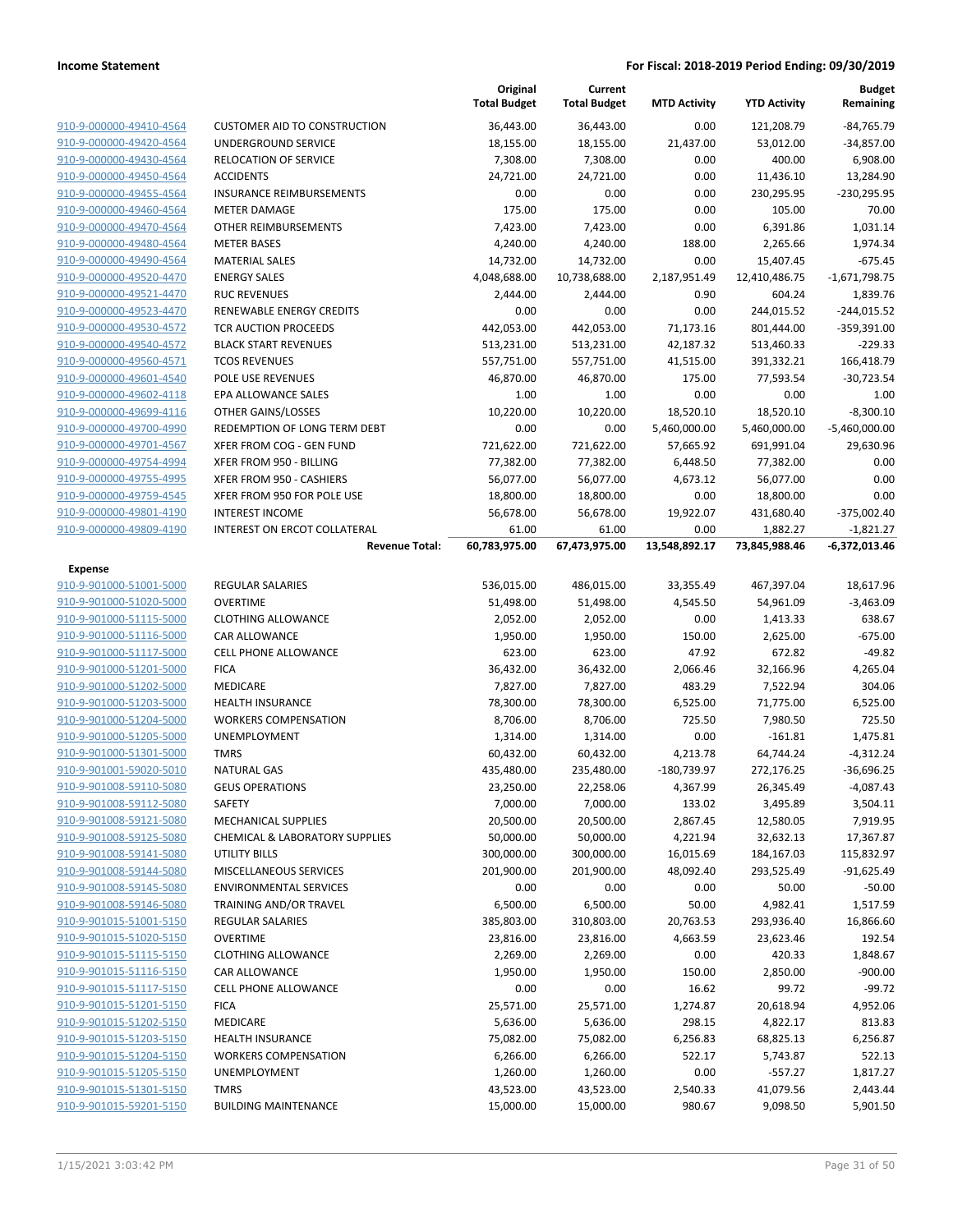|                                                    |                                                          | Original<br><b>Total Budget</b> | Current<br><b>Total Budget</b> | <b>MTD Activity</b> | <b>YTD Activity</b> | <b>Budget</b><br>Remaining |
|----------------------------------------------------|----------------------------------------------------------|---------------------------------|--------------------------------|---------------------|---------------------|----------------------------|
| 910-9-901015-59205-5150                            | <b>EQUIPMENT MAINTENANCE</b>                             | 3,500.00                        | 3,500.00                       | 0.00                | 434.76              | 3,065.24                   |
| 910-9-901015-59290-5150                            | <b>GENERAL PLANT EQUIPMENT MAINTENANCE</b>               | 29,100.00                       | 29,100.00                      | 8,883.47            | 36,438.97           | $-7,338.97$                |
| 910-9-901015-59291-5150                            | <b>UNIT 1 MAINTENANCE</b>                                | 91,800.00                       | 19,981.00                      | 221.09              | 5,371.66            | 14,609.34                  |
| 910-9-901015-59292-5150                            | <b>UNIT 2 MAINTENANCE</b>                                | 115,300.00                      | 115,300.00                     | 22,179.33           | 74,551.94           | 40,748.06                  |
| 910-9-901015-59293-5150                            | <b>UNIT 3 MAINTENANCE</b>                                | 114,300.00                      | 114,300.00                     | 101,092.19          | 207,288.73          | $-92,988.73$               |
| 910-9-901090-59312-9900                            | <b>BOILER PLANT EQUIPMENT</b>                            | 0.00                            | 1,491,600.00                   | 0.00                | 1,447,618.31        | 43,981.69                  |
| 910-9-901090-59315-9900                            | ACCESSORY ELECTRIC EQUIPMENT                             | 0.00                            | 0.00                           | 0.00                | 10,000.00           | $-10,000.00$               |
| 910-9-901146-51001-5460                            | <b>REGULAR SALARIES</b>                                  | 536,015.00                      | 486,015.00                     | 33,355.47           | 465,157.26          | 20,857.74                  |
| 910-9-901146-51020-5460                            | <b>OVERTIME</b>                                          | 51,498.00                       | 51,498.00                      | 4,545.49            | 54,664.61           | $-3,166.61$                |
| 910-9-901146-51115-5460                            | <b>CLOTHING ALLOWANCE</b>                                | 2,056.00                        | 2,056.00                       | 0.00                | 1,265.33            | 790.67                     |
| 910-9-901146-51116-5460                            | <b>CAR ALLOWANCE</b>                                     | 1,950.00                        | 1,950.00                       | 0.00                | 0.00                | 1,950.00                   |
| 910-9-901146-51117-5460                            | <b>CELL PHONE ALLOWANCE</b>                              | 623.00                          | 623.00                         | 47.88               | 672.36              | $-49.36$                   |
| 910-9-901146-51201-5460                            | <b>FICA</b>                                              | 36,432.00                       | 36,432.00                      | 2,352.82            | 32,198.06           | 4,233.94                   |
| 910-9-901146-51202-5460                            | MEDICARE                                                 | 7,827.00                        | 7,827.00                       | 550.26              | 7,543.39            | 283.61                     |
| 910-9-901146-51203-5460                            | <b>HEALTH INSURANCE</b>                                  | 78,300.00                       | 78,300.00                      | 6,525.00            | 71,775.00           | 6,525.00                   |
| 910-9-901146-51204-5460                            | <b>WORKERS COMPENSATION</b>                              | 8,706.00                        | 8,706.00                       | 725.50              | 7,980.50            | 725.50                     |
| 910-9-901146-51205-5460                            | UNEMPLOYMENT                                             | 1,314.00                        | 1,314.00                       | 0.00                | $-406.44$           | 1,720.44                   |
| 910-9-901146-51301-5460                            | <b>TMRS</b>                                              | 60,432.00                       | 60,432.00                      | 4,197.18            | 58,453.39           | 1,978.61                   |
| 910-9-901147-59020-5470                            | <b>NATURAL GAS</b>                                       | 953,816.00                      | 953,816.00                     | 362,332.67          | 1,007,158.28        | $-53,342.28$               |
| 910-9-901151-59110-5501                            | <b>GEUS OPERATIONS</b>                                   | 2,000.00                        | 1,008.06                       | $-946.67$           | 1,660.82            | $-652.76$                  |
| 910-9-901151-59112-5501                            | SAFETY PROGRAM                                           | 600.00                          | 600.00                         | 0.00                | 2,644.47            | $-2,044.47$                |
| 910-9-901151-59121-5501<br>910-9-901151-59125-5501 | <b>MECHANICAL SUPPLIES</b>                               | 5,000.00                        | 5,000.00                       | 341.20              | 3,115.47            | 1,884.53<br>$-12,494.50$   |
| 910-9-901151-59141-5501                            | <b>CHEMICAL &amp; LABORATORY</b><br><b>UTILITY BILLS</b> | 4,000.00<br>1,500.00            | 4,000.00                       | 0.00<br>18.00       | 16,494.50<br>107.52 |                            |
| 910-9-901151-59144-5501                            | MISCELLANEOUS SERVICES                                   | 52,500.00                       | 1,500.00<br>52,500.00          | 1,762.48            | 57,217.68           | 1,392.48<br>$-4,717.68$    |
| 910-9-901151-59145-5501                            | <b>ENVIRONMENTAL SERVICES</b>                            | 0.00                            | 0.00                           | 55.00               | 55.00               | $-55.00$                   |
| 910-9-901151-59146-5501                            | TRAINING AND/OR TRAVEL                                   | 2,500.00                        | 2,500.00                       | 0.00                | 16,323.65           | $-13,823.65$               |
| 910-9-901154-51001-5541                            | <b>REGULAR SALARIES</b>                                  | 385,803.00                      | 327,803.00                     | 20,763.53           | 293,536.33          | 34,266.67                  |
| 910-9-901154-51020-5541                            | <b>OVERTIME</b>                                          | 23,816.00                       | 23,816.00                      | 4,663.60            | 23,623.42           | 192.58                     |
| 910-9-901154-51115-5541                            | <b>CLOTHING ALLOWANCE</b>                                | 2,266.00                        | 2,266.00                       | 0.00                | 2,110.33            | 155.67                     |
| 910-9-901154-51116-5541                            | CAR ALLOWANCE                                            | 1,950.00                        | 1,950.00                       | 0.00                | 0.00                | 1,950.00                   |
| 910-9-901154-51117-5541                            | <b>CELL PHONE ALLOWANCE</b>                              | 0.00                            | 0.00                           | 16.60               | 99.60               | $-99.60$                   |
| 910-9-901154-51201-5541                            | <b>FICA</b>                                              | 25,571.00                       | 25,571.00                      | 1,414.75            | 19,371.72           | 6,199.28                   |
| 910-9-901154-51202-5541                            | MEDICARE                                                 | 5,636.00                        | 5,636.00                       | 330.87              | 4,530.50            | 1,105.50                   |
| 910-9-901154-51203-5541                            | <b>HEALTH INSURANCE</b>                                  | 75,082.00                       | 75,082.00                      | 6,256.83            | 68,825.13           | 6,256.87                   |
| 910-9-901154-51204-5541                            | <b>WORKERS COMPENSATION</b>                              | 6,266.00                        | 6,266.00                       | 522.17              | 5,743.87            | 522.13                     |
| 910-9-901154-51205-5541                            | UNEMPLOYMENT                                             | 1,260.00                        | 1,260.00                       | 0.00                | $-723.82$           | 1,983.82                   |
| 910-9-901154-51301-5541                            | <b>TMRS</b>                                              | 43,523.00                       | 43,523.00                      | 2,523.73            | 35,146.33           | 8,376.67                   |
| 910-9-901154-59201-5541                            | <b>BUILDINGS MAINTENANCE</b>                             | 6,000.00                        | 6,000.00                       | 0.00                | 2,888.06            | 3,111.94                   |
| 910-9-901154-59205-5541                            | <b>EQUIPMENT MAINTENANCE</b>                             | 1,000.00                        | 1,000.00                       | 0.00                | 708.76              | 291.24                     |
| 910-9-901154-59290-5541                            | <b>GENERAL PLANT EQUIPMENT MAINTENANCE</b>               | 18,000.00                       | 18,000.00                      | 1,576.58            | 29,215.24           | $-11,215.24$               |
| 910-9-901154-59291-5541                            | UNIT 1 MAINTENANCE                                       | 59,250.00                       | 59,250.00                      | 10,916.30           | 50,296.79           | 8,953.21                   |
| 910-9-901154-59292-5541                            | <b>UNIT 2 MAINTENANCE</b>                                | 59,250.00                       | 59,250.00                      | 10,905.11           | 53,846.93           | 5,403.07                   |
| 910-9-901154-59293-5541                            | <b>UNIT 3 MAINTENANCE</b>                                | 59,250.00                       | 59,250.00                      | 75,870.57           | 127,487.60          | $-68,237.60$               |
| 910-9-901190-59344-9900                            | <b>ENGINE PLANT GENERATORS</b>                           | 1,039,600.00                    | 0.00                           | 0.00                | 0.00                | 0.00                       |
| 910-9-901190-59345-9900                            | EP ACCESSORY ELEC EQUIPMENT                              | 309,907.00                      | 362,726.00                     | 0.00                | 108,817.80          | 253,908.20                 |
| 910-9-901190-59346-9900                            | EP MISCELLANEOUS POWER PLANT EQUIPM                      | 30,000.00                       | 30,000.00                      | 31,389.00           | 31,389.00           | $-1,389.00$                |
| 910-9-901500-59040-5550                            | TMPA FIXED COST                                          | 2,924,849.00                    | 1,282,434.00                   | $-2,881,268.92$     | $-2,216,703.04$     | 3,499,137.04               |
| 910-9-901500-59050-5550                            | DUKE WIND ENERGY                                         | 3,129,447.00                    | 3,129,447.00                   | 228,594.65          | 3,198,826.39        | $-69,379.39$               |
| 910-9-901500-59051-5550                            | <b>SOLAR ENERGY</b>                                      | 1,321,375.00                    | 1,321,375.00                   | 115,483.58          | 1,382,629.06        | $-61,254.06$               |
| 910-9-901500-59052-5550                            | OFF-SYSTEM NET PURCHASES                                 | 6,663,548.00                    | 13,353,548.00                  | 1,314,423.80        | 13,307,308.00       | 46,240.00                  |
| 910-9-901500-59053-5550                            | <b>ERCOT BALANCING ENERGY</b>                            | 8,702,603.00                    | 8,702,603.00                   | 1,797,791.41        | 7,803,297.92        | 899,305.08                 |
| 910-9-901500-59054-5550                            | <b>ANCILLARY SERVICES</b>                                | 235,990.00                      | 235,990.00                     | 212,402.47          | 844,618.63          | $-608,628.63$              |
| 910-9-901500-59055-5550                            | <b>CONTROL CENTER COSTS</b>                              | 306,445.00                      | 306,445.00                     | 19,750.00           | 233,250.00          | 73,195.00                  |
| 910-9-901500-59057-5550                            | <b>ERCOT UPLIFT</b>                                      | 513,274.00                      | 513,274.00                     | 32,264.04           | 387,811.25          | 125,462.75                 |
| 910-9-901500-59059-5550                            | EILS                                                     | 88,374.00                       | 88,374.00                      | 26,039.45           | 68,680.42           | 19,693.58                  |
| 910-9-901500-59063-5550                            | <b>ERCOT CONGESTION RIGHTS</b>                           | $-743,173.00$                   | $-743,173.00$                  | $-2,518.66$         | 56,779.00           | -799,952.00                |
| 910-9-901500-59099-5550                            | GARLAND CLEARING ACCOUNT                                 | 5,596.00                        | 5,596.00                       | $-3,327,338.45$     | $-722.85$           | 6,318.85                   |
| 910-9-901600-51001-5750                            | REGULAR SALARIES                                         | 197,329.00                      | 197,329.00                     | 18,621.64           | 220,241.55          | $-22,912.55$               |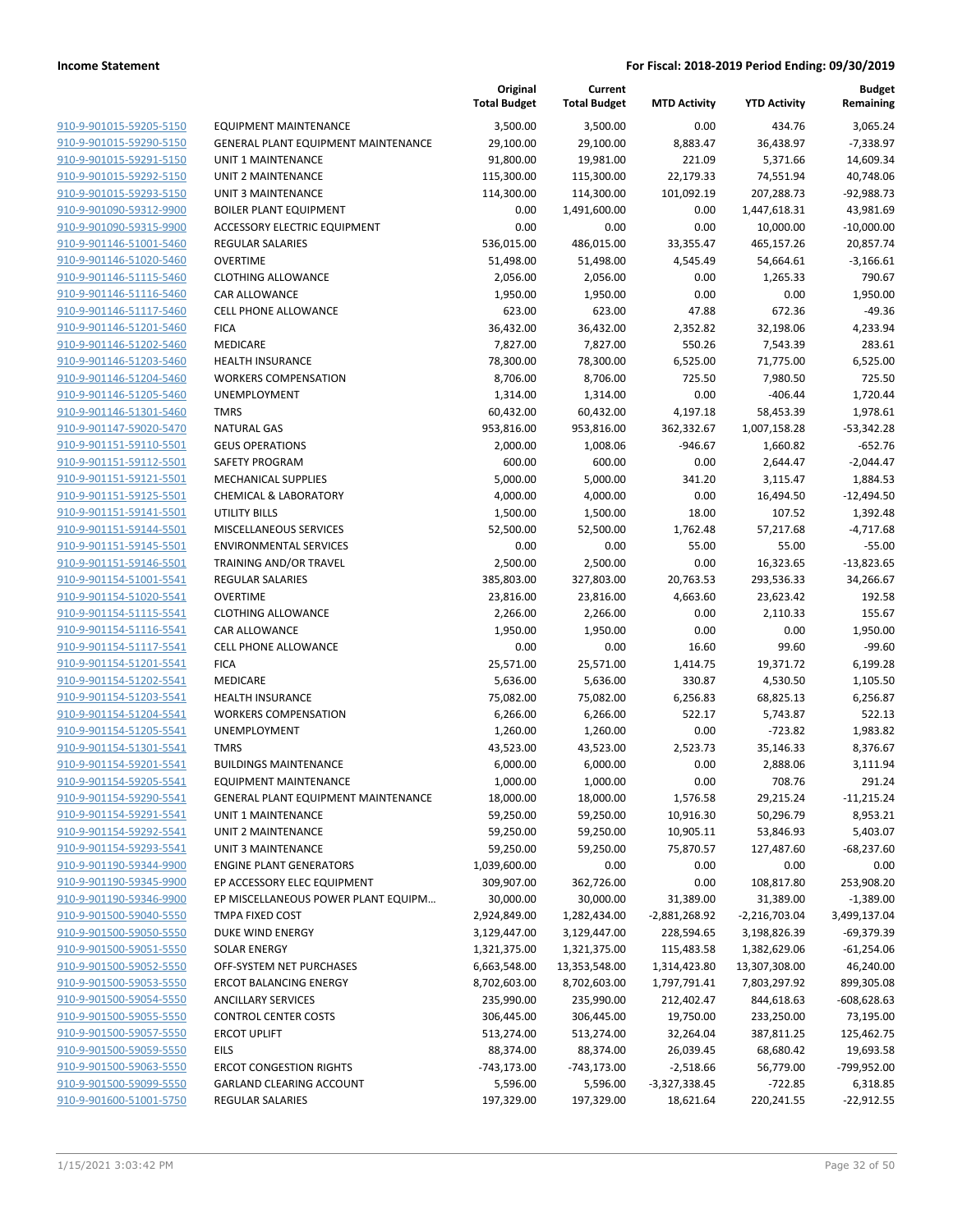| 910-9-901600-51020-5750                            | OVERTIME                       |
|----------------------------------------------------|--------------------------------|
| 910-9-901600-51116-5750                            | CAR ALLOW                      |
| 910-9-901600-51117-5750                            | <b>CELL PHON</b>               |
| 910-9-901600-51201-5750                            | <b>FICA</b>                    |
| 910-9-901600-51202-5750                            | MEDICARE                       |
| 910-9-901600-51203-5750                            | <b>HEALTH IN!</b>              |
| 910-9-901600-51204-5750                            | <b>WORKERS</b>                 |
| 910-9-901600-51205-5750                            | <b>UNEMPLOY</b>                |
| 910-9-901600-51301-5750                            | TMRS                           |
| 910-9-901600-59110-5750                            | <b>GEUS OPER</b>               |
| 910-9-901600-59146-5750                            | <b>TRAINING A</b>              |
| 910-9-910120-51001-9200                            | <b>REGULAR S</b>               |
| 910-9-910120-51020-9200                            | OVERTIME                       |
| 910-9-910120-51115-9200                            | <b>CLOTHING</b>                |
| 910-9-910120-51116-9200                            | CAR ALLOW                      |
| 910-9-910120-51117-9200                            | <b>CELL PHON</b>               |
| 910-9-910120-51201-9200                            | FICA                           |
| 910-9-910120-51202-9200                            | MEDICARE                       |
| 910-9-910120-51203-9200                            | <b>HEALTH IN!</b>              |
| 910-9-910120-51204-9200                            | <b>WORKERS</b>                 |
| 910-9-910120-51205-9200                            | UNEMPLOY                       |
| 910-9-910120-51301-9200                            | TMRS                           |
| 910-9-910121-59110-9210                            | <b>GEUS OPER</b>               |
| 910-9-910121-59116-9210                            | <b>BUILDING (</b>              |
| 910-9-910121-59141-9210                            | UTILITY BIL                    |
| 910-9-910121-59143-9210                            | <b>PROFESSIO</b>               |
| 910-9-910121-59144-9210                            | MISCELLAN                      |
| 910-9-910121-59193-9210                            | <b>GEUS INTER</b>              |
| 910-9-910121-59198-9210                            | COLOCATIC                      |
| 910-9-910132-59110-9302                            | <b>GEUS OPER</b>               |
| 910-9-910132-59142-9302                            | <b>MEMBERSH</b>                |
| 910-9-910132-59146-9302                            | <b>TRAINING A</b>              |
| 910-9-910135-59200-9350<br>910-9-910135-59201-9350 | LANDSCAPI<br><b>BUILDING N</b> |
| 910-9-910135-59205-9350                            | <b>EQUIPMEN</b>                |
| 910-9-910190-59390-9900                            | <b>STRUCTURI</b>               |
| 910-9-910190-59391-9900                            | FURNITURE                      |
| 910-9-910190-59392-9900                            | <b>TRANSPOR</b>                |
| 910-9-911120-51001-9201                            | <b>REGULAR S</b>               |
| 910-9-911120-51020-9201                            | OVERTIME                       |
| 910-9-911120-51102-9201                            | BILINGUAL                      |
| 910-9-911120-51115-9201                            | <b>CLOTHING</b>                |
| 910-9-911120-51117-9201                            | <b>CELL PHON</b>               |
| 910-9-911120-51201-9201                            | <b>FICA</b>                    |
| 910-9-911120-51202-9201                            | MEDICARE                       |
| 910-9-911120-51203-9201                            | <b>HEALTH IN!</b>              |
| 910-9-911120-51204-9201                            | <b>WORKERS</b>                 |
| 910-9-911120-51205-9201                            | <b>UNEMPLOY</b>                |
| 910-9-911120-51301-9201                            | TMRS                           |
| 910-9-911121-59110-9211                            | <b>GEUS OPER</b>               |
| 910-9-911121-59111-9211                            | MISCELLAN                      |
| 910-9-911121-59117-9211                            | <b>TO OUTSID</b>               |
| 910-9-911121-59142-9211                            | <b>MEMBERSH</b>                |
| 910-9-911121-59187-9211                            | <b>EMPLOYEE</b>                |
| 910-9-911135-59205-9351                            | <b>EQUIPMEN</b>                |
| 910-9-911190-59393-9900                            | WAREHOU:                       |
| 910-9-913101-51001-9301                            | <b>REGULAR S</b>               |
| 910-9-913101-51020-9301                            | OVERTIME                       |
| 910-9-913101-51115-9301                            | <b>CLOTHING</b>                |

|                         |                                         | Original<br><b>Total Budget</b> | Current<br><b>Total Budget</b> | <b>MTD Activity</b> | <b>YTD Activity</b> | <b>Budget</b><br>Remaining |
|-------------------------|-----------------------------------------|---------------------------------|--------------------------------|---------------------|---------------------|----------------------------|
| 910-9-901600-51020-5750 | <b>OVERTIME</b>                         | 4,000.00                        | 4,000.00                       | 0.00                | 178.73              | 3,821.27                   |
| 910-9-901600-51116-5750 | CAR ALLOWANCE                           | 1,950.00                        | 1,950.00                       | 150.00              | 1,950.00            | 0.00                       |
| 910-9-901600-51117-5750 | <b>CELL PHONE ALLOWANCE</b>             | 1,068.00                        | 1,068.00                       | 82.14               | 1,067.82            | 0.18                       |
| 910-9-901600-51201-5750 | <b>FICA</b>                             | 11,920.00                       | 11,920.00                      | 894.58              | 11,702.94           | 217.06                     |
| 910-9-901600-51202-5750 | MEDICARE                                | 2,905.00                        | 2,905.00                       | 209.22              | 2,737.02            | 167.98                     |
| 910-9-901600-51203-5750 | <b>HEALTH INSURANCE</b>                 | 21,450.00                       | 21,450.00                      | 1,787.50            | 19,662.50           | 1,787.50                   |
| 910-9-901600-51204-5750 | <b>WORKERS COMPENSATION</b>             | 3,204.00                        | 3,204.00                       | 267.00              | 2,937.00            | 267.00                     |
| 910-9-901600-51205-5750 | UNEMPLOYMENT                            | 360.00                          | 360.00                         | 0.00                | 122.42              | 237.58                     |
| 910-9-901600-51301-5750 | <b>TMRS</b>                             | 22,439.00                       | 22,439.00                      | 1,688.74            | 22,255.17           | 183.83                     |
| 910-9-901600-59110-5750 | <b>GEUS OPERATIONS</b>                  | 74,900.00                       | 74,900.00                      | 26,132.29           | 64,013.88           | 10,886.12                  |
| 910-9-901600-59146-5750 | <b>TRAINING AND/OR TRAVEL</b>           | 3,000.00                        | 3,000.00                       | 964.59              | 1,997.45            | 1,002.55                   |
| 910-9-910120-51001-9200 | REGULAR SALARIES                        | 392,632.00                      | 392,632.00                     | 18,036.08           | 283,162.13          | 109,469.87                 |
| 910-9-910120-51020-9200 | <b>OVERTIME</b>                         | 429.00                          | 429.00                         | 0.00                | 5.42                | 423.58                     |
| 910-9-910120-51115-9200 | <b>CLOTHING ALLOWANCE</b>               | 256.00                          | 256.00                         | 0.00                | 350.10              | $-94.10$                   |
| 910-9-910120-51116-9200 | <b>CAR ALLOWANCE</b>                    | 7,550.00                        | 7,550.00                       | 538.46              | 7,674.98            | $-124.98$                  |
| 910-9-910120-51117-9200 | <b>CELL PHONE ALLOWANCE</b>             | 1,686.00                        | 1,686.00                       | 80.72               | 1,269.50            | 416.50                     |
| 910-9-910120-51201-9200 | <b>FICA</b>                             | 19,915.00                       | 19,915.00                      | 1,096.30            | 15,616.14           | 4,298.86                   |
| 910-9-910120-51202-9200 | MEDICARE                                | 5,829.00                        | 5,829.00                       | 256.40              | 4,104.48            | 1,724.52                   |
| 910-9-910120-51203-9200 | <b>HEALTH INSURANCE</b>                 | 39,146.00                       | 39,146.00                      | 3,262.17            | 35,883.87           | 3,262.13                   |
| 910-9-910120-51204-9200 | <b>WORKERS COMPENSATION</b>             | 6,374.00                        | 6,374.00                       | 531.17              | 5,842.87            | 531.13                     |
| 910-9-910120-51205-9200 | UNEMPLOYMENT                            | 657.00                          | 657.00                         | 0.00                | $-186.83$           | 843.83                     |
| 910-9-910120-51301-9200 | <b>TMRS</b>                             | 45,024.00                       | 45,024.00                      | 2,063.28            | 33,551.65           | 11,472.35                  |
| 910-9-910121-59110-9210 | <b>GEUS OPERATIONS</b>                  | 7,000.00                        | 7,000.00                       | 518.53              | 6,948.36            | 51.64                      |
| 910-9-910121-59116-9210 | <b>BUILDING OPERATIONS</b>              | 4,500.00                        | 4,500.00                       | 175.76              | 3,479.69            | 1,020.31                   |
| 910-9-910121-59141-9210 | UTILITY BILLS                           | 81,000.00                       | 81,000.00                      | 6,212.27            | 76,148.16           | 4,851.84                   |
| 910-9-910121-59143-9210 | PROFESSIONAL SERVICES                   | 217,000.00                      | 217,000.00                     | 10,568.40           | 117,204.81          | 99,795.19                  |
| 910-9-910121-59144-9210 | MISCELLANEOUS SERVICES                  | 15,000.00                       | 15,000.00                      | 1,416.07            | 18,018.71           | $-3,018.71$                |
| 910-9-910121-59193-9210 | <b>GEUS INTERNET SERVICE</b>            | 38,000.00                       | 38,000.00                      | 0.00                | 38,758.68           | $-758.68$                  |
| 910-9-910121-59198-9210 | <b>COLOCATION CHARGES</b>               | 9,979.00                        | 9,979.00                       | 0.00                | 9,979.00            | 0.00                       |
| 910-9-910132-59110-9302 | <b>GEUS OPERATIONS</b>                  | 10,000.00                       | 10,000.00                      | 708.92              | 11,180.76           | $-1,180.76$                |
| 910-9-910132-59142-9302 | <b>MEMBERSHIP FEES</b>                  | 58,000.00                       | 58,000.00                      | 0.00                | 54,899.79           | 3,100.21                   |
| 910-9-910132-59146-9302 | TRAINING AND/OR TRAVEL                  | 4,000.00                        | 4,000.00                       | 550.00              | 6,307.41            | $-2,307.41$                |
| 910-9-910135-59200-9350 | LANDSCAPING MAINTENANCE                 | 18,500.00                       | 18,500.00                      | 800.00              | 11,041.83           | 7,458.17                   |
| 910-9-910135-59201-9350 | <b>BUILDING MAINTENANCE</b>             | 40,000.00                       | 50,000.00                      | 1,526.62            | 45,725.28           | 4,274.72                   |
| 910-9-910135-59205-9350 | <b>EQUIPMENT MAINTENANCE</b>            | 1,000.00                        | 1,000.00                       | 0.00                | 669.35              | 330.65                     |
| 910-9-910190-59390-9900 | STRUCTURES & IMPROVEMENTS               | 115,000.00                      | 105,000.00                     | 0.00                | 3,300.00            | 101,700.00                 |
| 910-9-910190-59391-9900 | <b>FURNITURE &amp; OFFICE EQUIPMENT</b> | 8,000.00                        | 8,000.00                       | 0.00                | 7,256.59            | 743.41                     |
| 910-9-910190-59392-9900 | <b>TRANSPORTATION EQUIPMENT</b>         | 21,000.00                       | 21,000.00                      | 0.00                | 20,975.00           | 25.00                      |
| 910-9-911120-51001-9201 | <b>REGULAR SALARIES</b>                 | 366,878.00                      | 366,878.00                     | 27,646.17           | 352,445.10          | 14,432.90                  |
| 910-9-911120-51020-9201 | <b>OVERTIME</b>                         | 508.00                          | 508.00                         | 0.00                | 3,737.99            | $-3,229.99$                |
| 910-9-911120-51102-9201 | <b>BILINGUAL PAY</b>                    | 510.00                          | 510.00                         | 46.16               | 600.08              | $-90.08$                   |
| 910-9-911120-51115-9201 | <b>CLOTHING ALLOWANCE</b>               | 409.00                          | 409.00                         | 0.00                | 409.70              | $-0.70$                    |
| 910-9-911120-51117-9201 | <b>CELL PHONE ALLOWANCE</b>             | 1,435.00                        | 1,435.00                       | 110.38              | 1,435.09            | $-0.09$                    |
| 910-9-911120-51201-9201 | <b>FICA</b>                             | 22,912.00                       | 22,912.00                      | 1,643.68            | 21,850.81           | 1,061.19                   |
| 910-9-911120-51202-9201 | MEDICARE                                | 5,351.00                        | 5,351.00                       | 384.41              | 5,110.27            | 240.73                     |
| 910-9-911120-51203-9201 | <b>HEALTH INSURANCE</b>                 | 67,030.00                       | 67,030.00                      | 5,585.83            | 61,444.13           | 5,585.87                   |
| 910-9-911120-51204-9201 | <b>WORKERS COMPENSATION</b>             | 5,956.00                        | 5,956.00                       | 496.33              | 5,459.63            | 496.37                     |
| 910-9-911120-51205-9201 | <b>UNEMPLOYMENT</b>                     | 1,125.00                        | 1,125.00                       | 0.00                | $-304.11$           | 1,429.11                   |
| 910-9-911120-51301-9201 | <b>TMRS</b>                             | 41,335.00                       | 41,335.00                      | 3,074.97            | 41,151.22           | 183.78                     |
| 910-9-911121-59110-9211 | <b>GEUS OPERATIONS</b>                  | 42,700.00                       | 39,817.66                      | $-1,803.60$         | 31,406.86           | 8,410.80                   |
| 910-9-911121-59111-9211 | MISCELLANEOUS OFFICE EXPENSES           | 0.00                            | 0.00                           | $-17.99$            | 0.00                | 0.00                       |
| 910-9-911121-59117-9211 | TO OUTSIDE ENTITIES                     | 0.00                            | 0.00                           | 0.00                | $-7.67$             | 7.67                       |
| 910-9-911121-59142-9211 | <b>MEMBERSHIP FEES</b>                  | 0.00                            | 0.00                           | 70.00               | 140.00              | $-140.00$                  |
| 910-9-911121-59187-9211 | <b>EMPLOYEE RELATIONS</b>               | 25,000.00                       | 25,000.00                      | 304.86              | 19,024.10           | 5,975.90                   |
| 910-9-911135-59205-9351 | EQUIPMENT MAINTENANCE                   | 6,500.00                        | 6,500.00                       | 209.17              | 11,669.66           | $-5,169.66$                |
| 910-9-911190-59393-9900 | <b>WAREHOUSE EQUIPMENT</b>              | 15,000.00                       | 15,000.00                      | 0.00                | 14,960.00           | 40.00                      |
| 910-9-913101-51001-9301 | REGULAR SALARIES                        | 210,433.00                      | 210,433.00                     | 16,187.20           | 210,248.84          | 184.16                     |
| 910-9-913101-51020-9301 | <b>OVERTIME</b>                         | 0.00                            | 0.00                           | 0.00                | 55.05               | $-55.05$                   |
| 910-9-913101-51115-9301 | <b>CLOTHING ALLOWANCE</b>               | 0.00                            | 0.00                           | 0.00                | 318.02              | $-318.02$                  |
|                         |                                         |                                 |                                |                     |                     |                            |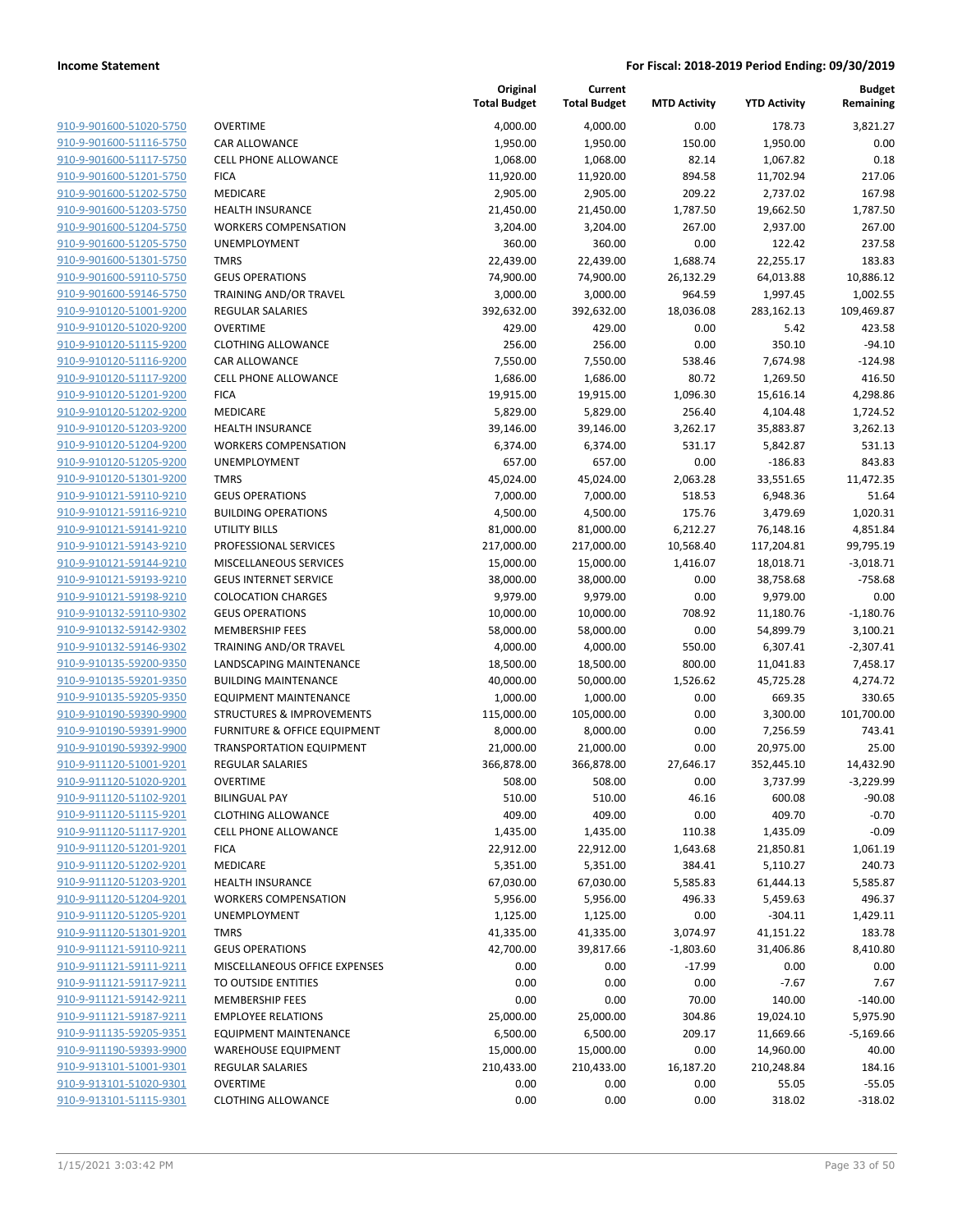| 910-9-913101-51117-9301                            | <b>CELL PHON</b>      |
|----------------------------------------------------|-----------------------|
| 910-9-913101-51201-9301                            | <b>FICA</b>           |
| 910-9-913101-51202-9301                            | MEDICARE              |
| 910-9-913101-51203-9301                            | <b>HEALTH IN</b>      |
| 910-9-913101-51204-9301                            | <b>WORKERS</b>        |
| 910-9-913101-51205-9301                            | <b>UNEMPLO</b>        |
| 910-9-913101-51301-9301                            | <b>TMRS</b>           |
| 910-9-913101-59110-9301                            | <b>GEUS OPEI</b>      |
| 910-9-913101-59131-9301                            | NON-BAD               |
| 910-9-913101-59160-9301                            | <b>ADVERTISI</b>      |
| 910-9-913101-59164-9301                            | CONSUME               |
| 910-9-913101-59167-9301                            | <b>ENERGY EF</b>      |
| 910-9-913101-59195-9301                            | <b>PUBLIC SEI</b>     |
| 910-9-913102-51001-9020                            | <b>REGULAR</b> 9      |
| 910-9-913102-51020-9020                            | OVERTIME              |
| 910-9-913102-51115-9020                            | <b>CLOTHING</b>       |
| 910-9-913102-51117-9020                            | <b>CELL PHON</b>      |
| 910-9-913102-51201-9020                            | <b>FICA</b>           |
| 910-9-913102-51202-9020                            | <b>MEDICARE</b>       |
| 910-9-913102-51203-9020                            | <b>HEALTH IN</b>      |
| 910-9-913102-51204-9020                            | WORKERS               |
| 910-9-913102-51205-9020                            | <b>UNEMPLO</b>        |
| 910-9-913102-51301-9020                            | TMRS                  |
| 910-9-913102-51401-9020                            | CONTRA -              |
| 910-9-913102-59110-9020                            | <b>GEUS OPE</b>       |
| 910-9-913102-59169-9020                            | PRE PAID I            |
| 910-9-913130-51001-9030                            | REGULAR !             |
| 910-9-913130-51010-9030                            | PART TIME             |
| 910-9-913130-51020-9030                            | OVERTIME              |
| 910-9-913130-51102-9030                            | BILINGUAL             |
| 910-9-913130-51201-9030                            | <b>FICA</b>           |
| 910-9-913130-51202-9030                            | <b>MEDICARE</b>       |
| 910-9-913130-51203-9030                            | <b>HEALTH IN</b>      |
| 910-9-913130-51204-9030                            | WORKERS               |
| 910-9-913130-51205-9030                            | <b>UNEMPLO</b>        |
| 910-9-913130-51301-9030                            | TMRS                  |
| 910-9-913130-59110-9030                            | <b>GEUS OPEI</b>      |
| 910-9-913130-59166-9030                            | LOW INCO              |
| 910-9-913131-51001-9031                            | REGULAR !             |
| 910-9-913131-51020-9031                            | OVERTIME<br>BILINGUAL |
| 910-9-913131-51102-9031<br>910-9-913131-51201-9031 | <b>FICA</b>           |
| 910-9-913131-51202-9031                            | MEDICARE              |
| 910-9-913131-51203-9031                            | <b>HEALTH IN</b>      |
| 910-9-913131-51204-9031                            | <b>WORKERS</b>        |
| 910-9-913131-51205-9031                            | <b>UNEMPLO</b>        |
| 910-9-913131-51301-9031                            | <b>TMRS</b>           |
| 910-9-913131-59110-9031                            | <b>GEUS OPEI</b>      |
| 910-9-913134-51001-9034                            | REGULAR !             |
| 910-9-913134-51020-9034                            | OVERTIME              |
| 910-9-913134-51201-9034                            | <b>FICA</b>           |
| 910-9-913134-51202-9034                            | <b>MEDICARE</b>       |
| 910-9-913134-51203-9034                            | <b>HEALTH IN</b>      |
| 910-9-913134-51204-9034                            | <b>WORKERS</b>        |
| 910-9-913134-51205-9034                            | <b>UNEMPLO</b>        |
| 910-9-913134-51301-9034                            | <b>TMRS</b>           |
| 910-9-913134-59110-9034                            | <b>GEUS OPE</b>       |
| 910-9-913135-51001-9035                            | REGULAR !             |
| 910-9-913135-51020-9035                            | OVERTIME              |
|                                                    |                       |

|                         |                                     | Original<br><b>Total Budget</b> | Current<br><b>Total Budget</b> | <b>MTD Activity</b> | <b>YTD Activity</b> | Budget<br>Remaining |
|-------------------------|-------------------------------------|---------------------------------|--------------------------------|---------------------|---------------------|---------------------|
| 910-9-913101-51117-9301 | <b>CELL PHONE ALLOWANCE</b>         | 1,272.00                        | 1,272.00                       | 97.84               | 1,271.92            | 0.08                |
| 910-9-913101-51201-9301 | <b>FICA</b>                         | 13,125.00                       | 13,125.00                      | 957.02              | 12,509.10           | 615.90              |
| 910-9-913101-51202-9301 | MEDICARE                            | 3,069.00                        | 3,069.00                       | 223.82              | 2,925.54            | 143.46              |
| 910-9-913101-51203-9301 | <b>HEALTH INSURANCE</b>             | 32,175.00                       | 32,175.00                      | 2,681.25            | 29,493.75           | 2,681.25            |
| 910-9-913101-51204-9301 | <b>WORKERS COMPENSATION</b>         | 3,416.00                        | 3,416.00                       | 284.67              | 3,131.37            | 284.63              |
| 910-9-913101-51205-9301 | UNEMPLOYMENT                        | 540.00                          | 540.00                         | 0.00                | $-152.63$           | 692.63              |
| 910-9-913101-51301-9301 | <b>TMRS</b>                         | 23,711.00                       | 23,711.00                      | 1,801.12            | 23,718.38           | $-7.38$             |
| 910-9-913101-59110-9301 | <b>GEUS OPERATIONS</b>              | 22,100.00                       | 21,014.15                      | 6,140.29            | 21,112.84           | $-98.69$            |
| 910-9-913101-59131-9301 | NON-BAD DEBT WRITE OFFS             | 3,000.00                        | 3,000.00                       | 195.92              | 420.18              | 2,579.82            |
| 910-9-913101-59160-9301 | ADVERTISING                         | 38,000.00                       | 38,000.00                      | 2,479.82            | 33,200.88           | 4,799.12            |
| 910-9-913101-59164-9301 | <b>CONSUMER INFORMATION</b>         | 3,500.00                        | 3,500.00                       | 500.00              | 1,486.78            | 2,013.22            |
| 910-9-913101-59167-9301 | <b>ENERGY EFFICIENCY OPERATIONS</b> | 25,000.00                       | 25,000.00                      | 6,104.00            | 9,144.87            | 15,855.13           |
| 910-9-913101-59195-9301 | PUBLIC SERVICE BY GEUS C/I          | 15,000.00                       | 15,000.00                      | 0.00                | 15,000.00           | 0.00                |
| 910-9-913102-51001-9020 | <b>REGULAR SALARIES</b>             | 302,145.00                      | 302,145.00                     | 22,701.78           | 291,035.28          | 11,109.72           |
| 910-9-913102-51020-9020 | <b>OVERTIME</b>                     | 20,924.00                       | 20,924.00                      | 1,476.92            | 22,682.21           | $-1,758.21$         |
| 910-9-913102-51115-9020 | <b>CLOTHING ALLOWANCE</b>           | 3,255.00                        | 3,255.00                       | 0.00                | 3,401.69            | $-146.69$           |
| 910-9-913102-51117-9020 | <b>CELL PHONE ALLOWANCE</b>         | 1,296.00                        | 1,296.00                       | 99.66               | 1,295.58            | 0.42                |
| 910-9-913102-51201-9020 | <b>FICA</b>                         | 20,111.00                       | 20,111.00                      | 2,002.54            | 18,422.19           | 1,688.81            |
| 910-9-913102-51202-9020 | MEDICARE                            | 4,400.00                        | 4,400.00                       | 468.34              | 4,308.42            | 91.58               |
| 910-9-913102-51203-9020 | <b>HEALTH INSURANCE</b>             | 87,945.00                       | 87,945.00                      | 7,328.75            | 80,616.25           | 7,328.75            |
| 910-9-913102-51204-9020 | <b>WORKERS COMPENSATION</b>         | 4,905.00                        | 4,905.00                       | 408.75              | 4,496.25            | 408.75              |
| 910-9-913102-51205-9020 | UNEMPLOYMENT                        | 1,476.00                        | 1,476.00                       | 2.10                | $-674.35$           | 2,150.35            |
| 910-9-913102-51301-9020 | <b>TMRS</b>                         | 33,985.00                       | 33,985.00                      | 3,831.36            | 36,470.67           | $-2,485.67$         |
| 910-9-913102-51401-9020 | <b>CONTRA - SALARIES</b>            | 0.00                            | 0.00                           | 0.00                | $-962.79$           | 962.79              |
| 910-9-913102-59110-9020 | <b>GEUS OPERATIONS</b>              | 46,200.00                       | 46,200.00                      | 3,446.55            | 41,875.96           | 4,324.04            |
| 910-9-913102-59169-9020 | PRE PAID METER COSTS                | 10,700.00                       | 10,700.00                      | 144.99              | 8,487.95            | 2,212.05            |
| 910-9-913130-51001-9030 | <b>REGULAR SALARIES</b>             | 281,738.00                      | 281,738.00                     | 19,847.70           | 262,861.19          | 18,876.81           |
| 910-9-913130-51010-9030 | PART TIME REGULAR                   | 29,339.00                       | 29,339.00                      | 0.00                | 0.00                | 29,339.00           |
| 910-9-913130-51020-9030 | <b>OVERTIME</b>                     | 1,302.00                        | 1,302.00                       | 40.17               | 2,167.91            | $-865.91$           |
| 910-9-913130-51102-9030 | <b>BILINGUAL PAY</b>                | 3,600.00                        | 3,600.00                       | 230.80              | 3,000.40            | 599.60              |
| 910-9-913130-51201-9030 | <b>FICA</b>                         | 19,591.00                       | 19,591.00                      | 1,175.86            | 15,743.33           | 3,847.67            |
| 910-9-913130-51202-9030 | MEDICARE                            | 4,564.00                        | 4,564.00                       | 275.00              | 3,681.94            | 882.06              |
| 910-9-913130-51203-9030 | <b>HEALTH INSURANCE</b>             | 107,250.00                      | 107,250.00                     | 8,937.50            | 98,312.50           | 8,937.50            |
| 910-9-913130-51204-9030 | <b>WORKERS COMPENSATION</b>         | 5,051.00                        | 5,051.00                       | 420.92              | 4,630.14            | 420.86              |
| 910-9-913130-51205-9030 | UNEMPLOYMENT                        | 1,800.00                        | 1,800.00                       | 0.24                | $-1,121.71$         | 2,921.71            |
| 910-9-913130-51301-9030 | <b>TMRS</b>                         | 35,244.00                       | 35,244.00                      | 2,225.13            | 30,024.56           | 5,219.44            |
| 910-9-913130-59110-9030 | <b>GEUS OPERATIONS</b>              | 22,400.00                       | 21,314.15                      | 202.50              | 14,404.02           | 6,910.13            |
| 910-9-913130-59166-9030 | LOW INCOME ASSISTANCE               | 15,000.00                       | 15,000.00                      | 1,575.00            | 15,025.00           | $-25.00$            |
| 910-9-913131-51001-9031 | <b>REGULAR SALARIES</b>             | 45,760.00                       | 45,760.00                      | 3,520.00            | 45,695.30           | 64.70               |
| 910-9-913131-51020-9031 | <b>OVERTIME</b>                     | 99.00                           | 99.00                          | 0.00                | 75.18               | 23.82               |
| 910-9-913131-51102-9031 | <b>BILINGUAL PAY</b>                | 600.00                          | 600.00                         | 46.16               | 599.93              | 0.07                |
| 910-9-913131-51201-9031 | <b>FICA</b>                         | 2,880.00                        | 2,880.00                       | 213.76              | 2,761.32            | 118.68              |
| 910-9-913131-51202-9031 | MEDICARE                            | 672.00                          | 672.00                         | 50.00               | 645.85              | 26.15               |
| 910-9-913131-51203-9031 | <b>HEALTH INSURANCE</b>             | 10,725.00                       | 10,725.00                      | 893.75              | 9,831.25            | 893.75              |
| 910-9-913131-51204-9031 | <b>WORKERS COMPENSATION</b>         | 743.00                          | 743.00                         | 61.92               | 681.12              | 61.88               |
| 910-9-913131-51205-9031 | UNEMPLOYMENT                        | 180.00                          | 180.00                         | 0.00                | $-65.16$            | 245.16              |
| 910-9-913131-51301-9031 | <b>TMRS</b>                         | 5,192.00                        | 5,192.00                       | 394.42              | 5,198.14            | $-6.14$             |
| 910-9-913131-59110-9031 | <b>GEUS OPERATIONS</b>              | 22,900.00                       | 22,900.00                      | 5,648.20            | 13,738.31           | 9,161.69            |
| 910-9-913134-51001-9034 | <b>REGULAR SALARIES</b>             | 116,601.00                      | 116,601.00                     | 8,418.88            | 105,739.00          | 10,862.00           |
| 910-9-913134-51020-9034 | <b>OVERTIME</b>                     | 1,310.00                        | 1,310.00                       | 0.00                | 1,876.07            | $-566.07$           |
| 910-9-913134-51201-9034 | <b>FICA</b>                         | 7,310.00                        | 7,310.00                       | 498.90              | 6,263.21            | 1,046.79            |
| 910-9-913134-51202-9034 | MEDICARE                            | 1,692.00                        | 1,692.00                       | 116.68              | 1,464.78            | 227.22              |
| 910-9-913134-51203-9034 | HEALTH INSURANCE                    | 24,668.00                       | 24,668.00                      | 2,055.67            | 20,556.70           | 4,111.30            |
| 910-9-913134-51204-9034 | <b>WORKERS COMPENSATION</b>         | 1,894.00                        | 1,894.00                       | 157.83              | 1,736.13            | 157.87              |
| 910-9-913134-51205-9034 | <b>UNEMPLOYMENT</b>                 | 414.00                          | 414.00                         | 0.00                | $-164.74$           | 578.74              |
| 910-9-913134-51301-9034 | <b>TMRS</b>                         | 13,060.00                       | 13,060.00                      | 931.14              | 12,110.83           | 949.17              |
| 910-9-913134-59110-9034 | <b>GEUS OPERATIONS</b>              | 109,379.69                      | 109,379.69                     | 16,334.28           | 90,571.04           | 18,808.65           |
| 910-9-913135-51001-9035 | REGULAR SALARIES                    | 156,686.00                      | 156,686.00                     | 12,052.80           | 156,620.09          | 65.91               |
| 910-9-913135-51020-9035 | <b>OVERTIME</b>                     | 4,441.00                        | 4,441.00                       | 243.67              | 3,711.20            | 729.80              |
|                         |                                     |                                 |                                |                     |                     |                     |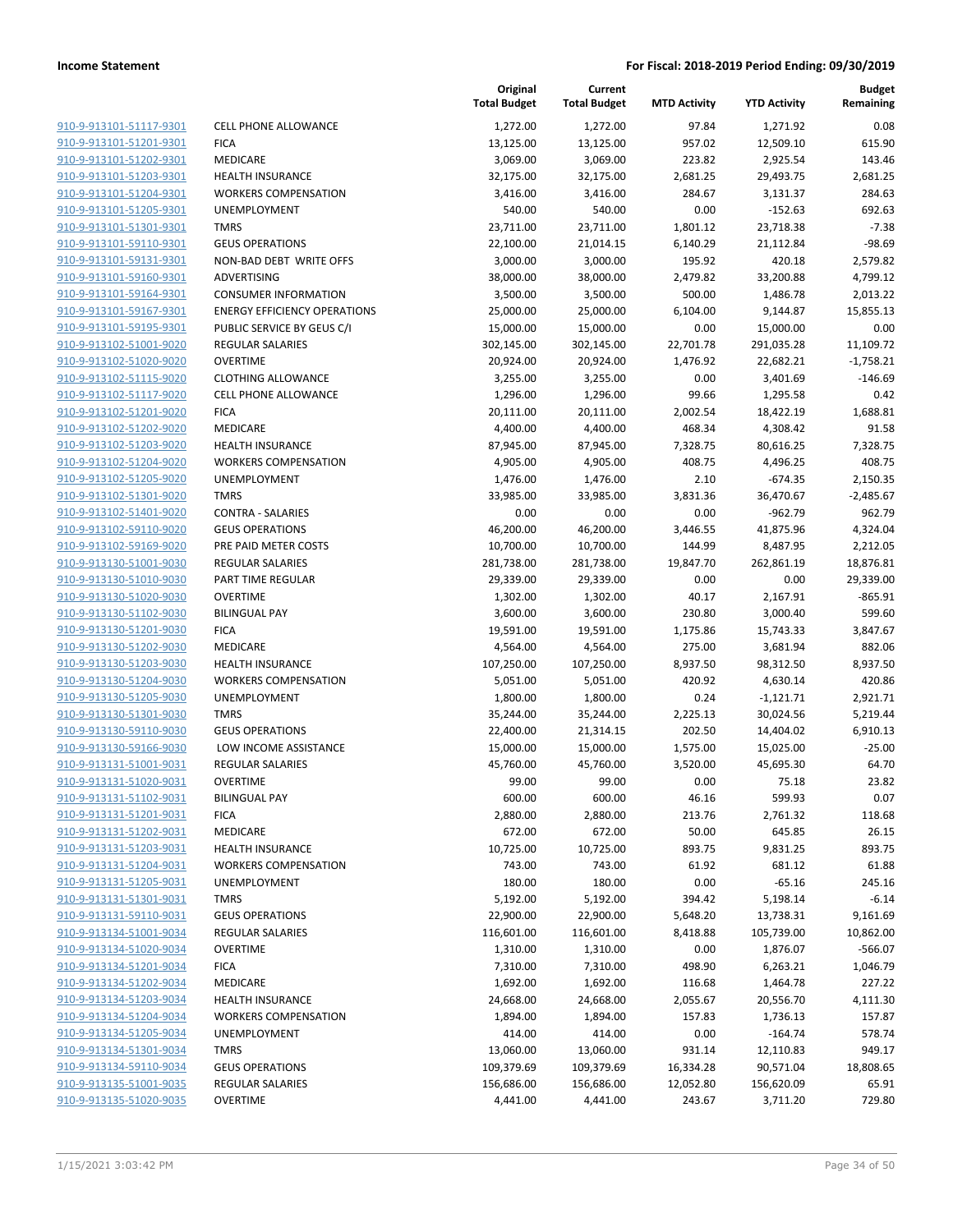| 910-9-913135-51102-9035                                   |
|-----------------------------------------------------------|
| 910-9-913135-51201-9035                                   |
| 910-9-913135-51202-9035                                   |
| 910-9-913135-51203-9035                                   |
| 910-9-913135-51204-9035                                   |
| 910-9-913135-51205-9035                                   |
| 910-9-913135-51301-9035                                   |
| 910-9-913135-59170-9035                                   |
| 910-9-913135-59172-9035                                   |
| 910-9-913135-59173-9035                                   |
| 910-9-913135-59174-9035                                   |
| 910-9-913135-59175-9035                                   |
| 910-9-913136-51001-9036                                   |
| 910-9-913136-51020-9036                                   |
| 910-9-913136-51115-9036                                   |
| 910-9-913136-51201-9036                                   |
| 910-9-913136-51202-9036                                   |
| 910-9-913136-51203-9036                                   |
|                                                           |
| 910-9-913136-51204-9036                                   |
| 910-9-913136-51205-9036                                   |
| 910-9-913136-51301-9036                                   |
| 910-9-913136-59110-9036                                   |
| 910-9-913136-59141-9036                                   |
| 910-9-913139-59780-9240                                   |
| 910-9-913139-59781-9250                                   |
| 910-9-913139-59902-9301                                   |
| 910-9-913139-59926-9301                                   |
| 910-9-913139-59927-9301                                   |
| 910-9-913139-59928-9301                                   |
| 910-9-913159-59200-9353                                   |
| 910-9-913159-59201-9353                                   |
| 910-9-913159-59205-9353                                   |
| 910-9-913190-59390-9900                                   |
| 910-9-913190-59391-9900                                   |
| 910-9-930000-59060-5650                                   |
| 910-9-930000-59110-5600                                   |
| 910-9-930161-51001-5610                                   |
| 910-9-930161-51020-5610                                   |
| 910-9-930161-51116-5610                                   |
| 910-9-930161-51117-5610                                   |
| 910-9-930161-51201-5610                                   |
| <u>910-9-930161-51202-5610</u>                            |
| 910-9-930161-51203-5610                                   |
| <u>910-9-930161-51204-5610</u>                            |
| 910-9-930161-51205-5610                                   |
| <u>910-9-930161-51301-5610</u>                            |
| 910-9-930161-59110-5610                                   |
| <u>910-9-930161-59146-5610</u>                            |
| 910-9-930181-51001-5810                                   |
|                                                           |
| <u>910-9-930181-51020-5810</u><br>910-9-930181-51201-5810 |
| 910-9-930181-51202-5810                                   |
| 910-9-930181-51203-5810                                   |
|                                                           |
| <u>910-9-930181-51204-5810</u>                            |
| 910-9-930181-51205-5810                                   |
| <u>910-9-930181-51301-5810</u>                            |
| 910-9-930181-59110-5810                                   |
| <u>910-9-930190-59391-9900</u>                            |
| 910-9-931080-51001-5800                                   |

|                                                    |                                                              | Original<br><b>Total Budget</b> | Current<br><b>Total Budget</b> | <b>MTD Activity</b> | <b>YTD Activity</b>   | <b>Budget</b><br>Remaining |
|----------------------------------------------------|--------------------------------------------------------------|---------------------------------|--------------------------------|---------------------|-----------------------|----------------------------|
| 910-9-913135-51102-9035                            | <b>BILINGUAL PAY</b>                                         | 600.00                          | 600.00                         | 46.16               | 600.08                | $-0.08$                    |
| 910-9-913135-51201-9035                            | <b>FICA</b>                                                  | 10,027.00                       | 10,027.00                      | 697.45              | 9,109.98              | 917.02                     |
| 910-9-913135-51202-9035                            | MEDICARE                                                     | 2,281.00                        | 2,281.00                       | 163.11              | 2,130.54              | 150.46                     |
| 910-9-913135-51203-9035                            | HEALTH INSURANCE                                             | 42,900.00                       | 42,900.00                      | 3,575.00            | 39,325.00             | 3,575.00                   |
| 910-9-913135-51204-9035                            | <b>WORKERS COMPENSATION</b>                                  | 2,543.00                        | 2,543.00                       | 211.92              | 2,331.12              | 211.88                     |
| 910-9-913135-51205-9035                            | UNEMPLOYMENT                                                 | 720.00                          | 720.00                         | 0.00                | $-320.86$             | 1,040.86                   |
| 910-9-913135-51301-9035                            | <b>TMRS</b>                                                  | 17,616.00                       | 17,616.00                      | 1,365.09            | 18,040.96             | $-424.96$                  |
| 910-9-913135-59170-9035                            | <b>CREDIT CARD FEES</b>                                      | 90,000.00                       | 90,000.00                      | 8,919.90            | 102,596.93            | $-12,596.93$               |
| 910-9-913135-59172-9035                            | LOCKBOX OVER/SHORT                                           | 500.00                          | 500.00                         | 0.00                | 0.00                  | 500.00                     |
| 910-9-913135-59173-9035                            | <b>ONLINE PAYMENT OVER/SHORT</b>                             | 500.00                          | 500.00                         | 0.00                | 0.00                  | 500.00                     |
| 910-9-913135-59174-9035                            | <b>BANK RECS OVER/SHORT</b>                                  | 100.00                          | 100.00                         | 0.00                | $-0.08$               | 100.08                     |
| 910-9-913135-59175-9035                            | <b>CASHIERS OVER/SHORT</b>                                   | 100.00                          | 100.00                         | 445.95              | 553.80                | $-453.80$                  |
| 910-9-913136-51001-9036                            | <b>REGULAR SALARIES</b>                                      | 31,554.00                       | 31,554.00                      | 2,427.20            | 31,529.61             | 24.39                      |
| 910-9-913136-51020-9036                            | <b>OVERTIME</b>                                              | 114.00                          | 114.00                         | 0.00                | 0.00                  | 114.00                     |
| 910-9-913136-51115-9036                            | <b>CLOTHING ALLOWANCE</b>                                    | 256.00                          | 256.00                         | 0.00                | 178.80                | 77.20                      |
| 910-9-913136-51201-9036                            | <b>FICA</b>                                                  | 1,972.00                        | 1,972.00                       | 118.60              | 1,590.01              | 381.99                     |
| 910-9-913136-51202-9036                            | MEDICARE                                                     | 460.00                          | 460.00                         | 27.74               | 371.88                | 88.12                      |
| 910-9-913136-51203-9036                            | <b>HEALTH INSURANCE</b>                                      | 10,725.00                       | 10,725.00                      | 893.75              | 9,831.25              | 893.75                     |
| 910-9-913136-51204-9036                            | <b>WORKERS COMPENSATION</b>                                  | 512.00                          | 512.00                         | 42.67               | 469.37                | 42.63                      |
| 910-9-913136-51205-9036                            | UNEMPLOYMENT                                                 | 180.00                          | 180.00                         | 0.00                | $-103.98$             | 283.98                     |
| 910-9-913136-51301-9036                            | <b>TMRS</b>                                                  | 3,550.00                        | 3,550.00                       | 268.44              | 3,534.53              | 15.47                      |
| 910-9-913136-59110-9036                            | <b>GEUS OPERATIONS</b>                                       | 20,277.00                       | 20,277.00                      | 2,270.31            | 16,210.27             | 4,066.73                   |
| 910-9-913136-59141-9036                            | <b>UTILITY BILLS</b>                                         | 50,400.00                       | 50,400.00                      | 4,415.15            | 49,763.42             | 636.58                     |
| 910-9-913139-59780-9240                            | PROPERTY INSURANCE                                           | 10,000.00                       | 10,000.00                      | 0.00                | 9,190.21              | 809.79                     |
| 910-9-913139-59781-9250                            | <b>LIABILITY INSURANCE</b>                                   | 3,800.00                        | 3,800.00                       | 0.00                | 4,425.68              | $-625.68$                  |
| 910-9-913139-59902-9301                            | XFER to COG - ADMIN EXPENSES                                 | 109,003.00                      | 109,003.00                     | 9,083.59            | 109,003.03            | $-0.03$                    |
| 910-9-913139-59926-9301                            | XFER to COG - GARAGE                                         | 9,001.00                        | 9,001.00                       | 750.08              | 9,000.96              | 0.04                       |
| 910-9-913139-59927-9301                            | XFER to COG - INSURANCE                                      | 6,192.00                        | 6,192.00                       | 515.99              | 6,191.92              | 0.08                       |
| 910-9-913139-59928-9301                            | XFER to COG - IT                                             | 60,840.00                       | 60,840.00                      | 5,070.00            | 60,840.01             | $-0.01$                    |
| 910-9-913159-59200-9353                            | LANDSCAPING MAINTENANCE                                      | 3,000.00                        | 3,000.00                       | 192.00              | 2,419.01              | 580.99                     |
| 910-9-913159-59201-9353<br>910-9-913159-59205-9353 | <b>BUILDINGS MAINTENANCE</b><br><b>EQUIPMENT MAINTENANCE</b> | 19,500.00<br>5,000.00           | 19,500.00<br>5,000.00          | 2,888.00<br>182.89  | 14,660.30<br>1,739.78 | 4,839.70<br>3,260.22       |
| 910-9-913190-59390-9900                            | <b>STRUCTURES &amp; IMPROVEMENTS</b>                         | 41,000.00                       | 41,000.00                      | 5,601.21            | 30,755.00             | 10,245.00                  |
| 910-9-913190-59391-9900                            | FURNITURE & OFFICE EQUIPMENT                                 | 7,000.00                        | 7,000.00                       |                     | 7,040.10              | $-40.10$                   |
| 910-9-930000-59060-5650                            | <b>TRANSMISSION COSTS</b>                                    | 1,348,585.00                    | 2,991,000.00                   | 0.00<br>604,647.18  | 2,985,206.00          | 5,794.00                   |
| 910-9-930000-59110-5600                            | <b>GEUS OPERATIONS</b>                                       | 100,000.00                      | 100,000.00                     | 18,160.67           | 101,111.51            | $-1,111.51$                |
| 910-9-930161-51001-5610                            | REGULAR SALARIES                                             | 257,214.00                      | 257,214.00                     | 19,449.79           | 249,347.12            | 7,866.88                   |
| 910-9-930161-51020-5610                            | <b>OVERTIME</b>                                              | 28,664.00                       | 28,664.00                      | 3,534.94            | 31,326.66             | $-2,662.66$                |
| 910-9-930161-51116-5610                            | CAR ALLOWANCE                                                | 1,950.00                        | 1,950.00                       | 150.00              | 1,950.00              | 0.00                       |
| 910-9-930161-51117-5610                            | CELL PHONE ALLOWANCE                                         | 432.00                          | 432.00                         | 33.22               | 432.01                | $-0.01$                    |
| 910-9-930161-51201-5610                            | <b>FICA</b>                                                  | 17,871.00                       | 17,871.00                      | 1,331.69            | 16,313.82             | 1,557.18                   |
| 910-9-930161-51202-5610                            | MEDICARE                                                     | 3,763.00                        | 3,763.00                       | 311.44              | 3,815.31              | $-52.31$                   |
| 910-9-930161-51203-5610                            | <b>HEALTH INSURANCE</b>                                      | 36,195.00                       | 36,195.00                      | 3,016.25            | 35,234.42             | 960.58                     |
| 910-9-930161-51204-5610                            | <b>WORKERS COMPENSATION</b>                                  | 4,176.00                        | 4,176.00                       | 348.00              | 3,828.00              | 348.00                     |
| 910-9-930161-51205-5610                            | <b>UNEMPLOYMENT</b>                                          | 610.00                          | 610.00                         | 0.00                | $-90.38$              | 700.38                     |
| 910-9-930161-51301-5610                            | <b>TMRS</b>                                                  | 29,075.00                       | 29,075.00                      | 2,562.38            | 31,727.18             | $-2,652.18$                |
| 910-9-930161-59110-5610                            | <b>GEUS OPERATIONS</b>                                       | 76,450.00                       | 73,193.16                      | $-2,475.17$         | 19,202.44             | 53,990.72                  |
| 910-9-930161-59146-5610                            | TRAINING AND/OR TRAVEL                                       | 42,000.00                       | 42,000.00                      | 6,716.81            | 32,106.67             | 9,893.33                   |
| 910-9-930181-51001-5810                            | <b>REGULAR SALARIES</b>                                      | 150,228.00                      | 150,228.00                     | 11,453.66           | 145,513.86            | 4,714.14                   |
| 910-9-930181-51020-5810                            | <b>OVERTIME</b>                                              | 28,664.00                       | 28,664.00                      | 3,534.94            | 31,326.63             | $-2,662.63$                |
| 910-9-930181-51201-5810                            | <b>FICA</b>                                                  | 11,090.00                       | 11,090.00                      | 929.29              | 10,964.13             | 125.87                     |
| 910-9-930181-51202-5810                            | MEDICARE                                                     | 2,177.00                        | 2,177.00                       | 217.34              | 2,564.19              | $-387.19$                  |
| 910-9-930181-51203-5810                            | <b>HEALTH INSURANCE</b>                                      | 25,470.00                       | 25,470.00                      | 2,122.50            | 23,347.50             | 2,122.50                   |
| 910-9-930181-51204-5810                            | <b>WORKERS COMPENSATION</b>                                  | 2,439.00                        | 2,439.00                       | 203.25              | 2,235.75              | 203.25                     |
| 910-9-930181-51205-5810                            | <b>UNEMPLOYMENT</b>                                          | 430.00                          | 430.00                         | 0.00                | $-105.58$             | 535.58                     |
| 910-9-930181-51301-5810                            | <b>TMRS</b>                                                  | 16,826.00                       | 16,826.00                      | 1,657.74            | 19,820.07             | $-2,994.07$                |
| 910-9-930181-59110-5810                            | <b>GEUS OPERATIONS</b>                                       | 16,450.00                       | 13,193.16                      | $-3,066.30$         | 9,952.68              | 3,240.48                   |
| 910-9-930190-59391-9900                            | FURNITURE & OFFICE EQUIPMENT                                 | 0.00                            | 11,449.00                      | 11,449.00           | 11,449.00             | 0.00                       |
| 910-9-931080-51001-5800                            | REGULAR SALARIES                                             | 534,240.00                      | 534,240.00                     | 44,572.94           | 508,637.86            | 25,602.14                  |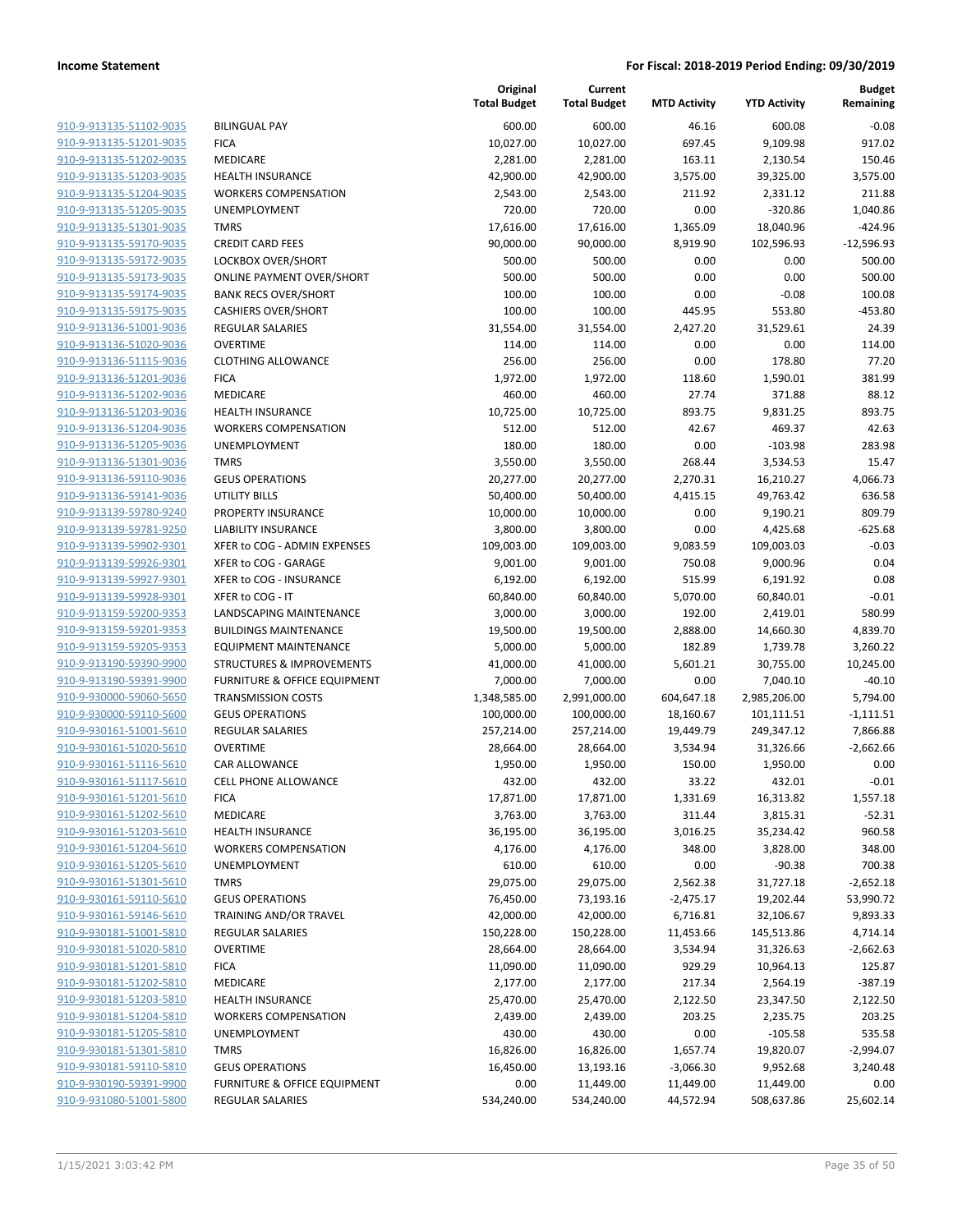| 910-9-931080-51011-5800        |
|--------------------------------|
| 910-9-931080-51020-5800        |
| 910-9-931080-51115-5800        |
| <u>910-9-931080-51116-5800</u> |
| 910-9-931080-51117-5800        |
| 910-9-931080-51201-5800        |
| 910-9-931080-51202-5800        |
| 910-9-931080-51203-5800        |
| <u>910-9-931080-51204-5800</u> |
| 910-9-931080-51205-5800        |
| 910-9-931080-51301-5800        |
| 910-9-931080-59110-5800        |
| 910-9-931080-59205-5800        |
| <u>910-9-931088-51001-5880</u> |
| <u>910-9-931088-51020-5880</u> |
| 910-9-931088-51201-5880        |
| 910-9-931088-51202-5880        |
| <u>910-9-931088-51203-5880</u> |
| <u>910-9-931088-51204-5880</u> |
| <u>910-9-931088-51205-5880</u> |
| 910-9-931088-51301-5880        |
| 910-9-931088-59110-5880        |
| <u>910-9-931092-51001-9202</u> |
| <u>910-9-931092-51020-9202</u> |
| 910-9-931092-51117-9202        |
| 910-9-931092-51201-9202        |
| 910-9-931092-51202-9202        |
| <u>910-9-931092-51203-9202</u> |
| <u>910-9-931092-51204-9202</u> |
| 910-9-931092-51205-9202        |
| 910-9-931092-51301-9202        |
| 910-9-931092-59110-9212        |
| <u>910-9-931092-59130-9212</u> |
| <u>910-9-931092-59133-9212</u> |
| <u>910-9-931093-59205-9352</u> |
| 910-9-931099-59391-9900        |
| 910-9-931099-59392-9900        |
| <u>910-9-931462-51001-5620</u> |
| <u>910-9-931462-51115-5620</u> |
| 910-9-931462-51117-5620        |
| 910-9-931462-51201-5620        |
| 910-9-931462-51202-5620        |
| 910-9-931462-51203-5620        |
| 910-9-931462-51204-5620        |
| 910-9-931462-51205-5620        |
| 910-9-931462-51301-5620        |
| 910-9-931462-59110-5620        |
| <u>910-9-931462-59146-5620</u> |
| <u>910-9-931462-59198-5620</u> |
| 910-9-931462-59199-5620        |
| 910-9-931470-51001-5700        |
| 910-9-931470-51020-5700        |
| 910-9-931470-51115-5700        |
| 910-9-931470-51117-5700        |
| 910-9-931470-51201-5700        |
| 910-9-931470-51202-5700        |
| 910-9-931470-51203-5700        |
| 910-9-931470-51204-5700        |
| <u>910-9-931470-51205-5700</u> |
|                                |

|                         |                                 | Original<br><b>Total Budget</b> | Current<br><b>Total Budget</b> | <b>MTD Activity</b> | <b>YTD Activity</b> | <b>Budget</b><br>Remaining |
|-------------------------|---------------------------------|---------------------------------|--------------------------------|---------------------|---------------------|----------------------------|
| 910-9-931080-51011-5800 | PART TIME TEMPORARY             | 74,010.00                       | 74,010.00                      | 0.00                | 0.00                | 74,010.00                  |
| 910-9-931080-51020-5800 | <b>OVERTIME</b>                 | 1,936.00                        | 1,936.00                       | 0.00                | 1,947.39            | $-11.39$                   |
| 910-9-931080-51115-5800 | <b>CLOTHING ALLOWANCE</b>       | 513.00                          | 513.00                         | 0.00                | 27.49               | 485.51                     |
| 910-9-931080-51116-5800 | <b>CAR ALLOWANCE</b>            | 3,900.00                        | 3,900.00                       | 300.00              | 3,900.00            | 0.00                       |
| 910-9-931080-51117-5800 | <b>CELL PHONE ALLOWANCE</b>     | 4,070.00                        | 4,070.00                       | 264.16              | 2,895.96            | 1,174.04                   |
| 910-9-931080-51201-5800 | <b>FICA</b>                     | 36,410.00                       | 36,410.00                      | 2,654.05            | 29,738.94           | 6,671.06                   |
| 910-9-931080-51202-5800 | MEDICARE                        | 8,940.00                        | 8,940.00                       | 620.70              | 7,121.19            | 1,818.81                   |
| 910-9-931080-51203-5800 | <b>HEALTH INSURANCE</b>         | 79,365.00                       | 79,365.00                      | 6,613.75            | 72,751.25           | 6,613.75                   |
| 910-9-931080-51204-5800 | <b>WORKERS COMPENSATION</b>     | 9,874.00                        | 9,874.00                       | 822.83              | 9,051.17            | 822.83                     |
| 910-9-931080-51205-5800 | <b>UNEMPLOYMENT</b>             | 1,332.00                        | 1,332.00                       | 4.18                | $-613.28$           | 1,945.28                   |
| 910-9-931080-51301-5800 | <b>TMRS</b>                     | 69,060.00                       | 69,060.00                      | 4,646.83            | 53,479.19           | 15,580.81                  |
| 910-9-931080-59110-5800 | <b>GEUS OPERATIONS</b>          | 25,100.00                       | 21,606.53                      | $-959.99$           | 21,743.19           | $-136.66$                  |
| 910-9-931080-59205-5800 | <b>EQUIPMENT MAINTENANCE</b>    | 3,050.00                        | 3,050.00                       | 72.61               | 3,530.61            | $-480.61$                  |
| 910-9-931088-51001-5880 | REGULAR SALARIES                | 85,488.00                       | 85,488.00                      | 6,576.00            | 85,384.81           | 103.19                     |
| 910-9-931088-51020-5880 | <b>OVERTIME</b>                 | 0.00                            | 0.00                           | 0.00                | 138.17              | $-138.17$                  |
| 910-9-931088-51201-5880 | <b>FICA</b>                     | 5,300.00                        | 5,300.00                       | 358.76              | 4,728.16            | 571.84                     |
| 910-9-931088-51202-5880 | MEDICARE                        | 1,239.00                        | 1,239.00                       | 83.90               | 1,105.74            | 133.26                     |
| 910-9-931088-51203-5880 | HEALTH INSURANCE                | 21,450.00                       | 21,450.00                      | 1,787.50            | 19,662.50           | 1,787.50                   |
| 910-9-931088-51204-5880 | <b>WORKERS COMPENSATION</b>     | 1,388.00                        | 1,388.00                       | 115.67              | 1,272.37            | 115.63                     |
| 910-9-931088-51205-5880 | <b>UNEMPLOYMENT</b>             | 360.00                          | 360.00                         | 0.00                | $-149.36$           | 509.36                     |
| 910-9-931088-51301-5880 | <b>TMRS</b>                     | 9,575.00                        | 9,575.00                       | 727.30              | 9,587.12            | $-12.12$                   |
| 910-9-931088-59110-5880 | <b>GEUS OPERATIONS</b>          | 10,060.00                       | 8,974.15                       | $-951.99$           | 8,246.51            | 727.64                     |
| 910-9-931092-51001-9202 | <b>REGULAR SALARIES</b>         | 117,926.00                      | 117,926.00                     | 9,395.04            | 119,647.52          | $-1,721.52$                |
| 910-9-931092-51020-9202 | <b>OVERTIME</b>                 | 0.00                            | 0.00                           | 0.00                | 608.17              | $-608.17$                  |
| 910-9-931092-51117-9202 | <b>CELL PHONE ALLOWANCE</b>     | 1,632.00                        | 1,632.00                       | 125.54              | 1,632.02            | $-0.02$                    |
| 910-9-931092-51201-9202 | <b>FICA</b>                     | 7,413.00                        | 7,413.00                       | 554.32              | 7,113.30            | 299.70                     |
| 910-9-931092-51202-9202 | MEDICARE                        | 1,733.00                        | 1,733.00                       | 129.64              | 1,663.59            | 69.41                      |
| 910-9-931092-51203-9202 | <b>HEALTH INSURANCE</b>         | 18,233.00                       | 18,233.00                      | 1,519.42            | 16,713.62           | 1,519.38                   |
| 910-9-931092-51204-9202 | <b>WORKERS COMPENSATION</b>     | 1,914.00                        | 1,914.00                       | 159.50              | 1,754.50            | 159.50                     |
| 910-9-931092-51205-9202 | UNEMPLOYMENT                    | 306.00                          | 306.00                         | 0.00                | $-62.85$            | 368.85                     |
| 910-9-931092-51301-9202 | <b>TMRS</b>                     | 13,391.00                       | 13,391.00                      | 1,052.98            | 13,658.01           | $-267.01$                  |
| 910-9-931092-59110-9212 | <b>GEUS OPERATIONS</b>          | 12,800.00                       | 10,171.87                      | $-2,076.18$         | 9,723.68            | 448.19                     |
| 910-9-931092-59130-9212 | PHONE MANAGEMENT SERVICE        | 66,900.00                       | 66,900.00                      | 11,120.00           | 72,769.50           | $-5,869.50$                |
| 910-9-931092-59133-9212 | OFFICE 365                      | 10,920.00                       | 10,920.00                      | 888.50              | 10,662.00           | 258.00                     |
| 910-9-931093-59205-9352 | EQUIPMENT MAINTENANCE - IT      | 6,500.00                        | 5,300.00                       | 15.62               | 5,212.80            | 87.20                      |
| 910-9-931099-59391-9900 | FURNITURE & OFFICE EQUIPMENT    | 0.00                            | 31,012.26                      | 31,012.26           | 31,012.26           | 0.00                       |
| 910-9-931099-59392-9900 | <b>TRANSPORTATION EQUIPMENT</b> | 30,000.00                       | 30,000.00                      | 0.00                | 29,644.00           | 356.00                     |
| 910-9-931462-51001-5620 | <b>REGULAR SALARIES</b>         | 95,566.00                       | 95,566.00                      | 5,002.92            | 64,988.90           | 30,577.10                  |
| 910-9-931462-51115-5620 | <b>CLOTHING ALLOWANCE</b>       | 154.00                          | 154.00                         | 0.00                | 226.17              | $-72.17$                   |
| 910-9-931462-51117-5620 | <b>CELL PHONE ALLOWANCE</b>     | 480.00                          | 480.00                         | 36.92               | 479.96              | 0.04                       |
| 910-9-931462-51201-5620 | <b>FICA</b>                     | 5,883.00                        | 5,883.00                       | 263.38              | 3,490.46            | 2,392.54                   |
| 910-9-931462-51202-5620 | MEDICARE                        | 1,394.00                        | 1,394.00                       | 61.60               | 816.36              | 577.64                     |
| 910-9-931462-51203-5620 | <b>HEALTH INSURANCE</b>         | 10,726.00                       | 10,726.00                      | 893.83              | 9,832.13            | 893.87                     |
| 910-9-931462-51204-5620 | <b>WORKERS COMPENSATION</b>     | 1,577.00                        | 1,577.00                       | 131.42              | 1,445.62            | 131.38                     |
| 910-9-931462-51205-5620 | UNEMPLOYMENT                    | 180.00                          | 180.00                         | 0.00                | $-104.75$           | 284.75                     |
| 910-9-931462-51301-5620 | <b>TMRS</b>                     | 10,765.00                       | 10,765.00                      | 557.40              | 7,339.27            | 3,425.73                   |
| 910-9-931462-59110-5620 | <b>GEUS OPERATIONS</b>          | 14,492.00                       | 12,624.83                      | 495.42              | 11,224.02           | 1,400.81                   |
| 910-9-931462-59146-5620 | TRAINING AND/OR TRAVEL          | 0.00                            | 0.00                           | 77.50               | 77.50               | $-77.50$                   |
| 910-9-931462-59198-5620 | <b>COLOCATION CHARGES</b>       | 9,979.00                        | 9,979.00                       | 0.00                | 9,979.00            | 0.00                       |
| 910-9-931462-59199-5620 | <b>LEASE OF DARK FIBER</b>      | 206,520.00                      | 206,520.00                     | 0.00                | 206,520.00          | 0.00                       |
| 910-9-931470-51001-5700 | REGULAR SALARIES                | 76,053.00                       | 76,053.00                      | 5,965.60            | 77,463.23           | $-1,410.23$                |
| 910-9-931470-51020-5700 | <b>OVERTIME</b>                 | 3,132.00                        | 3,132.00                       | 119.53              | 6,341.09            | $-3,209.09$                |
| 910-9-931470-51115-5700 | <b>CLOTHING ALLOWANCE</b>       | 525.00                          | 525.00                         | 0.00                | 129.75              | 395.25                     |
| 910-9-931470-51117-5700 | <b>CELL PHONE ALLOWANCE</b>     | 432.00                          | 432.00                         | 33.24               | 432.12              | $-0.12$                    |
| 910-9-931470-51201-5700 | <b>FICA</b>                     | 4,937.00                        | 4,937.00                       | 310.34              | 4,432.14            | 504.86                     |
| 910-9-931470-51202-5700 | MEDICARE                        | 1,109.00                        | 1,109.00                       | 72.58               | 1,036.54            | 72.46                      |
| 910-9-931470-51203-5700 | <b>HEALTH INSURANCE</b>         | 10,726.00                       | 10,726.00                      | 893.83              | 9,832.13            | 893.87                     |
| 910-9-931470-51204-5700 | <b>WORKERS COMPENSATION</b>     | 1,259.00                        | 1,259.00                       | 104.92              | 1,154.12            | 104.88                     |
| 910-9-931470-51205-5700 | UNEMPLOYMENT                    | 180.00                          | 180.00                         | 0.00                | $-9.38$             | 189.38                     |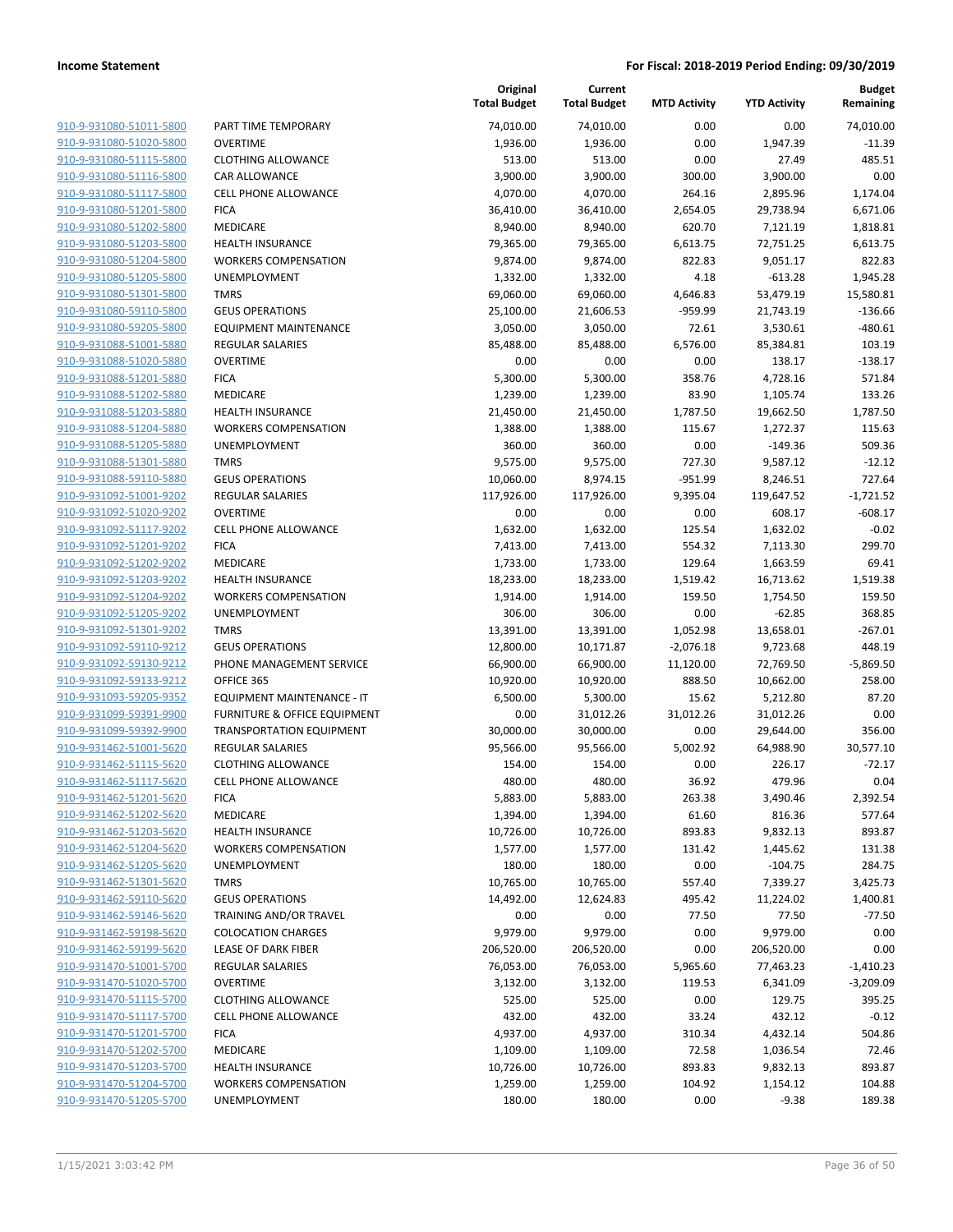|                                                    |                                     | Original<br><b>Total Budget</b> | Current<br><b>Total Budget</b> | <b>MTD Activity</b> | <b>YTD Activity</b>   | <b>Budget</b><br>Remaining |
|----------------------------------------------------|-------------------------------------|---------------------------------|--------------------------------|---------------------|-----------------------|----------------------------|
| 910-9-931470-51301-5700                            | <b>TMRS</b>                         | 8,567.00                        | 8,567.00                       | 676.68              | 9,437.37              | $-870.37$                  |
| 910-9-931470-59205-5700                            | <b>EQUIPMENT MAINTENANCE</b>        | 5,550.00                        | 5,550.00                       | 238.25              | 6,319.37              | $-769.37$                  |
| 910-9-931470-59253-5700                            | TRANSMISSION SUBSTATION MAINT       | 17,500.00                       | 17,500.00                      | 636.15              | 21,495.83             | $-3,995.83$                |
| 910-9-931490-59353-9900                            | <b>TRANSMISSION SUBSTATIONS</b>     | 284,950.00                      | 284,950.00                     | 61,314.53           | 251,861.22            | 33,088.78                  |
| 910-9-931490-59392-9900                            | <b>TRANSPORTATION EQUIPMENT</b>     | 30,000.00                       | 29,644.00                      | 0.00                | 29,644.00             | 0.00                       |
| 910-9-931490-59396-9900                            | POWER OPERATED EQUIPMENT            | 0.00                            | 4,100.00                       | 0.00                | 4,100.00              | 0.00                       |
| 910-9-931491-51001-9911                            | <b>REGULAR SALARIES</b>             | 3,000.00                        | 3,000.00                       | 0.00                | 0.00                  | 3,000.00                   |
| 910-9-931491-51201-9911                            | <b>FICA</b>                         | 186.00                          | 186.00                         | 0.00                | 0.00                  | 186.00                     |
| 910-9-931491-51202-9911                            | <b>MEDICARE</b>                     | 44.00                           | 44.00                          | 0.00                | 0.00                  | 44.00                      |
| 910-9-931491-51301-9911                            | <b>TMRS</b>                         | 336.00                          | 336.00                         | 0.00                | 0.00                  | 336.00                     |
| 910-9-931528-51001-5820                            | REGULAR SALARIES                    | 95,816.00                       | 95,816.00                      | 5,002.92            | 64,988.90             | 30,827.10                  |
| 910-9-931528-51115-5820                            | <b>CLOTHING ALLOWANCE</b>           | 154.00                          | 154.00                         | 0.00                | 0.00                  | 154.00                     |
| 910-9-931528-51117-5820                            | <b>CELL PHONE ALLOWANCE</b>         | 480.00                          | 480.00                         | 36.92               | 479.96                | 0.04                       |
| 910-9-931528-51201-5820                            | <b>FICA</b>                         | 5,898.00                        | 5,898.00                       | 312.48              | 4,059.19              | 1,838.81                   |
| 910-9-931528-51202-5820                            | MEDICARE                            | 1,397.00                        | 1,397.00                       | 73.08               | 949.33                | 447.67                     |
| 910-9-931528-51203-5820                            | <b>HEALTH INSURANCE</b>             | 10,726.00                       | 10,726.00                      | 893.83              | 9,832.13              | 893.87                     |
| 910-9-931528-51204-5820                            | <b>WORKERS COMPENSATION</b>         | 1,577.00                        | 1,577.00                       | 131.42              | 1,445.62              | 131.38                     |
| 910-9-931528-51205-5820                            | UNEMPLOYMENT                        | 180.00                          | 180.00                         | 0.00                | $-124.19$             | 304.19                     |
| 910-9-931528-51301-5820                            | <b>TMRS</b>                         | 10,793.00                       | 10,793.00                      | 557.40              | 7,339.27              | 3,453.73                   |
| 910-9-931528-59110-5820                            | <b>GEUS OPERATIONS</b>              | 15,900.00                       | 14,814.15                      | 602.06              | 11,593.39             | 3,220.76                   |
| 910-9-931528-59146-5820<br>910-9-931529-51001-5920 | TRAINING AND/OR TRAVEL              | 0.00                            | 0.00<br>76,305.00              | 77.50<br>5,965.60   | 77.50                 | $-77.50$                   |
| 910-9-931529-51020-5920                            | REGULAR SALARIES<br><b>OVERTIME</b> | 76,305.00<br>3,132.00           | 3,132.00                       | 119.53              | 77,463.22<br>6,341.09 | $-1,158.22$<br>$-3,209.09$ |
| 910-9-931529-51115-5920                            | <b>CLOTHING ALLOWANCE</b>           | 525.00                          | 525.00                         | 0.00                | 636.78                | $-111.78$                  |
| 910-9-931529-51117-5920                            | <b>CELL PHONE ALLOWANCE</b>         | 432.00                          | 432.00                         | 33.20               | 431.60                | 0.40                       |
| 910-9-931529-51201-5920                            | <b>FICA</b>                         | 4,952.00                        | 4,952.00                       | 379.34              | 5,222.60              | $-270.60$                  |
| 910-9-931529-51202-5920                            | MEDICARE                            | 1,112.00                        | 1,112.00                       | 88.71               | 1,221.43              | $-109.43$                  |
| 910-9-931529-51203-5920                            | <b>HEALTH INSURANCE</b>             | 10,726.00                       | 10,726.00                      | 893.83              | 9,832.13              | 893.87                     |
| 910-9-931529-51204-5920                            | <b>WORKERS COMPENSATION</b>         | 1,259.00                        | 1,259.00                       | 104.92              | 1,154.12              | 104.88                     |
| 910-9-931529-51205-5920                            | <b>UNEMPLOYMENT</b>                 | 180.00                          | 180.00                         | 0.00                | $-57.56$              | 237.56                     |
| 910-9-931529-51301-5920                            | <b>TMRS</b>                         | 8,595.00                        | 8,595.00                       | 676.68              | 9,437.33              | $-842.33$                  |
| 910-9-931529-59205-5920                            | <b>EQUIPMENT MAINTENANCE</b>        | 6,950.00                        | 6,950.00                       | 533.28              | 6,616.70              | 333.30                     |
| 910-9-931529-59262-5920                            | DISTRIBUTION SUBSTATION MAINTENANCE | 21,500.00                       | 21,500.00                      | 5,180.50            | 20,136.57             | 1,363.43                   |
| 910-9-931590-59362-9900                            | <b>DISTRIBUTION SUBSTATIONS</b>     | 1,386,000.00                    | 1,386,000.00                   | 71,711.25           | 955,510.74            | 430,489.26                 |
| 910-9-931590-59392-9900                            | <b>TRANSPORTATION EQUIPMENT</b>     | 65,000.00                       | 59,024.00                      | 0.00                | 59,024.00             | 0.00                       |
| 910-9-931590-59396-9900                            | POWER OPERATED EQUIPMENT            | 0.00                            | 4,100.00                       | 0.00                | 4,100.00              | 0.00                       |
| 910-9-931591-51001-9912                            | <b>REGULAR SALARIES</b>             | 2,500.00                        | 2,500.00                       | 0.00                | 0.00                  | 2,500.00                   |
| 910-9-931591-51201-9912                            | <b>FICA</b>                         | 155.00                          | 155.00                         | 0.00                | 0.00                  | 155.00                     |
| 910-9-931591-51202-9912                            | <b>MEDICARE</b>                     | 37.00                           | 37.00                          | 0.00                | 0.00                  | 37.00                      |
| 910-9-931591-51301-9912                            | TMRS                                | 280.00                          | 280.00                         | 0.00                | 0.00                  | 280.00                     |
| 910-9-932467-51001-5671                            | <b>REGULAR SALARIES</b>             | 40,530.00                       | 40,530.00                      | $-3,536.48$         | 72,924.01             | $-32,394.01$               |
| 910-9-932467-51011-5671                            | PART TIME TEMPORARY                 | 36,930.00                       | 36,930.00                      | 0.00                | 0.00                  | 36,930.00                  |
| 910-9-932467-51020-5671                            | <b>OVERTIME</b>                     | 6,233.00                        | 6,233.00                       | 0.00                | 10,220.94             | $-3,987.94$                |
| 910-9-932467-51115-5671                            | <b>CLOTHING ALLOWANCE</b>           | 578.00                          | 578.00                         | 0.00                | 464.10                | 113.90                     |
| 910-9-932467-51201-5671                            | <b>FICA</b>                         | 5,189.00                        | 5,189.00                       | 167.48              | 5,195.34              | $-6.34$                    |
| 910-9-932467-51202-5671<br>910-9-932467-51203-5671 | MEDICARE<br><b>HEALTH INSURANCE</b> | 1,122.00<br>21,450.00           | 1,122.00<br>21,450.00          | 39.17<br>1,787.50   | 1,215.05<br>19,662.50 | $-93.05$<br>1,787.50       |
| 910-9-932467-51204-5671                            | <b>WORKERS COMPENSATION</b>         | 1,769.00                        | 1,769.00                       | 147.42              | 1,621.62              | 147.38                     |
| 910-9-932467-51205-5671                            | UNEMPLOYMENT                        | 360.00                          | 360.00                         | 0.00                | $-156.71$             | 516.71                     |
| 910-9-932467-51301-5671                            | <b>TMRS</b>                         | 8,675.00                        | 8,675.00                       | 224.32              | 6,497.93              | 2,177.07                   |
| 910-9-932467-59110-5671                            | <b>GEUS OPERATIONS</b>              | 14,000.00                       | 14,000.00                      | 651.98              | 10,590.67             | 3,409.33                   |
| 910-9-932474-51001-5740                            | <b>REGULAR SALARIES</b>             | 32,855.00                       | 32,855.00                      | $-4,173.57$         | 32,327.33             | 527.67                     |
| 910-9-932474-51020-5740                            | <b>OVERTIME</b>                     | 6,497.00                        | 6,497.00                       | 0.00                | 10,318.71             | $-3,821.71$                |
| 910-9-932474-51115-5740                            | <b>CLOTHING ALLOWANCE</b>           | 578.00                          | 578.00                         | 0.00                | 514.70                | 63.30                      |
| 910-9-932474-51201-5740                            | <b>FICA</b>                         | 2,440.00                        | 2,440.00                       | 139.13              | 2,824.23              | $-384.23$                  |
| 910-9-932474-51202-5740                            | MEDICARE                            | 476.00                          | 476.00                         | 32.54               | 660.48                | $-184.48$                  |
| 910-9-932474-51203-5740                            | <b>HEALTH INSURANCE</b>             | 10,725.00                       | 10,725.00                      | 893.75              | 9,831.25              | 893.75                     |
| 910-9-932474-51204-5740                            | <b>WORKERS COMPENSATION</b>         | 1,045.00                        | 1,045.00                       | 87.08               | 957.88                | 87.12                      |
| 910-9-932474-51205-5740                            | UNEMPLOYMENT                        | 180.00                          | 180.00                         | 0.00                | $-84.71$              | 264.71                     |
|                                                    |                                     |                                 |                                |                     |                       |                            |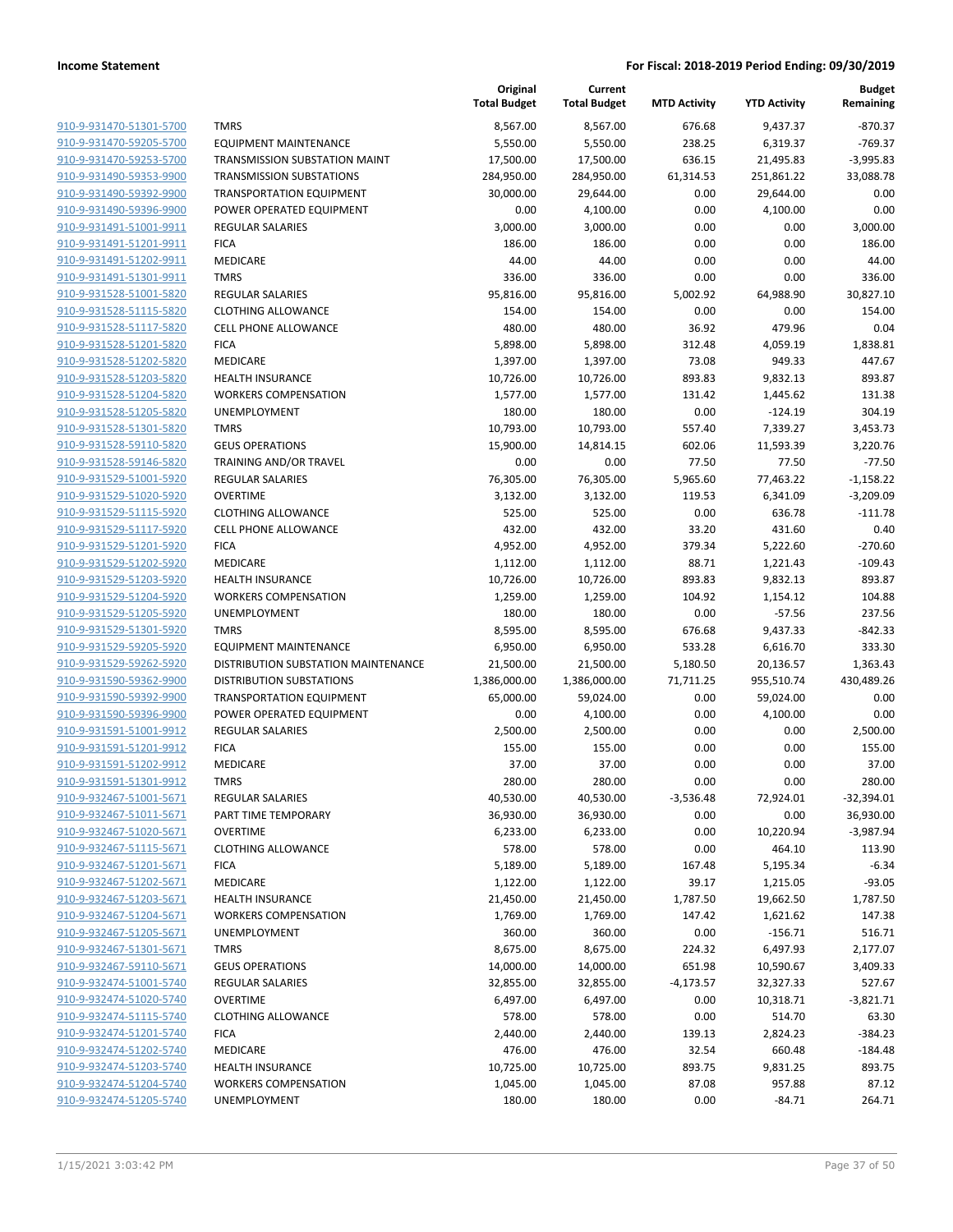|                                                    |                                              | Original<br><b>Total Budget</b> | Current<br><b>Total Budget</b> | <b>MTD Activity</b> | <b>YTD Activity</b>   | <b>Budget</b><br>Remaining |
|----------------------------------------------------|----------------------------------------------|---------------------------------|--------------------------------|---------------------|-----------------------|----------------------------|
| 910-9-932474-51301-5740                            | <b>TMRS</b>                                  | 3,680.00                        | 3,680.00                       | 285.73              | 5,523.02              | $-1,843.02$                |
| 910-9-932474-59205-5740                            | <b>EQUIPMENT MAINTENANCE</b>                 | 0.00                            | 0.00                           | 0.00                | 3,167.88              | $-3,167.88$                |
| 910-9-932474-59257-5740                            | TRANSMISSION LINE MAINTENANCE                | 41,700.00                       | 41,700.00                      | 0.00                | 25,951.67             | 15,748.33                  |
| 910-9-932490-59356-9900                            | <b>GEUS TRANSMISSION LINES</b>               | 175,000.00                      | 333,363.28                     | 211,170.08          | 320,070.31            | 13,292.97                  |
| 910-9-932490-59392-9900                            | TRANSPORTATION EQUIPMENT                     | 0.00                            | 27,000.00                      | 0.00                | 0.00                  | 27,000.00                  |
| 910-9-932491-51001-9913                            | <b>REGULAR SALARIES</b>                      | 63,000.00                       | 74,579.63                      | 11,579.63           | 39,176.06             | 35,403.57                  |
| 910-9-932491-51201-9913                            | <b>FICA</b>                                  | 3,906.00                        | 4,612.47                       | 706.47              | 2,518.24              | 2,094.23                   |
| 910-9-932491-51202-9913                            | <b>MEDICARE</b>                              | 914.00                          | 1,079.22                       | 165.22              | 588.95                | 490.27                     |
| 910-9-932491-51205-9913                            | <b>UNEMPLOYMENT</b>                          | 0.00                            | 34.90                          | 34.90               | 34.90                 | 0.00                       |
| 910-9-932491-51301-9913                            | <b>TMRS</b>                                  | 7,056.00                        | 8,083.90                       | 1,027.90            | 4,444.23              | 3,639.67                   |
| 910-9-932500-51001-5801                            | <b>REGULAR SALARIES</b>                      | 126,339.00                      | 126,339.00                     | 9,718.40            | 126,203.20            | 135.80                     |
| 910-9-932500-51115-5801                            | <b>CLOTHING ALLOWANCE</b>                    | 256.00                          | 256.00                         | 0.00                | 585.36                | $-329.36$                  |
| 910-9-932500-51117-5801                            | <b>CELL PHONE ALLOWANCE</b>                  | 636.00                          | 636.00                         | 48.92               | 635.96                | 0.04                       |
| 910-9-932500-51201-5801                            | <b>FICA</b>                                  | 7,881.00                        | 7,881.00                       | 571.32              | 7,457.23              | 423.77                     |
| 910-9-932500-51202-5801                            | MEDICARE                                     | 1,843.00                        | 1,843.00                       | 133.62              | 1,744.05              | 98.95                      |
| 910-9-932500-51203-5801                            | <b>HEALTH INSURANCE</b>                      | 10,725.00                       | 10,725.00                      | 893.75              | 9,831.25              | 893.75                     |
| 910-9-932500-51204-5801                            | <b>WORKERS COMPENSATION</b>                  | 2,051.00                        | 2,051.00                       | 170.92              | 1,880.12              | 170.88                     |
| 910-9-932500-51205-5801                            | <b>UNEMPLOYMENT</b>                          | 180.00                          | 180.00                         | 0.00                | $-33.47$              | 213.47                     |
| 910-9-932500-51301-5801                            | <b>TMRS</b>                                  | 14,237.00                       | 14,237.00                      | 1,080.26            | 14,219.03             | 17.97                      |
| 910-9-932500-59110-5801                            | <b>GEUS OPERATIONS</b>                       | 7,280.00                        | 7,280.00                       | 1,560.57            | 9,281.58              | $-2,001.58$                |
| 910-9-932500-59112-5801                            | SAFETY                                       | 52,170.00                       | 52,170.00                      | 13,487.00           | 49,371.87             | 2,798.13                   |
| 910-9-932500-59146-5801                            | TRAINING AND/OR TRAVEL                       | 16,200.00                       | 16,200.00                      | 1,459.00            | 14,522.57             | 1,677.43                   |
| 910-9-932503-51001-5830                            | REGULAR SALARIES                             | 121,031.00                      | 121,031.00                     | $-29,788.49$        | 90,570.49             | 30,460.51                  |
| 910-9-932503-51020-5830                            | <b>OVERTIME</b>                              | 10,259.00                       | 10,259.00                      | 315.63              | 17,019.48             | $-6,760.48$                |
| 910-9-932503-51115-5830                            | <b>CLOTHING ALLOWANCE</b>                    | 1,257.00                        | 1,257.00                       | 0.00                | 1,493.90              | $-236.90$                  |
| 910-9-932503-51117-5830                            | <b>CELL PHONE ALLOWANCE</b>                  | 318.00                          | 318.00                         | 24.46               | 317.98                | 0.02                       |
| 910-9-932503-51201-5830                            | <b>FICA</b>                                  | 8,166.00                        | 8,166.00                       | 460.96              | 7,973.31              | 192.69                     |
| 910-9-932503-51202-5830                            | MEDICARE                                     | 1,761.00                        | 1,761.00                       | 107.81              | 1,864.73              | $-103.73$                  |
| 910-9-932503-51203-5830                            | <b>HEALTH INSURANCE</b>                      | 21,452.00                       | 21,452.00                      | 1,787.67            | 19,664.37             | 1,787.63                   |
| 910-9-932503-51204-5830                            | <b>WORKERS COMPENSATION</b>                  | 2,680.00                        | 2,680.00                       | 223.33              | 2,456.63              | 223.37                     |
| 910-9-932503-51205-5830                            | UNEMPLOYMENT                                 | 360.00                          | 360.00                         | 0.00                | $-89.23$              | 449.23                     |
| 910-9-932503-51301-5830                            | <b>TMRS</b>                                  | 13,599.00                       | 13,599.00                      | 995.09              | 16,383.15             | $-2,784.15$                |
| 910-9-932503-59110-5830                            | <b>GEUS OPERATIONS</b>                       | 85,000.00                       | 81,026.15                      | 13,286.12           | 75,967.73             | 5,058.42                   |
| 910-9-932503-59148-5830                            | <b>FUEL</b>                                  | 0.00                            | 5,645.63                       | 5,645.63            | 5,645.63              | 0.00                       |
| 910-9-932504-51001-5840                            | REGULAR SALARIES                             | 122,377.00                      | 122,377.00                     | $-29,788.50$        | 90,570.39             | 31,806.61                  |
| 910-9-932504-51020-5840                            | <b>OVERTIME</b><br><b>CLOTHING ALLOWANCE</b> | 10,259.00                       | 10,259.00                      | 315.63              | 17,019.45             | $-6,760.45$                |
| 910-9-932504-51115-5840                            |                                              | 1,257.00                        | 1,257.00                       | 0.00                | 0.00                  | 1,257.00                   |
| 910-9-932504-51117-5840<br>910-9-932504-51201-5840 | <b>CELL PHONE ALLOWANCE</b><br><b>FICA</b>   | 318.00                          | 318.00                         | 24.46<br>555.33     | 317.98                | 0.02<br>$-822.40$          |
| 910-9-932504-51202-5840                            | <b>MEDICARE</b>                              | 8,249.00<br>1,781.00            | 8,249.00                       | 129.88              | 9,071.40              | $-340.52$                  |
| 910-9-932504-51203-5840                            | <b>HEALTH INSURANCE</b>                      | 21,452.00                       | 1,781.00<br>21,452.00          | 1,787.67            | 2,121.52<br>19,664.37 | 1,787.63                   |
| 910-9-932504-51204-5840                            | <b>WORKERS COMPENSATION</b>                  | 2,680.00                        | 2,680.00                       | 223.33              | 2,456.63              | 223.37                     |
| 910-9-932504-51205-5840                            | <b>UNEMPLOYMENT</b>                          | 360.00                          | 360.00                         | 0.00                | $-154.86$             | 514.86                     |
| 910-9-932504-51301-5840                            | <b>TMRS</b>                                  | 13,750.00                       | 13,750.00                      | 995.08              | 16,383.13             | $-2,633.13$                |
| 910-9-932504-59110-5840                            | <b>GEUS OPERATIONS</b>                       | 68,000.00                       | 83,000.00                      | 12,412.84           | 78,395.57             | 4,604.43                   |
| 910-9-932505-51001-5850                            | REGULAR SALARIES                             | 708.00                          | 708.00                         | 0.00                | 0.00                  | 708.00                     |
| 910-9-932505-51201-5850                            | <b>FICA</b>                                  | 49.00                           | 49.00                          | 0.00                | 0.00                  | 49.00                      |
| 910-9-932505-51202-5850                            | MEDICARE                                     | 10.00                           | 10.00                          | 0.00                | 0.00                  | 10.00                      |
| 910-9-932505-51301-5850                            | <b>TMRS</b>                                  | 78.00                           | 78.00                          | 0.00                | 0.00                  | 78.00                      |
| 910-9-932505-59110-5850                            | <b>GEUS OPERATIONS</b>                       | 100.00                          | 100.00                         | 0.00                | 0.00                  | 100.00                     |
| 910-9-932506-51001-5860                            | REGULAR SALARIES                             | 114,400.00                      | 114,400.00                     | 6,433.60            | 83,543.24             | 30,856.76                  |
| 910-9-932506-51020-5860                            | <b>OVERTIME</b>                              | 1,201.00                        | 1,201.00                       | 0.00                | 1,484.11              | $-283.11$                  |
| 910-9-932506-51115-5860                            | <b>CLOTHING ALLOWANCE</b>                    | 525.00                          | 525.00                         | 0.00                | 464.10                | 60.90                      |
| 910-9-932506-51117-5860                            | <b>CELL PHONE ALLOWANCE</b>                  | 399.00                          | 399.00                         | 33.22               | 431.86                | $-32.86$                   |
| 910-9-932506-51201-5860                            | <b>FICA</b>                                  | 7,191.00                        | 7,191.00                       | 397.38              | 5,259.39              | 1,931.61                   |
| 910-9-932506-51202-5860                            | MEDICARE                                     | 1,665.00                        | 1,665.00                       | 92.94               | 1,230.04              | 434.96                     |
| 910-9-932506-51203-5860                            | <b>HEALTH INSURANCE</b>                      | 16,088.00                       | 16,088.00                      | 1,340.67            | 13,406.70             | 2,681.30                   |
| 910-9-932506-51204-5860                            | <b>WORKERS COMPENSATION</b>                  | 1,874.00                        | 1,874.00                       | 156.17              | 1,717.87              | 156.13                     |
| 910-9-932506-51205-5860                            | UNEMPLOYMENT                                 | 270.00                          | 270.00                         | 0.00                | $-131.20$             | 401.20                     |
|                                                    |                                              |                                 |                                |                     |                       |                            |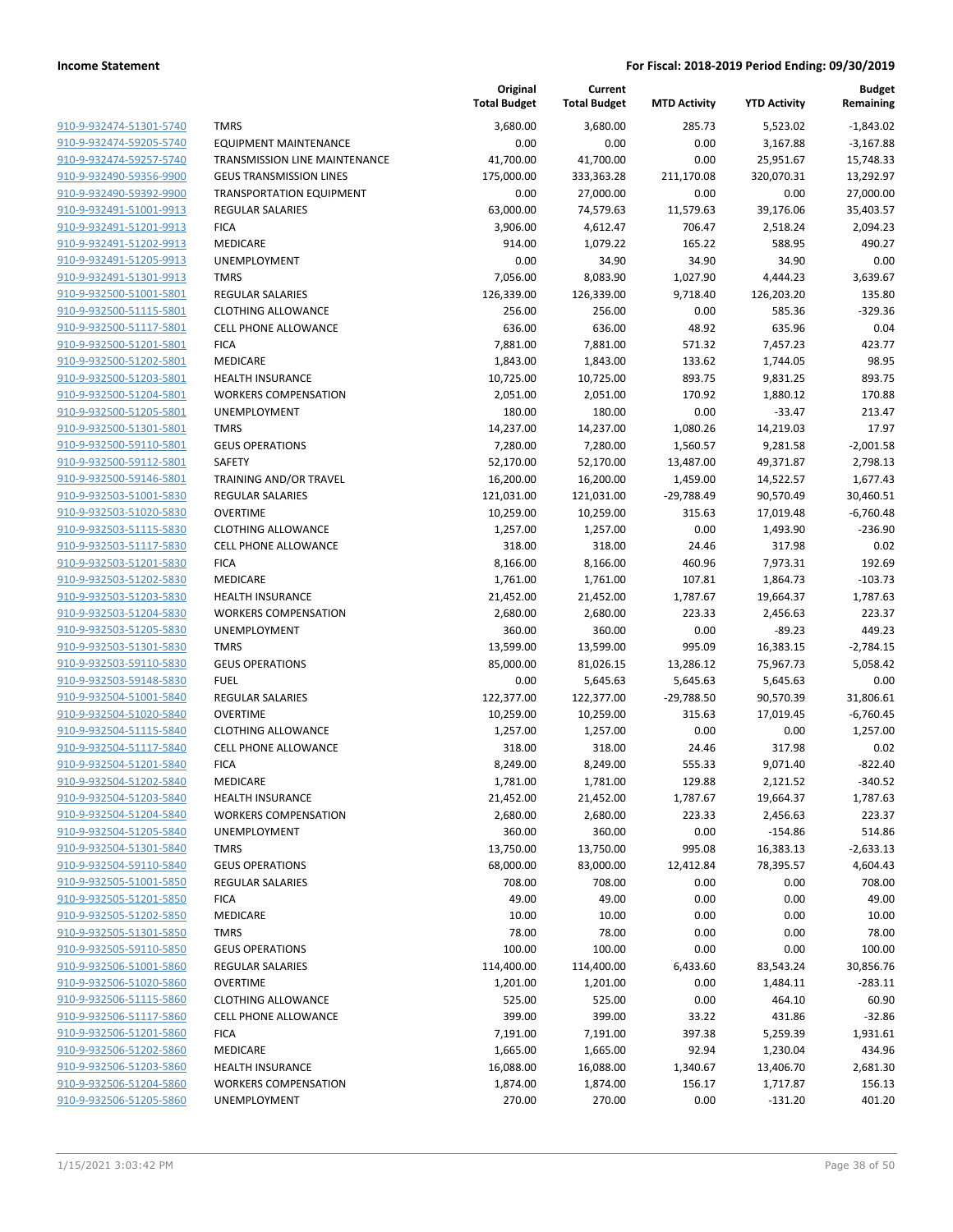| 910-9-932506-51301-5860        |
|--------------------------------|
| 910-9-932506-59110-5860        |
| 910-9-932507-51001-5870        |
| 910-9-932507-51201-5870        |
| 910-9-932507-51202-5870        |
| 910-9-932507-51301-5870        |
| 910-9-932507-59110-5870        |
| <u>910-9-932509-59147-5890</u> |
| 910-9-932510-51001-5900        |
| 910-9-932510-51020-5900        |
| 910-9-932510-51102-5900        |
| 910-9-932510-51115-5900        |
| 910-9-932510-51201-5900        |
| 910-9-932510-51202-5900        |
| 910-9-932510-51203-5900        |
| 910-9-932510-51204-5900        |
| 910-9-932510-51205-5900        |
| 910-9-932510-51301-5900        |
| 910-9-932510-59205-5900        |
| 910-9-932514-51001-5941        |
| 910-9-932514-51020-5941        |
| 910-9-932514-51102-5941        |
| 910-9-932514-51115-5941        |
| 910-9-932514-51201-5941        |
| 910-9-932514-51202-5941        |
| 910-9-932514-51203-5941        |
| 910-9-932514-51204-5941        |
| 910-9-932514-51205-5941        |
| 910-9-932514-51301-5941        |
| 910-9-932514-59275-5941        |
| 910-9-932515-51001-5950        |
| 910-9-932515-51020-5950        |
| 910-9-932515-51102-5870        |
| 910-9-932515-51201-5950        |
| 910-9-932515-51202-5950        |
| 910-9-932515-51205-5950        |
| 910-9-932515-51301-5950        |
| 910-9-932515-59282-5950        |
| 910-9-932516-51001-5960        |
| 910-9-932516-51020-5960        |
| 910-9-932516-51201-5960        |
| 910-9-932516-51202-5960        |
| 910-9-932516-51205-5960        |
| 910-9-932516-51301-5960        |
| 910-9-932516-59284-5960        |
| 910-9-932517-51001-5970        |
| 910-9-932517-51020-5970        |
| 910-9-932517-51115-5970        |
| 910-9-932517-51201-5970        |
| 910-9-932517-51202-5970        |
| 910-9-932517-51203-5970        |
| 910-9-932517-51204-5970        |
| 910-9-932517-51205-5970        |
| 910-9-932517-51301-5970        |
| 910-9-932517-59270-5970        |
| 910-9-932518-51001-5980        |
| 910-9-932518-51020-5980        |
| 910-9-932518-51201-5980        |
| 910-9-932518-51202-5980        |
|                                |

|                         |                                      | Original<br><b>Total Budget</b> | Current<br><b>Total Budget</b> | <b>MTD Activity</b> | <b>YTD Activity</b> | <b>Budget</b><br>Remaining |
|-------------------------|--------------------------------------|---------------------------------|--------------------------------|---------------------|---------------------|----------------------------|
| 910-9-932506-51301-5860 | <b>TMRS</b>                          | 12,857.00                       | 12,857.00                      | 715.24              | 9,579.09            | 3,277.91                   |
| 910-9-932506-59110-5860 | <b>GEUS OPERATIONS</b>               | 13,410.00                       | 13,410.00                      | 2,442.03            | 12,054.85           | 1,355.15                   |
| 910-9-932507-51001-5870 | REGULAR SALARIES                     | 774.00                          | 774.00                         | 0.00                | 404.05              | 369.95                     |
| 910-9-932507-51201-5870 | <b>FICA</b>                          | 53.00                           | 53.00                          | 0.00                | 25.05               | 27.95                      |
| 910-9-932507-51202-5870 | MEDICARE                             | 10.00                           | 10.00                          | 0.00                | 5.86                | 4.14                       |
| 910-9-932507-51301-5870 | <b>TMRS</b>                          | 86.00                           | 86.00                          | 0.00                | 44.68               | 41.32                      |
| 910-9-932507-59110-5870 | <b>GEUS OPERATIONS</b>               | 50.00                           | 50.00                          | 0.00                | 0.00                | 50.00                      |
| 910-9-932509-59147-5890 | <b>RENT</b>                          | 161.00                          | 161.00                         | 0.00                | 160.91              | 0.09                       |
| 910-9-932510-51001-5900 | REGULAR SALARIES                     | 62,171.00                       | 62,171.00                      | 4,950.40            | 64,179.20           | $-2,008.20$                |
| 910-9-932510-51020-5900 | <b>OVERTIME</b>                      | 10,088.00                       | 10,088.00                      | 0.00                | 5,326.23            | 4.761.77                   |
| 910-9-932510-51102-5900 | <b>BILINGUAL PAY</b>                 | 600.00                          | 600.00                         | 46.16               | 600.08              | $-0.08$                    |
| 910-9-932510-51115-5900 | <b>CLOTHING ALLOWANCE</b>            | 525.00                          | 525.00                         | 0.00                | 456.60              | 68.40                      |
| 910-9-932510-51201-5900 | <b>FICA</b>                          | 4,517.00                        | 4,517.00                       | 259.72              | 3,750.81            | 766.19                     |
| 910-9-932510-51202-5900 | MEDICARE                             | 910.00                          | 910.00                         | 60.74               | 877.20              | 32.80                      |
| 910-9-932510-51203-5900 | <b>HEALTH INSURANCE</b>              | 10,725.00                       | 10,725.00                      | 893.75              | 11,171.92           | $-446.92$                  |
| 910-9-932510-51204-5900 | <b>WORKERS COMPENSATION</b>          | 1,009.00                        | 1,009.00                       | 84.08               | 924.88              | 84.12                      |
| 910-9-932510-51205-5900 | <b>UNEMPLOYMENT</b>                  | 180.00                          | 180.00                         | 0.00                | $-33.47$            | 213.47                     |
| 910-9-932510-51301-5900 | <b>TMRS</b>                          | 7,030.00                        | 7,030.00                       | 552.62              | 7,858.24            | $-828.24$                  |
| 910-9-932510-59205-5900 | <b>EQUIPMENT MAINTENANCE</b>         | 87,000.00                       | 72,000.00                      | 3,276.81            | 51,691.50           | 20,308.50                  |
| 910-9-932514-51001-5941 | REGULAR SALARIES                     | 492,457.00                      | 492,457.00                     | 24,844.77           | 402,985.12          | 89,471.88                  |
| 910-9-932514-51020-5941 | <b>OVERTIME</b>                      | 53,651.00                       | 53,651.00                      | 1,969.64            | 77,042.87           | $-23,391.87$               |
| 910-9-932514-51102-5941 | <b>BILINGUAL PAY</b>                 | 1,185.00                        | 1,185.00                       | 69.24               | 969.36              | 215.64                     |
| 910-9-932514-51115-5941 | <b>CLOTHING ALLOWANCE</b>            | 5,775.00                        | 5,775.00                       | 0.00                | 5,097.60            | 677.40                     |
| 910-9-932514-51201-5941 | <b>FICA</b>                          | 33,922.00                       | 33,922.00                      | 1,527.22            | 28,146.07           | 5,775.93                   |
| 910-9-932514-51202-5941 | MEDICARE                             | 7,160.00                        | 7,160.00                       | 357.18              | 6,582.55            | 577.45                     |
| 910-9-932514-51203-5941 | <b>HEALTH INSURANCE</b>              | 114,973.00                      | 114,973.00                     | 9,581.08            | 105,391.88          | 9,581.12                   |
| 910-9-932514-51204-5941 | <b>WORKERS COMPENSATION</b>          | 8,051.00                        | 8,051.00                       | 670.92              | 7,380.16            | 670.84                     |
| 910-9-932514-51205-5941 | UNEMPLOYMENT                         | 1,929.00                        | 1,929.00                       | 0.00                | $-638.38$           | 2,567.38                   |
| 910-9-932514-51301-5941 | <b>TMRS</b>                          | 55,288.00                       | 55,288.00                      | 2,973.33            | 53,808.75           | 1,479.25                   |
| 910-9-932514-59275-5941 | POLES, OH, UG & SERVICES MAINTENANCE | 204,000.00                      | 277,061.17                     | 116,094.95          | 291,419.68          | $-14,358.51$               |
| 910-9-932515-51001-5950 | REGULAR SALARIES                     | 562.00                          | 562.00                         | 1,335.32            | 8,437.63            | $-7,875.63$                |
| 910-9-932515-51020-5950 | <b>OVERTIME</b>                      | 0.00                            | 0.00                           | 2,285.19            | 2,889.09            | $-2,889.09$                |
| 910-9-932515-51102-5870 | <b>BILINGUAL PAY</b>                 | 0.00                            | 0.00                           | 23.08               | 23.08               | $-23.08$                   |
| 910-9-932515-51201-5950 | <b>FICA</b>                          | 39.00                           | 39.00                          | 225.90              | 703.69              | $-664.69$                  |
| 910-9-932515-51202-5950 | MEDICARE                             | 8.00                            | 8.00                           | 52.83               | 164.56              | $-156.56$                  |
| 910-9-932515-51205-5950 | <b>UNEMPLOYMENT</b>                  | 0.00                            | 0.00                           | 0.00                | 0.49                | $-0.49$                    |
| 910-9-932515-51301-5950 | <b>TMRS</b>                          | 64.00                           | 64.00                          | 402.98              | 1,255.28            | $-1,191.28$                |
| 910-9-932515-59282-5950 | TRANSFORMERS MAINTENANCE             | 7,000.00                        | 7,000.00                       | 0.00                | 7,485.67            | $-485.67$                  |
| 910-9-932516-51001-5960 | <b>REGULAR SALARIES</b>              | 12,231.00                       | 12,231.00                      | 749.24              | 8,373.10            | 3,857.90                   |
| 910-9-932516-51020-5960 | <b>OVERTIME</b>                      | 1,337.00                        | 1,337.00                       | 225.18              | 2,328.12            | $-991.12$                  |
| 910-9-932516-51201-5960 | <b>FICA</b>                          | 840.00                          | 840.00                         | 60.41               | 663.50              | 176.50                     |
| 910-9-932516-51202-5960 | <b>MEDICARE</b>                      | 177.00                          | 177.00                         | 14.13               | 155.17              | 21.83                      |
| 910-9-932516-51205-5960 | UNEMPLOYMENT                         | 40.00                           | 40.00                          | 0.00                | 17.06               | 22.94                      |
| 910-9-932516-51301-5960 | <b>TMRS</b>                          | 1,369.00                        | 1,369.00                       | 107.78              | 1,202.82            | 166.18                     |
| 910-9-932516-59284-5960 | ST LIGHTING & SIGNALS MAINTENANCE    | 10,000.00                       | 10,000.00                      | 819.60              | 7,881.16            | 2,118.84                   |
| 910-9-932517-51001-5970 | <b>REGULAR SALARIES</b>              | 59,196.00                       | 59,196.00                      | 2,828.80            | 35,540.77           | 23,655.23                  |
| 910-9-932517-51020-5970 | <b>OVERTIME</b>                      | 221.00                          | 221.00                         | 0.00                | 503.31              | $-282.31$                  |
| 910-9-932517-51115-5970 | <b>CLOTHING ALLOWANCE</b>            | 525.00                          | 525.00                         | 0.00                | 905.36              | $-380.36$                  |
| 910-9-932517-51201-5970 | <b>FICA</b>                          | 3,683.00                        | 3,683.00                       | 150.40              | 1,941.27            | 1,741.73                   |
| 910-9-932517-51202-5970 | MEDICARE                             | 858.00                          | 858.00                         | 35.18               | 454.02              | 403.98                     |
| 910-9-932517-51203-5970 | HEALTH INSURANCE                     | 10,726.00                       | 10,726.00                      | 893.83              | 9,832.13            | 893.87                     |
| 910-9-932517-51204-5970 | <b>WORKERS COMPENSATION</b>          | 997.00                          | 997.00                         | 83.08               | 913.88              | 83.12                      |
| 910-9-932517-51205-5970 | <b>UNEMPLOYMENT</b>                  | 176.00                          | 176.00                         | 0.00                | $-89.41$            | 265.41                     |
| 910-9-932517-51301-5970 | <b>TMRS</b>                          | 6,629.00                        | 6,629.00                       | 312.86              | 4,039.43            | 2,589.57                   |
| 910-9-932517-59270-5970 | <b>METERS MAINTENANCE</b>            | 600.00                          | 600.00                         | 790.24              | 1,821.14            | $-1,221.14$                |
| 910-9-932518-51001-5980 | <b>REGULAR SALARIES</b>              | 1,826.00                        | 1,826.00                       | 276.05              | 2,541.27            | $-715.27$                  |
| 910-9-932518-51020-5980 | <b>OVERTIME</b>                      | 205.00                          | 205.00                         | 0.00                | 656.78              | -451.78                    |
| 910-9-932518-51201-5980 | <b>FICA</b>                          | 126.00                          | 126.00                         | 17.12               | 198.28              | $-72.28$                   |
| 910-9-932518-51202-5980 | MEDICARE                             | 26.00                           | 26.00                          | 4.00                | 46.36               | $-20.36$                   |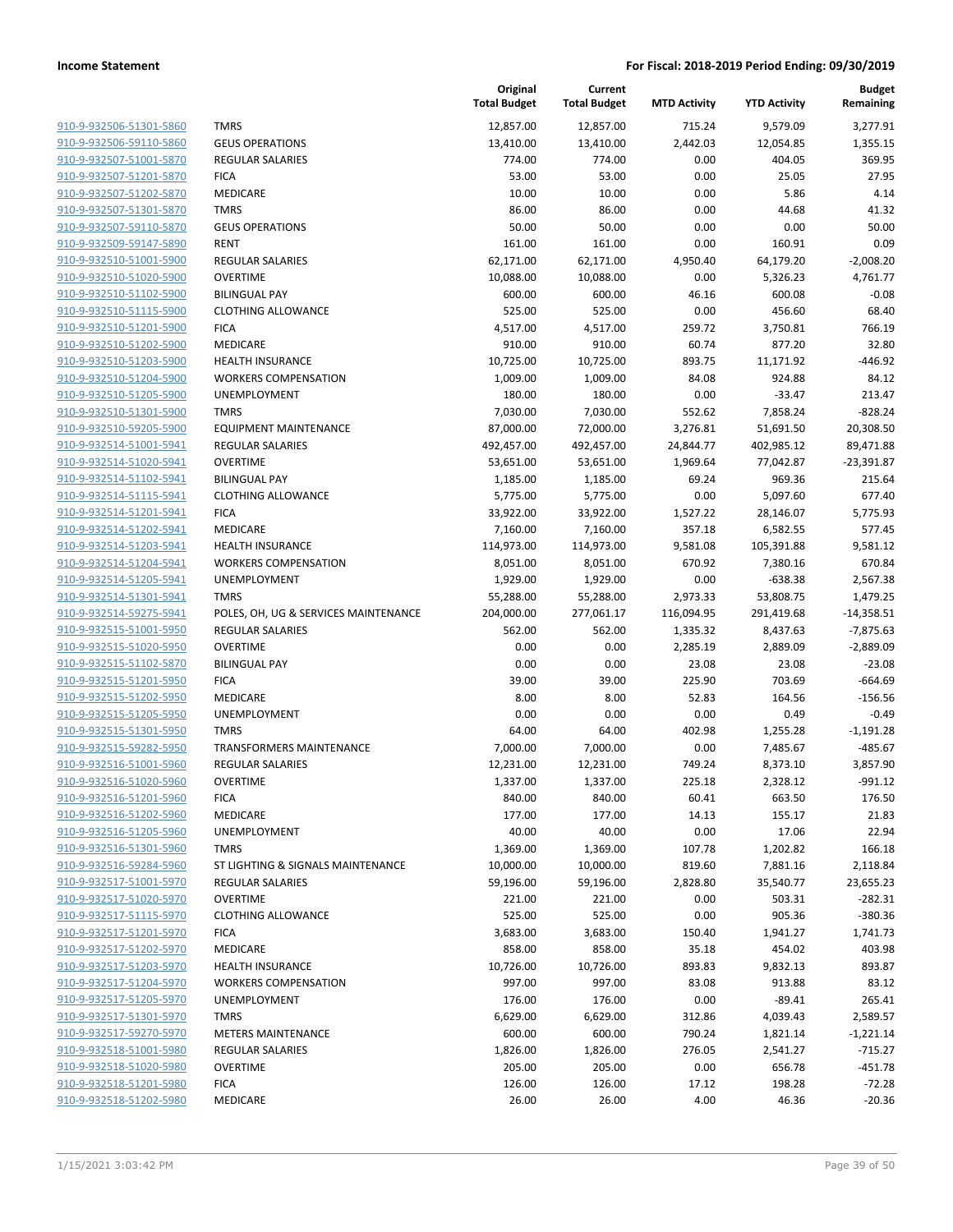|                         |                                      | Original<br><b>Total Budget</b> | Current<br><b>Total Budget</b> | <b>MTD Activity</b> | <b>YTD Activity</b> | Budget<br>Remaining |
|-------------------------|--------------------------------------|---------------------------------|--------------------------------|---------------------|---------------------|---------------------|
| 910-9-932518-51205-5980 | <b>UNEMPLOYMENT</b>                  | 9.00                            | 9.00                           | 0.00                | 8.04                | 0.96                |
| 910-9-932518-51301-5980 | <b>TMRS</b>                          | 204.00                          | 204.00                         | 30.53               | 360.00              | $-156.00$           |
| 910-9-932518-59288-5980 | <b>VAPOR LIGHTS MAINTENANCE</b>      | 700.00                          | 700.00                         | 31.09               | 398.31              | 301.69              |
| 910-9-932519-51001-5990 | REGULAR SALARIES                     | 1,229.00                        | 1,229.00                       | 0.00                | 0.00                | 1,229.00            |
| 910-9-932519-51201-5990 | <b>FICA</b>                          | 76.00                           | 76.00                          | 0.00                | 0.00                | 76.00               |
| 910-9-932519-51202-5990 | MEDICARE                             | 18.00                           | 18.00                          | 0.00                | 0.00                | 18.00               |
| 910-9-932519-51205-5990 | <b>UNEMPLOYMENT</b>                  | 4.00                            | 4.00                           | 0.00                | 0.00                | 4.00                |
| 910-9-932519-51301-5990 | <b>TMRS</b>                          | 138.00                          | 138.00                         | 0.00                | 0.00                | 138.00              |
| 910-9-932590-59364-9900 | <b>POLES</b>                         | 160,000.00                      | 160,000.00                     | 16,300.46           | 139,505.02          | 20,494.98           |
| 910-9-932590-59365-9900 | OH CONDUCTOR & DEVICES               | 70,000.00                       | 70,000.00                      | 1,842.73            | 33,068.07           | 36,931.93           |
| 910-9-932590-59366-9900 | UG CONDUIT                           | 75,000.00                       | 75,000.00                      | 14,809.36           | 49,592.69           | 25,407.31           |
| 910-9-932590-59367-9900 | <b>UG CONDUCTOR &amp; DEVICES</b>    | 50,000.00                       | 50,000.00                      | 50,663.55           | 98,486.80           | $-48,486.80$        |
| 910-9-932590-59368-9900 | <b>TRANSFORMERS &amp; CAPACITORS</b> | 150,000.00                      | 150,000.00                     | 26,493.81           | 241,538.73          | $-91,538.73$        |
| 910-9-932590-59369-9900 | SERVICE CONNECTIONS                  | 45,000.00                       | 7,088.00                       | 0.00                | 18.28               | 7,069.72            |
| 910-9-932590-59370-9900 | <b>METERS</b>                        | 809,547.00                      | 809,547.00                     | 79,755.06           | 141,268.15          | 668,278.85          |
| 910-9-932590-59371-9900 | <b>VAPOR LIGHTS</b>                  | 6,000.00                        | 6,000.00                       | $-788.98$           | 7,611.01            | $-1,611.01$         |
| 910-9-932590-59375-9900 | <b>STREET LIGHTING &amp; SIGNALS</b> | 20,000.00                       | 20,000.00                      | 881.24              | 3,993.99            | 16,006.01           |
| 910-9-932590-59392-9900 | <b>TRANSPORTATION EQUIPMENT</b>      | 189,000.00                      | 199,912.00                     | 0.00                | 172,912.00          | 27,000.00           |
| 910-9-932590-59396-9900 | POWER OPERATED EQUIPMENT             | 120,000.00                      | 118,132.00                     | 0.00                | 116,919.54          | 1,212.46            |
| 910-9-932590-59398-9900 | MISCELLANEOUS EQUIPMENT              | 10,000.00                       | 382,382.32                     | 372,382.32          | 372,382.32          | 10,000.00           |
| 910-9-932591-51001-9914 | <b>REGULAR SALARIES</b>              | 19,515.00                       | 19,515.00                      | 6,846.26            | 59,857.11           | $-40,342.11$        |
| 910-9-932591-51020-9914 | <b>OVERTIME</b>                      | 0.00                            | 0.00                           | 1,079.66            | 5,758.07            | $-5,758.07$         |
| 910-9-932591-51201-9914 | <b>FICA</b>                          | 1,210.00                        | 1,210.00                       | 487.40              | 4,067.47            | $-2,857.47$         |
| 910-9-932591-51202-9914 | MEDICARE                             | 283.00                          | 283.00                         | 113.99              | 951.28              | $-668.28$           |
| 910-9-932591-51205-9914 | UNEMPLOYMENT                         | 0.00                            | 0.00                           | 0.00                | 141.73              | $-141.73$           |
| 910-9-932591-51301-9914 | <b>TMRS</b>                          | 2,186.00                        | 2,186.00                       | 744.32              | 5,386.18            | $-3,200.18$         |
| 910-9-932592-51001-9915 | REGULAR SALARIES                     | 24,513.00                       | 89,199.43                      | 72,948.48           | 156,049.82          | $-66,850.39$        |
| 910-9-932592-51020-9915 | <b>OVERTIME</b>                      | 0.00                            | 0.00                           | 2,113.30            | 20,793.40           | $-20,793.40$        |
| 910-9-932592-51201-9915 | <b>FICA</b>                          | 1,520.00                        | 5,466.49                       | 4,589.76            | 10,904.49           | $-5,438.00$         |
| 910-9-932592-51202-9915 | MEDICARE                             | 356.00                          | 1,278.97                       | 1,073.41            | 2,550.26            | $-1,271.29$         |
| 910-9-932592-51205-9915 | <b>UNEMPLOYMENT</b>                  | 0.00                            | 206.05                         | 206.05              | 405.38              | $-199.33$           |
| 910-9-932592-51301-9915 | <b>TMRS</b>                          | 2,746.00                        | 9,875.15                       | 8,160.92            | 17,899.78           | $-8,024.63$         |
| 910-9-932593-51001-9916 | REGULAR SALARIES                     | 29,382.00                       | 29,382.00                      | 10,994.82           | 57,449.63           | $-28,067.63$        |
| 910-9-932593-51020-9916 | <b>OVERTIME</b>                      | 0.00                            | 0.00                           | 1,120.34            | 6,919.34            | $-6,919.34$         |
| 910-9-932593-51201-9916 | <b>FICA</b>                          | 1,822.00                        | 1,822.00                       | 751.14              | 3,996.69            | $-2,174.69$         |
| 910-9-932593-51202-9916 | MEDICARE                             | 426.00                          | 426.00                         | 175.67              | 934.72              | $-508.72$           |
| 910-9-932593-51205-9916 | UNEMPLOYMENT                         | 0.00                            | 0.00                           | 0.00                | 75.38               | $-75.38$            |
| 910-9-932593-51301-9916 | <b>TMRS</b>                          | 3,291.00                        | 3,291.00                       | 1,339.94            | 7,217.62            | $-3,926.62$         |
| 910-9-932594-51001-9917 | <b>REGULAR SALARIES</b>              | 13,300.00                       | 13,300.00                      | 3,913.60            | 30,763.82           | $-17,463.82$        |
| 910-9-932594-51020-9917 | OVERTIME                             | 0.00                            | 0.00                           | 1,189.33            | 6,212.44            | -6,212.44           |
| 910-9-932594-51201-9917 | <b>FICA</b>                          | 825.00                          | 825.00                         | 316.38              | 2,307.16            | $-1,482.16$         |
| 910-9-932594-51202-9917 | MEDICARE                             | 193.00                          | 193.00                         | 73.99               | 539.60              | $-346.60$           |
| 910-9-932594-51205-9917 | UNEMPLOYMENT                         | 0.00                            | 0.00                           | 0.00                | 114.87              | $-114.87$           |
| 910-9-932594-51301-9917 | <b>TMRS</b>                          | 1,490.00                        | 1,490.00                       | 564.39              | 4,200.97            | $-2,710.97$         |
| 910-9-932595-51001-9918 | <b>REGULAR SALARIES</b>              | 1,225.00                        | 1,225.00                       | 134.10              | 9,559.15            | $-8,334.15$         |
| 910-9-932595-51020-9918 | <b>OVERTIME</b>                      | 0.00                            | 0.00                           | 323.28              | 976.75              | $-976.75$           |
| 910-9-932595-51201-9918 | <b>FICA</b>                          | 76.00                           | 76.00                          | 28.36               | 653.23              | $-577.23$           |
| 910-9-932595-51202-9918 | MEDICARE                             | 18.00                           | 18.00                          | 6.63                | 152.76              | $-134.76$           |
| 910-9-932595-51205-9918 | UNEMPLOYMENT                         | 0.00                            | 0.00                           | 0.00                | 39.94               | $-39.94$            |
| 910-9-932595-51301-9918 | <b>TMRS</b>                          | 138.00                          | 138.00                         | 50.60               | 1,192.28            | $-1,054.28$         |
| 910-9-932596-51001-9919 | REGULAR SALARIES                     | 615.00                          | 615.00                         | 663.17              | 4,276.63            | $-3,661.63$         |
| 910-9-932596-51020-9919 | <b>OVERTIME</b>                      | 0.00                            | 0.00                           | 0.00                | 165.54              | $-165.54$           |
| 910-9-932596-51201-9919 | <b>FICA</b>                          | 39.00                           | 39.00                          | 42.63               | 278.44              | $-239.44$           |
| 910-9-932596-51202-9919 | MEDICARE                             | 9.00                            | 9.00                           | 9.97                | 65.12               | $-56.12$            |
| 910-9-932596-51301-9919 | <b>TMRS</b>                          | 69.00                           | 69.00                          | 76.05               | 501.35              | $-432.35$           |
| 910-9-932597-51001-9920 | <b>REGULAR SALARIES</b>              | 2,040.00                        | 2,040.00                       | 1,173.14            | 5,704.99            | $-3,664.99$         |
| 910-9-932597-51020-9920 | <b>OVERTIME</b>                      | 0.00                            | 0.00                           | 225.18              | 991.24              | $-991.24$           |
| 910-9-932597-51201-9920 | <b>FICA</b>                          | 127.00                          | 127.00                         | 86.70               | 415.16              | $-288.16$           |
| 910-9-932597-51202-9920 | MEDICARE                             | 30.00                           | 30.00                          | 20.27               | 97.08               | $-67.08$            |
|                         |                                      |                                 |                                |                     |                     |                     |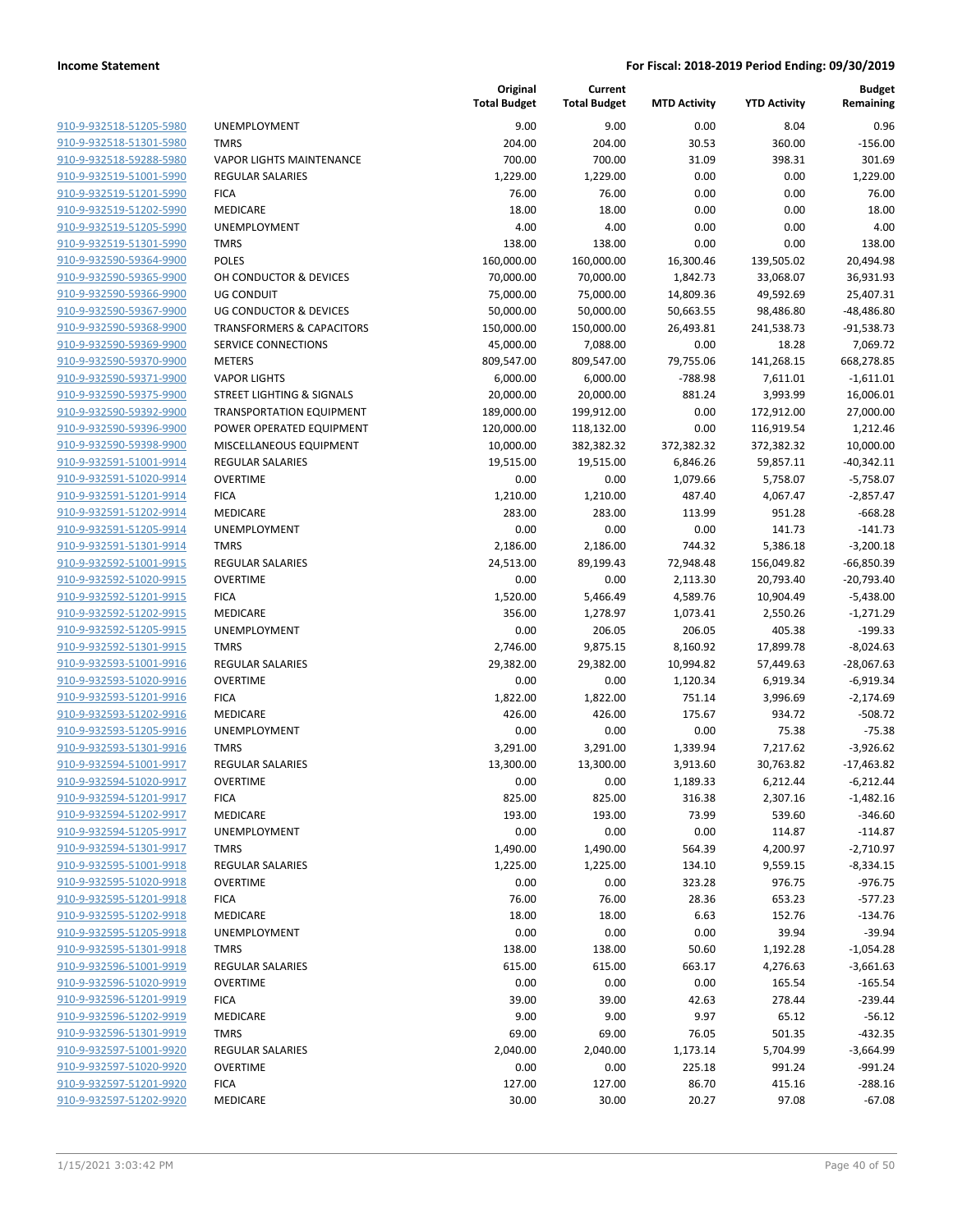|                                                       |                                                        | Original<br><b>Total Budget</b> | Current<br><b>Total Budget</b> | <b>MTD Activity</b>  | <b>YTD Activity</b>    | <b>Budget</b><br>Remaining |
|-------------------------------------------------------|--------------------------------------------------------|---------------------------------|--------------------------------|----------------------|------------------------|----------------------------|
| 910-9-932597-51205-9920                               | <b>UNEMPLOYMENT</b>                                    | 0.00                            | 0.00                           | 0.00                 | 5.08                   | $-5.08$                    |
| 910-9-932597-51301-9920                               | <b>TMRS</b>                                            | 229.00                          | 229.00                         | 154.65               | 746.09                 | $-517.09$                  |
| 910-9-932598-51001-9921                               | <b>REGULAR SALARIES</b>                                | 145.00                          | 145.00                         | 0.00                 | 474.85                 | $-329.85$                  |
| 910-9-932598-51020-9921                               | <b>OVERTIME</b>                                        | 0.00                            | 0.00                           | 0.00                 | 178.71                 | $-178.71$                  |
| 910-9-932598-51201-9921                               | <b>FICA</b>                                            | 9.00                            | 9.00                           | 0.00                 | 40.53                  | $-31.53$                   |
| 910-9-932598-51202-9921                               | MEDICARE                                               | 3.00                            | 3.00                           | 0.00                 | 9.49                   | $-6.49$                    |
| 910-9-932598-51205-9921                               | <b>UNEMPLOYMENT</b>                                    | 0.00                            | 0.00                           | 0.00                 | 1.37                   | $-1.37$                    |
| 910-9-932598-51301-9921                               | <b>TMRS</b>                                            | 17.00                           | 17.00                          | 0.00                 | 73.51                  | $-56.51$                   |
| 910-9-932599-51001-9922                               | <b>REGULAR SALARIES</b>                                | 270.00                          | 270.00                         | 0.00                 | 2,298.90               | $-2,028.90$                |
| 910-9-932599-51020-9922                               | <b>OVERTIME</b>                                        | 0.00                            | 0.00                           | 0.00                 | 267.84                 | $-267.84$                  |
| 910-9-932599-51201-9922                               | <b>FICA</b>                                            | 17.00                           | 17.00                          | 0.00                 | 159.14                 | $-142.14$                  |
| 910-9-932599-51202-9922                               | MEDICARE                                               | 4.00                            | 4.00                           | 0.00                 | 37.21                  | $-33.21$                   |
| 910-9-932599-51205-9922                               | UNEMPLOYMENT                                           | 0.00                            | 0.00                           | 0.00                 | 32.88                  | $-32.88$                   |
| 910-9-932599-51301-9922                               | <b>TMRS</b>                                            | 31.00                           | 31.00                          | 0.00                 | 283.86                 | $-252.86$                  |
| 910-9-970000-59701-9040                               | <b>BAD DEBT</b>                                        | 0.00                            | 0.00                           | 41,299.46            | 41,299.46              | $-41,299.46$               |
| 910-9-970000-59703-4030                               | DEPRECIATION EXPENSE                                   | 2,957,960.00                    | 0.00                           | 3,135,595.65         | 3,135,595.65           | $-3,135,595.65$            |
| 910-9-970000-59720-9705                               | <b>BANK FEES</b>                                       | 25,000.00                       | 25,000.00                      | 1,537.53             | 11,377.46              | 13,622.54                  |
| 910-9-970000-59730-9250                               | <b>INVENTORY LOSS/GAIN</b>                             | 1,000.00                        | 1,000.00                       | $-16,173.04$         | $-8,947.61$            | 9,947.61                   |
| 910-9-970000-59731-9250                               | <b>GASOLINE LOSSES/GAINS</b>                           | 500.00                          | 500.00                         | 191.37               | 544.09                 | $-44.09$                   |
| 910-9-970000-59732-9250                               | FUEL OIL LOSSES/GAINS                                  | 500.00                          | 500.00                         | $-660.10$            | 4,798.74               | $-4,298.74$                |
| 910-9-970000-59734-4210                               | ASSET DISPOSAL LOSSES/GAINS                            | 1,000.00                        | 1,000.00                       | 0.00                 | 0.00                   | 1,000.00                   |
| 910-9-970000-59750-9260                               | <b>ACCRUED PTO PAY</b>                                 | 125,000.00                      | 125,000.00                     | 42,279.21            | 161,168.24             | $-36,168.24$               |
| 910-9-970000-59770-9997                               | CONTINGENCY                                            | 350,000.00                      | 21,846.69                      | $-559,396.17$        | 0.00                   | 21,846.69                  |
| 910-9-970000-59771-9997                               | PAYROLL CONTINGENCY                                    | 125,488.00                      | 0.00                           | 0.00                 | 0.00                   | 0.00                       |
| 910-9-970000-59780-9240                               | <b>PROPERTY INSURANCE</b>                              | 153,000.00                      | 153,000.00                     | 0.00                 | 178,571.11             | $-25,571.11$               |
| 910-9-970000-59781-9250                               | LIABILITY INSURANCE                                    | 67,500.00                       | 67,500.00                      | 0.00                 | 79,347.42              | $-11,847.42$               |
| 910-9-970000-59790-9970                               | CAPITALIZED                                            | 0.00                            | 0.00                           | $-5,247,925.56$      | $-5,247,925.56$        | 5,247,925.56               |
| 910-9-980000-59830-9998                               | <b>ISSUANCE COSTS</b>                                  | 0.00                            | 0.00                           | 265,011.43           | 265,011.43             | $-265,011.43$              |
| 910-9-980000-59841-4280                               | AMORTIZATION OF DISCOUNT                               | -42,051.00                      | $-42,051.00$                   | $-65,388.17$         | $-65,388.17$           | 23,337.17                  |
| 910-9-990000-59901-9270                               | XFER to COG - FRANCHISE FEES                           | 2,776,548.00                    | 2,776,548.00                   | 553,867.70           | 1,794,002.26           | 982,545.74                 |
| 910-9-990000-59902-9200                               | XFER to COG- ADMIN EXPENSES                            | 261,772.00                      | 261,772.00                     | 21,814.33            | 261,771.96             | 0.04                       |
| 910-9-990000-59903-4082                               | XFER to COG - PILOT                                    | 326,809.00                      | 326,809.00                     | 0.00                 | 326,809.02             | $-0.02$                    |
| 910-9-990000-59912-9999                               | XFER TO 912 - DEBT SERVICE                             | 8,732,723.00                    | 8,732,723.00                   | 742,497.67           | 8,736,838.11           | $-4,115.11$                |
| 910-9-990000-59926-9330                               | XFER to COG - GARAGE<br>XFER to COG - INSURANCE        | 69,686.00                       | 69,686.00                      | 5,807.17             | 69,686.04              | $-0.04$<br>$-0.04$         |
| 910-9-990000-59927-9200<br>910-9-990000-59928-9200    | XFER to COG - IT                                       | 18,401.00<br>26,049.00          | 18,401.00<br>26,049.00         | 1,533.42<br>2,165.50 | 18,401.04<br>25,986.00 | 63.00                      |
| 910-9-990000-59930-9270                               | <b>XFER to GBOD</b>                                    | 555,310.00                      | 555,310.00                     | 75,974.75            | 434,775.20             | 120,534.80                 |
|                                                       | <b>Expense Total:</b>                                  | 61,602,181.69                   | 65,594,013.33                  | -325,434.27          | 57,227,979.80          | 8,366,033.53               |
|                                                       |                                                        |                                 |                                |                      |                        |                            |
|                                                       | Fund: 910 - ELECTRIC OPERATING FUND Surplus (Deficit): | $-818,206.69$                   | 1,879,961.67                   | 13,874,326.44        | 16,618,008.66          |                            |
| <b>Fund: 911 - ELECTRIC DEBT REDUCTION</b><br>Revenue |                                                        |                                 |                                |                      |                        |                            |
| 911-9-000000-49801-4190                               | <b>INTEREST INCOME</b>                                 | 0.00                            | 0.00                           | 7.57                 | 2,744.89               | $-2,744.89$                |
|                                                       | <b>Revenue Total:</b>                                  | 0.00                            | 0.00                           | 7.57                 | 2,744.89               | $-2,744.89$                |
|                                                       | Fund: 911 - ELECTRIC DEBT REDUCTION Total:             | 0.00                            | 0.00                           | 7.57                 |                        |                            |
|                                                       |                                                        |                                 |                                |                      | 2,744.89               |                            |
| Fund: 912 - ELECTRIC DEBT SERVICE<br>Revenue          |                                                        |                                 |                                |                      |                        |                            |
| 912-9-000000-49710-4999                               | TRANFSER FROM GEUS 910 - ELECTRIC OP                   | 8,732,723.00                    | 8,732,723.00                   | 742,497.67           | 8,736,838.11           | $-4,115.11$                |
|                                                       | <b>Revenue Total:</b>                                  | 8,732,723.00                    | 8,732,723.00                   | 742,497.67           | 8,736,838.11           | $-4,115.11$                |
| <b>Expense</b>                                        |                                                        |                                 |                                |                      |                        |                            |
| 912-9-980000-59801-9800                               | PAYING AGENT FEES                                      | 1,000.00                        | 1,000.00                       | 0.00                 | 400.00                 | 600.00                     |
| 912-9-980000-59810-9800                               | ARBITRAGE                                              | 5,000.00                        | 5,000.00                       | 0.00                 | 4,775.00               | 225.00                     |
| 912-9-980000-59811-9800                               | <b>CONTINUING DISCLOSURE</b>                           | 1,000.00                        | 1,000.00                       | 0.00                 | 0.00                   | 1,000.00                   |
| 912-9-980000-59820-9800                               | <b>SURETY BOND</b>                                     | 800.00                          | 800.00                         | 0.00                 | 1,600.00               | $-800.00$                  |
| 912-9-980000-59852-9800                               | PRINCIPAL 2008 ISSUE                                   | 515,000.00                      | 515,000.00                     | 0.00                 | 515,000.00             | 0.00                       |
| 912-9-980000-59853-4270                               | INTEREST 2008 ISSUE                                    | 648,169.00                      | 648,169.00                     | 0.00                 | 499,482.93             | 148,686.07                 |
| 912-9-980000-59856-9800                               | PRINCIPAL 2010 ISSUE                                   | 1,745,000.00                    | 1,745,000.00                   | 0.00                 | 1,745,000.00           | 0.00                       |
| 912-9-980000-59857-4270                               | INTEREST 2010 ISSUE                                    | 2,542,165.00                    | 2,542,165.00                   | 0.00                 | 1,959,172.33           | 582,992.67                 |
| 912-9-980000-59858-9800                               | Principal on 2015 Tax-Exempt                           | 2,447,000.00                    | 2,447,000.00                   | 0.00                 | 0.00                   | 2,447,000.00               |
|                                                       |                                                        |                                 |                                |                      |                        |                            |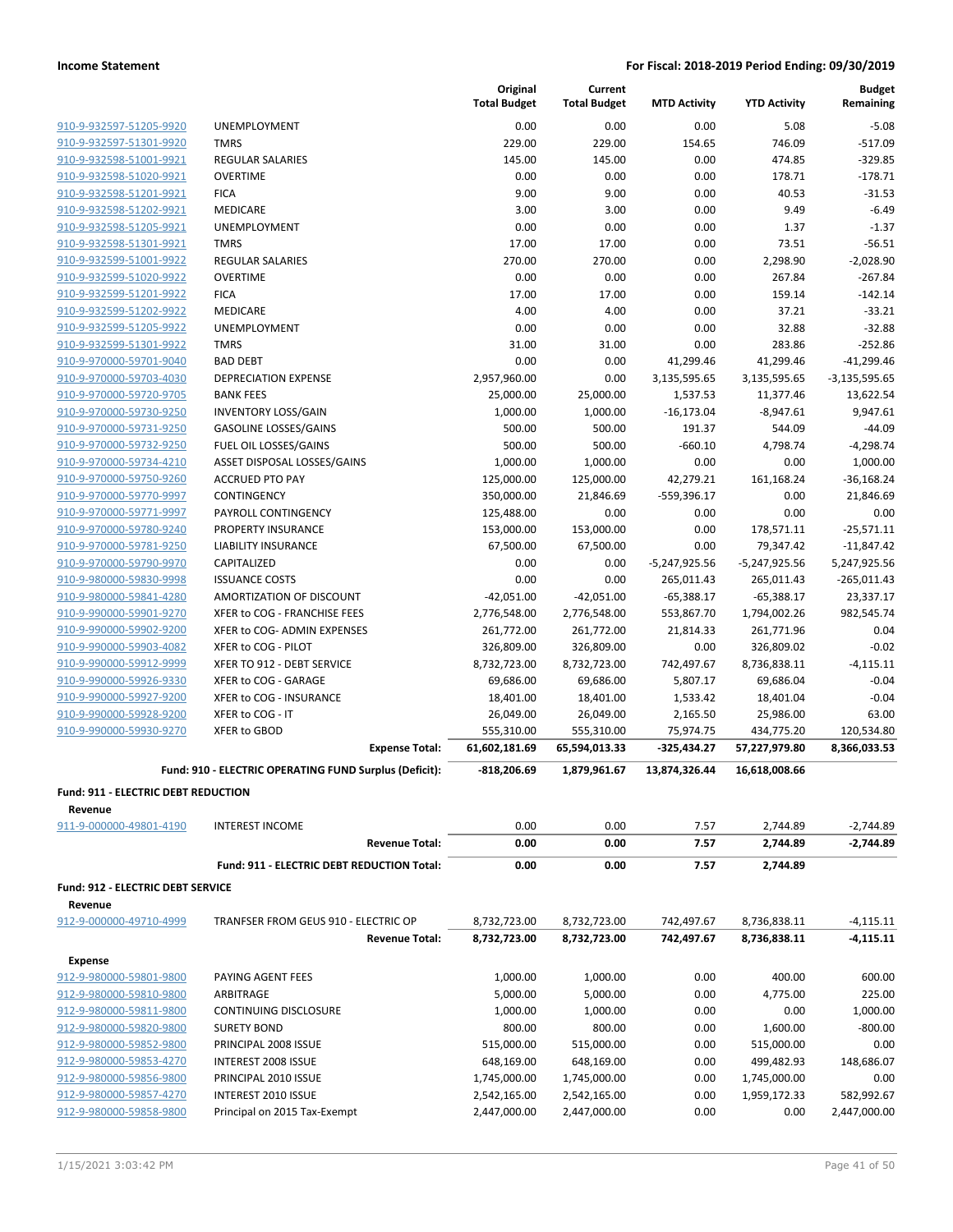|                                                    |                                                      | Original<br><b>Total Budget</b> | Current<br><b>Total Budget</b> | <b>MTD Activity</b> | <b>YTD Activity</b>    | <b>Budget</b><br>Remaining |
|----------------------------------------------------|------------------------------------------------------|---------------------------------|--------------------------------|---------------------|------------------------|----------------------------|
| 912-9-980000-59859-4270                            | Interest on 2015 Tax Exempt                          | 20,922.00                       | 20,922.00                      | 0.00                | 0.00                   | 20,922.00                  |
| 912-9-980000-59860-9800                            | Principal on 2015 Taxable                            | 796,000.00                      | 796,000.00                     | 0.00                | 0.00                   | 796,000.00                 |
| 912-9-980000-59861-4270                            | Interest on 2015 Taxable                             | 10,667.00                       | 10,667.00                      | 0.00                | 0.00                   | 10,667.00                  |
| 912-9-980000-59863-4270                            | <b>INTEREST 2019A ISSUE</b>                          | 0.00                            | 0.00                           | $-174, 123.46$      | 340,222.39             | $-340,222.39$              |
| 912-9-980000-59864-9800                            | PRINCIPAL 2019B ISSUE                                | 0.00                            | 0.00                           | 3,200,000.00        | 3,200,000.00           | $-3,200,000.00$            |
| 912-9-980000-59865-4270                            | INTEREST 2019B ISSUE                                 | 0.00                            | 0.00                           | -19,039.85          | 65,942.79              | -65,942.79                 |
|                                                    | <b>Expense Total:</b>                                | 8,732,723.00                    | 8,732,723.00                   | 3,006,836.69        | 8,331,595.44           | 401,127.56                 |
|                                                    | Fund: 912 - ELECTRIC DEBT SERVICE Surplus (Deficit): | 0.00                            | 0.00                           | -2,264,339.02       | 405,242.67             |                            |
| Fund: 913 - ELECTRIC CONSTRUCTION FUND<br>Revenue  |                                                      |                                 |                                |                     |                        |                            |
| 913-9-000000-49801-4190                            | <b>INTEREST INCOME</b>                               | 400.00                          | 400.00                         | 90.73               | 2,097.96               | $-1,697.96$                |
|                                                    | <b>Revenue Total:</b>                                | 400.00                          | 400.00                         | 90.73               | 2,097.96               | $-1,697.96$                |
|                                                    | Fund: 913 - ELECTRIC CONSTRUCTION FUND Total:        | 400.00                          | 400.00                         | 90.73               | 2,097.96               |                            |
| Fund: 916 - 08 ENGINE BOND PROCEEDS                |                                                      |                                 |                                |                     |                        |                            |
| <b>Expense</b>                                     |                                                      |                                 |                                |                     |                        |                            |
| 916-9-910190-59390-9900                            | <b>STRUCTURES &amp; IMPROVEMENTS</b>                 | 0.00                            | 0.00                           | 0.00                | 0.00                   | 0.00                       |
|                                                    | <b>Expense Total:</b>                                | 0.00                            | 0.00                           | 0.00                | 0.00                   | 0.00                       |
|                                                    | Fund: 916 - 08 ENGINE BOND PROCEEDS Total:           | 0.00                            | 0.00                           | 0.00                | 0.00                   |                            |
|                                                    |                                                      |                                 |                                |                     |                        |                            |
| Fund: 950 - CABLE / INTERNET<br>Revenue            |                                                      |                                 |                                |                     |                        |                            |
| 950-9-000000-48001-3950                            | <b>CABLE REVENUES</b>                                | 3,036,210.00                    | 3,036,210.00                   | 210,091.68          | 2,668,216.97           | 367,993.03                 |
| 950-9-000000-48002-3950                            | MOVIE PAY-PER-VIEW                                   | 100.00                          | 100.00                         | 0.00                | 0.00                   | 100.00                     |
| 950-9-000000-48003-3950                            | SET-TOP                                              | 170,000.00                      | 170,000.00                     | 12,681.20           | 150,769.19             | 19,230.81                  |
| 950-9-000000-48030-3950                            | <b>CONTRACT CHANNELS</b>                             | 9,600.00                        | 9,600.00                       | 0.00                | 7,280.00               | 2,320.00                   |
| 950-9-000000-48040-3950                            | <b>BROADCASTS</b>                                    | 600.00                          | 600.00                         | 100.00              | 1,300.00               | $-700.00$                  |
| 950-9-000000-48101-3950                            | <b>INTERNET REVENUES</b>                             | 2,649,815.00                    | 2,649,815.00                   | 221,027.30          | 2,604,497.07           | 45,317.93                  |
| 950-9-000000-48201-3950                            | LATE CHARGES                                         | 75,000.00                       | 75,000.00                      | 5,823.92            | 63,963.57              | 11,036.43                  |
| 950-9-000000-48202-3950                            | <b>SERVICE CHARGES</b>                               | 60,000.00                       | 60,000.00                      | 5,480.15            | 48,791.46              | 11,208.54                  |
| 950-9-000000-48203-3950                            | LOST/DAMAGED EQUIPMENT                               | 30,000.00                       | 30,000.00                      | 2,440.00            | 28,325.00              | 1,675.00                   |
| 950-9-000000-48301-3950                            | <b>TRANSFER TO COG</b>                               | 299,164.00                      | 299,164.00                     | 22,456.98           | 267,851.48             | 31,312.52                  |
| 950-9-000000-48307-3950                            | <b>TRANSFER TO GBOD</b>                              | 59,833.00                       | 59,833.00                      | 4,484.38            | 53,569.01              | 6,263.99                   |
| 950-9-000000-48434-3950                            | <b>CHANNEL 34</b>                                    | 2,000.00                        | 2,000.00                       | 100.00              | 1,320.00               | 680.00                     |
| 950-9-000000-48488-3950                            | <b>AD INSERTIONS</b>                                 | 30,000.00                       | 30,000.00                      | 4,850.76            | 46,550.37              | $-16,550.37$               |
| 950-9-000000-48498-3950                            | PRODUCTION REVENUES                                  | 75.00                           | 75.00                          | 0.00                | 0.00                   | 75.00                      |
| 950-9-000000-48501-3950                            | <b>CUSTOMER AID TO CONSTRUCTION</b>                  | 2,500.00                        | 2,500.00                       | 0.00                | 0.00                   | 2,500.00                   |
| 950-9-000000-48502-3950                            | OTHER REIMBURSEMENTS                                 | 500.00                          | 500.00                         | 0.00                | 0.00                   | 500.00                     |
| 950-9-000000-48503-3950                            | FIBER MAINTENANCE FEES<br>INTEREST INCOME            | 2,772.00                        | 2,772.00                       | 0.00                | 0.00                   | 2,772.00<br>-21,826.41     |
| 950-9-000000-48801-4190<br>950-9-000000-48991-3950 | <b>GEUS ELECTRIC PAYMENT FOR INTERNET</b>            | 2,000.00<br>38,000.00           | 2,000.00<br>38,000.00          | 1,044.56<br>0.00    | 23,826.41<br>38,000.00 | 0.00                       |
| 950-9-000000-48993-3950                            | GEUS ELECTRIC PAYMENT FOR PUBLIC SVC                 | 15,000.00                       | 15,000.00                      | 0.00                | 15,000.00              | 0.00                       |
| 950-9-000000-48994-3950                            | <b>LEASE OF DARK FIBER</b>                           | 206,520.00                      | 206,520.00                     | 0.00                | 206,520.00             | 0.00                       |
| 950-9-000000-48995-3950                            | <b>COLOCATION FOR SCADA &amp; PHONE SYSTEM</b>       | 20,000.00                       | 20,000.00                      | 0.00                | 19,958.00              | 42.00                      |
|                                                    | <b>Revenue Total:</b>                                | 6,709,689.00                    | 6,709,689.00                   | 490,580.93          | 6,245,738.53           | 463,950.47                 |
| Expense                                            |                                                      |                                 |                                |                     |                        |                            |
| 950-9-951050-51001-8500                            | <b>REGULAR SALARIES</b>                              | 64,293.00                       | 64,293.00                      | 4,945.60            | 64,182.80              | 110.20                     |
| 950-9-951050-51115-8500                            | <b>CLOTHING ALLOWANCE</b>                            | 123.00                          | 123.00                         | 0.00                | 752.38                 | $-629.38$                  |
| 950-9-951050-51116-8500                            | CAR ALLOWANCE                                        | 975.00                          | 975.00                         | 150.00              | 1,950.00               | $-975.00$                  |
| 950-9-951050-51117-8500                            | <b>CELL PHONE ALLOWANCE</b>                          | 312.00                          | 312.00                         | 24.00               | 312.00                 | 0.00                       |
| 950-9-951050-51201-8500                            | <b>FICA</b>                                          | 4,071.00                        | 4,071.00                       | 260.06              | 3,441.92               | 629.08                     |
| 950-9-951050-51202-8500                            | MEDICARE                                             | 952.00                          | 952.00                         | 60.82               | 804.98                 | 147.02                     |
| 950-9-951050-51203-8500                            | <b>HEALTH INSURANCE</b>                              | 6,436.00                        | 6,436.00                       | 536.33              | 5,899.63               | 536.37                     |
| 950-9-951050-51204-8500                            | <b>WORKERS COMPENSATION</b>                          | 1,044.00                        | 1,044.00                       | 87.00               | 957.00                 | 87.00                      |
| 950-9-951050-51205-8500                            | UNEMPLOYMENT                                         | 108.00                          | 108.00                         | 0.00                | $-21.10$               | 129.10                     |
| 950-9-951050-51301-8500                            | <b>TMRS</b>                                          | 7,353.00                        | 7,353.00                       | 566.24              | 7,448.58               | $-95.58$                   |
| 950-9-951050-59110-8500                            | <b>GEUS OPERATIONS</b>                               | 115,000.00                      | 115,000.00                     | 8,246.54            | 71,015.12              | 43,984.88                  |
| 950-9-951050-59141-8500                            | UTILITY BILLS                                        | 69,600.00                       | 69,600.00                      | 7,582.46            | 84,864.63              | -15,264.63                 |
| 950-9-951050-59191-8500                            | POLE USE                                             | 18,800.00                       | 18,800.00                      | 0.00                | 18,800.00              | 0.00                       |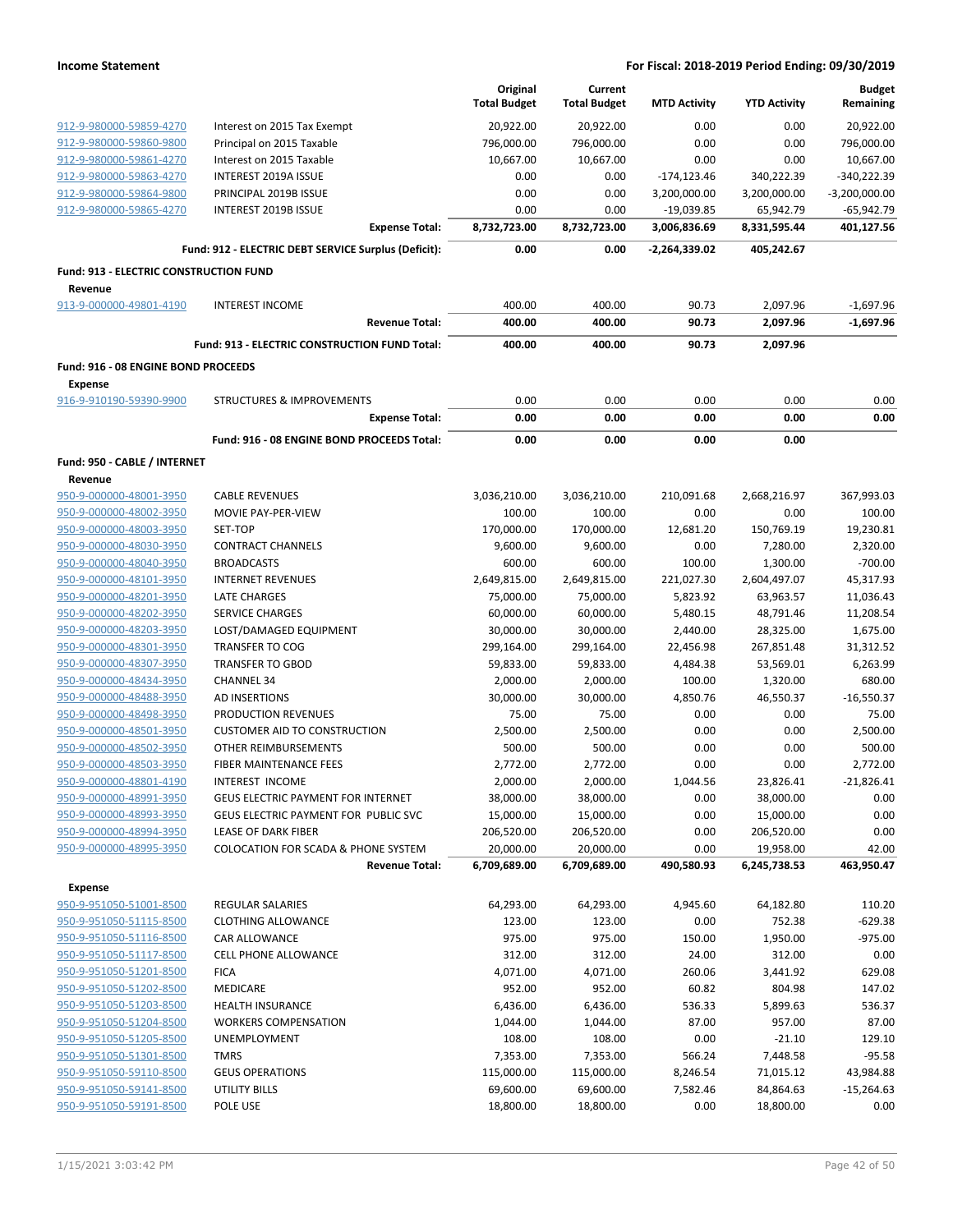|                                                    |                              | Original<br><b>Total Budget</b> | Current<br><b>Total Budget</b> | <b>MTD Activity</b> | <b>YTD Activity</b>    | <b>Budget</b><br>Remaining |
|----------------------------------------------------|------------------------------|---------------------------------|--------------------------------|---------------------|------------------------|----------------------------|
| 950-9-951051-51001-8510                            | <b>REGULAR SALARIES</b>      | 68,204.00                       | 68,204.00                      | 5,221.04            | 60,641.73              | 7,562.27                   |
| 950-9-951051-51020-8510                            | <b>OVERTIME</b>              | 4,919.00                        | 4,919.00                       | 87.87               | 675.20                 | 4,243.80                   |
| 950-9-951051-51117-8510                            | <b>CELL PHONE ALLOWANCE</b>  | 432.00                          | 432.00                         | 16.61               | 332.20                 | 99.80                      |
| 950-9-951051-51201-8510                            | <b>FICA</b>                  | 4,561.00                        | 4,561.00                       | 323.69              | 4,272.44               | 288.56                     |
| 950-9-951051-51202-8510                            | <b>MEDICARE</b>              | 996.00                          | 996.00                         | 75.71               | 999.22                 | $-3.22$                    |
| 950-9-951051-51203-8510                            | <b>HEALTH INSURANCE</b>      | 21,450.00                       | 21,450.00                      | 1,787.50            | 19,662.50              | 1,787.50                   |
| 950-9-951051-51204-8510                            | <b>WORKERS COMPENSATION</b>  | 1,107.00                        | 1,107.00                       | 92.25               | 1,014.75               | 92.25                      |
| 950-9-951051-51205-8510                            | <b>UNEMPLOYMENT</b>          | 360.00                          | 360.00                         | 2.76                | $-190.87$              | 550.87                     |
| 950-9-951051-51301-8510                            | <b>TMRS</b>                  | 7,687.00                        | 7,687.00                       | 589.00              | 7,901.15               | $-214.15$                  |
| 950-9-951051-59110-8510                            | <b>GEUS OPERATIONS</b>       | 12,000.00                       | 8,248.66                       | 1,969.15            | 7,080.34               | 1,168.32                   |
| 950-9-951051-59151-8510                            | <b>BASIC PROGRAM EXPENSE</b> | 2,891,854.00                    | 2,891,854.00                   | 414,862.43          | 2,536,329.07           | 355,524.93                 |
| 950-9-951051-59152-8510                            | PREMIUM PROGRAM EXPENSE      | 78,842.00                       | 78,842.00                      | 12,200.39           | 76,174.30              | 2,667.70                   |
| 950-9-951051-59154-8510                            | <b>TIVO Fees</b>             | 37,907.00                       | 37,907.00                      | 4,978.05            | 32,581.65              | 5,325.35                   |
| 950-9-951051-59155-8510                            | OTHER PROGRAM EXPENSE        | 7,500.00                        | 7,500.00                       | 0.00                | 2,719.35               | 4,780.65                   |
| 950-9-951052-51001-8520                            | <b>REGULAR SALARIES</b>      | 66,363.00                       | 66,363.00                      | 5,185.76            | 66,823.28              | $-460.28$                  |
| 950-9-951052-51020-8520                            | <b>OVERTIME</b>              | 0.00                            | 0.00                           | 0.00                | 152.05                 | $-152.05$                  |
| 950-9-951052-51115-8520                            | <b>CLOTHING ALLOWANCE</b>    | 123.00                          | 123.00                         | 0.00                | 752.38                 | $-629.38$                  |
| 950-9-951052-51116-8520                            | CAR ALLOWANCE                | 975.00                          | 975.00                         | 0.00                | 0.00                   | 975.00                     |
| 950-9-951052-51117-8520                            | <b>CELL PHONE ALLOWANCE</b>  | 408.00                          | 408.00                         | 31.36               | 407.68                 | 0.32                       |
| 950-9-951052-51201-8520                            | <b>FICA</b>                  | 4,205.00                        | 4,205.00                       | 323.46              | 4,177.73               | 27.27                      |
| 950-9-951052-51202-8520                            | <b>MEDICARE</b>              | 983.00                          | 983.00                         | 75.64               | 977.02                 | 5.98                       |
| 950-9-951052-51203-8520                            | <b>HEALTH INSURANCE</b>      | 7,508.00                        | 7,508.00                       | 625.67              | 6,882.37               | 625.63                     |
| 950-9-951052-51204-8520                            | <b>WORKERS COMPENSATION</b>  | 1,078.00                        | 1,078.00                       | 89.83               | 988.13                 | 89.87                      |
| 950-9-951052-51205-8520                            | UNEMPLOYMENT                 | 126.00                          | 126.00                         | 0.00                | $-29.57$               | 155.57                     |
| 950-9-951052-51301-8520                            | <b>TMRS</b>                  | 7,596.00                        | 7,596.00                       | 577.02              | 7,552.69               | 43.31                      |
| 950-9-951052-59110-8520                            | <b>GEUS OPERATIONS</b>       | 120,000.00                      | 120,000.00                     | 6,781.09            | 41,873.95              | 78,126.05                  |
| 950-9-951052-59150-8520                            | ISP SERVICE EXPENSE          | 722,640.00                      | 722,640.00                     | 49,812.10           | 716,495.19             | 6,144.81                   |
| 950-9-951053-51001-8530                            | <b>REGULAR SALARIES</b>      | 49,587.00                       | 49,587.00                      | 3,814.40            | 49,279.13              | 307.87                     |
| 950-9-951053-51020-8530                            | <b>OVERTIME</b>              | 3,576.00                        | 3,576.00                       | 45.08               | 403.20                 | 3,172.80                   |
| 950-9-951053-51117-8530                            | <b>CELL PHONE ALLOWANCE</b>  | 432.00                          | 432.00                         | 33.22               | 431.86                 | 0.14                       |
| 950-9-951053-51201-8530                            | <b>FICA</b>                  | 3,323.00                        | 3,323.00                       | 240.90              | 3,101.69               | 221.31                     |
| 950-9-951053-51202-8530                            | MEDICARE                     | 725.00                          | 725.00                         | 56.34               | 725.38                 | $-0.38$                    |
| 950-9-951053-51203-8530                            | <b>HEALTH INSURANCE</b>      | 10,725.00                       | 10,725.00                      | 893.75              | 9,831.25               | 893.75                     |
| 950-9-951053-51204-8530                            | <b>WORKERS COMPENSATION</b>  | 805.00                          | 805.00                         | 67.08               | 670.80                 | 134.20                     |
| 950-9-951053-51205-8530                            | UNEMPLOYMENT                 | 180.00                          | 180.00                         | 0.00                | 8.59                   | 171.41                     |
| 950-9-951053-51301-8530                            | <b>TMRS</b>                  | 5,602.00                        | 5,602.00                       | 430.53              | 5,617.73               | $-15.73$                   |
| 950-9-951053-59110-8530                            | <b>GEUS OPERATIONS</b>       | 3,000.00                        | 3,000.00                       | 1,125.40            | 2,127.41               | 872.59                     |
| 950-9-951053-59160-8530                            | <b>ADVERTISING</b>           | 27,800.00                       | 27,800.00                      | 2,873.93            | 17,216.28              | 10,583.72                  |
| 950-9-951053-59164-8530                            | <b>CONSUMER INFORMATION</b>  | 3,500.00                        | 3,500.00                       | 0.00                | 0.00                   | 3,500.00                   |
| 950-9-951054-51001-8540                            | <b>REGULAR SALARIES</b>      | 171,486.00                      | 171,486.00                     | 10,846.40           | 160,853.33             | 10,632.67                  |
| 950-9-951054-51020-8540                            | <b>OVERTIME</b>              | 3,043.00                        | 3,043.00                       | 248.15              | 2,376.43               | 666.57                     |
| 950-9-951054-51117-8540                            | <b>CELL PHONE ALLOWANCE</b>  | 216.00                          | 216.00                         | 16.62               | 216.06                 | $-0.06$                    |
| 950-9-951054-51201-8540                            | <b>FICA</b>                  | 10,834.00                       | 10,834.00                      | 637.18              | 9,549.85               | 1,284.15                   |
| 950-9-951054-51202-8540                            | MEDICARE                     | 2,491.00                        | 2,491.00                       | 149.02              | 2,233.43               | 257.57                     |
| 950-9-951054-51203-8540                            | <b>HEALTH INSURANCE</b>      | 48,263.00                       | 48,263.00                      | 4,021.92            | 44,241.12              | 4,021.88                   |
| 950-9-951054-51204-8540                            | <b>WORKERS COMPENSATION</b>  | 2,785.00                        | 2,785.00                       | 232.08              | 2,552.88<br>$-376.18$  | 232.12                     |
| 950-9-951054-51205-8540<br>950-9-951054-51301-8540 | UNEMPLOYMENT                 | 810.00<br>19,230.00             | 810.00<br>19,230.00            | 0.00                |                        | 1,186.18                   |
| 950-9-951054-59110-8540                            | <b>TMRS</b>                  | 8,000.00                        |                                | 1,228.90            | 18,410.54              | 819.46                     |
| 950-9-951055-51001-8550                            | <b>GEUS OPERATIONS</b>       |                                 | 8,000.00                       | 1,681.35            | 8,159.22<br>124,196.32 | $-159.22$                  |
|                                                    | REGULAR SALARIES             | 126,422.00                      | 126,422.00                     | 9,670.59            |                        | 2,225.68                   |
| 950-9-951055-51020-8550                            | <b>OVERTIME</b>              | 3,145.00                        | 3,145.00                       | 372.10              | 3,953.82               | $-808.82$                  |
| 950-9-951055-51102-8550                            | <b>BILINGUAL PAY</b>         | 90.00                           | 90.00                          | 0.00                | 0.00                   | 90.00                      |
| 950-9-951055-51115-8550                            | <b>CLOTHING ALLOWANCE</b>    | 42.00                           | 42.00                          | 0.00                | 0.00                   | 42.00                      |
| 950-9-951055-51116-8550                            | CAR ALLOWANCE                | 1,400.00                        | 1,400.00                       | 0.00                | 0.00                   | 1,400.00                   |
| 950-9-951055-51117-8550                            | CELL PHONE ALLOWANCE         | 503.00                          | 503.00                         | 38.70               | 503.10                 | $-0.10$                    |
| 950-9-951055-51201-8550                            | <b>FICA</b>                  | 7,402.00                        | 7,402.00                       | 614.25              | 7,443.44               | $-41.44$                   |
| 950-9-951055-51202-8550                            | MEDICARE                     | 1,866.00                        | 1,866.00                       | 146.18              | 1,865.45               | 0.55                       |
| 950-9-951055-51203-8550                            | <b>HEALTH INSURANCE</b>      | 19,842.00                       | 19,842.00                      | 1,653.50            | 18,188.50              | 1,653.50                   |
| 950-9-951055-51204-8550                            | <b>WORKERS COMPENSATION</b>  | 2,053.00                        | 2,053.00                       | 171.08              | 1,881.88               | 171.12                     |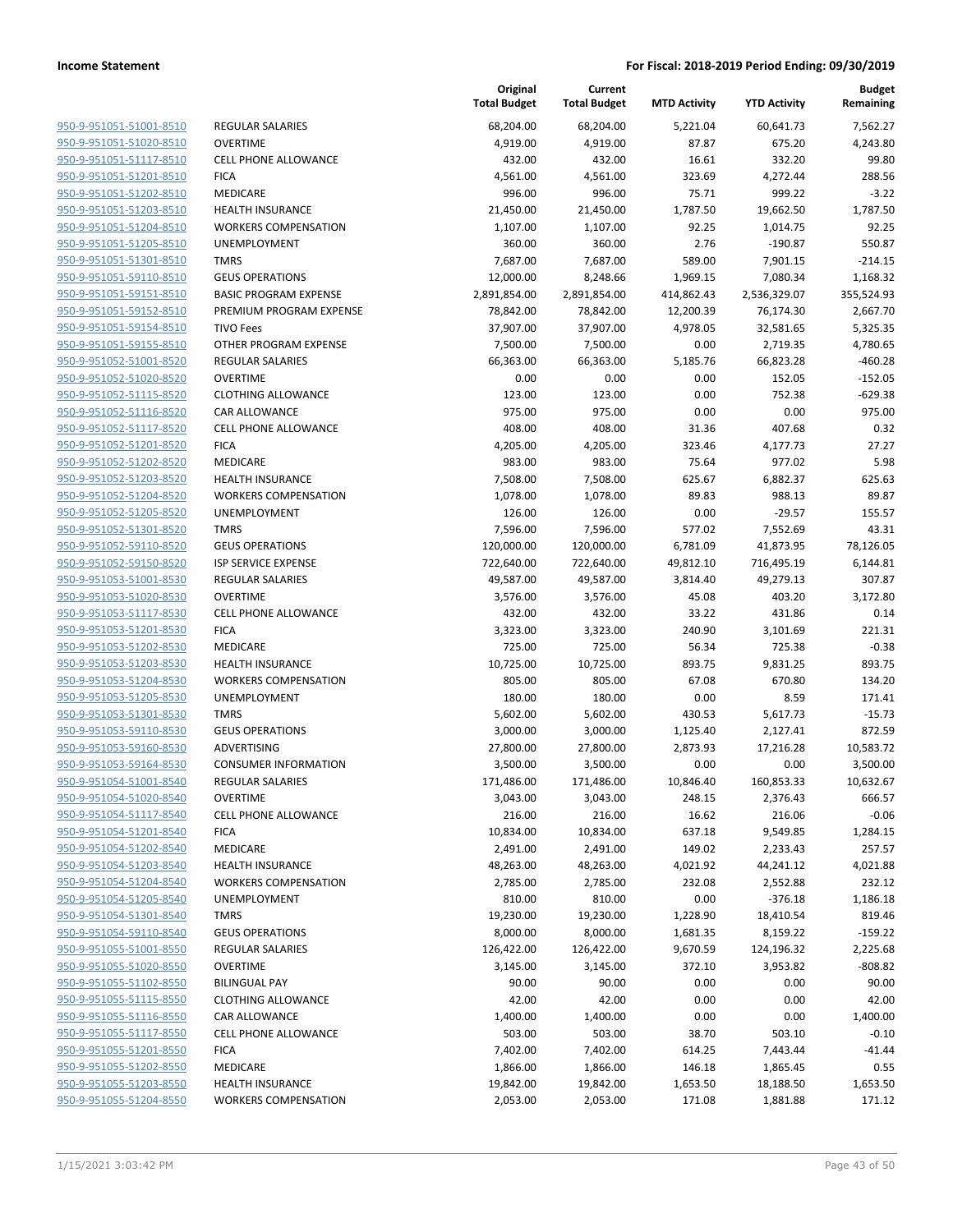| 950-9-951055-51205-8550                            |
|----------------------------------------------------|
| 950-9-951055-51301-8550                            |
| 950-9-951055-59110-8550                            |
| 950-9-951055-59112-8550                            |
| 950-9-951055-59158-8550                            |
| 950-9-951060-51001-8600                            |
| 950-9-951060-51011-8600                            |
| 950-9-951060-51020-8600                            |
| 950-9-951060-51115-8600                            |
| <u>950-9-951060-51116-8600</u>                     |
| 950-9-951060-51117-8600                            |
| 950-9-951060-51201-8600                            |
| 950-9-951060-51202-8600                            |
| 950-9-951060-51203-8600                            |
| <u>950-9-951060-51204-8600</u>                     |
| 950-9-951060-51205-8600                            |
| 950-9-951060-51301-8600                            |
| 950-9-951060-59201-8600                            |
| 950-9-951060-59205-8600                            |
| <u>950-9-951060-59231-8600</u>                     |
| 950-9-951060-59235-8600                            |
| 950-9-951061-51001-8610                            |
| 950-9-951061-51011-8610                            |
| 950-9-951061-51020-8610                            |
| <u>950-9-951061-51115-8610</u>                     |
| 950-9-951061-51116-8610                            |
| 950-9-951061-51117-8610                            |
| 950-9-951061-51201-8610                            |
| 950-9-951061-51202-8610                            |
| <u>950-9-951061-51203-8610</u>                     |
| 950-9-951061-51204-8610                            |
| 950-9-951061-51205-8610                            |
| 950-9-951061-51301-8610                            |
| 950-9-951061-59205-8610                            |
| <u>950-9-951061-59233-8610</u>                     |
| 950-9-951090-59510-9900                            |
| 950-9-951090-59511-9900                            |
| 950-9-951090-59512-9900                            |
| 950-9-951090-59521-9900                            |
| 950-9-951090-59555-9900                            |
| 950-9-951090-59590-9900                            |
|                                                    |
| 950-9-951090-59595-9900<br>950-9-951090-59598-9900 |
|                                                    |
| 950-9-951091-51001-9958                            |
| <u>950-9-951091-51020-9958</u>                     |
| 950-9-951091-51201-9958                            |
| 950-9-951091-51202-9958                            |
| 950-9-951091-51205-9958                            |
| 950-9-951091-51301-9958                            |
| <u>950-9-970000-59701-9040</u>                     |
| <u>950-9-970000-59703-4030</u>                     |
| 950-9-970000-59720-9705                            |
| 950-9-970000-59730-9250                            |
| 950-9-970000-59734-4210                            |
| <u>950-9-970000-59750-9260</u>                     |
| <u>950-9-970000-59770-9970</u>                     |
| 950-9-970000-59771-9970                            |
| <u>950-9-970000-59780-9240</u>                     |
| 950-9-970000-59781-9250                            |

|                                                    |                                              | Original<br><b>Total Budget</b> | Current<br><b>Total Budget</b> | <b>MTD Activity</b> | <b>YTD Activity</b>   | <b>Budget</b><br>Remaining |
|----------------------------------------------------|----------------------------------------------|---------------------------------|--------------------------------|---------------------|-----------------------|----------------------------|
| 950-9-951055-51205-8550                            | UNEMPLOYMENT                                 | 333.00                          | 333.00                         | 0.00                | $-123.83$             | 456.83                     |
| 950-9-951055-51301-8550                            | <b>TMRS</b>                                  | 14,388.00                       | 14,388.00                      | 1,114.98            | 14,423.84             | $-35.84$                   |
| 950-9-951055-59110-8550                            | <b>GEUS OPERATIONS</b>                       | 7,200.00                        | 7,200.00                       | 2,907.25            | 8,269.39              | $-1,069.39$                |
| 950-9-951055-59112-8550                            | SAFETY                                       | 2,000.00                        | 2,000.00                       | 0.00                | 0.00                  | 2,000.00                   |
| 950-9-951055-59158-8550                            | C/I BILLING                                  | 42,500.00                       | 42,500.00                      | 0.00                | 42,027.96             | 472.04                     |
| 950-9-951060-51001-8600                            | REGULAR SALARIES                             | 197,614.00                      | 197,614.00                     | 9,012.95            | 188,355.87            | 9,258.13                   |
| 950-9-951060-51011-8600                            | PART TIME TEMPORARY                          | 4,028.00                        | 4,028.00                       | 0.00                | 0.00                  | 4,028.00                   |
| 950-9-951060-51020-8600                            | <b>OVERTIME</b>                              | 12,725.00                       | 12,725.00                      | 989.27              | 10,158.58             | 2,566.42                   |
| 950-9-951060-51115-8600                            | <b>CLOTHING ALLOWANCE</b>                    | 2,079.00                        | 2,079.00                       | 0.00                | 516.66                | 1,562.34                   |
| 950-9-951060-51116-8600                            | CAR ALLOWANCE                                | 1,950.00                        | 1,950.00                       | 300.00              | 3,900.00              | $-1,950.00$                |
| 950-9-951060-51117-8600                            | <b>CELL PHONE ALLOWANCE</b>                  | 1,731.00                        | 1,731.00                       | 116.30              | 1,512.05              | 218.95                     |
| 950-9-951060-51201-8600                            | <b>FICA</b>                                  | 13,544.00                       | 13,544.00                      | 846.18              | 11,451.13             | 2,092.87                   |
| 950-9-951060-51202-8600                            | MEDICARE                                     | 2,984.00                        | 2,984.00                       | 197.90              | 2,678.09              | 305.91                     |
| 950-9-951060-51203-8600                            | <b>HEALTH INSURANCE</b>                      | 45,583.00                       | 45,583.00                      | 3,798.58            | 41,784.38             | 3,798.62                   |
| 950-9-951060-51204-8600                            | <b>WORKERS COMPENSATION</b>                  | 3,560.00                        | 3,560.00                       | 296.67              | 3,263.37              | 296.63                     |
| 950-9-951060-51205-8600                            | UNEMPLOYMENT                                 | 768.00                          | 768.00                         | 0.24                | $-316.31$             | 1,084.31                   |
| 950-9-951060-51301-8600                            | <b>TMRS</b>                                  | 23,043.00                       | 23,043.00                      | 1,689.30            | 22,694.72             | 348.28                     |
| 950-9-951060-59201-8600                            | <b>BUILDINGS MAINTENANCE</b>                 | 23,000.00                       | 23,000.00                      | 1,993.00            | 19,633.16             | 3,366.84                   |
| 950-9-951060-59205-8600                            | <b>EQUIPMENT MAINTENANCE</b>                 | 10,000.00                       | 10,000.00                      | 718.82              | 16,960.54             | $-6,960.54$                |
| 950-9-951060-59231-8600                            | <b>CABLE PLANT MAINTENANCE</b>               | 30,000.00                       | 30,000.00                      | 1,104.00            | 12,331.47             | 17,668.53                  |
| 950-9-951060-59235-8600                            | FIBER OPTICS PLANT MAINTENANCE               | 20,000.00                       | 20,424.36                      | 424.36              | 5,213.96              | 15,210.40                  |
| 950-9-951061-51001-8610                            | <b>REGULAR SALARIES</b>                      | 197,614.00                      | 197,614.00                     | 9,012.96            | 188,354.92            | 9,259.08                   |
| 950-9-951061-51011-8610                            | PART TIME TEMPORARY                          | 12,083.00                       | 12,083.00                      | 0.00                | 0.00                  | 12,083.00                  |
| 950-9-951061-51020-8610<br>950-9-951061-51115-8610 | <b>OVERTIME</b><br><b>CLOTHING ALLOWANCE</b> | 12,725.00<br>2,079.00           | 12,725.00                      | 988.92              | 10,151.05             | 2,573.95                   |
| 950-9-951061-51116-8610                            |                                              | 1,950.00                        | 2,079.00                       | 0.00<br>0.00        | 516.67<br>0.00        | 1,562.33<br>1,950.00       |
| 950-9-951061-51117-8610                            | CAR ALLOWANCE<br><b>CELL PHONE ALLOWANCE</b> | 1,731.00                        | 1,950.00<br>1,731.00           | 116.24              |                       | 219.88                     |
| 950-9-951061-51201-8610                            | <b>FICA</b>                                  | 14,044.00                       | 14,044.00                      | 939.01              | 1,511.12<br>12,474.22 | 1,569.78                   |
| 950-9-951061-51202-8610                            | MEDICARE                                     | 3,101.00                        | 3,101.00                       | 219.61              | 2,917.36              | 183.64                     |
| 950-9-951061-51203-8610                            | <b>HEALTH INSURANCE</b>                      | 50,946.00                       | 50,946.00                      | 4,245.50            | 46,700.50             | 4,245.50                   |
| 950-9-951061-51204-8610                            | <b>WORKERS COMPENSATION</b>                  | 3,691.00                        | 3,691.00                       | 307.58              | 3,383.38              | 307.62                     |
| 950-9-951061-51205-8610                            | UNEMPLOYMENT                                 | 858.00                          | 858.00                         | 0.00                | $-467.55$             | 1,325.55                   |
| 950-9-951061-51301-8610                            | <b>TMRS</b>                                  | 23,945.00                       | 23,945.00                      | 1,656.09            | 22,256.42             | 1,688.58                   |
| 950-9-951061-59205-8610                            | <b>EQUIPMENT MAINTENANCE</b>                 | 2,500.00                        | 2,500.00                       | 0.00                | 0.00                  | 2,500.00                   |
| 950-9-951061-59233-8610                            | <b>INTERNET PLANT MAINTENANCE</b>            | 6,000.00                        | 6,000.00                       | 0.00                | 0.00                  | 6,000.00                   |
| 950-9-951090-59510-9900                            | HEADEND, TRUNK & DISTRIBUTION SYSTEM         | 100,000.00                      | 100,000.00                     | 0.00                | 13,045.00             | 86,955.00                  |
| 950-9-951090-59511-9900                            | <b>HEADEND EQUIPMENT</b>                     | 80,000.00                       | 80,000.00                      | 0.00                | 20,711.25             | 59,288.75                  |
| 950-9-951090-59512-9900                            | <b>DROPS</b>                                 | 100,000.00                      | 100,000.00                     | 18,033.97           | 92,194.44             | 7,805.56                   |
| 950-9-951090-59521-9900                            | CENTRAL INTERNET EQUIPMENT                   | 0.00                            | 198,255.60                     | 198,511.83          | 198,511.83            | $-256.23$                  |
| 950-9-951090-59555-9900                            | <b>FIBER OPTICS</b>                          | 0.00                            | 24,765.84                      | 146,268.89          | 146,268.89            | $-121,503.05$              |
| 950-9-951090-59590-9900                            | STRUCTURES & IMPROVEMENTS                    | 0.00                            | 0.00                           | 0.00                | 77,244.50             | $-77,244.50$               |
| 950-9-951090-59595-9900                            | LABORATORY EQUIPMENT                         | 15,000.00                       | 15,000.00                      | 0.00                | 10,201.96             | 4,798.04                   |
| 950-9-951090-59598-9900                            | MISCELLANEOUS EQUIPMENT                      | 0.00                            | 122,642.05                     | 0.00                | 0.00                  | 122,642.05                 |
| 950-9-951091-51001-9958                            | <b>REGULAR SALARIES</b>                      | 35,000.00                       | 44,053.43                      | 10,891.33           | 35,334.07             | 8,719.36                   |
| 950-9-951091-51020-9958                            | <b>OVERTIME</b>                              | 0.00                            | 0.00                           | 269.80              | 2,602.76              | $-2,602.76$                |
| 950-9-951091-51201-9958                            | <b>FICA</b>                                  | 2,170.00                        | 2,722.35                       | 684.27              | 2,359.21              | 363.14                     |
| 950-9-951091-51202-9958                            | MEDICARE                                     | 508.00                          | 637.18                         | 160.03              | 551.74                | 85.44                      |
| 950-9-951091-51205-9958                            | UNEMPLOYMENT                                 | 0.00                            | 29.30                          | 29.30               | 109.09                | $-79.79$                   |
| 950-9-951091-51301-9958                            | <b>TMRS</b>                                  | 3,920.00                        | 4,917.79                       | 1,233.10            | 4,263.87              | 653.92                     |
| 950-9-970000-59701-9040                            | <b>BAD DEBT</b>                              | 0.00                            | 0.00                           | 33,706.95           | 33,706.95             | $-33,706.95$               |
| 950-9-970000-59703-4030                            | DEPRECIATION EXPENSE                         | 748,044.00                      | 748,044.00                     | 691,393.70          | 691,393.70            | 56,650.30                  |
| 950-9-970000-59720-9705                            | <b>CREDIT CARD &amp; BANK FEES</b>           | 15,000.00                       | 15,000.00                      | 910.05              | 13,392.66             | 1,607.34                   |
| 950-9-970000-59730-9250                            | <b>INVENTORY LOSS/GAIN</b>                   | 1,000.00                        | 1,000.00                       | $-1,572.60$         | $-1,572.60$           | 2,572.60                   |
| 950-9-970000-59734-4210                            | ASSET DISPOSAL LOSSES/GAINS                  | 1,000.00                        | 1,000.00                       | 0.00                | 0.00                  | 1,000.00                   |
| 950-9-970000-59750-9260                            | <b>ACCRUED PTO PAY</b>                       | 5,000.00                        | 5,000.00                       | $-8,061.46$         | 1,403.78              | 3,596.22                   |
| 950-9-970000-59770-9970                            | CONTINGENCY                                  | 50,000.00                       | 2,995.71                       | $-146,693.25$       | 0.00                  | 2,995.71                   |
| 950-9-970000-59771-9970                            | PAYROLL CONTINGENCY                          | 11,800.00                       | 0.00                           | 0.00                | 0.00                  | 0.00                       |
| 950-9-970000-59780-9240                            | PROPERTY INSURANCE                           | 14,000.00                       | 14,000.00                      | 0.00                | 14,758.58             | $-758.58$                  |
| 950-9-970000-59781-9250                            | LIABILITY INSURANCE                          | 11,000.00                       | 11,000.00                      | 0.00                | 12,758.86             | $-1,758.86$                |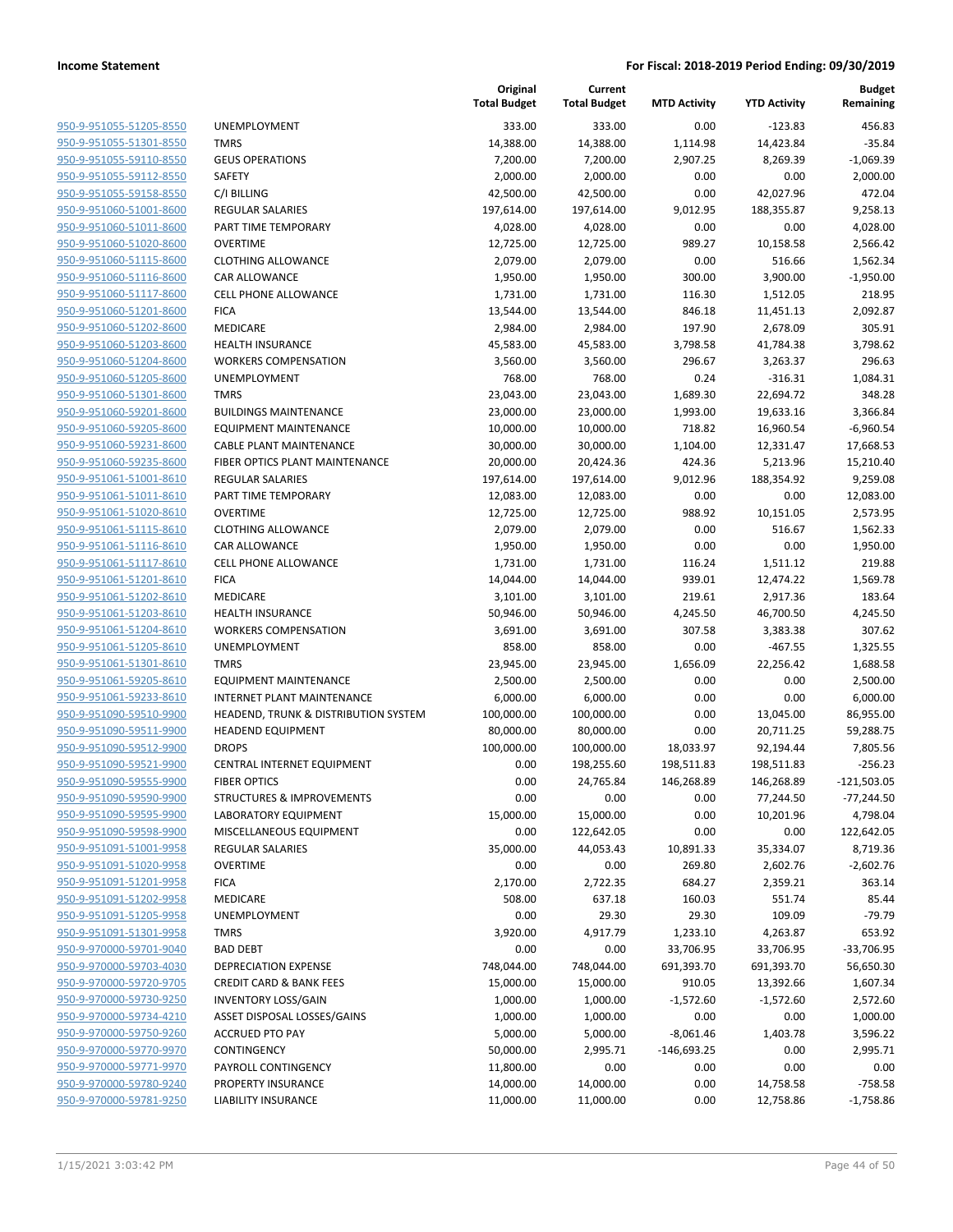|                         |                                                 | Original<br><b>Total Budget</b> | Current<br><b>Total Budget</b> | <b>MTD Activity</b> | <b>YTD Activity</b> | <b>Budget</b><br>Remaining |
|-------------------------|-------------------------------------------------|---------------------------------|--------------------------------|---------------------|---------------------|----------------------------|
| 950-9-970000-59790-9970 | CAPITALIZED                                     | 0.00                            | 0.00                           | $-603,398.61$       | $-603,398.61$       | 603,398.61                 |
| 950-9-990000-59901-9270 | TRANSFER to COG - FRANCHISE FEES                | 299,165.00                      | 299,165.00                     | 0.00                | 210,417.17          | 88,747.83                  |
| 950-9-990000-59902-9200 | TRANSFER to COG - ADMIN EXPENSES                | 42,115.00                       | 42,115.00                      | 3,509.58            | 42,114.96           | 0.04                       |
| 950-9-990000-59903-4082 | TRANSFER to COG - PILOT                         | 41,465.00                       | 41,465.00                      | 0.00                | 41,465.13           | $-0.13$                    |
| 950-9-990000-59926-9330 | TRANSFER to COG - GARAGE                        | 14,104.00                       | 14,104.00                      | 1,175.33            | 14,103.96           | 0.04                       |
| 950-9-990000-59927-9200 | TRANSFER to COG - INSURANCE                     | 4,205.00                        | 4,205.00                       | 350.42              | 4,205.04            | $-0.04$                    |
| 950-9-990000-59928-9200 | XFER to COG - IT                                | 4,190.00                        | 4,190.00                       | 349.17              | 4,190.04            | $-0.04$                    |
| 950-9-990000-59930-9270 | TRANSFER to GBOD                                | 59,833.00                       | 59,833.00                      | 0.00                | 42,083.43           | 17,749.57                  |
| 950-9-990000-59954-8559 | TRANSFER TO 910 - BILLING                       | 77,382.00                       | 77,382.00                      | 6,448.50            | 77,382.00           | 0.00                       |
| 950-9-990000-59955-8559 | TRANSFER TO 910 - CASHIERING                    | 56,077.00                       | 56,077.00                      | 4,673.12            | 56,077.00           | 0.00                       |
|                         | <b>Expense Total:</b>                           | 7,482,344.00                    | 7,776,638.27                   | 971,345.21          | 6,303,730.16        | 1,472,908.11               |
|                         | Fund: 950 - CABLE / INTERNET Surplus (Deficit): | $-772,655.00$                   | $-1,066,949.27$                | -480,764.28         | $-57,991.63$        |                            |
|                         | <b>Total Surplus (Deficit):</b>                 | $-172,802.37$                   | 2,224,732.31                   | -7,903,900.74       | 15,458,366.67       |                            |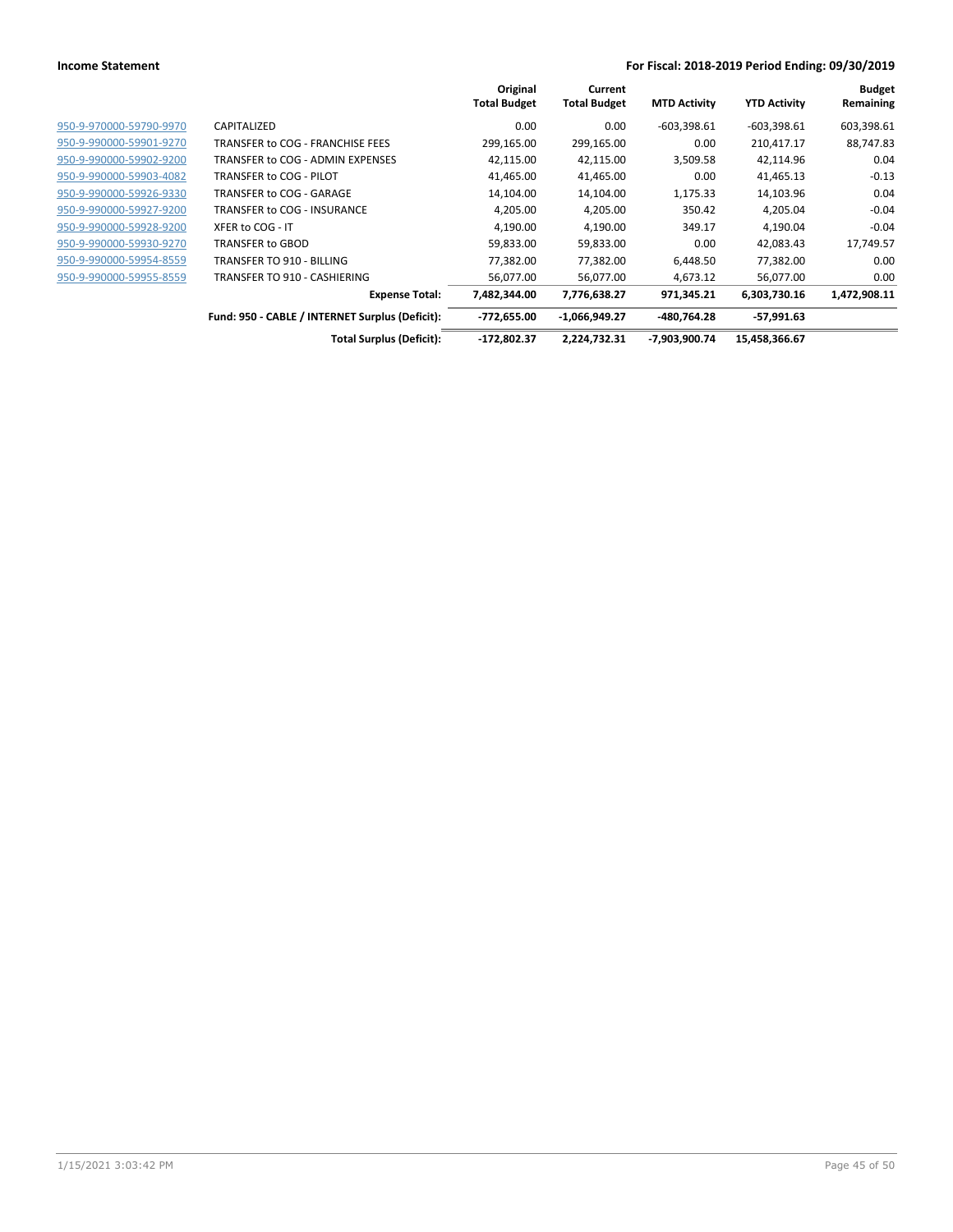## **Group Summary**

|                                                                           | Original<br><b>Total Budget</b> | Current<br><b>Total Budget</b> | <b>MTD Activity</b> | <b>YTD Activity</b> | <b>Budget</b><br>Remaining |
|---------------------------------------------------------------------------|---------------------------------|--------------------------------|---------------------|---------------------|----------------------------|
| <b>Account Type</b>                                                       |                                 |                                |                     |                     |                            |
| <b>Fund: 100 - GENERAL FUND</b><br>Revenue                                | 24,474,298.85                   | 24,474,298.85                  | 2,899,911.80        | 24,461,602.98       | 12,695.87                  |
| Expense                                                                   | 26,032,854.92                   | 26,030,383.92                  | 2,225,836.41        | 25,278,396.82       | 751,987.10                 |
| Fund: 100 - GENERAL FUND Surplus (Deficit):                               | $-1,558,556.07$                 | -1,556,085.07                  | 674,075.39          | $-816,793.84$       | -739,291.23                |
| Fund: 101 - MUNICIPAL COURT BUILDING SECURITY FEES                        |                                 |                                |                     |                     |                            |
| Revenue                                                                   | 0.00                            | 0.00                           | 623.44              | 7,032.47            | $-7,032.47$                |
| Expense                                                                   | 0.00                            | 0.00                           | 5.08                | 34.84               | -34.84                     |
| Fund: 101 - MUNICIPAL COURT BUILDING SECURITY FEES Surplus (Deficit):     | 0.00                            | 0.00                           | 618.36              | 6,997.63            | $-6,997.63$                |
| Fund: 102 - MUNICIPAL COURT TECH FUND                                     |                                 |                                |                     |                     |                            |
| Revenue                                                                   | 0.00                            | 0.00                           | 790.51              | 8,487.49            | $-8,487.49$                |
| Expense                                                                   | 0.00                            | 0.00                           | 3.37                | 22.06               | $-22.06$                   |
| Fund: 102 - MUNICIPAL COURT TECH FUND Surplus (Deficit):                  | 0.00                            | 0.00                           | 787.14              | 8,465.43            | $-8,465.43$                |
| Fund: 103 - MUNICIPAL COURT CHILD SAFETY FUND                             |                                 |                                |                     |                     |                            |
| Revenue                                                                   | 28,616.00                       | 28,616.00                      | 7,488.59            | 29,051.88           | $-435.88$                  |
| Expense                                                                   | 28,010.00                       | 28,010.00                      | 1.42                | 21,104.16           | 6,905.84                   |
| Fund: 103 - MUNICIPAL COURT CHILD SAFETY FUND Surplus (Deficit):          | 606.00                          | 606.00                         | 7,487.17            | 7,947.72            | $-7,341.72$                |
| <b>Fund: 110 - EXCHANGE BUILDING FUND</b>                                 |                                 |                                |                     |                     |                            |
| Expense                                                                   | 0.00                            | 0.00                           | 0.00                | 28.14               | $-28.14$                   |
| Fund: 110 - EXCHANGE BUILDING FUND Total:                                 | 0.00                            | 0.00                           | 0.00                | 28.14               | $-28.14$                   |
| <b>Fund: 111 - RECREATION ACTIVITIES FUND</b>                             |                                 |                                |                     |                     |                            |
| Revenue                                                                   | 273,109.00                      | 273,109.00                     | 14,424.25           | 163,695.37          | 109,413.63                 |
| Expense                                                                   | 268,345.00                      | 268,345.00                     | 15,755.26           | 197,857.37          | 70,487.63                  |
| Fund: 111 - RECREATION ACTIVITIES FUND Surplus (Deficit):                 | 4,764.00                        | 4.764.00                       | $-1,331.01$         | $-34,162.00$        | 38.926.00                  |
| <b>Fund: 112 - GUN RANGE FUND</b>                                         |                                 |                                |                     |                     |                            |
| Revenue                                                                   | 2,050.00                        | 2,050.00                       | 540.32              | 2,320.32            | $-270.32$                  |
| Expense                                                                   | 1,010.00                        | 1,010.00                       | 0.04                | 70.08               | 939.92                     |
| Fund: 112 - GUN RANGE FUND Surplus (Deficit):                             | 1,040.00                        | 1,040.00                       | 540.28              | 2,250.24            | -1,210.24                  |
| Fund: 113 - HOTEL / MOTEL OCCUPANCY TAX FUND                              |                                 |                                |                     |                     |                            |
| Revenue                                                                   | 622,555.00                      | 622,555.00                     | 76,645.32           | 646,894.68          | -24,339.68                 |
| Expense                                                                   | 603,945.00                      | 603,945.00                     | 54,259.63           | 630,718.46          | $-26,773.46$               |
| Fund: 113 - HOTEL / MOTEL OCCUPANCY TAX FUND Surplus (Deficit):           | 18,610.00                       | 18,610.00                      | 22,385.69           | 16,176.22           | 2,433.78                   |
| Fund: 114 - VENUE MANAGEMENT FUND                                         |                                 |                                |                     |                     |                            |
| Revenue                                                                   | 211,784.00                      | 211,784.00                     | 2,545.00            | 157,402.22          | 54,381.78                  |
| Expense                                                                   | 233,717.00                      | 233,717.00                     | 32,230.69           | 239,943.60          | $-6,226.60$                |
| Fund: 114 - VENUE MANAGEMENT FUND Surplus (Deficit):                      | -21,933.00                      | -21,933.00                     | -29,685.69          | -82,541.38          | 60,608.38                  |
| <b>Fund: 123 - PTRAIN - POLICE REIMBURSEMENT GRANTS &amp; CONT EDUCAT</b> |                                 |                                |                     |                     |                            |
| Revenue                                                                   | 0.00                            | 0.00                           | 5.87                | 4,653.72            | $-4,653.72$                |
| Expense                                                                   | 0.00                            | 0.00                           | 1,100.02            | 10,142.28           | $-10,142.28$               |
| Fund: 123 - PTRAIN - POLICE REIMBURSEMENT GRANTS & CONT EDUCAT Surp       | 0.00                            | 0.00                           | $-1,094.15$         | $-5,488.56$         | 5,488.56                   |
| <b>Fund: 124 - FIRE HAZMAT GRANT</b>                                      |                                 |                                |                     |                     |                            |
| Revenue                                                                   | 0.00                            | 0.00                           | 0.00                | 68,350.00           | -68,350.00                 |
| Expense                                                                   | 0.00                            | 0.00                           | 0.00                | 67,365.11           | $-67,365.11$               |
| Fund: 124 - FIRE HAZMAT GRANT Surplus (Deficit):                          | 0.00                            | 0.00                           | 0.00                | 984.89              | $-984.89$                  |
| Fund: 140 - DEBT SERVICE FUND                                             |                                 |                                |                     |                     |                            |
| Revenue                                                                   | 6,152,327.00                    | 6,152,327.00                   | $-1,273,932.01$     | 4,814,645.37        | 1,337,681.63               |
| Expense                                                                   | 6,112,358.00                    | 6,112,358.00                   | $-1,420,406.26$     | 4,687,715.32        | 1,424,642.68               |
| Fund: 140 - DEBT SERVICE FUND Surplus (Deficit):                          | 39,969.00                       | 39,969.00                      | 146,474.25          | 126,930.05          | -86,961.05                 |
| Fund: 160 - GENERAL CAPITAL IMPROVEMENT FUND                              |                                 |                                |                     |                     |                            |
| Revenue                                                                   | 3,483,144.00                    | 3,483,144.00                   | 425,788.12          | 3,713,411.00        | $-230,267.00$              |
| Expense                                                                   | 3,985,045.00                    | 4,032,516.00                   | 682,176.32          | 2,906,190.83        | 1,126,325.17               |
| Fund: 160 - GENERAL CAPITAL IMPROVEMENT FUND Surplus (Deficit):           | -501,901.00                     | -549,372.00                    | $-256,388.20$       | 807,220.17          | -1,356,592.17              |
| Fund: 161 - STREET CONSTRUCTION FUND                                      |                                 |                                |                     |                     |                            |
| Revenue                                                                   | 4,000.00                        | 4,000.00                       | 828.97              | 18,063.84           | $-14,063.84$               |
|                                                                           |                                 |                                |                     |                     |                            |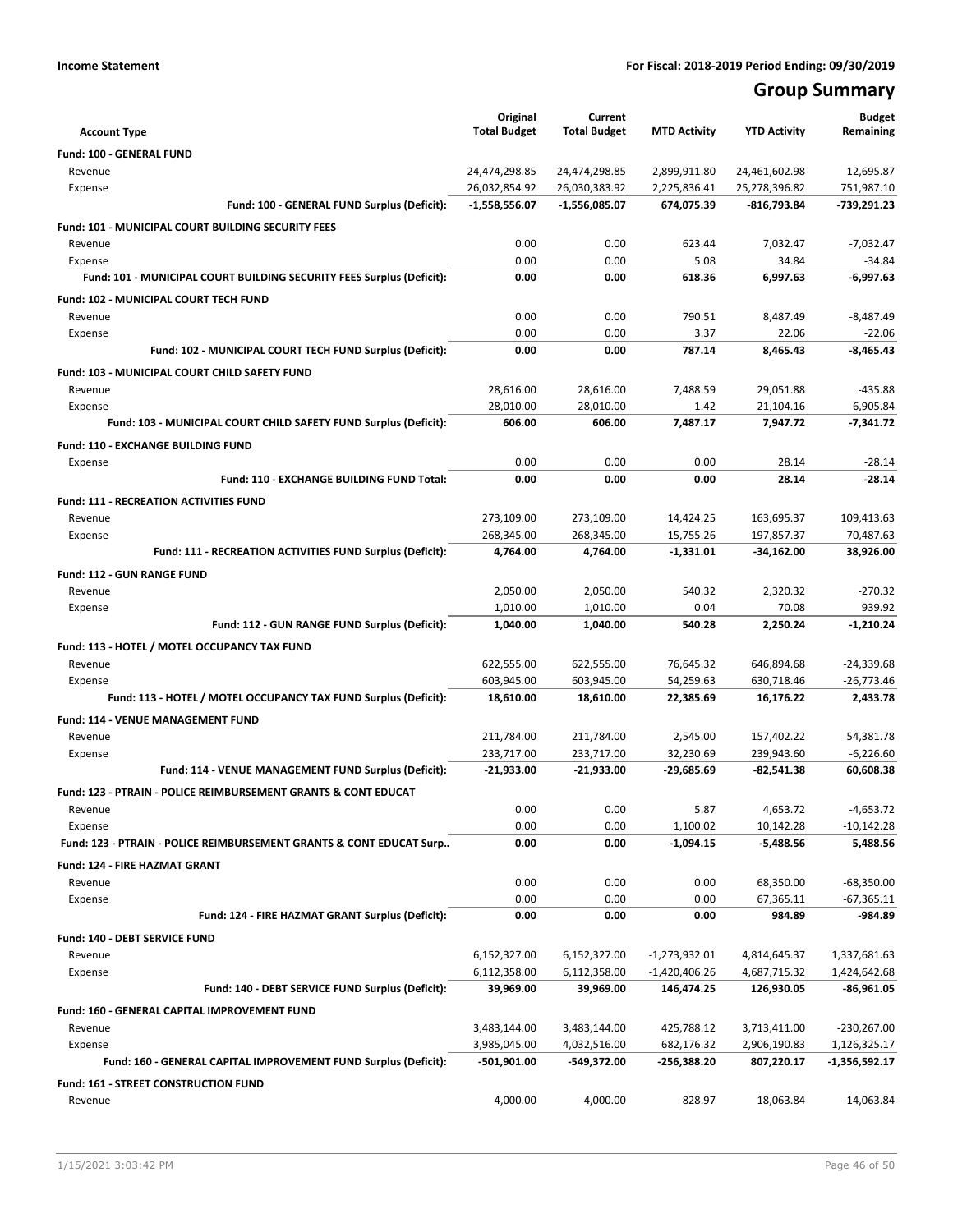|                                                                              | Original               | Current                |                         |                            | <b>Budget</b>           |
|------------------------------------------------------------------------------|------------------------|------------------------|-------------------------|----------------------------|-------------------------|
| <b>Account Type</b>                                                          | <b>Total Budget</b>    | <b>Total Budget</b>    | <b>MTD Activity</b>     | <b>YTD Activity</b>        | Remaining               |
| Expense                                                                      | 500.00                 | 500.00                 | 69.08                   | 486.99                     | 13.01                   |
| Fund: 161 - STREET CONSTRUCTION FUND Surplus (Deficit):                      | 3,500.00               | 3,500.00               | 759.89                  | 17,576.85                  | $-14,076.85$            |
| Fund: 164 - 2013 CO CAPITAL FUND                                             |                        |                        |                         |                            |                         |
| Revenue                                                                      | 150.00                 | 150.00                 | 34.67                   | 723.21                     | $-573.21$               |
| Expense                                                                      | 15.00<br>135.00        | 15.00<br>135.00        | 2.58<br>32.09           | 18.24<br>704.97            | $-3.24$<br>$-569.97$    |
| Fund: 164 - 2013 CO CAPITAL FUND Surplus (Deficit):                          |                        |                        |                         |                            |                         |
| Fund: 165 - 2014 GO FUND                                                     |                        |                        |                         |                            |                         |
| Revenue<br>Fund: 165 - 2014 GO FUND Total:                                   | 25,000.00<br>25,000.00 | 25,000.00<br>25,000.00 | 1,403.35<br>1,403.35    | 18,222.38<br>18,222.38     | 6.777.62<br>6,777.62    |
|                                                                              |                        |                        |                         |                            |                         |
| Fund: 170 - LAW ENFORCEMENT GRANT - CAPITAL PURCHASES<br>Revenue             | 0.00                   | 0.00                   | 0.00                    | 21,253.00                  | $-21,253.00$            |
| Expense                                                                      | 0.00                   | 0.00                   | 0.00                    | 21,253.00                  | $-21,253.00$            |
| Fund: 170 - LAW ENFORCEMENT GRANT - CAPITAL PURCHASES Surplus (Defici        | 0.00                   | 0.00                   | 0.00                    | 0.00                       | 0.00                    |
| Fund: 171 - MAIN STREET SPECIAL REVENUE                                      |                        |                        |                         |                            |                         |
| Expense                                                                      | 0.00                   | 0.00                   | 26,402.48               | 57,438.69                  | $-57,438.69$            |
| Fund: 171 - MAIN STREET SPECIAL REVENUE Total:                               | 0.00                   | 0.00                   | 26,402.48               | 57,438.69                  | $-57,438.69$            |
| <b>Fund: 172 - MINOR GRANTS FUND</b>                                         |                        |                        |                         |                            |                         |
| Revenue                                                                      | 0.00                   | 0.00                   | 0.00                    | 15,624.00                  | $-15,624.00$            |
| Expense                                                                      | 0.00                   | 0.00                   | 0.00                    | 12,839.34                  | $-12,839.34$            |
| Fund: 172 - MINOR GRANTS FUND Surplus (Deficit):                             | 0.00                   | 0.00                   | 0.00                    | 2,784.66                   | $-2,784.66$             |
| Fund: 175 - JUSTICE ASSISTANCE GRANT - JAG                                   |                        |                        |                         |                            |                         |
| Revenue                                                                      | 0.00                   | 0.00                   | 0.00                    | 18,047.00                  | $-18,047.00$            |
| Expense                                                                      | 0.00                   | 0.00                   | 11,553.00               | 29,600.00                  | $-29,600.00$            |
| Fund: 175 - JUSTICE ASSISTANCE GRANT - JAG Surplus (Deficit):                | 0.00                   | 0.00                   | $-11,553.00$            | $-11,553.00$               | 11,553.00               |
| Fund: 190 - FIXED ASSETS                                                     |                        |                        |                         |                            |                         |
| Expense                                                                      | 0.00                   | 0.00                   | 1,816,295.35            | 1,816,295.35               | $-1,816,295.35$         |
| Fund: 190 - FIXED ASSETS Total:                                              | 0.00                   | 0.00                   | 1,816,295.35            | 1,816,295.35               | -1,816,295.35           |
| <b>Fund: 191 - DEBT</b>                                                      |                        |                        |                         |                            |                         |
| Expense                                                                      | 0.00                   | 0.00                   | $-42,932.17$            | $-42,932.17$               | 42,932.17               |
| Fund: 191 - DEBT Total:                                                      | 0.00                   | 0.00                   | -42,932.17              | -42,932.17                 | 42,932.17               |
| Fund: 200 - WATER / WASTEWATER FUND                                          |                        |                        |                         |                            |                         |
| Revenue                                                                      | 14,440,684.00          | 14,440,684.00          | $-18,856,527.01$        | $-6,170,354.05$            | 20,611,038.05           |
| Expense                                                                      | 10,253,810.20          | 10,253,810.20          | 3,763,303.66            | 16,552,380.41              | $-6,298,570.21$         |
| Fund: 200 - WATER / WASTEWATER FUND Surplus (Deficit):                       | 4,186,873.80           | 4,186,873.80           | -22,619,830.67          | -22,722,734.46             | 26,909,608.26           |
| <b>Fund: 212 - TX COMMUNITY DEV SWR SYSTEM IMPROV PROG GRANT</b>             |                        |                        |                         |                            |                         |
| Revenue                                                                      | 0.00<br>0.00           | 0.00<br>0.00           | 0.00                    | 7,407.85                   | $-7,407.85$             |
| Expense<br>Fund: 212 - TX COMMUNITY DEV SWR SYSTEM IMPROV PROG GRANT Surplus | 0.00                   | 0.00                   | 2,539.24<br>$-2,539.24$ | 74,603.40<br>$-67, 195.55$ | -74,603.40<br>67,195.55 |
|                                                                              |                        |                        |                         |                            |                         |
| Fund: 216 - UTILIITY CIP FUND<br>Revenue                                     | 21,644,968.00          | 21,644,968.00          | 168,605.26              | 22,093,645.79              | -448,677.79             |
| Expense                                                                      | 22,481,977.00          | 22,481,977.00          | $-6,045,748.07$         | -1,118,538.47              | 23,600,515.47           |
| Fund: 216 - UTILIITY CIP FUND Surplus (Deficit):                             | -837,009.00            | $-837,009.00$          | 6,214,353.33            | 23,212,184.26              | -24,049,193.26          |
| <b>Fund: 217 - WASTEWATER RECLAMATION FUND</b>                               |                        |                        |                         |                            |                         |
| Revenue                                                                      | 12,281.00              | 12,281.00              | 1,361.41                | 17,677.76                  | $-5,396.76$             |
| Expense                                                                      | 410,000.00             | 410,000.00             | 0.00                    | 20,619.30                  | 389,380.70              |
| Fund: 217 - WASTEWATER RECLAMATION FUND Surplus (Deficit):                   | -397,719.00            | -397,719.00            | 1,361.41                | -2,941.54                  | -394,777.46             |
| Fund: 300 - AIRPORT FUND                                                     |                        |                        |                         |                            |                         |
| Revenue                                                                      | 724,626.50             | 724,626.50             | 6,755.78                | 729,857.24                 | $-5,230.74$             |
| Expense                                                                      | 180,843.82             | 180,843.82             | 3,639,720.41            | 3,767,525.24               | $-3,586,681.42$         |
| Fund: 300 - AIRPORT FUND Surplus (Deficit):                                  | 543,782.68             | 543,782.68             | -3,632,964.63           | -3,037,668.00              | 3,581,450.68            |
| Fund: 360 - AIRPORT CAPITAL FUND                                             |                        |                        |                         |                            |                         |
| Revenue                                                                      | 75,000.00              | 75,000.00              | 7,600.16                | 118,839.69                 | -43,839.69              |
| Expense                                                                      | 12,000.00              | 12,000.00              | $-25,570.23$            | 3,229.57                   | 8,770.43                |
| Fund: 360 - AIRPORT CAPITAL FUND Surplus (Deficit):                          | 63,000.00              | 63,000.00              | 33,170.39               | 115,610.12                 | $-52,610.12$            |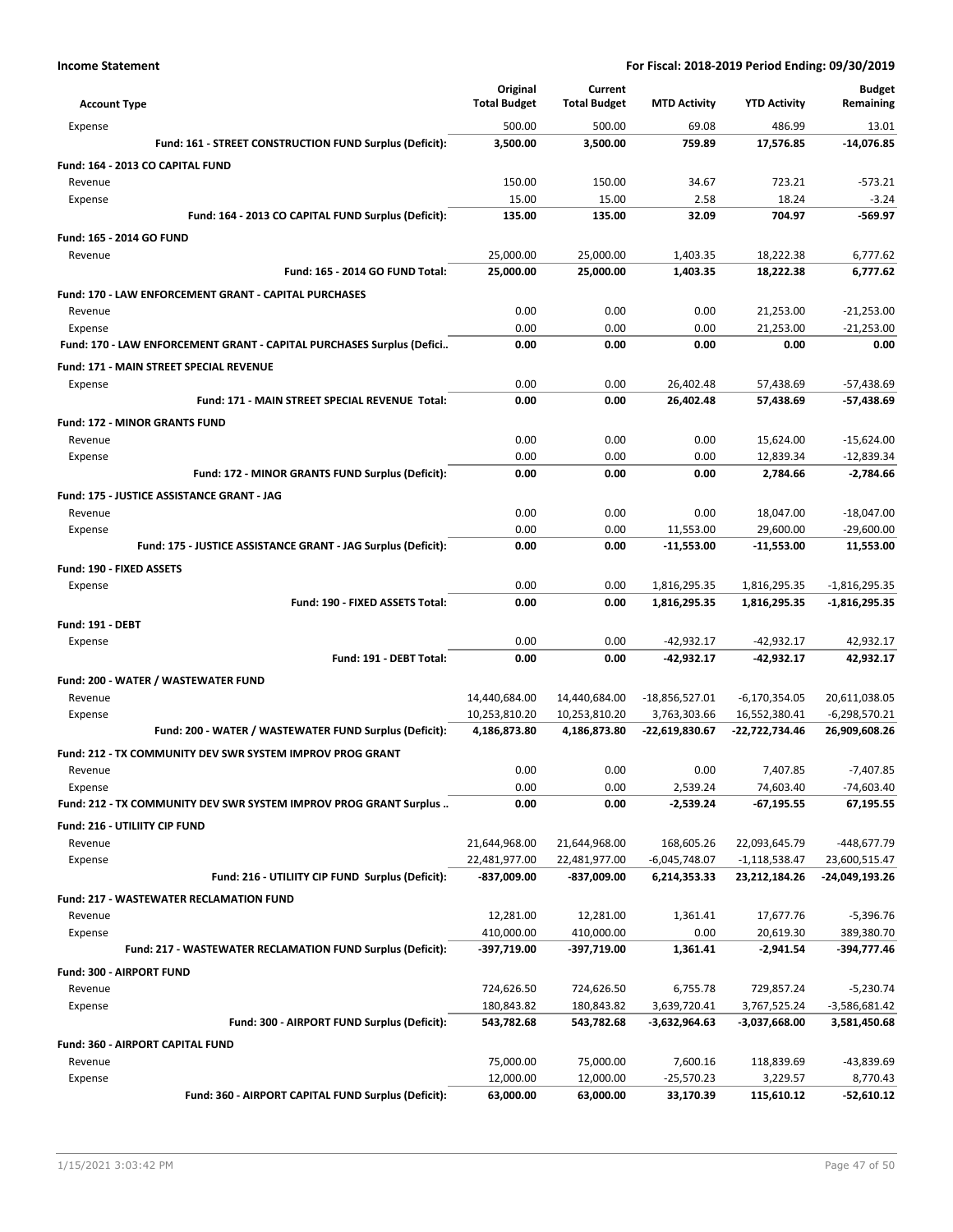| <b>Income Statement</b>                                                               | For Fiscal: 2018-2019 Period Ending: 09/30/2019 |                              |                          |                               |                           |
|---------------------------------------------------------------------------------------|-------------------------------------------------|------------------------------|--------------------------|-------------------------------|---------------------------|
|                                                                                       | Original                                        | Current                      |                          |                               | <b>Budget</b>             |
| <b>Account Type</b>                                                                   | <b>Total Budget</b>                             | <b>Total Budget</b>          | <b>MTD Activity</b>      | <b>YTD Activity</b>           | Remaining                 |
| Fund: 362 - AIRPORT FBO FUEL                                                          |                                                 |                              |                          |                               |                           |
| Revenue                                                                               | 0.00                                            | 0.00                         | 42,677.81                | 459,292.30                    | -459,292.30               |
| Expense                                                                               | 0.00                                            | 0.00                         | 112,789.16               | 347,277.52                    | $-347,277.52$             |
| Fund: 362 - AIRPORT FBO FUEL Surplus (Deficit):                                       | 0.00                                            | 0.00                         | -70,111.35               | 112,014.78                    | $-112,014.78$             |
| Fund: 400 - GOLF FUND                                                                 |                                                 |                              |                          |                               |                           |
| Revenue                                                                               | 248,115.00                                      | 248,115.00                   | 19,500.37                | 190,800.03                    | 57,314.97                 |
| Expense                                                                               | 244,493.00                                      | 244,493.00                   | 69,566.42                | 283,203.64                    | $-38,710.64$              |
| Fund: 400 - GOLF FUND Surplus (Deficit):                                              | 3,622.00                                        | 3,622.00                     | -50,066.05               | -92,403.61                    | 96,025.61                 |
| <b>Fund: 500 - SANITATION FUND</b>                                                    |                                                 |                              |                          |                               |                           |
| Revenue                                                                               | 5,374,632.68                                    | 5,374,632.68                 | 461,619.31               | 5,160,019.31                  | 214,613.37                |
| Expense                                                                               | 5,241,578.02                                    | 5,241,578.02                 | 780,519.91               | 5,384,574.51                  | -142,996.49               |
| Fund: 500 - SANITATION FUND Surplus (Deficit):                                        | 133,054.66                                      | 133,054.66                   | -318,900.60              | -224,555.20                   | 357,609.86                |
| Fund: 601 - CENTRAL SERVICE FUND                                                      |                                                 |                              |                          |                               |                           |
| Revenue                                                                               | 865,367.00                                      | 865,367.00                   | 72,113.92                | 893,430.76                    | $-28,063.76$              |
| Expense<br>Fund: 601 - CENTRAL SERVICE FUND Surplus (Deficit):                        | 910,947.00<br>-45,580.00                        | 910,947.00<br>-45,580.00     | 158,758.17<br>-86,644.25 | 1,001,330.92<br>$-107,900.16$ | $-90,383.92$<br>62,320.16 |
|                                                                                       |                                                 |                              |                          |                               |                           |
| Fund: 602 - INSURANCE FUND                                                            |                                                 |                              |                          |                               |                           |
| Revenue                                                                               | 5,563,649.00<br>5,382,387.00                    | 5,563,649.00<br>5,382,387.00 | 484,409.30<br>21,997.61  | 5,456,703.06<br>5,201,183.76  | 106,945.94<br>181,203.24  |
| Expense<br>Fund: 602 - INSURANCE FUND Surplus (Deficit):                              | 181,262.00                                      | 181,262.00                   | 462,411.69               | 255,519.30                    | -74,257.30                |
|                                                                                       |                                                 |                              |                          |                               |                           |
| Fund: 604 - MIS FUND<br>Revenue                                                       | 529,279.00                                      | 529,279.00                   | 44,106.59                | 529,279.08                    | $-0.08$                   |
| Expense                                                                               | 780,034.75                                      | 780,034.75                   | 48,798.62                | 735,834.61                    | 44,200.14                 |
| Fund: 604 - MIS FUND Surplus (Deficit):                                               | -250,755.75                                     | -250,755.75                  | $-4,692.03$              | $-206,555.53$                 | -44,200.22                |
| Fund: 660 - VEHICLE REPLACEMENT FUND                                                  |                                                 |                              |                          |                               |                           |
| Revenue                                                                               | 693,393.00                                      | 693,393.00                   | 52,863.79                | 690,123.40                    | 3,269.60                  |
| Expense                                                                               | 1,446,832.00                                    | 1,446,832.00                 | 82,182.00                | 706,102.25                    | 740,729.75                |
| Fund: 660 - VEHICLE REPLACEMENT FUND Surplus (Deficit):                               | -753,439.00                                     | -753,439.00                  | -29,318.21               | $-15,978.85$                  | -737,460.15               |
| Fund: 800 - SPENCE FUND                                                               |                                                 |                              |                          |                               |                           |
| Revenue                                                                               | 6,000.00                                        | 6,000.00                     | 1,053.82                 | 13,683.77                     | $-7,683.77$               |
| Expense                                                                               | 600.00                                          | 600.00                       | 50.00                    | 600.00                        | 0.00                      |
| Fund: 800 - SPENCE FUND Surplus (Deficit):                                            | 5,400.00                                        | 5,400.00                     | 1,003.82                 | 13,083.77                     | $-7,683.77$               |
| <b>Fund: 801 - JONES LIBRARY TRUST</b>                                                |                                                 |                              |                          |                               |                           |
| Revenue                                                                               | 0.00                                            | 0.00                         | 15.11                    | 329.30                        | $-329.30$                 |
| Expense                                                                               | 0.00                                            | 0.00                         | 1.26                     | 9.02                          | $-9.02$                   |
| Fund: 801 - JONES LIBRARY TRUST Surplus (Deficit):                                    | 0.00                                            | 0.00                         | 13.85                    | 320.28                        | $-320.28$                 |
| Fund: 809 - GREENVILLE IDC (L-3)                                                      |                                                 |                              |                          |                               |                           |
| Revenue                                                                               | 0.00                                            | 0.00                         | 527,617.44               | 3,108,738.51                  | $-3,108,738.51$           |
| Expense                                                                               | 0.00                                            | 0.00                         | $-1,773,534.57$          | 566,264.00                    | -566,264.00               |
| Fund: 809 - GREENVILLE IDC (L-3) Surplus (Deficit):                                   | 0.00                                            | 0.00                         | 2,301,152.01             | 2,542,474.51                  | $-2,542,474.51$           |
| <b>Fund: 810 - SEIZURE FUNDS - STATE RULES</b>                                        |                                                 |                              |                          |                               |                           |
| Revenue                                                                               | 200.00                                          | 200.00                       | 24,384.23                | 30,768.98                     | $-30,568.98$              |
| Expense                                                                               | 250.00                                          | 250.00                       | 22.39                    | 15,161.43                     | $-14,911.43$              |
| Fund: 810 - SEIZURE FUNDS - STATE RULES Surplus (Deficit):                            | $-50.00$                                        | $-50.00$                     | 24,361.84                | 15,607.55                     | $-15,657.55$              |
| Fund: 811 - SEIZURE FUNDS - FED RULES                                                 |                                                 |                              |                          |                               |                           |
| Revenue                                                                               | 225.00                                          | 225.00                       | 237.38                   | 5,917.55                      | $-5,692.55$               |
| Expense                                                                               | 100.00                                          | 100.00                       | 19.78                    | 55,821.80                     | $-55,721.80$              |
| Fund: 811 - SEIZURE FUNDS - FED RULES Surplus (Deficit):                              | 125.00                                          | 125.00                       | 217.60                   | -49,904.25                    | 50,029.25                 |
| Fund: 820 - TIRZ FUND (Tax Increment Reinvestment Zone)                               |                                                 |                              |                          |                               |                           |
| Revenue                                                                               | 696,033.00                                      | 734,693.59                   | $-1,677.54$              | 665,986.82                    | 68,706.77                 |
| Expense<br>Fund: 820 - TIRZ FUND (Tax Increment Reinvestment Zone) Surplus (Deficit): | 122,175.00                                      | 122,175.00                   | 9,269.45                 | 151,593.18                    | -29,418.18                |
|                                                                                       | 573,858.00                                      | 612,518.59                   | $-10,946.99$             | 514,393.64                    | 98,124.95                 |
| Fund: 899 - POOLED CASH                                                               |                                                 |                              |                          |                               |                           |
| Revenue<br>Fund: 899 - POOLED CASH Total:                                             | 0.00<br>0.00                                    | 0.00<br>0.00                 | 0.00<br>0.00             | 0.64<br>0.64                  | $-0.64$<br>$-0.64$        |
|                                                                                       |                                                 |                              |                          |                               |                           |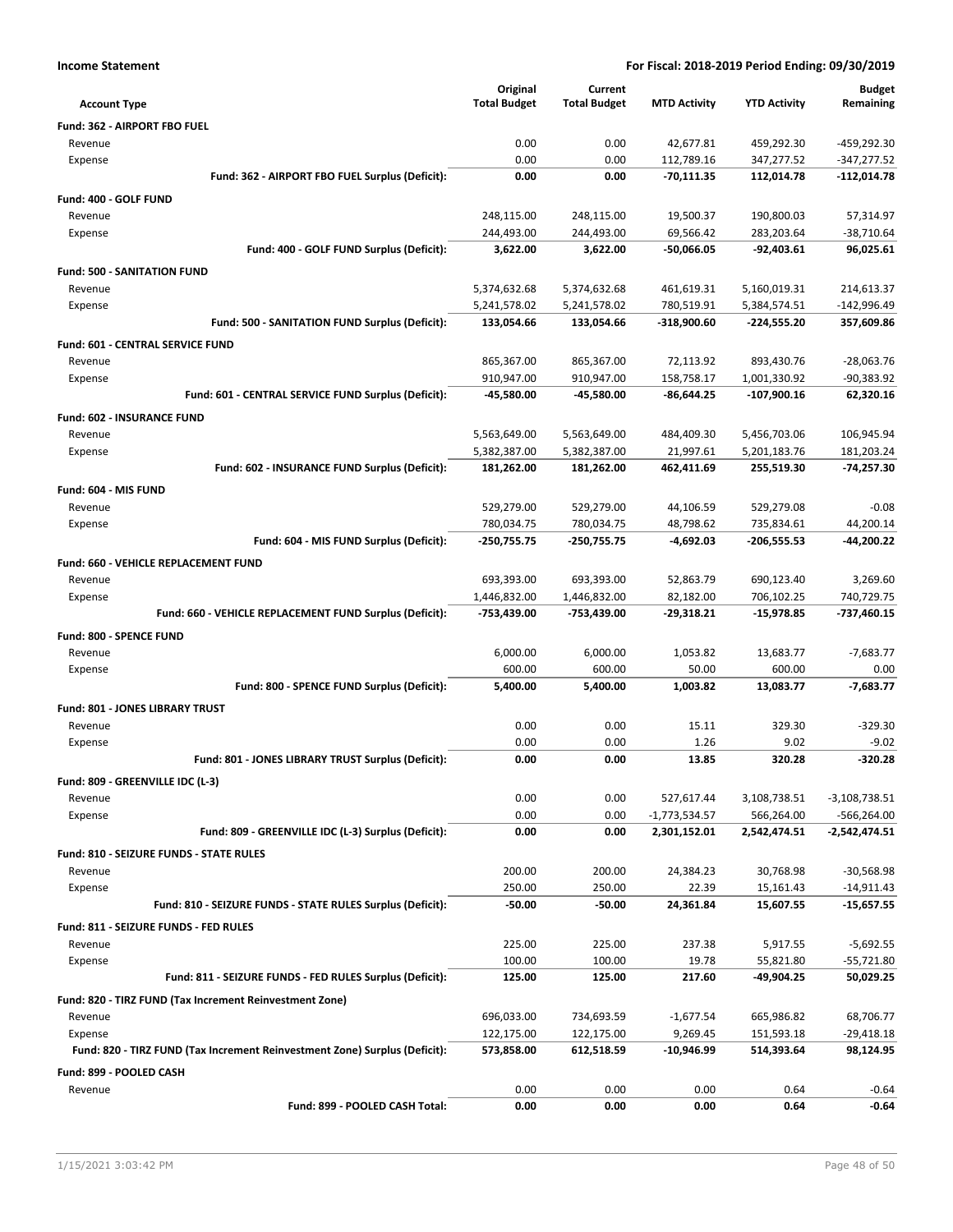| <b>Income Statement</b>                                | For Fiscal: 2018-2019 Period Ending: 09/30/2019 |                                |                     |                     |                            |
|--------------------------------------------------------|-------------------------------------------------|--------------------------------|---------------------|---------------------|----------------------------|
| <b>Account Type</b>                                    | Original<br><b>Total Budget</b>                 | Current<br><b>Total Budget</b> | <b>MTD Activity</b> | <b>YTD Activity</b> | <b>Budget</b><br>Remaining |
| <b>Fund: 910 - ELECTRIC OPERATING FUND</b>             |                                                 |                                |                     |                     |                            |
| Revenue                                                | 60,783,975.00                                   | 67,473,975.00                  | 13,548,892.17       | 73,845,988.46       | $-6,372,013.46$            |
| Expense                                                | 61,602,181.69                                   | 65,594,013.33                  | $-325,434.27$       | 57,227,979.80       | 8,366,033.53               |
| Fund: 910 - ELECTRIC OPERATING FUND Surplus (Deficit): | $-818,206.69$                                   | 1,879,961.67                   | 13,874,326.44       | 16,618,008.66       | -14,738,046.99             |
| <b>Fund: 911 - ELECTRIC DEBT REDUCTION</b>             |                                                 |                                |                     |                     |                            |
| Revenue                                                | 0.00                                            | 0.00                           | 7.57                | 2,744.89            | $-2,744.89$                |
| Fund: 911 - ELECTRIC DEBT REDUCTION Total:             | 0.00                                            | 0.00                           | 7.57                | 2.744.89            | $-2,744.89$                |
| <b>Fund: 912 - ELECTRIC DEBT SERVICE</b>               |                                                 |                                |                     |                     |                            |
| Revenue                                                | 8,732,723.00                                    | 8,732,723.00                   | 742,497.67          | 8,736,838.11        | $-4,115.11$                |
| Expense                                                | 8,732,723.00                                    | 8,732,723.00                   | 3,006,836.69        | 8,331,595.44        | 401,127.56                 |
| Fund: 912 - ELECTRIC DEBT SERVICE Surplus (Deficit):   | 0.00                                            | 0.00                           | $-2,264,339.02$     | 405,242.67          | $-405,242.67$              |
| <b>Fund: 913 - ELECTRIC CONSTRUCTION FUND</b>          |                                                 |                                |                     |                     |                            |
| Revenue                                                | 400.00                                          | 400.00                         | 90.73               | 2,097.96            | $-1,697.96$                |
| Fund: 913 - ELECTRIC CONSTRUCTION FUND Total:          | 400.00                                          | 400.00                         | 90.73               | 2,097.96            | $-1,697.96$                |
| Fund: 916 - 08 ENGINE BOND PROCEEDS                    |                                                 |                                |                     |                     |                            |
| Expense                                                | 0.00                                            | 0.00                           | 0.00                | 0.00                | 0.00                       |
| Fund: 916 - 08 ENGINE BOND PROCEEDS Total:             | 0.00                                            | 0.00                           | 0.00                | 0.00                | 0.00                       |
| Fund: 950 - CABLE / INTERNET                           |                                                 |                                |                     |                     |                            |
| Revenue                                                | 6,709,689.00                                    | 6,709,689.00                   | 490,580.93          | 6,245,738.53        | 463,950.47                 |
| Expense                                                | 7,482,344.00                                    | 7,776,638.27                   | 971,345.21          | 6,303,730.16        | 1,472,908.11               |
| Fund: 950 - CABLE / INTERNET Surplus (Deficit):        | $-772,655.00$                                   | $-1,066,949.27$                | -480,764.28         | $-57.991.63$        | -1,008,957.64              |
| <b>Total Surplus (Deficit):</b>                        | $-172,802.37$                                   | 2,224,732.31                   | -7,903,900.74       | 15,458,366.67       |                            |